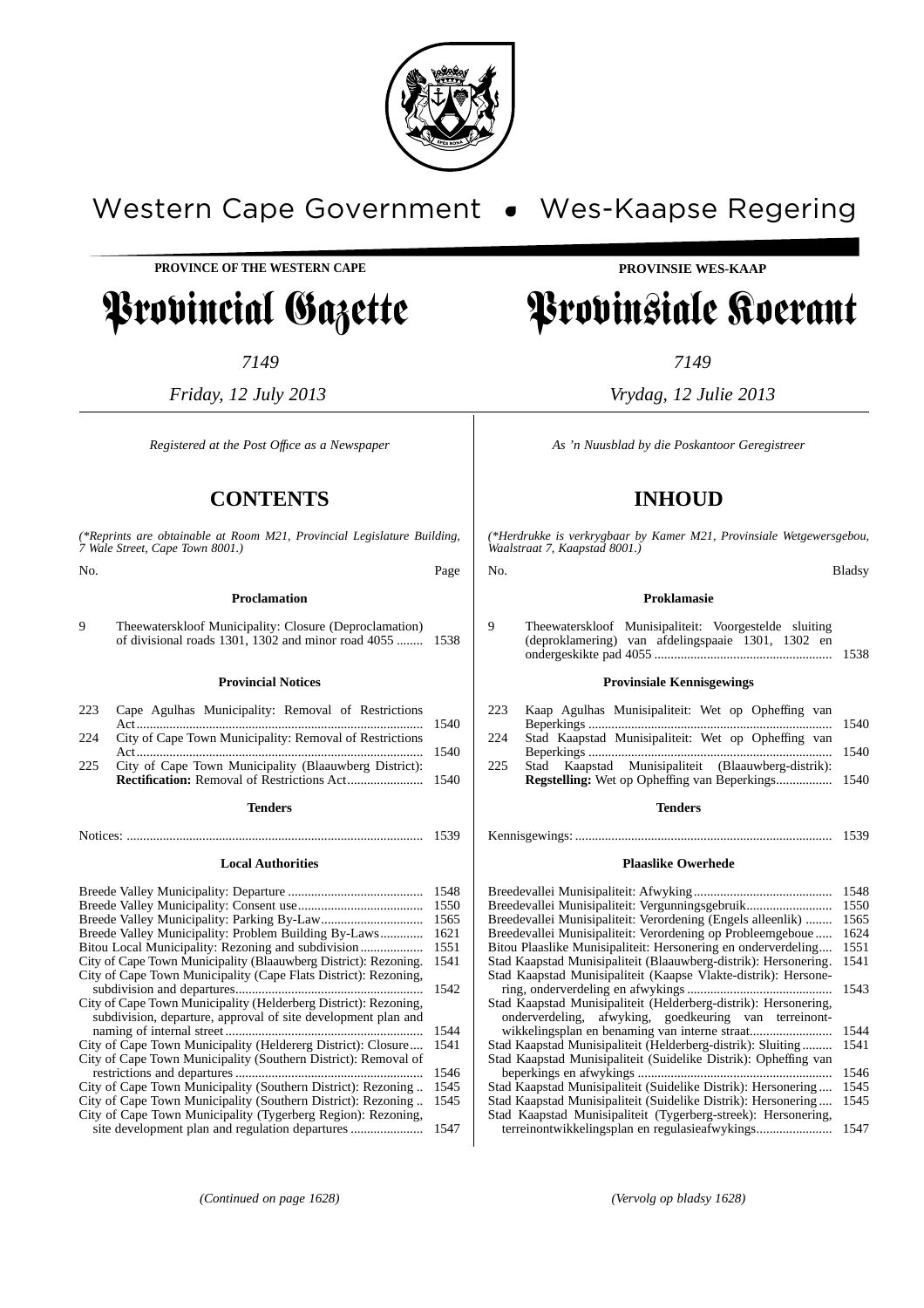#### **PROCLAMATION**

#### PROVINCE OF WESTERN CAPE

#### ROADS ORDINANCE, 1976 (ORDINANCE NO. 19 OF 1976)

#### NO. 9/2013

#### THEEWATERSKLOOF MUNICIPALITY: PROPOSED CLOSURE (DEPROCLAMATION) OF DIVISIONAL ROADS 1301, 1302 AND OF MINOR ROAD 4055: ELGIN

Under Section 3 of the Roads Ordinance, 1976 (Ordinance No. 19 of 1976), and Section 7 of the Advertising on Roads and Ribbon Development Act, 1940 (Act No. 21 of 1940), I hereby declare that:

- 1. the existing public roads described in the Schedule (paragraphs 1 and 2) and situated within the Theewaterskloof Municipal area, the location and routes of which are indicated by means of unbroken green lines marked A-B and C-D as well as an unbroken blue line marked D-E on plan RL.58/8, respectively, shall be closed (deproclaimed); and
- 2. withdraw Proclamation No 318 dated 9 November 1979, insofar as it applies to the proclamation as building restriction roads of the public roads mentioned in paragraph 1 above and marked A-B and C-D on said plan RL.58/8.

Plan RL.58/8 (including the location plans) is filed in the offices of the Executive Manager: Roads and Transport Management, 9 Dorp Street, Cape Town and the Municipal Manager, Theewaterskloof Municipality, Plein Street, Caledon.

Dated at Cape Town this 8th day of JULY 2013.

to Mat

**MR JJC MOUTON** EXECUTIVE MANAGER: PROVINCIAL ROADS AND TRANSPORT MANAGEMENT

#### **SCHEDULE**

- 1. Divisional Road 1302, from Minor Road 279 on the property Remainder 319/88 to its terminal point north-west of the Elgin railway station on the said property Remainder 319/88: a distance of about 600m.
- 2. Divisional Road 1301 and Minor Road 4055, from Main Road 279 on the property Remainder 319/88 to the terminal point of the said Minor Road 4055 south-east of the Elgin railway station: a distance of about 1,1km.

#### **PROKLAMASIE**

#### PROVINSIE WES-KAAP

#### ORDONNANSIE OP PAAIE, 1976 (ORDONNANSIE NR. 19 VAN 1976)

#### NR. 9/2013

#### THEEWATERSKLOOF MUNISIPALITEIT: VOORGESTELDE SLUITING (DEPROKLAMERING) VAN AFDELINGSPAAIE 1301, 1302 EN ONDERGESKIKTE PAD 4055: ELGIN

Kragtens Artikel 3 van die Ordonnansie op Paaie, 1976 (Ordonnansie Nr. 19 van 1976), en Artikel 7 van die Wet op Adverteer Langs en Toebou van Paaie, 1940 (Wet Nr. 21 van 1940), verklaar ek hierby dat:

- 1. die bestaande paaie in die Bylae (paragrawe 1 en 2) beskrywe en binne die gebied van die Theewaterskloof Munisipaliteit geleë, waarvan die ligging en roetes is soos aangedui deur middel van ongebroke groen lyne gemerk A-B en C-D asook 'n ongebroke blou lyn gemerk D-E op plan RL.58/8 gesluit is; en
- 2. trek ek hierby Proklamasie Nr 318 van 9 November 1979, in sover dit betrekking het op die proklamering tot boubeperkingspad van die openbare paaie in paragraaf 1 hierbo genoem en gemerk A-B en C-D op genoemde plan RL.58/8.

Genoemde plan RL.58/8 (tesame met 'n liggingsplan) is geliasseer in die kantore van die Uitvoerende Bestuurder: Paaie en Vervoerbestuur, Dorpstraat 9, Kaapstad, en die Munisipale Bestuurder, Theewaterskloof Munisipaliteit, Pleinstraat, Caledon.

Gedateer te Kaapstad op hede die 8ste dag van JULIE 2013.

the Mat

**MNR JJC MOUTON** UITVOERENDE BESTUURDER: PROVINSIALE PAAIE EN VERVOERBESTUUR

#### **BYLAE**

- 1. Afdelingspad 1302, vanaf Hoofpad 279 op die eiendom Restant 319/88 tot by die eindpunt noordwes van die Elgin-spoorwegstasie op die genoemde eiendom Restant 319/88: 'n afstand van ongeveer 600m.
- 2. Afdelingspad 1301 en Ondergeskikte Pad 4055, vanaf Hoofpad 279 op die eiendom Restant 319/88 tot by die eindpunt van die genoemde Ondergeskikte Pad 4055 suidoos van die Elgin-spoorwegstasie: 'n afstand van ongeveer 1,1km.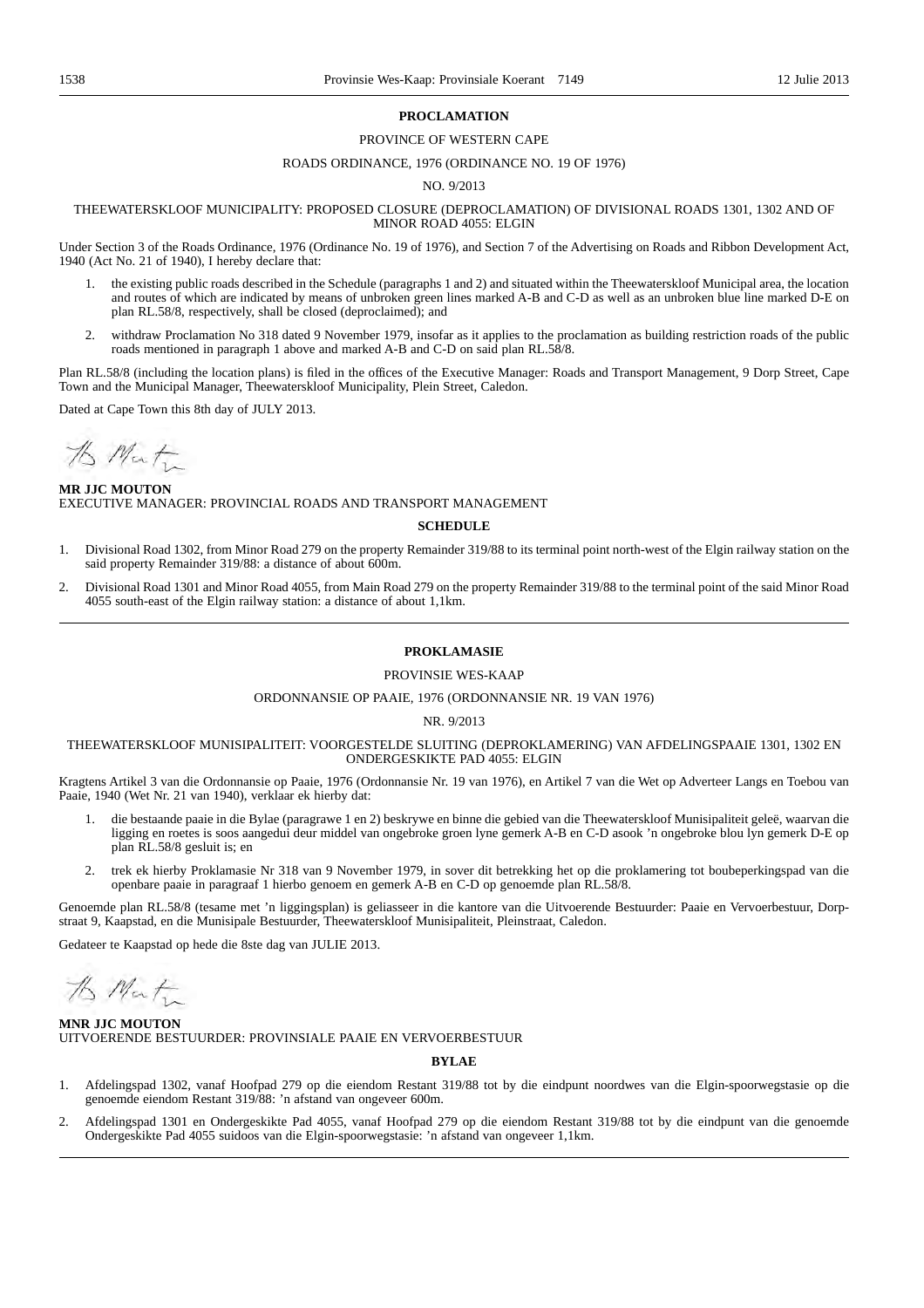#### **ISAZISO**

#### IPHONDO LENTSHONA-KOLONI

#### UMTHETHO WEENDLELA, WONYAKA KA-1976 (UMTHETHO WENOMBOLO YE-19 KA-1976)

#### INOMBOLO 9/2013

#### UMASIPALA WASETHEEWATERSKLOOF: ISINDULULO SOKUVALWA (URHOXISO LWESAZISO) KWE-DIVISIONAL ROAD E-1301, NASE-1302 KUNYE NE-MINOR ROAD E-4055: E-ELGIN

Phantsi kwecandelo lesi-3 lomThetho weeNdlela, wonyaka ka-1976 (umThetho weNombolo ye-19 ka-1976), kunye neCandelo Iesi-7 lomThetho woKwenza iZaziso eCaleni kweNdlela noPhuhliso lweZakhiwo eCaleni kweNdlela, wonyaka ka-1940 (umThetho weNombolo yama-21 ka-1940) ndibhengeza apha ukuba:

- 1. iindlela ezisetyenziswa luluntu ezichazwe kwisiCwangciso seziGaneko (umhlathi woku-1 nowesi-2) ezikwisiphaluka sikaMasipala waseTheewaterskloof, nezikwindawo nakwimigaqo esetyenziswayo eboniswe ngemigca engaqhawu-qhawulwanga eluhlaza nephawulwe ngoA-B nangoC-D nangomgca ongaqhawu-qhawulwanga oblowu nophawulwe ngoD-E kwisicwangciso se-RL.58/8, ngokulandelelana kwayo, ziya kuvalwa (urhoxiso lwesaziso), ngokunjalo
- 2. kurhoxiswa iNombolo yeSaziso ye-318 yomhla we-9 kuNovemba ngo-1979, kangangoko isetyenziswa kwisaziso njengokwenza iindlela zemida yeendlela zoluntu ezikhankanywe kumhlathi woku-1 ongasentla neziphawulwe ngoA-B nangoC-D kwisicwangciso ekuthethwa ngaso se-RL.58/8.

Isicwangciso se-RL.58/8 (kuqukwa izicwangciso zendawo) sigcinwe kwiifayili eofisini yoMphathi wesiGqeba esiLawulayo: uLawulo lweeNdlela noThutho, 9 Dorp Street, Cape Town nakweyoMphathi kaMasipala eTheewaterskloof Municipality, Plein Street, Caledon.

Umhla ubhalwe eKapa ngolu suku 8 lwenyanga ka JULY 2013.

the Mat

#### **NguMNU JJC MOUTON** UMPHATHI WESIGQEBA: IINDLELA ZEPHONDO NOLAWULO LOTHUTHO

#### **ISICWANGCISO SEZIGANEKO**

- 1. I-Divisional Road 1302, ukususela eMinor Road 279 kwimpahla ye-Remainder 319/88 ukuya kwindawo esekupheleni kwayo emntla-ntshona wesitishi seetreyini sase-Elgin kwimpahla exeliweyo ye-Remainder 319/88: umgama omalunga nama-600m.
- 2. I-Divisional Road 1301 ne-Minor Road 4055, ukususela e-Main Road 279 kwimpahla ye-Remainder 319/88 ukuya kwindawo esekupheleni kwe-Minor Road 4055 exeliweyo emzantsi-mpuma wesitishi seetreyini saseElgin: umgama omalunga ne-1,1km.

#### **TENDERS**

**N.B.** Tenders for commodities/services, the estimated value of which exceeds R20 000, are published in the Government Tender Bulletin, which is obtainable from the Government Printer, Private Bag X85, Pretoria, on payment of a subscription.

#### **TENDERS**

**L.W.** Tenders vir kommoditeite/dienste waarvan die beraamde waarde meer as R20 000 beloop, word in die Staatstenderbulletin gepubliseer wat by die Staatsdrukker, Privaatsak X85, Pretoria, teen betaling van 'n inskrywingsfooi verkrygbaar is.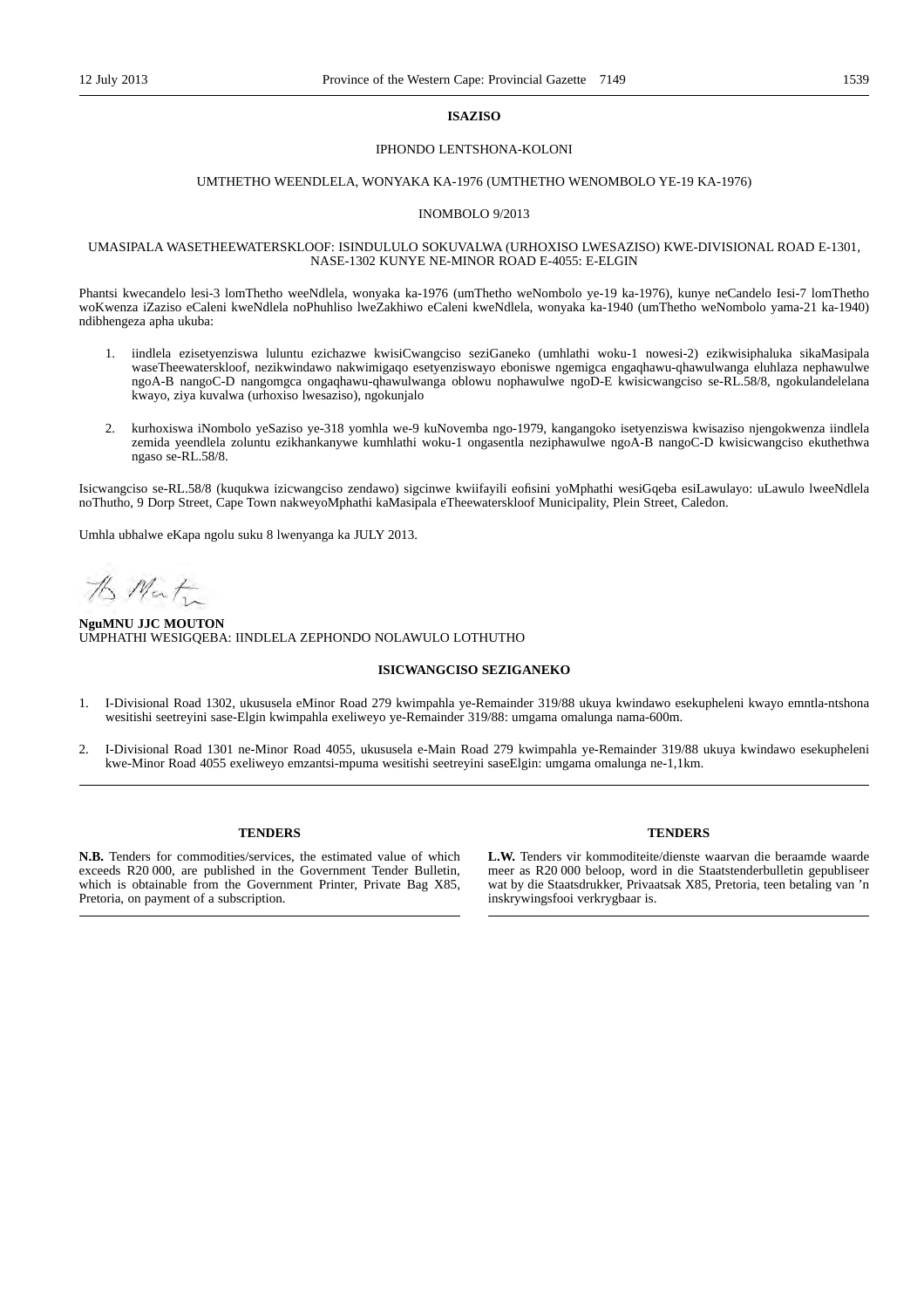### **PROVINCIAL NOTICES**

The following Provincial Notices are published for general information.

ADV. B. GERBER, DIRECTOR-GENERAL

Provincial Legislature Building, Wale Street, Cape Town.

P.N. 223/2013 12 July 2013

#### CAPE AGULHAS MUNICIPALITY

#### REMOVAL OF RESTRICTIONS ACT, 1967

I, André John Lombaard, in my capacity as Chief Land Use Management Regulator in the Department of Environmental Affairs and Development Planning: Western Cape, acting in terms of the powers contemplated by Section 2(1) of the Removal of Restrictions Act, 1967 (Act 84 of 1967), duly delegated to me in terms of Section 1 of the Western Cape Delegation of Powers Law, 1994, and on application by the owners of Erf 333, Agulhas, remove condition B. 1. (b) contained in Deed of Transfer No. T. 39716 of 2004.

P.N. 224/2013 12 July 2013

#### CAPE TOWN MUNICIPALITY

#### REMOVAL OF RESTRICTIONS ACT, 1967 (ACT 84 OF 1967

I, Riette Fourie, in my capacity as Chief Land Use Management Regulator in the Department of Local Government, Environmental Affairs and Development Planning: Western Cape, acting in terms of the powers contemplated by Section 2(1) of the Removal of Restrictions Act, 1967 (Act 84 of 1967), duly delegated to me in terms of Section 1 of the Western Cape Delegation of Powers Law, 1994, and on application by the owner of Erf 159390, Paarden Eiland, amend conditions 2.B.2 and 3.C.2 in Title Deed No. T. 3029/97 to read as follows:

''That the above Erf be utilised for the purpose of the erection and use thereon of a factory, workshop, shop or warehouse and for no other purpose save that in connection with such factory, workshop or warehouse, buildings may be erected and used for the accommodation of the Caretaker thereof and his family''.

#### P.N. 225/2013 12 July 2013

### **RECTIFICATION**

### BLAAUWBERG MUNICIPALITY

#### REMOVAL OF RESTRICTIONS ACT, 1967 (ACT 84 OF 1967

I, Riette Fourie, in my capacity as Chief Land Use Management Regulator in the Department of Local Government, Environmental Affairs and Development Planning: Western Cape, acting in terms of the powers contemplated by Section  $2(1)$  of the Removal of Restrictions Act, 1967 (Act 84 of 1967), duly delegated to me in terms of Section 1 of the Western Cape Delegation of Powers Law, 1994, and on application by the owner of Erf 22384, Milnerton, remove conditions I. C.1., C.2., C.3., C.4., C.6., C.7., C.8., C.13., IV. C.1., C.2., C.3., C.4., C.6., C.7., C.8., C.13., G.1., G.2. (a), (b), (c), VI.C. (c), C.(d) and D.1.(a), (b), (c), contained in Certificate of Consolidated Title No. T. 100865 of 2007.

#### **PROVINSIALE KENNISGEWINGS**

Die volgende Provinsiale Kennisgewings word vir algemene inligting gepubliseer.

ADV. B. GERBER, DIREKTEUR-GENERAAL

Provinsiale Wetgewer-gebou, Waalstraat,

Kaapstad.

P.K. 223/2013 12 Julie 2013

#### KAAP AGULHAS MUNISIPALITEIT

#### WET OP OPHEFFING VAN BEPERKINGS, 1967

Ek, André John Lombaard, in my hoedanigheid as Hoof Grondgebruiksbestuur Reguleerder in die Departement van Omgewingsake en Ontwikkelingsbeplanning: Wes-Kaap, handelende ingevolge die bevoegd heid beoog in Artikel 2(1) van die Wet op Opheffing van Beperkings, 1967 (Wet 84 van 1967), behoorlik aan my gedelegeer ingevolge Artikel 1 van die Wes-Kaapse Wet op die Delegasie van Bevoegdhede, 1994, en op aansoek van die eienaars van Erf 333, Agulhas, hef voorwaarde B. 1. (b), vervat in Transportakte Nr. T. 39716 van 2004, op.

P.K. 224/2013 12 Julie 2013

### KAAPSTAD MUNISIPALITEIT

#### WET OP OPHEFFING VAN BEPERKINGS, 1967 (WET 84 VAN 1967)

Ek, Riette Fourie, in my hoedanigheid as Hoof Grondgebruiksbestuur Reguleerder in die Departement van Plaaslike Regering, Omgewingsake en Ontwikkelingsbeplanning: Wes-Kaap, handelende ingevolge die bevoegdheid beoog in Artikel 2(1) van die Wet op Opheffing van Beperkings, 1967 (Wet 84 van 1967), behoorlik aan my gedelegeer ingevolge Artikel 1 van die Wes-Kaapse Wet op Delegasie van Bevoegdhede, 1994, en op aansoek van die eienaars van Erf 159390, Paarden Eiland, wysig voorwaardes 2.B.2 en 3.C.2 in Transportakte Nr. T. 3029/97 om soos volg te lees:

''That the above Erf be utilised for the purpose of the erection and use thereon of a factory, workshop, shop or warehouse and for no other purpose save that in connection with such factory, workshop or warehouse, buildings may be erected and used for the accommodation of the Caretaker thereof and his family''.

P.K. 225/2013 12 Julie 2013

#### **REGSTELLING**

#### BLAAUWBERG MUNISIPALITEIT

WET OP OPHEFFING VAN BEPERKINGS, 1967 (WET 84 VAN 1967)

Ek, Riette Fourie, in my hoedanigheid as Hoof Grondgebruiksbestuur Reguleerder in die Departement van Plaaslike Regering, Omgewingsake en Ontwikkelingsbeplanning: Wes-Kaap, handelende ingevolge die bevoegdheid beoog in Artikel 2(1) van die Wet op Opheffing van Beperkings, 1967 (Wet 84 van 1967), behoorlik aan my gedelegeer ingevolge Artikel 1 van die Wes-Kaapse Wet op Delegasie van Bevoegdhede, 1994, en op aansoek van die eienaars van Erf 22384, Miinerton, hef voorwaardes I. C.1., C.2., C.3., C.4., C.6., C.7., C.8., C.13., IV. C.1., C.2., C.3., C.4., C.6., C.7., C.8., C.13., G.1., G.2. (a), (b), (c), VI.C. (c), C.(d) en D.1.(a), (b), (c), soos vervat in Sertifikaat van Gekonsolideerde Titel Nr. T. 100865 van 2007, op.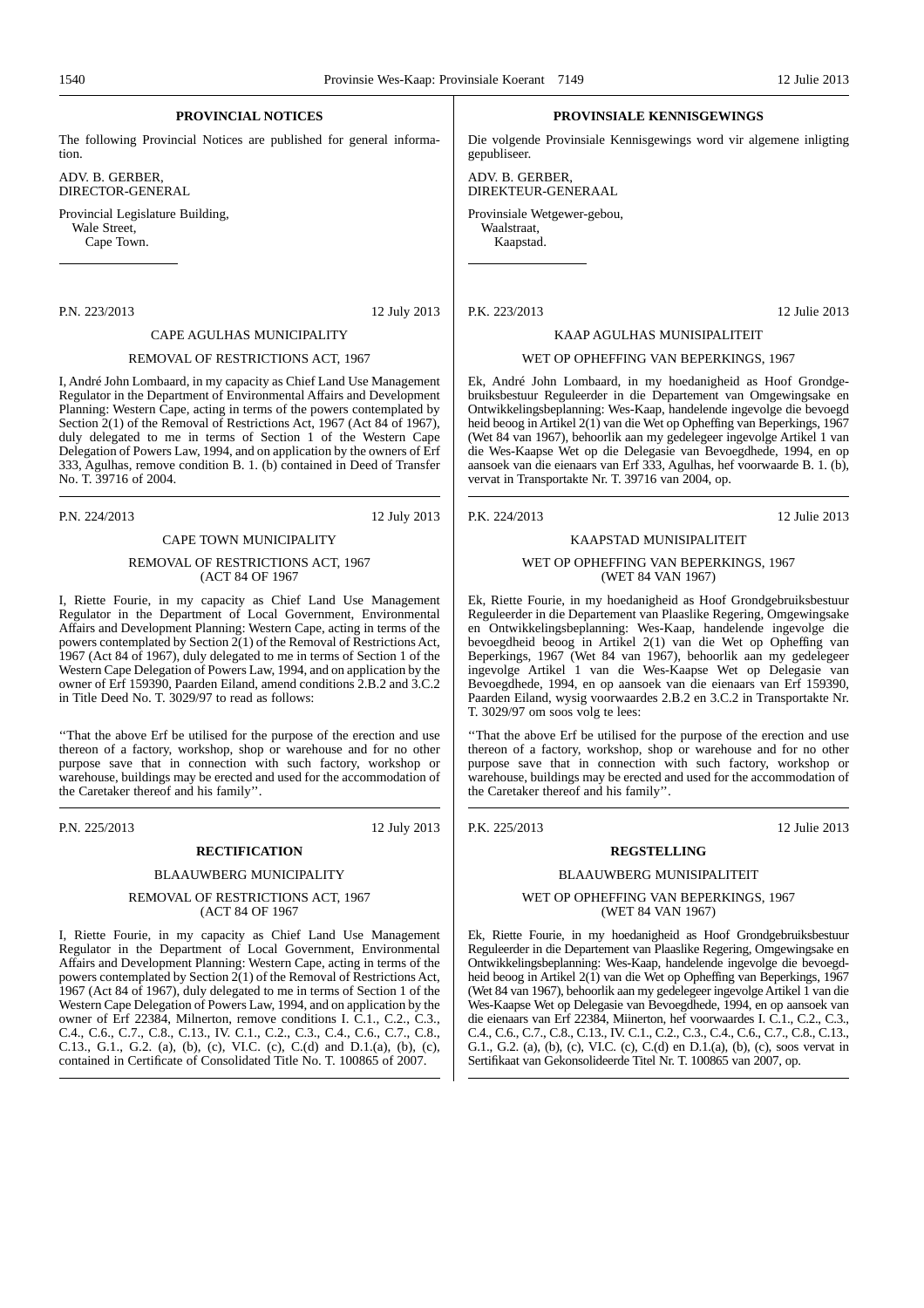### CITY OF CAPE TOWN

### (BLAAUWBERG DISTRICT)

#### REZONING

#### ● Erf 19352, 2 Max Road, Rugby

Notice is hereby given in terms of Section 17(2)(a) in terms of Land Use Planning Ordinance that Council has received the mentioned application, which is open to inspection at the Office of the District Manager at Milnerton Municipal Offices, 87 Pienaar Road, Milnerton. Enquiries may be directed to Lynn Osman, PO Box 35, Milnerton 7435 or on Tel. (021) 444-0591 or fax (021) 444-0558 weekdays during 08:00-14:30. Written objections, if any, with reasons may be lodged at the office of the abovementioned District Manager (or by using the following e-mail address: comments\_objections.blaauwberg@capetown.gov.za) on or before 12 August 2013, quoting the above applicable legislation, the application number, as well as your erf and contact phone number and address.

*Applicant/Owner:* G Dore & JHL van Wezel-Dore

#### *Application No.:* 230534

*Nature of Application:* Application for Rezoning from General Residential Subzone GR2 to General Business Subzone GB1.

Should your response not reach the above offices on or before the closing date, it may be considered invalid. Kindly clearly indicate in terms of which legislation your comments/objections are made. Should you be unable to provide written objection or representation, you may by appointment during office hours request a staff member to assist you with transcribing your objection or representation. Kindly note, any comment and/or objection submitted would be public record and be made available to the applicant for response as a matter of course.

If you are not the owner of the property which this notice is addressed to, or not the sole owner, please send it to the relevant owner or such other owners or bring it to their attention.

#### ACHMAT EBRAHIM, CITY MANAGER

12 July 2013 51163

#### CITY OF CAPE TOWN

#### (HELDERBERG DISTRICT)

#### **CLOSURE**

#### ● Portion of Public Place: Erf 4125, Somerset West, abutting Erf 3719 and Vergelegen Avenue

Notice is hereby given in terms of Section 6(1) of the By-law relating to the Management and Administration of the Municipality's Immovable Property that the Council has closed a portion of Erf 4125, Somerset West, as shown on Surveyor General Plan No. 331/71 (SG Ref. S/2398/54 v 3 p 9).

ACHMAT EBRAHIM, CITY MANAGER

12 July 2013 51196

### OVERSTRAND MUNICIPALITY

#### CLOSING OF PUBLIC ROAD (MALVA CLOSE), MOUNT PLEASANT, HERMANUS

Notice is hereby given in terms of Section 137 of Ordinance No. 20 of 1974 that public road, Malva Close, Mount Pleasant, Hermanus has been closed (S.G. reference: S/2479 V5 p22).

*Enquiries:* Mr H Olivier (Tel: ((028)) 313-8900/Fax: ((028)) 313-2093).

MUNICIPAL MANAGER, OVERSTRAND MUNICIPALITY, PO BOX 20, HERMANUS 7200

Municipal Notice No. 43/2013

12 July 2013 51175

### **NOTICES OF LOCAL AUTHORITIES KENNISGEWING DEUR PLAASLIKE OWERHEDEDE**

### STAD KAAPSTAD

#### (BLAAUWBERG-DISTRIK)

#### HERSONERING

#### ● Erf 19352, Maxweg 2, Rugby

Kennisgewing geskied hiermee ingevolge Artikel 17(2)(a) van die Ordonnansie op Grondgebruikbeplanning dat die Raad onderstaande aansoek ontvang het, wat ter insae beskikbaar is by die Kantoor van die Distriksbestuurder, Munisipale Kantore, Pienaarweg 87, Milnerton. Navrae kan op weeksdae van 08:00-14:30 gerig word aan Lynn Osman, Posbus 35, Milnerton 7435, Tel. (021) 444-0591 of faks (021) 444-0558. Enige besware, met redes daarvoor, kan voor of op 12 Augustus 2013 skriftelik by die kantoor van bogenoemde Distriksbestuurder ingedien word, of per e-pos na comments\_objections.blaauwberg@capetown. gov.za gestuur word, met vermelding van bogenoemde toepaslike wetgewing, die aansoeknommer en die beswaarmaker se erf- en telefoonnommer en adres.

*Aansoeker/eienaar:* G Dore en JHL van Wezel-Dore

#### *Aansoeknommer:* 230534

*Aard van Aansoek:* Aansoek om hersonering van algemeenresidensiële subsone GR2 na algemeensake-subsone GB1.

Indien u terugvoering bogenoemde kantore nie voor of op die sluitingsdatum bereik nie, kan dit ongeldig geag word. Dui asseblief duidelik aan ingevolge welke wetgewing u kommentaar/besware voorgelê word. Indien u nie skriftelike besware of vertoë kan voorlê nie, kan u volgens afspraak gedurende kantoorure 'n amptenaar versoek om u besware of vertoë neer te skryf. Let asseblief daarop dat enige kommentaar en/of besware wat ingedien word, deel van openbare rekords uitmaak en uiteraard vir repliek aan die aansoeker beskikbaar gestel sal word.

As u nie die eienaar van die eiendom is waaraan dié kennisgewing geadresseer is nie, of nie die alleeneienaar is nie, stuur dit asseblief aan die toepaslike eienaar of sodanige ander eienaars of bring dit onder hulle aandag.

#### ACHMAT EBRAHIM, STADSBESTUURDER

12 Julie 2013 51163

#### STAD KAAPSTAD

#### (HELDERBERG-DISTRIK)

### SLUITING

● Gedeelte van 'n Openbare Plek: Erf 4125, Somerset-Wes, aangrensend aan Erf 3719 en Vergelegenlaan

Kennis geskied hiermee ingevolge Artikel 6(1) van die Verordening met betrekking tot die Bestuur en Administrasie van die Stad Kaapstad se Onroerende Eiendom dat die Raad 'n gedeelte van erf 4125, Somerset-Wes, soos aangetoon op die Landmeter-Generaal se plannr. 331/71 (SG verw.  $S/2398/\overline{5}4$  v 3 p 9), gesluit het.

ACHMAT EBRAHIM, STADSBESTUURDER

## 12 Julie 2013 51196

### OVERSTRAND MUNISIPALITEIT

#### SLUITING VAN PUBLIEKE PAD (MALVA SLOT), MOUNT PLEASANT, HERMANUS

Kennis geskied hiermee ingevolge Artikel 137 van Ordonnansie Nr. 20 van 1974 dat publieke pad, Malva Slot, Mount Pleasant, Hermanus gesluit is (L.G. verwysing: S/2479 V5 p22).

*Navrae:* mnr H Olivier (Tel: ((028)) 313-8900/Faks: ((028)) 313-2093).

MUNISIPALE BESTUURDER, OVERSTRAND MUNISIPALITEIT, POSBUS 20, HERMANUS 7200

Munisipale Kennisgewingnr. 43/2013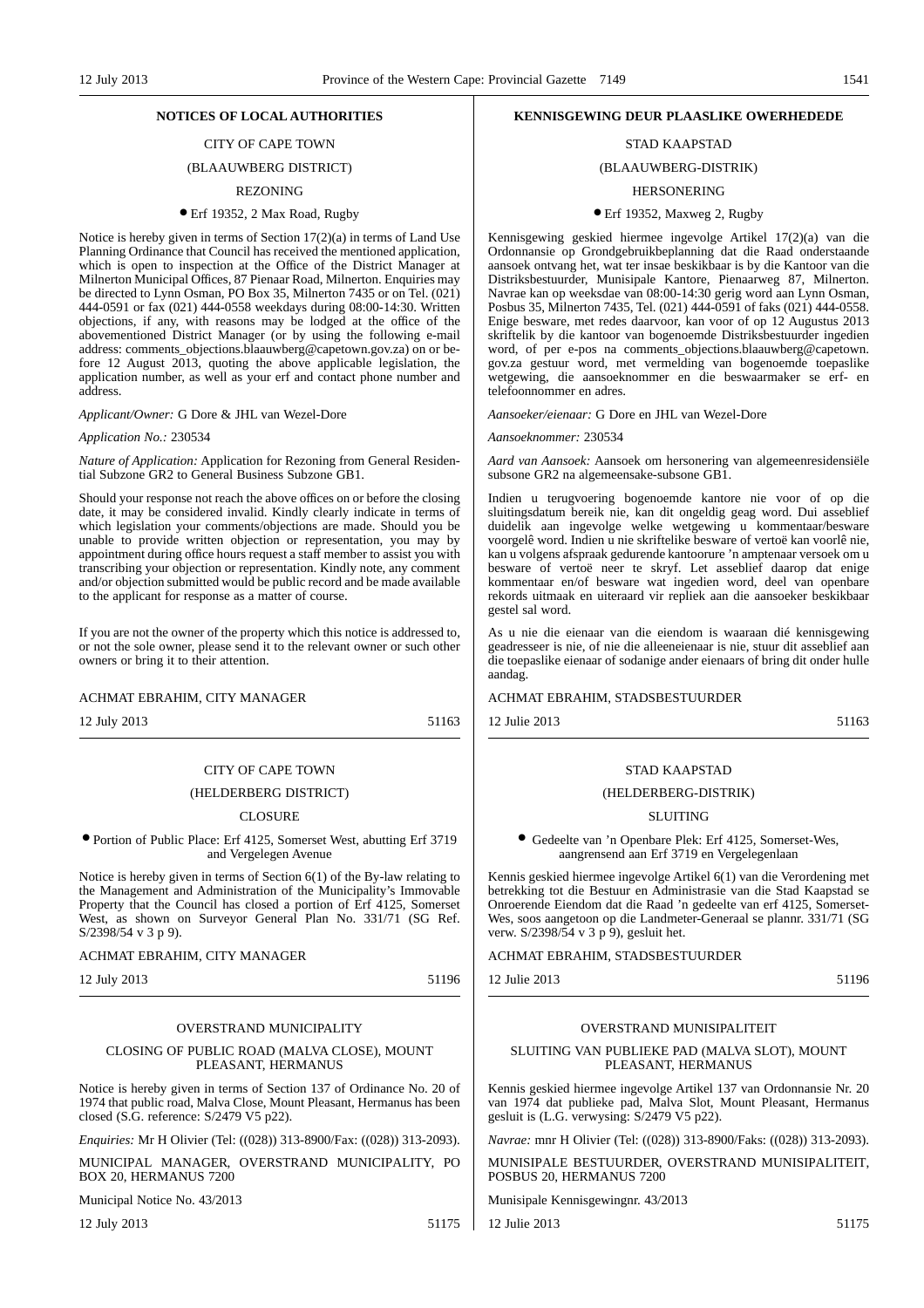### CITY OF CAPE TOWN

#### (CAPE FLATS DISTRICT)

#### REZONING, SUBDIVISION AND DEPARTURES

● Erven 4527 and 4528, Muller Road, Ottery

Notice is hereby given in terms of Sections 17, 24 and 15 of the Land Use Planning Ordinance 15 of 1985 that Council has received the undermentioned application, which is open to inspection at the Office of the District Manager of Planning & Building Development Management at Athlone office on the Ground Floor, Ledger House, Corner of Aden Avenue and George Street, Athlone. Enquiries may be directed to Mr Jodi Fullard, PO Box 283, Athlone 7760 or e-mail jodi.fullard@capetown.gov.za, Tel. (021) 684-4343 and fax (021) 684-4410 weekdays during 08:00-14:30. Written objections, if any, with reasons may be lodged at the office of the abovementioned District Manager or by using the following e-mail address: comments\_objections.capeflats@capetown.gov.za on or before 12 August 2013 quoting the above applicable legislation, the application number, as well as your erf and contact phone number and address. Any objections received after aforementioned closing date may be considered invalid.

*Applicant:* Messrs Headland Planners

*Address:* Muller Road, Ottery

*File Reference:* LUM/14/4527 (vol.2)

*Application Number:* 231937

*Nature of Application:*

- 1. In terms of Sections 17 and 24(1) of the Land Use Planning Ordinance No. 15 of 1985 (LUPO) for the rezoning of Erf 4527, Ottery from Undetermined to Subdivisional Area to permit 3 General Residential Zone (Subzone R4) portions, 14 Single Dwelling Residential portions and 3 Substation portions. One of the General Residential portions is required to formalize the existing City of Cape Town apartment block on the property, whereas the two new portions will accommodate 336 new apartments;
- 2. In terms of Sections 17 and 24(1) of the LUPO for the rezoning of erf 4528 from Undetermined to Subdivisional Area, and Subdivision into:
	- 19 Single Dwelling Residential properties;
	- One General Residential Zone (Subzone R4) portion with 256 apartments;
	- One General Commercial Zone portion (subzone C1);
	- Two electrical substation portions;
	- One portion as public road, for a road splay purposes and a Remainder undetermined portion, on which 3 houses are situated, but do not form part of a formalization process under the terms of the land agreement.
- 3. In terms of Section 15(1)(a)(i) of the Land Use Planning Ordinance No. 15 of 1985 for departures from the lateral building line restrictions and parking ratios as follows:
	- Departure from Zoning Scheme Regulations on Portion 2 of Erf 4527, Ottery, to permit 0.8 bays/unit in lieu of 1 bay/unit, specifically 181 in lieu of 228 bays;
	- Departure from Zoning Scheme Regulations on Portion 21 of Erf 4528, Ottery, to permit 3.7 bays/100m2 specifically 168 parking bays in lieu of 181;
	- Om in lieu of 3m on Erf 4528, Ottery on the first floor common building line on boundaries between single residential pairings  $2 \& 3$ ,  $4 \& 5$ , 6 & 7, 8 & 9, 10 & 11, 12 & 13, 14 & 15, 16 & 17, 18 & 19;
	- 0m in lieu of 3m on Erf 4527, Ottery on the first floor common building line on boundaries between single residential pairings 7 & 8, 9 & 10, 11 &12, 13 &14, 15 &16, 17 & 18.

ACHMAT EBRAHIM, CITY MANAGER

 $12$  July 2013  $51165$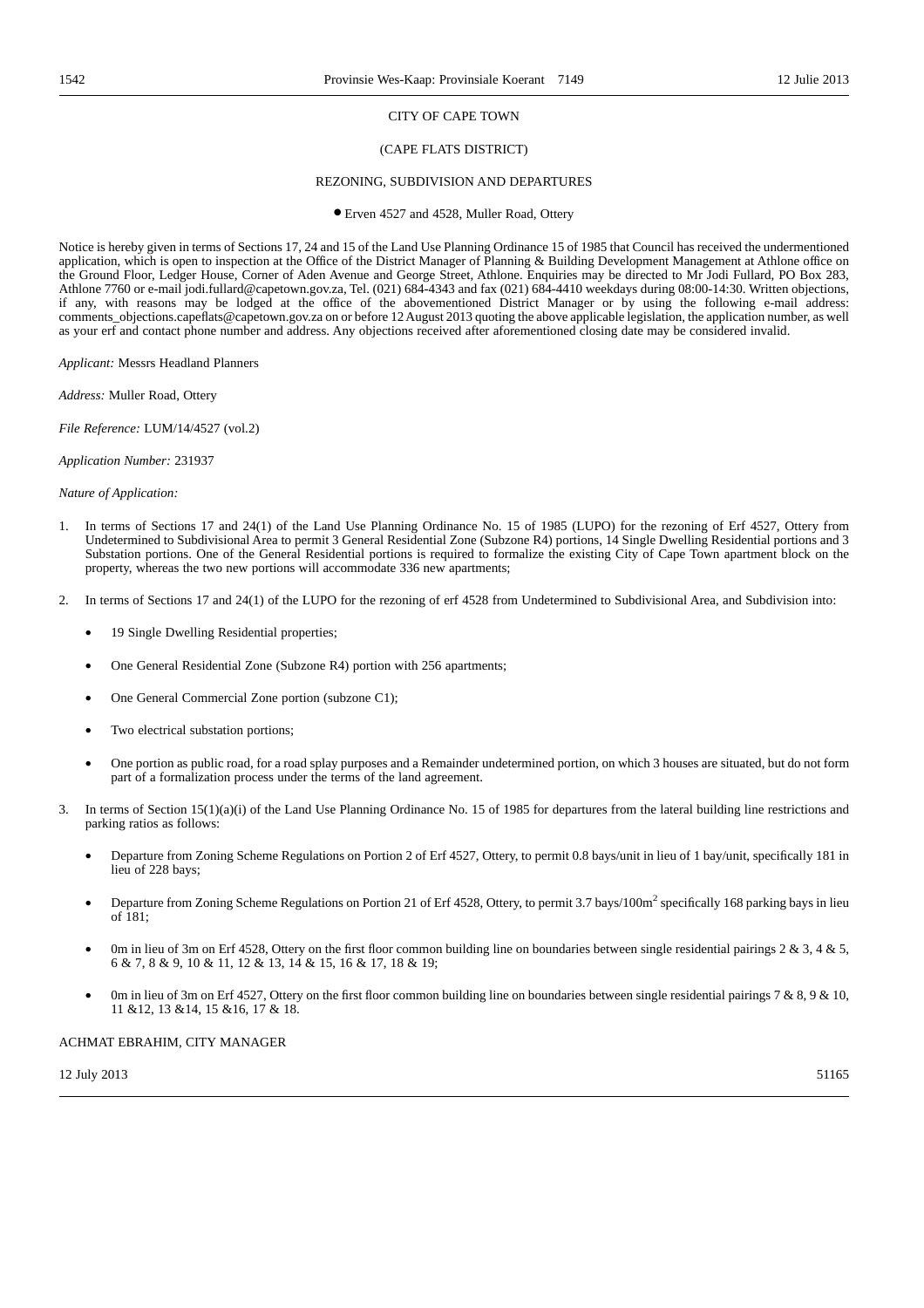#### STAD KAAPSTAD

#### (KAAPSE VLAKTE-DISTRIK)

#### HERSONERING, ONDERVERDELING EN AFWYKINGS

● Erwe 4527 en 4528, Mullerweg, Ottery

Kennisgewing geskied hiermee ingevolge Artikels 17, 24 en 15 van die Ordonnansie op Grondgebruikbeplanning (Ordonnansie Nr. 15 van 1985) dat die Raad onderstaande aansoek ontvang het, wat ter insae beskikbaar is by die Kantoor van die Distriksbestuurder, Beplanning en Bou-ontwikkelingsbestuur, Athlone-kantoor, Grondverdieping, Ledger House, h/v Adenlaan en Georgestraat, Athlone. Navrae kan weeksdae van 08:00-14:30 gerig word aan mnr Jodi Fullard by Posbus 283, Athlone 7760 of per e-pos: Jodi.Fullard@capetown.gov.za, Tel. (021) 684-4343 en faks (021) 684-4410. Enige besware, met redes daarvoor, kan voor of op 12 Augustus 2013 skriftelik by die kantoor van bogenoemde Distriksbestuurder ingedien word, of per e-pos na comments\_objections.capeflats@capetown.gov.za gestuur word, met vermelding van bogenoemde toepaslike wetgewing, die aansoeknommer en die beswaarmaker se erf- en telefoonnommer en adres. Enige besware wat ná voormelde sluitingsdatum ontvang word, kan as ongeldig geag word.

*Aansoeker:* Mnre Headland Planners

*Adres:* Mullerweg, Ottery

*Lêerverwysing:* LUM/14/4527 (vol.2)

*Aansoeknommer:* 231937

*Aard van aansoek:*

- 1. Ingevolge Artikels 17 en 24(1) van die Ordonnansie op Grondgebruikbeplanning (Ordonnansie Nr. 15 van 1985) (LUPO) vir die hersonering van erf 4527, Ottery van onbepaald na onderverdelingsgebied om drie algemeenresidensiële sonegedeeltes (subsone R4), 14 enkelwoning- residensiële gedeeltes en drie substasiegedeeltes toe te laat. Een van die algemeenresidensiële gedeeltes is nodig om die bestaande woonstelblok in Stadsbesit op die eiendom te formaliseer, terwyl die twee nuwe gedeeltes vir 336 nuwe woonstelle voorsiening sal maak.
- 2. Ingevolge Artikels 17 en 24(1) van die LUPO vir die hersonering van erf 4528 van onbepaald na onderverdelingsgebied en onderverdeling in:
	- 19 enkelwoning- residensiële eiendomme;
	- Een algemeenresidensiële sonegedeelte (subsone R4) met 256 woonstelle;
	- Een algemeenhandelsonegedeelte (subsone C1);
	- Twee elektriese substasiegedeeltes;
	- Een gedeelte as openbare pad vir die doel van padhelling en 'n restant onbepaalde gedeelte, waarop drie huise geleë is, maar wat nie deel vorm van 'n formaliseringsproses ingevolge die grondooreenkoms nie.
- 3. Ingevolge Artikel 15(1)(a)(i) van die Ordonnansie op Grondgebruikbeplanning (Ordonnansie Nr. 15 van 1985) vir afwykings van die syboulynbeperkings en parkeringsverhoudings soos volg:
	- Afwyking van Soneringskemaregulasies op gedeelte 2 van erf 4527, Ottery om 0.8 parkeerplekke/eenhede in plaas van 1 parkeerplek/eenheid toe te laat, spesifiek 181 in plaas van 228 parkeerplekke;
	- Afwyking van Soneringskemaregulasies op gedeelte 21 van erf 4528, Ottery om 3.7 parkeerplekke/100m2 toe te laat, spesifiek 168 parkeerplekke in plaas van 181;
	- 0m in plaas van 3m op erf 4528, Ottery op die eerste verdieping- algemene boulyn op grense tussen enkelresidensiële afparing 2 & 3, 4 & 5, 6 & 7, 8 & 9, 10 & 11, 12 & 13, 14 & 15, 16 & 17, 18 &19;
	- 0m in plaas van 3m op erf 4527, Ottery op die eerste verdieping- algemene boulyn op grense tussen enkelresidensiële afparing 7 & 8, 9 & 10, 11 & 12, 13 & 14, 15 &16, 17&18.

### ACHMAT EBRAHIM, STADSBESTUURDER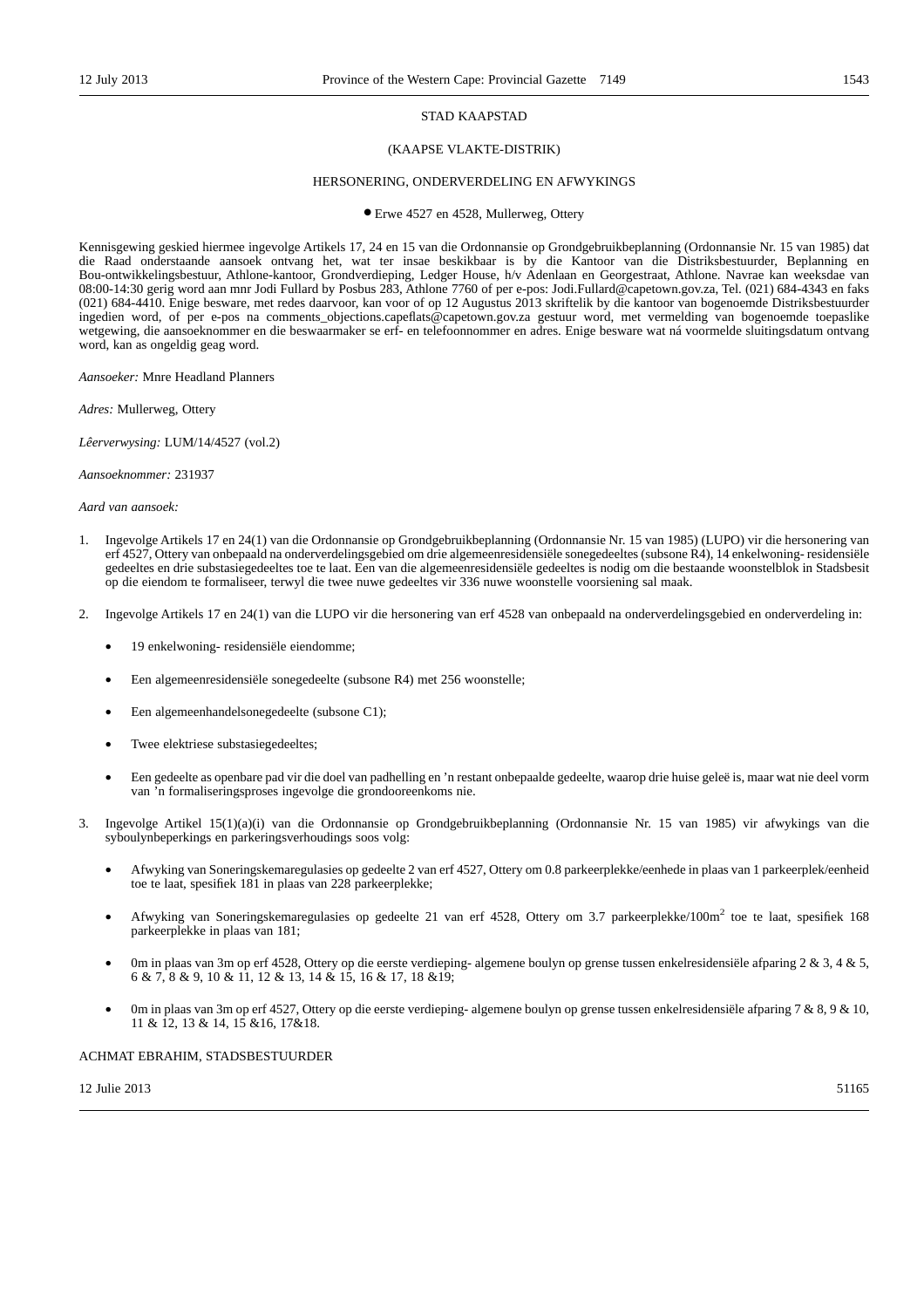#### CITY OF CAPE TOWN (HELDERBERG DISTRICT)

### REZONING, SUBDIVISION, DEPARTURE, APPROVAL OF SITE DEVELOPMENT PLAN & NAMING OF

INTERNAL STREET

#### ● Erf 7074, Parel Vallei Road, Somerset West

Notice is hereby given in terms of the Somerset West Density Policy, Sections 17, 24 & 15 of Ordinance No. 15 of 1985, the Cape Town Zoning Scheme Regulations & the Council's Street Naming & Numbering Policy that the undermentioned application has been received and is open to inspection at the Office of the District Manager at the First Floor, Municipal Offices, cnr/o Victoria & Andries Pretorius Streets, Somerset West. Enquiries may be directed to Dumza Mfutwana/Gabby Wagner, PO Box 19, Somerset West, e-mail to comments\_objections.helderberg@capetown.gov.za, Tel. (021) 850-4346 or fax (021) 850-4487 weekdays during 08:00-14:30. Any objections, with full reasons therefor, may be lodged in writing at the office of the abovementioned District Manager on or before 12 August 2013, quoting the above relevant legislation, the application number and the objector's erf and phone numbers and address. Any objections received after aforementioned closing date may be considered invalid.

*Applicant:* Messrs PVB Associates (Pieter van den Berg)

*Owner:* Messrs 7074 Development (Pty) Ltd

*Application number:* 231569. *Notice number:* 16/2013

*Address:* Parel Vallei Road, Somerset West

*Nature of Application:*

- (a) The deviation from the Somerset West Density Policy on Erf 7074, Parel Vallei Road, Somerset West to permit a group housing development in an area designated for Agricultural purposes, to permit a density of 13du/ha in lieu of 12du/ha specified for a group housing complex in Density Zone 1 and on a land parcel greater than the maximum of 1ha;
- (b) The rezoning of the property from Single Residential Subzone 1 to Subdivisional Area for Transport Zone 2 (public road) and General Residential Subzone 1 purposes to permit a group housing complex of 21 units (including the existing dwelling);
- (c) The subdivision of the property into 1 public road portion (to be incorporated with Parel Vallei Road), 21 group housing portions (ranging from 440m<sup>2</sup>-667m<sup>2</sup>), 3 private open space portions and 1 private road portion;
- (d) The departure from the Cape Town Zoning Scheme Regulations on the property to permit the relaxation of the 5m street building line (Parel Vallei Road) to 2.5m for the proposed dwellings on Portions 1, 3, 4, 19-21;
- (e) The departure from the Cape Town Zoning Scheme on the property to permit the relaxation of the 5m street building line (Larc and Ciel Roads) to 2m for the proposed dwellings on Portions 4-7.
- (f) The approval of the Site Development Plan;
- (g) The naming of the internal street.

#### ACHMAT EBRAHIM, CITY MANAGER

 $12$  July 2013  $51167$ 

### STAD KAAPSTAD

### HELDERBERG-DISTRIK)

#### HERSONERING, ONDERVERDELING, AFWYKING, GOEDKEURING VAN TERREINONTWIKKELINGSPLAN EN BENAMING VAN INTERNE STRAAT

#### ● Erf 7074, Parel Valleiweg, Somerset-Wes

Kennisgewing geskied hiermee ingevolge Somerset-Wes se beleid oor digtheid, Artikels 17, 24 en 15 van Ordonnansie Nr. 15 van 1985, Kaapstad se Soneringskemaregulasies en die Raad se beleid oor straatbenaming en -nommering, dat onderstaande aansoek ontvang en ter insae beskikbaar is by die Kantoor van die Distriksbestuurder, Eerste Verdieping, Munisipale Kantore, h/v Victoria- en Andries Pretoriusstraat, Somerset-Wes. Navrae kan gerig word aan Dumza Mfutwana of Gabby Wagner by Posbus 19, Somerset-Wes, e-pos na comments\_objections.helderberg@capetown.gov.za, Tel. (021) 850-4346 of faks (021) 850-4487 weeksdae van 08:00-14:30. Enige besware, met volledige redes daarvoor, kan voor of op 12 Augustus 2013 skriftelik by die kantoor van bogenoemde Distriksbestuurder ingedien word, met vermelding van die toepaslike wetgewing, die aansoeknommer en die beswaarmaker se erf- en telefoonnommer en adres. Enige besware wat ná voormelde sluitingsdatum ontvang word, kan as ongeldig geag word.

*Aansoeker:* Mnre PVB Associates (Pieter van den Berg)

*Eienaar:* Mnre 7074 Development (Edms) Bpk

*Aansoeknommer:* 231569. *Kennisgewingnommer:* 16/2013

*Adres:* Parel Valleiweg, Somerset-Wes

*Aard van aansoek:*

- (a) Die afwyking van Somerset-Wes se beleid oor digtheid op erf 7074, Parel Valleiweg, Somerset-Wes om 'n groepbehuisingsontwikkeling in 'n gebied bestem vir landboudoeleindes met 'n digtheid van 13 wonings/ha in plaas van 12 wonings/ha wat vir 'n groepbehuisingskompleks in digtheidsone 1 en op 'n stuk grond wat groter as die maksimum van 1ha gespesifiseer is, toe te laat;
- (b) Die hersonering van die eiendom van enkelresidensiële subsone 1 na onderverdelingsgebied vir vervoersone 2 (openbare pad) en algemeenresidensiële subsone 1 om 'n groepbehuisingskompleks van 21 eenhede (insluitend die bestaande woonhuis) toe te laat;
- (c) Die onderverdeling van die eiendom in een openbare padgedeelte (wat by Parel Valleiweg geïnkorporeer moet word), 21 groepbehuisingsgedeeltes (wisselend van 440m<sup>2</sup>tot 667m<sup>2</sup>), drie privaat oopruimtegedeeltes en een privaat padgedeelte;
- (d) Die afwyking van Kaapstad se Soneringskemaregulasies op die eiendom om die verslapping van die 5m-straatboulyn (Parel Valleiweg) na 2.5m vir die voorgestelde wonings op gedeeltes 1, 3, 4, 19-21 toe te laat;
- (e) Die afwyking van Kaapstad se Soneringskemaregulasies op die eiendom om die verslapping van die 5m-straatboulyn (Larc- en Cielweg) na 2m vir die voorgestelde wonings op gedeeltes 4-7 toe te laat;

(f) Die goedkeuring van die terreinontwikkelingsplan;

- (g) Die benaming van die interne straat.
- ACHMAT EBRAHIM, STADSBESTUURDER

 $12 \text{ Julie } 2013$  51167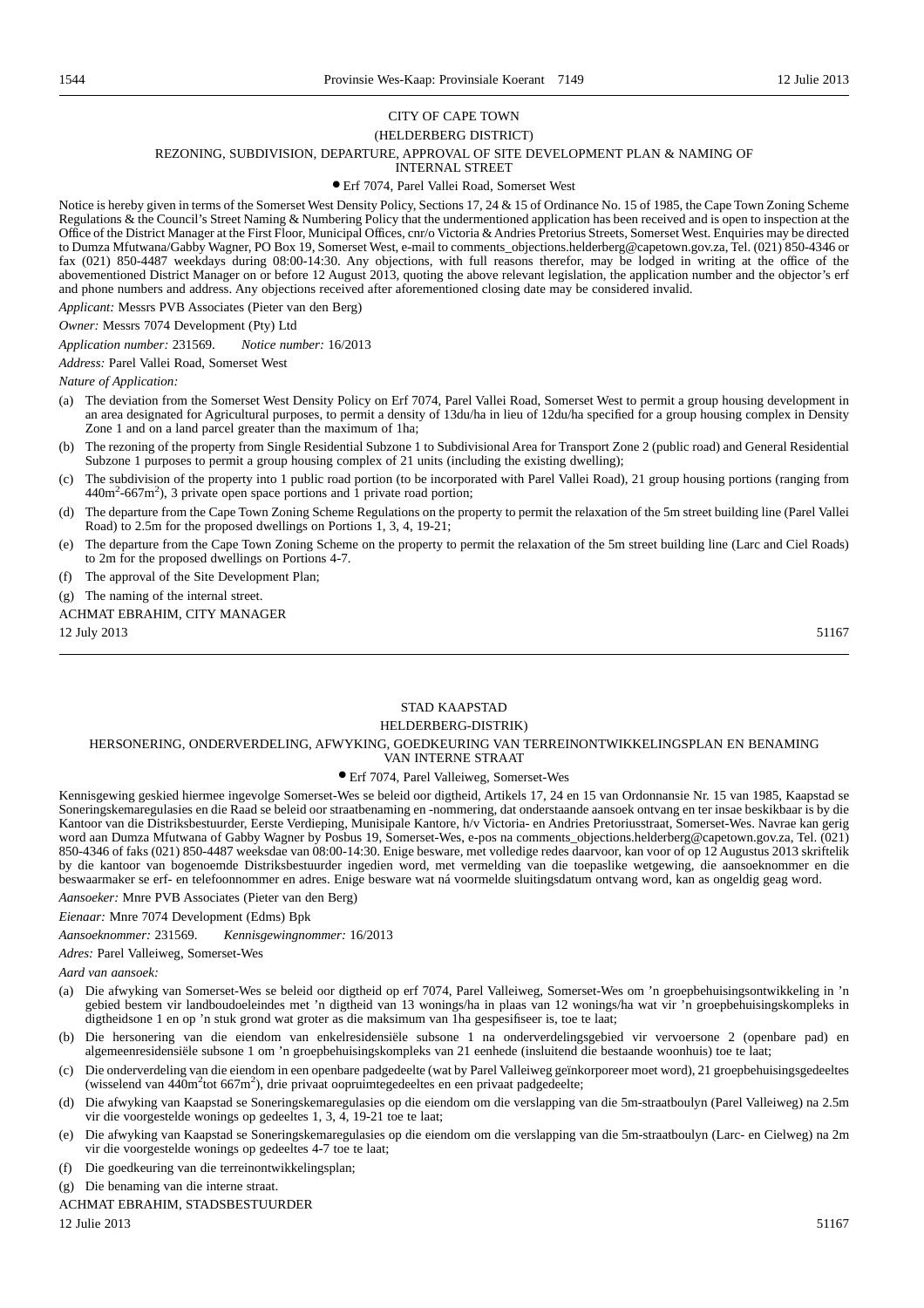## CITY OF CAPE TOWN (SOUTHERN DISTRICT) REZONING

### ● Erf 55296, Cape Town

Notice is hereby given in terms of Section 17 of the Land Use Planning Ordinance No. 15 of 1985 that the undermentioned application has been received and is open to inspection at the Office of the District Manager, Department: Planning & Building Development Management, City of Cape Town, Ground Floor, 3 Victoria Road, Plumstead (Counter 1.3). Enquiries may be directed to Mr D Suttle from 08:30-14:30 Monday to Friday. Any objections and/or comments, with full reasons therefor, must be submitted in writing at the Office of the District Manager, Department: Planning & Building Development Management, City of Cape Town, Private Bag X5, Plumstead 7801, 3 Victoria Road, Plumstead or fax (021) 710-8283 or e-mailed to comments\_objections.southern @capetown.gov.za on or before the closing date, quoting, the above Ordinance, the belowmentioned reference/application number, and the objector's erf and phone numbers and address. Objections and comments may also be hand-delivered to the abovementioned street address by no later than the closing date. If your response is not sent to these addresses and/or fax number, and if, as a consequence it arrives late, it will be deemed to be invalid. For any further information, contact K Barry, Tel. (021) 710-8205. The closing date for objections and comments is Monday, 12 August 2013.

*File Ref:* LUM/00/55296

*Application No.:* 228192

*Owner:* Susan Hansen CC

*Applicant:* Tommy Brümmer Town Planners

*Address:* 4 Cavendish Street, Claremont

*Nature of Application:* It is proposed to rezone the subject property from General Residential R4 to General Business B1.

ACHMAT EBRAHIM, CITY MANAGER

12 July 2013 51170

## CITY OF CAPE TOWN (SOUTHERN DISTRICT)

### REZONING

#### ● Erf 67551, Cape Town

Notice is hereby given in terms of Section 17 of the Land Use Planning Ordinance No. 15 of 1985 that the undermentioned application has been received and is open to inspection at the Office of the District Manager, Department: Planning & Building Development Management, City of Cape Town, Ground Floor, 3 Victoria Road, Plumstead (Counter 1.3). Enquiries may be directed to Mr D Suttle from 08:30-14:30 Monday to Friday. Any objections and/or comments, with full reasons therefor, must be submitted in writing at the Office of the District Manager, Department: Planning & Building Development Management, City of Cape Town, Private Bag X5, Plumstead 7801, 3 Victoria Road, Plumstead or fax (021) 710-8283 or e-mailed to comments\_objections.southern @capetown.gov.za on or before the closing date, quoting, the above Ordinance, the belowmentioned reference/application number, and the objector's erf and phone numbers and address. Objections and comments may also be hand-delivered to the abovementioned street address by no later than the closing date. If your response is not sent to these addresses and/or fax number, and if, as a consequence it arrives late, it will be deemed to be invalid. For any further information, contact K Barry, Tel. (021) 710-8205. The closing date for objections and comments is Monday, 12 August 2013.

*File Ref:* LUM/00/67551

*Application No.:* 229228

*Owner:* Ritzshelf 1005 CC

*Applicant:* MA Smith Town Planner

*Address:* 30 Constantia Main Road, Wynberg

*Nature of Application:* It is proposed to rezone the subject property from General Residential R2 to Local Business LB1.

ACHMAT EBRAHIM, CITY MANAGER

12 July 2013 51166

## STAD KAAPSTAD (SUIDELIKE DISTRIK)

### HERSONERING ● Erf 55296, Kaapstad

Kennisgewing geskied hiermee ingevolge Artikel 17 van die Ordonnansie op Grondgebruikbeplanning (Ordonnansie Nr. 15 van 1985), dat onderstaande aansoek ontvang en ter insae beskikbaar is by die Kantoor van die Distriksbestuurder, Departement: Beplanning en Bouontwikkelingsbestuur, Stad Kaapstad, Grondverdieping, Victoriaweg 3, Plumstead (Toonbank 1.3). Navrae kan van 08:30-14:30, Maandag tot Vrydag, aan mnr D Suttle gerig word. Enige besware en/of kommentaar, met volledige redes daarvoor, moet voor of op die sluitingsdatum skriftelik aan die Kantoor van die Distriksbestuurder, Departement Beplanning en Bou-ontwikkelingsbestuur, Stad Kaapstad, Privaatsak X5, Plumstead 7801, Victoriaweg 3, Plumstead gerig word, na (021) 710- 8283 gefaks word, of per e-pos aan comments\_objections. southern@capetown.gov.za gestuur word, met vermelding van bogenoemde toepaslike wetgewing, onderstaande verwysings-/ aansoeknommer en die beswaarmaker se erf- en telefoonnommer en adres. Besware en kommentaar kan ook voor of op die sluitingsdatum per hand by bogenoemde straatadres afgelewer word. As u reaksie nie na dié adresse en/of faksnommer gestuur word nie en gevolglik laat ontvang word, sal dit ongeldig geag word. Om nadere inligting, skakel K Barry, Tel. (021) 710-8205. Die sluitingsdatum vir besware en kommentaar is Maandag, 12 Augustus 2013.

*Lêerverwysing:* LUM/00/55296

*Aansoeknommer:* 228192

*Eienaar:* Susan Hansen BK

*Aansoeker:* Tommy Brümmer Stadsbeplanners

*Adres:* Cavendishstraat 4, Claremont

*Aard van aansoek:* Daar word voorgestel om die betrokke eiendom van algemeenresidensieel R4 na algemeensake B1 te hersoneer.

ACHMAT EBRAHIM, STADSBESTUURDER

12 Julie 2013 51170

### STAD KAAPSTAD

## (SUIDELIKE DISTRIK)

## HERSONERING

● Erf 67551, Kaapstad

Kennisgewing geskied hiermee ingevolge Artikel 17 van die Ordonnansie op Grondgebruikbeplanning (Ordonnansie Nr. 15 van 1985) dat onderstaande aansoek ontvang en ter insae beskikbaar is by die Kantoor van die Distriksbestuurder, Departement: Beplanning en Bouontwikkelingsbestuur, Stad Kaapstad, Grondverdieping, Victoriaweg 3, Plumstead (Toonbank 1.3). Navrae kan van 08:30-14:30, Maandag tot Vrydag, aan mnr D Suttle gerig word. Enige besware en/of kommentaar, met volledige redes daarvoor, moet voor of op die sluitingsdatum skriftelik aan die Kantoor van die Distriksbestuurder, Departement: Beplanning en Bou-ontwikkelingsbestuur, Stad Kaapstad, Privaatsak X5, Plumstead 7801, Victoriaweg 3, Plumstead gerig word, na (021) 710- 8283 gefaks word, of per e-pos aan comments\_objections. southern@capetown.gov.za gestuur word, met vermelding van bogenoemde toepaslike wetgewing, onderstaande verwysings-/ aansoeknommer en die beswaarmaker se erf- en telefoonnommer en adres. Besware en kommentaar kan ook voor of op die sluitingsdatum per hand by bogenoemde straatadres afgelewer word. As u reaksie nie na dié adresse en/of faksnommer gestuur word nie en gevolglik laat ontvang word, sal dit ongeldig geag word. Om nadere inligting, skakel K Barry, Tel. (021) 710-8205. Die sluitingsdatum vir besware en kommentaar is Maandag, 12 Augustus 2013.

*Lêerverwysing:* LUM/00/67551

*Aansoeknommer:* 229228

*Eienaar:* Ritzshelf 1005 BK

*Aansoeker:* MA Smith Stadsbeplanner

*Adres:* Constantia Hoofweg 30, Wynberg

*Aard van aansoek:* Daar word voorgestel om die betrokke eiendom van algemeenresidensieel R2 na plaaslike sake LB1 te hersoneer.

ACHMAT EBRAHIM, STADSBESTUURDER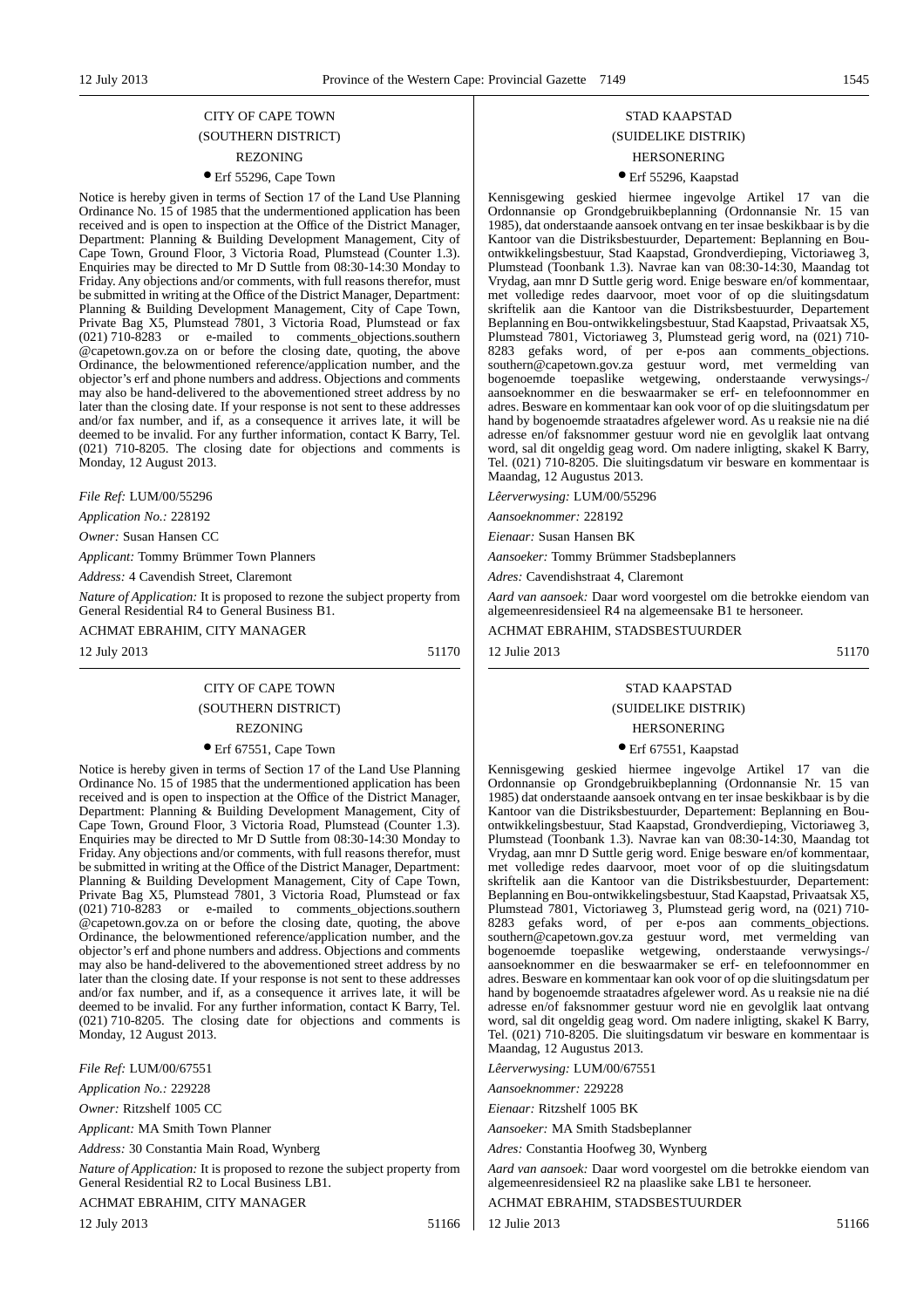### CITY OF CAPE TOWN (SOUTHERN DISTRICT) REMOVAL OF RESTRICTIONS AND DEPARTURES

### ● Erf 12534, Fish Hoek *(second placement)*

Notice is hereby given in terms of Section 3(6) of the Removal of Restrictions Act (Act 84 of 1967) and Section 15 of the Land Use Planning Ordinance No. 15 of 1985 that the undermentioned application has been received and is open to inspection at the Office of the District Manager, Department: Planning & Building Development Management, City of Cape Town, Ground Floor, 3 Victoria Road, Plumstead and any enquiries may be directed to P Evard, from 08:30-14:30 Monday to Friday. The application is also open for inspection at the Office of the Director: Integrated Environmental Management, Department of Environmental Affairs & Development Planning, Provincial Government of the Western Cape at the Utilitas Building, 1 Dorp Street (Room 606), Cape Town weekdays from 08:00-12:30 and 13:00-15:30, Tel. (021) 483-5834/fax (021) 483-3098. Any objections and/or comments, with full reasons therefor, must be submitted in writing at both (1) the Office of the District Manager, Department: Planning & Building Development Management, City of Cape Town, Private Bag X5, Plumstead 7801, 3 Victoria Road, Plumstead or fax (021) 710-8283 or e-mailed to comments\_objections.southern@capetown.gov.za and (2) the Director: Integrated Environmental Management, Department of Environmental Affairs & Development Planning, Western Cape Government, Private Bag X9086, Cape Town 8000 or at the Utilitas Building, 1 Dorp Street, Cape Town on or before the closing date, quoting, the above Act and Ordinance, the belowmentioned reference/application number, and the objector's erf and phone numbers and address. Objections and comments may also be hand-delivered to the abovementioned street addresses by no later than the closing date. If your response is not sent to these addresses and/or fax number, and if, as a consequence it arrives late, it will be deemed to be invalid. For any further information, contact K Barry, Tel. (021) 710-8205. The closing date for objections and comments is Monday, 12 August 2013.

*Application No.:* 224865

*Owner:* The Joy Trust

*Applicant:* The Joy Trust

#### *Address:* 86 Upper Recreation Road

*Nature of Application:* Removal of Restrictive Title Conditions to enable additions to the existing dwelling to permit a second dwelling. The street building line restriction, lateral building line restriction and coverage restriction will be encroached upon.

The application will also require departures from the former Fish Hoek Zoning Scheme Regulations to permit:

- A second dwelling unit.
- Section 8.1.1.1.1 to permit the garage sited 0m and the dwelling sited 1.5m from the street boundary (Fife Avenue) in lieu of 4.5m.
- Section 8.1.1.1.1 to permit the garage sited 1.145m and the dwelling 2.815m from the street boundary in lieu of 4.5m.
- Section 8.1.4.2 for coverage of 62% in lieu of 50%.

ACHMAT EBRAHIM, CITY MANAGER

 $12$  July 2013  $51168$ 

## STAD KAAPSTAD (SUIDELIKE DISTRIK) OPHEFFING VAN BEPERKINGS EN AFWYKINGS

### ● Erf 12534, Vishoek *(tweede plasing)*

Kennisgewing geskied hiermee ingevolge Artikel 3(6) van die Wet op Opheffing van Beperkings (Wet 84 van 1967) en Artikel 15 van die Ordonnansie op Grondgebruikbeplanning (Ordonnansie Nr. 15 van 1985) dat onderstaande aansoek ontvang en ter insae beskikbaar is by die Kantoor van die Distriksbestuurder, Departement Beplanning en Bou-ontwikkelingsbestuur, Stad Kaapstad, Grondverdieping, Victoriaweg 3, Plumstead en dat navrae van 08:30-14:30, Maandag tot Vrydag, aan P Evard gerig kan word. Die aansoek is ook weeksdae van 08:00-12:30 en 13:00-15:30 ter insae beskikbaar by die Kantoor van die Direkteur: Geïntegreerde Omgewingsbestuur, Departement van Omgewingsake en Ontwikkelingsbeplanning, Provinsiale Regering van die Wes-Kaap, Utilitas-gebou, Dorpstraat 1 (Kamer 606), Kaapstad, Tel. (021) 483-5834 of faks (021) 483-3098. Enige besware en/of kommentaar, met volledige redes daarvoor, moet voor of op die sluitingsdatum skriftelik aan sowel (1) die Kantoor van die Distriksbestuurder, Departement Beplanning en Bou-ontwikkelingsbestuur, Stad Kaapstad, Privaatsak X5, Plumstead 7801, Victoriaweg, Plumstead gerig word, gefaks word na (021) 710-8283 of per e-pos gestuur word aan comments\_objections.southern@capetown.gov.za as (2) die Direkteur: Geïntegreerde Omgewingsbestuur, Departement van Omgewingsake en Ontwikkelingsbeplanning, Provinsiale Regering van die Wes-Kaap, Privaatsak X9086, Kaapstad 8000 of Utilitas-gebou, Dorpstraat 1, Kaapstad gestuur word, met vermelding van bogenoemde wetgewing, onderstaande verwysings-/ aansoeknommer en die beswaarmaker se erf- en telefoonnommer en adres. Besware en kommentaar kan ook voor of op die sluitingsdatum per hand by bogenoemde straatadresse afgelewer word. As u reaksie nie na dié adresse en/of faksnommer gestuur word nie en gevolglik laat ontvang word, sal dit ongeldig geag word. Om nadere inligting, skakel K Barry, Tel. (021) 710-8205. Die sluitingsdatum vir besware en kommentaar is Maandag, 12 Augustus 2013.

*Aansoeknommer:* 224865

*Eienaar:* Die Joy-trust

*Aansoeker:* Die Joy-trust

*Adres:* Upper Recreationweg 86

*Aard van aansoek:* Opheffing van beperkende titelvoorwaardes vir aanbouings aan die bestaande woning om 'n tweede woning toe te laat. Die beperking vir die straatboulyn, syboulyn en dekking sal oorskry word.

Die aansoek benodig ook afwykings van die vorige Soneringskemaregulasies van Vishoek om die volgende toe te laat:

- 'n Tweede wooneenheid.
- Artikel 8.1.1.1.1 om toe te laat dat die motorhuis 0m en die woonhuis 1.5m vanaf die straatgrens (Fifelaan) in plaas van 4.5 geleë is.
- Artikel 8.1.1.1.1 om toe te laat dat die motorhuis 1.145m en die woonhuis 2.815m vanaf die straatgrens in plaas van 4.5m geleë is.
- Artikel 8.1.4.2 vir dekking van 62% in plaas van 50%.

ACHMAT EBRAHIM, STADSBESTUURDER

 $12 \text{ Julie } 2013$  51168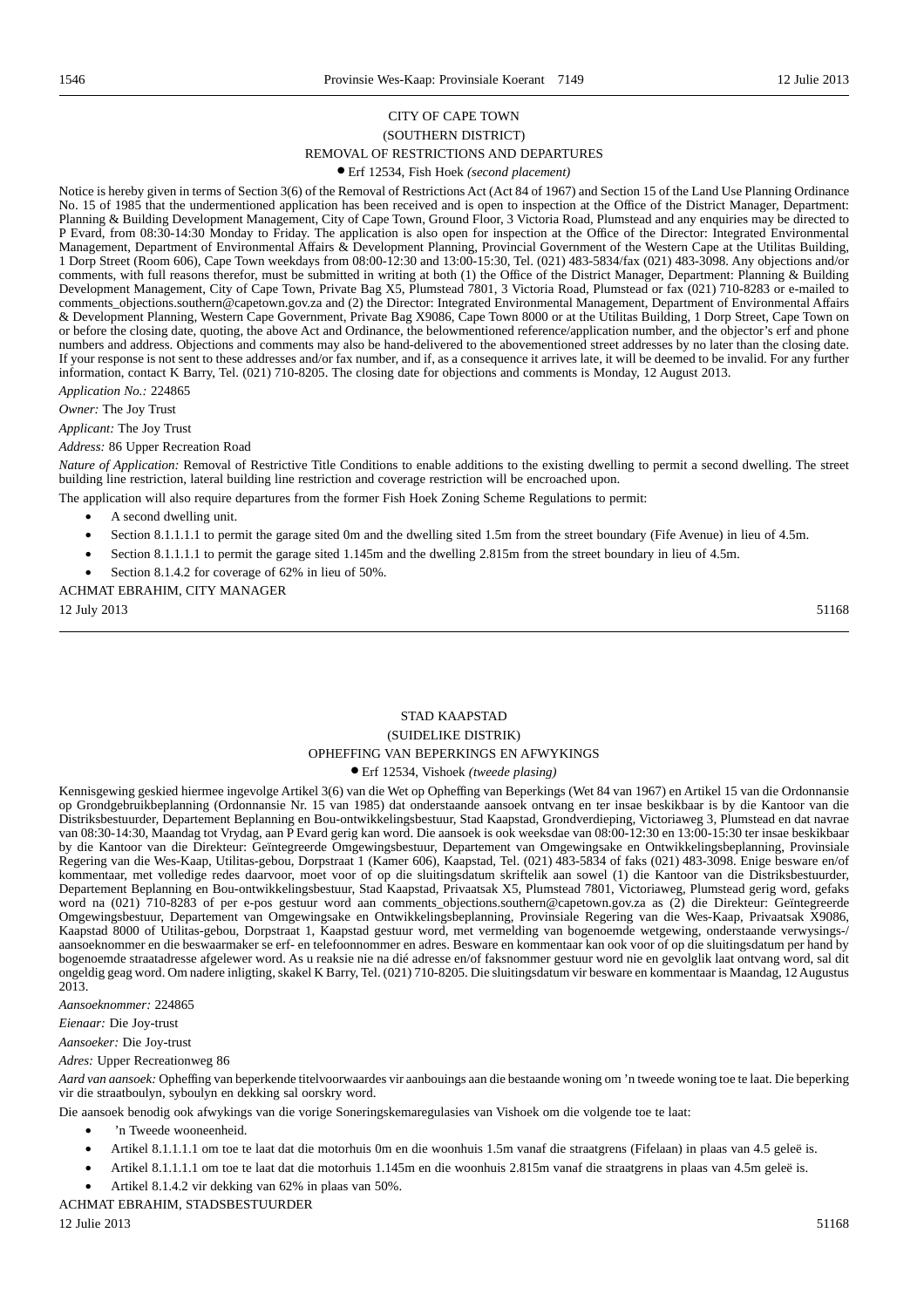### CITY OF CAPE TOWN (SOUTHERN DISTRICT) UKUSUSWA KWEZITHINTELO NOTYESHELO LWEMIQATHANGO

#### ● Isiza-12534, esise-Fish Hoek *(sikhutshwa okwesibini)*

Kukhutshwa isaziso ngokwecandelo-3(6) loMthetho wokuSuswa kweziThintelo onguNomb. 84 wangowe-1967 nangokweCandelo-15 loMmiselo woCwangciso lokuSetyenziswa koMhlaba onguNomb. 15 wangowe-1985, sokuba isicelo esikhankanywe ngezantsi apha, sifunyenwe kwaye sivulelekile ukuba sihlolwe kwi-ofisi yoMphathi wesiThili, kwiSebe loLawulo loCwangciso noPhuhliso loLwakhiwo, kwisiXeko saseKapa, kuMgangatho olingana nomhlaba, 3 Victoria Road, e-Plumstead kwakhona nayiphina imibuzo ingajoliswa ku-P Evard, ukususela ngeye-08:30-14:30 ngoMvulo ukuya ngoLwesihlanu. Isicelo esi sikwavulelekile ukuba sihlolwe kwi-ofisi yoMlawuli woLawulo lokusiNgqongileyo ngokuHlangeneyo, kwiSebe leMicimbi yokusiNgqongileyo noPhuhliso loCwangciso, kubuRhulumente bePhondo laseNtshona Koloni, kwiSakhiwo i-Utilitas, 1 Dorp Street (iGumbi-606), eKapa kwiintsuku eziphakathi evikini ukususela ngeye-08:00-12:30 nokususela ngeyo-13:00-15:30, umnxeba (021) 483-5834/iifeksi (021) 483-3098. Naziphina izichaso okanye izimvo ezinezizathu ezivakalayo kufuneka zingeniswe ngokubhaliweyo (1) kwi-ofisi yoMphathi wesiThili, kuLawulo loCwangciso noPhuhliso loLwakhiwo, kwisiXeko saseKapa, Private Bag X5, Plumstead 7801, 3 Victoria Road, Plumstead okanye kwifeksi (021) 710-8283 okanye kwi-imeyile comments\_objections.southern@capetown.gov.za (2) kwakhona kuMlawuli woLawulo lokusiNgqongileyo ngokuHlangeneyo, kwiSebe leMicimbi yokusiNgqongileyo noCwangciso loPhuhliso, kubuRhulumente bePhondo laseNtshona Koloni, Private Bag X9086, Cape Town 8000 okanye kwiSakhiwo i-Utilitas, 1 Dorp Street, eKapa ngomhla okanye phambi kowokuvalwa, ucaphule uMthetho ongentla apha noMmiselo, inombolo yesalathiso okanye yesicelo ekhankanywe ngezantsi apha, kunye nenombolo yesiza somchasi neenombolo zomnxeba nedilesi yakhe. Izichaso nezimvo zingangeniswa kwakhona ngesandla kwezi dilesi zezitrato ezikhankanywe ngentla apha ungadlulanga umhla wokuvalwa. Ukuba impendulo yakho ithe ayathunyelwa kwezi dilesi okanye kwiinombolo zefeksi, kwakhona ukuba kuthe kwenzeka ukuba ifike emva komhla omiselweyo, iyakuthi ithatyathwe njengengekho-mthethweni. Nangayo nayiphina ingcaciso, nceda uqhagamshelane no-K Barry, umnxeba (021) 710-8205. Umhla wokuvalwa kokungeniswa izichaso nezimvo nguMvulo we-12 Agasti 2013.

#### *Inombolo yesicelo:* 224865

*Umnini:* The Joy Trust. *Umfaki-sicelo:* The Joy Trust

*Idilesi:* 86 Upper Recreation Road

*Ubume besicelo:* Ukususwa kweMiqathango yesithintelo seTayitile yobunini ukuze kubenakho ukufakelelwa kolongezelelo kwindawo yokuhlala esele imiselwe ukuze kuvumeleke indawo yokuhlala yesibini. Kuyakuthi kubekho isithintelo somda wesitrato ukususela kwisakhiwo, isithintelo somda wesakhiwo osecaleni nesithintelo somthamo.

Isicelo kwakhona siyakuthi sifune utyeshelo lwemiqathango ukususela kwiMigaqo yeNkqubo yezoCando yakudala yase-Fish Hoek:

- Iyunithi yesibini yokuhlala.
- Icandelo-8.1.1.1.1 ukuze kuvumeleke igaraji engu-0m nendawo yokuHlala esi-1.5m ukususela kumda wesitrato (Fife Avenue) endaweni ye-4.5m.
- Icandelo-8.1.1.1.1 ukuze kuvumelele igaraji esi-1.145m nendawo yokuHlala esi-2.815m ukususela kumda wesitrato endaweni ye-2.815m.
- Icandelo-8.1.4.2 kulungiselelwa umthamo ongama-62% endaweni yongama-50%.

ACHMAT EBRAHIM, CITY MANAGER

 $12$  July 2013  $51168$ 

#### CITY OF CAPE TOWN (TYGERBERG REGION) REZONING, SITE DEVELOPMENT PLAN AND REGULATION DEPARTURES

#### ● Erf 7433, 11 Karoo Street, Kempenville, Bellville

Notice is hereby given in terms Sections 17(2) and 15(2) of the Land Use Planning Ordinance that the undermentioned application has been received and is open to inspection at the Office of the District Manager at 3rd Floor, Municipal Office, Voortrekker Road, Parow. Enquiries may be directed to Mrs I Dorman, Private Bag X4, Parow 7499 or 3rd Floor, Municipal Office, Voortrekker Road, Parow, e-mail address: Ingrid.Dorman@capetown.gov.za, Tel. (021) 444-7939 and fax (021) 938-8509 weekdays during 08:00-14:30. Any objections, with full reasons therefor, may be lodged in writing at the office of the abovementioned District Manager or by using the following e-mail address: comments\_objections.tygerberg@capetown.gov.za on or before 19 August 2013, quoting the above relevant legislation, the application number and the objector's erf and phone numbers and address. Any objections received after aforementioned closing date may be considered invalid.

*Applicant:* Eldred Smith (Elco Property Developments)

*Application number:* 231189

*Address:* 11 Karoo Street, Kempenville, Bellville

*Nature of Application:*

- Application to rezone the subject property from Single Residential 1 to General Business 1 to regularise the existing office from the existing building.
- Application for approval of Site Development Plan.
- Regulation Departure to permit 14 Parking Bays in lieu of the required 19 bays for offices.

#### ACHMAT EBRAHIM, CITY MANAGER

12 July 2013 51197

#### STAD KAAPSTAD (TYGERBERG-STREEK) HERSONERING, TERREINONTWIKKELINGSPLAN EN REGULASIEAFWYKINGS

#### ● Erf 7433, Karoostraat 11, Kempenville, Bellville

Kennisgewing geskied hiermee ingevolge Artikels 17(2) en 15(2) van die Ordonnansie op Grondgebruikbeplanning dat onderstaande aansoek ontvang en ter insae beskikbaar is by die Kantoor van die Distriksbestuurder, Derde Verdieping, Munisipale Kantore, Voortrekkerweg, Parow. Navrae kan weeksdae van 08:00-14:30 gerig word aan mev I Dorman, Privaatsak X4, Parow 7499 of Derde Verdieping, Munisipale Kantore, Voortrekkerweg, Parow, e-posadres: Ingrid.Dorman@capetown.gov.za, Tel. (021) 444-7939 en faksnommer (021) 938-8509. Besware, met volledige redes daarvoor, kan voor of op 19 Augustus 2013 skriftelik by die kantoor van bogenoemde Distriksbestuurder ingedien word, of per e-pos na comments\_objections. tygerberg@capetown.gov.za gestuur word, met vermelding van die toepaslike wetgewing, die aansoeknommer en die beswaarmaker se erfen telefoonnommer en adres. Enige besware wat ná voormelde sluitingsdatum ontvang word, kan as ongeldig geag word.

*Aansoeker:* Eldred Smith (Elco Property Developments)

*Aansoeknommer:* 231189

*Adres:* Karoostraat 11, Kempenville, Bellville

*Aard van aansoek:*

- Aansoek om die betrokke eiendom te hersoneer van enkelresidensieel 1 na algemeensake 1 om die bestaande kantoor van die bestaande gebou te regulariseer.
- Aansoek om goedkeuring van terreinontwikkelingsplan.
- Regulasieafwyking om 14 parkeerplekke in plaas van die vereiste 19 parkeerplekke vir kantore toe te laat.

#### ACHMAT EBRAHIM, STADSBESTUURDER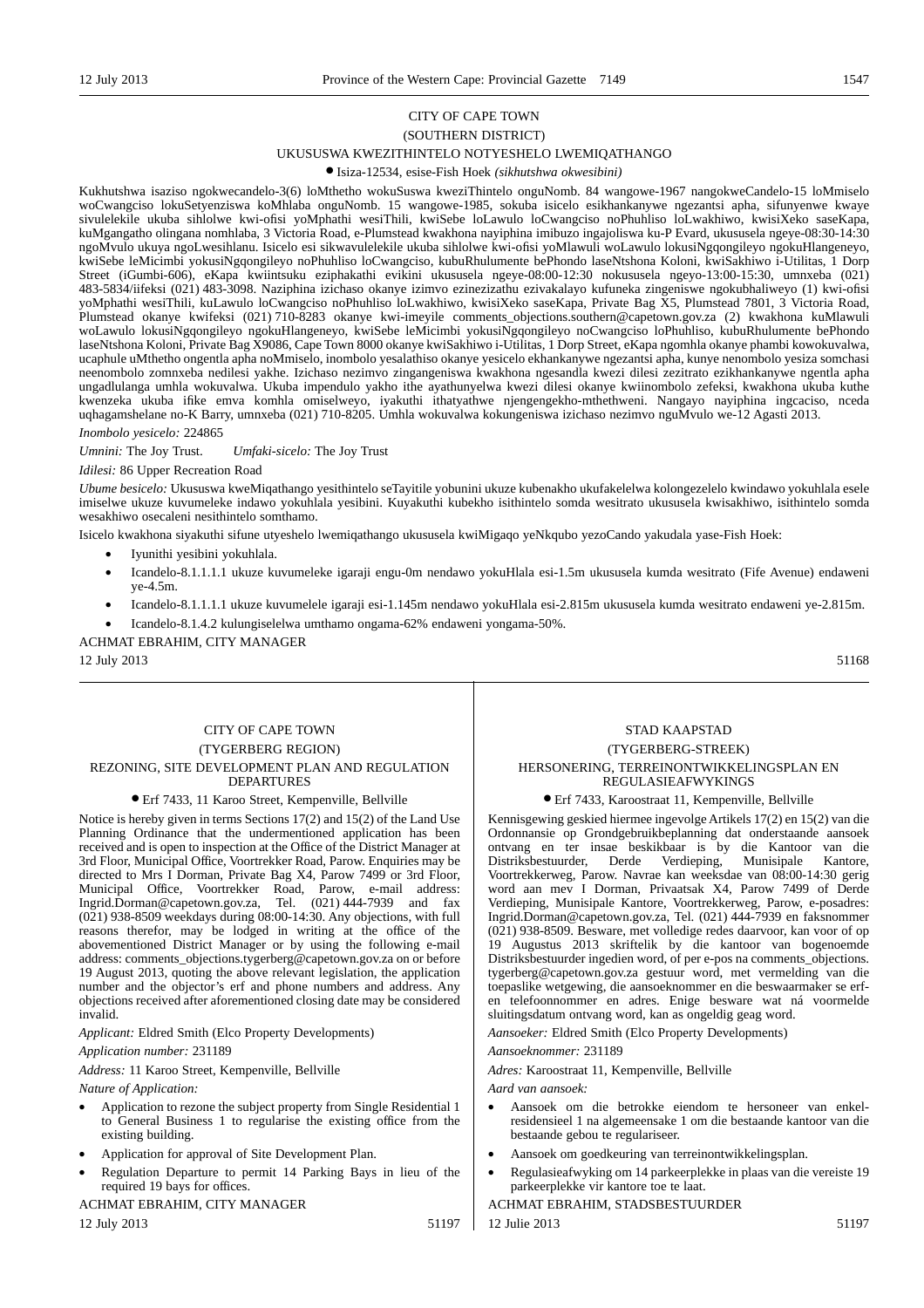### CITY OF CAPE TOWN (TYGERBERG REGION) REZONING, SUBDIVISION AND REGULATION DEPARTURES

#### ● Erven 134-138, Burgundy

Notice is hereby given in terms of Sections 15(2), 17(2) and 24(2) of the Land Use Planning Ordinance that the undermentioned application has been received and is open to inspection at the Office of the District Manager at 3rd Floor, Municipal Office, Voortrekker Road, Parow. Enquiries may be directed to Sharon Hoffman, Private Bag X4, Parow 7499 or 3rd Floor, Municipal Office, Voortrekker Road, Parow, e-mail address: sharon.hoffman@capetown.gov.za, Tel. (021) 444-7932 and fax (021) 938-8509 weekdays during 08:00-14:30. Any objections, with full reasons therefor, may be lodged in writing at the office of the abovementioned District Manager or by using the following e-mail address: comments\_objections.tygerberg@capetown.gov.za on or before 12 August 2013, quoting the above relevant legislation, the application number and the objector's erf and phone numbers and address. Any objections received after aforementioned closing date may be considered invalid.

*Applicant:* André Roux (Aroux Town Planning Services)

#### *Application number:* 231195

*Address:* c/o Viridian Street & Saffron Crescent, Burgundy

*Nature of Application:*

- Proposed subdivision of Erf 134, Burgundy Estate into two portions (portion 1 and a Remainder).
- Proposed subdivision of Erf 135, Burgundy Estate into two portions (Portion 1 and a Remainder — Portion 1 of Erf 134, Burgundy Estate is to be consolidated with the Remainder Erf 135, Burgundy Estate).
- Rezoning of Erven 136, 137, 138 and portion 1 of Erf 135, Burgundy Estate from Single Residential to Community Zone 1 with the intention to consolidate into one property, in order to permit the construction of a preschool for 120 children.
- Application for Regulation departures for the consolidated Erven 136, 137, 138 and portion 1 of Erf 135, Burgundy Estate as follows:
	- o Relaxation of the 5.0m street building line to 4.5m from Saffron Crescent.
	- o Relaxation of the 5.0m side building line to 3.0m from the western boundary.
	- o Relaxation of the 5.0m rear building line to 3.0m from the southern boundary.

#### ACHMAT EBRAHIM, CITY MANAGER

12 July 2013 51198

#### BREEDE VALLEY MUNICIPALITY

#### APPLICATION FOR DEPARTURE: ERF 16637, 28 TORTELDUIF STREET, AVIAN PARK, WORCESTER

NOTICE IS HEREBY GIVEN in terms of the provisions of Section 15 (1)(a) of the Land Use Planning Ordinance , 1985 (Ordinance No. 15 of 1985) that an application has been received for the Departure of erf 16637, 28 Tortelduif Street, Worcester in order to allow the owner to operate a liquor store within a portion of the existing structure.

Full particulars regarding the application are available at the Office of the Director: Operational Services, Section: Planning, Development & Building Control (Miss N Gayiya), Third Floor, Tel. (023) 348-2631, Civic Centre, Baring Street, Worcester.

Written objections, if any, should be lodged in writing with the Municipal Manager, Private Bag X3046, Worcester 6849 and must reach the undersigned on or before Monday, 12 August 2013.

*Applicant:* MARTIN OOSTHUIZEN, BolandPlan Town and Regional Planning

GF MATTHYSE, MUNICIPAL MANAGER

Notice 12/2013

12 July 2013 51160

### STAD KAAPSTAD (TYGERBERG-STREEK) HERSONERING, ONDERVERDELING EN REGULASIEAFWYKINGS

#### ● Erwe 134-138, Burgundy

Kennisgewing geskied hiermee ingevolge Artikels 15(2), 17(2) en 24(2) van die Ordonnansie op Grondgebruikbeplanning dat onderstaande aansoek ontvang en ter insae beskikbaar is by die Kantoor van die Distriksbestuurder, Derde Verdieping, Munisipale Kantore, Voortrekkerweg, Parow. Navrae kan weeksdae van 08:00-14:30 gerig word aan Sharon Hoffman, Privaatsak X4, Parow 7499 of Derde Verdieping, Munisipale Kantore, Voortrekkerweg, Parow, e-posadres: sharon. hoffman@capetown.gov.za, Tel. (021) 444-7932 en faks (021) 938- 8509. Enige besware, met volledige redes daarvoor, kan voor of op 12 Augustus 2013 skriftelik by die kantoor van bogenoemde Distriksbestuurder ingedien word, of per e-pos na comments\_objections. tygerberg@capetown.gov.za gestuur word, met vermelding van die toepaslike wetgewing, die aansoeknommer en die beswaarmaker se erfen telefoonnommer en adres. Enige besware wat ná voormelde sluitingsdatum ontvang word, kan as ongeldig geag word.

*Aansoeker:* André Roux (Aroux Town Planning Services)

#### *Aansoeknommer:* 231195

*Adres:* h/v Viridianstraat en Saffronsingel, Burgundy

*Aard van Aansoek:*

- Voorgestelde onderverdeling van erf 134, Burgundy-landgoed in twee gedeeltes (gedeelte 1 en 'n restant).
- Voorgestelde onderverdeling van erf 135, Burgundy-landgoed in twee gedeeltes (gedeelte 1 en 'n restant — gedeelte 1 van erf 134, Burgundy-landgoed sal met die restant erf 135, Burgundy-landgoed gekonsolideer word).
- Hersonering van erwe 136, 137 en 138 en gedeelte 1 van erf 135, Burgundy-landgoed van enkelresidensieel na gemeenskapsone 1 met die doel om dit in een eiendom te konsolideer om die konstruksie van 'n kleuterskool vir 120 kinders toe te laat.
- Aansoek om regulasieafwykings vir die gekonsolideerde erwe 136, 137 en 138 en gedeelte 1 van erf 135, Burgundy-landgoed soos volg:
	- o Verslapping van die 5.0m straatboulyn na 4.5m vanaf Saffronsingel.
	- o Verslapping van die 5.0m syboulyn na 3.0m vanaf die westelike grens.
	- o Verslapping van die 5.0m agterboulyn na 3.0m vanaf die suidelike grens.

#### ACHMAT EBRAHIM, STADSBESTUURDER

12 Julie 2013 51198

#### BREEDEVALLEI MUNISIPALITEIT

#### AANSOEK OM AFWYKING: ERF 16637, TORTELDUIFSTRAAT 28, AVIANPARK, WORCESTER

KENNIS GESKIED HIERMEE ingevolge die bepalings van Artikel 15(1)(a) van die Ordonnansie op Grondgebruikbeplanning, 1985 (Ordonnansie Nr. 15 van 1985) dat 'n aansoek om Afwyking van erf 16637, Worcester ontvang is, ten einde die eienaar in staat te stel om 'n gedeelte van die eiendom aan te wend vir 'n drankverkope fasiliteit.

Volledige besonderhede van die aansoek is beskikbaar in die Kantoor van die Direkteur: Operasionele Dienste, Derde Vloer, Burgersentrum, Baringstraat, Worcester (mej N Gayiya) Tel. (023) 348-2631.

Besware, indien enige, moet skriftelik gerig word aan die Munisipale Bestuurder, Privaatsak X3046, Worcester 6849 om die ondergetekende te bereik voor of op Maandag, 12 Augustus 2013.

*Aansoeker:* MARTIN OOSTHUIZEN, BolandPlan Stads- en Streekbeplanning

GF MATTHYSE, MUNISIPALE BESTUURDER

Kennisgewingnr. 12/2013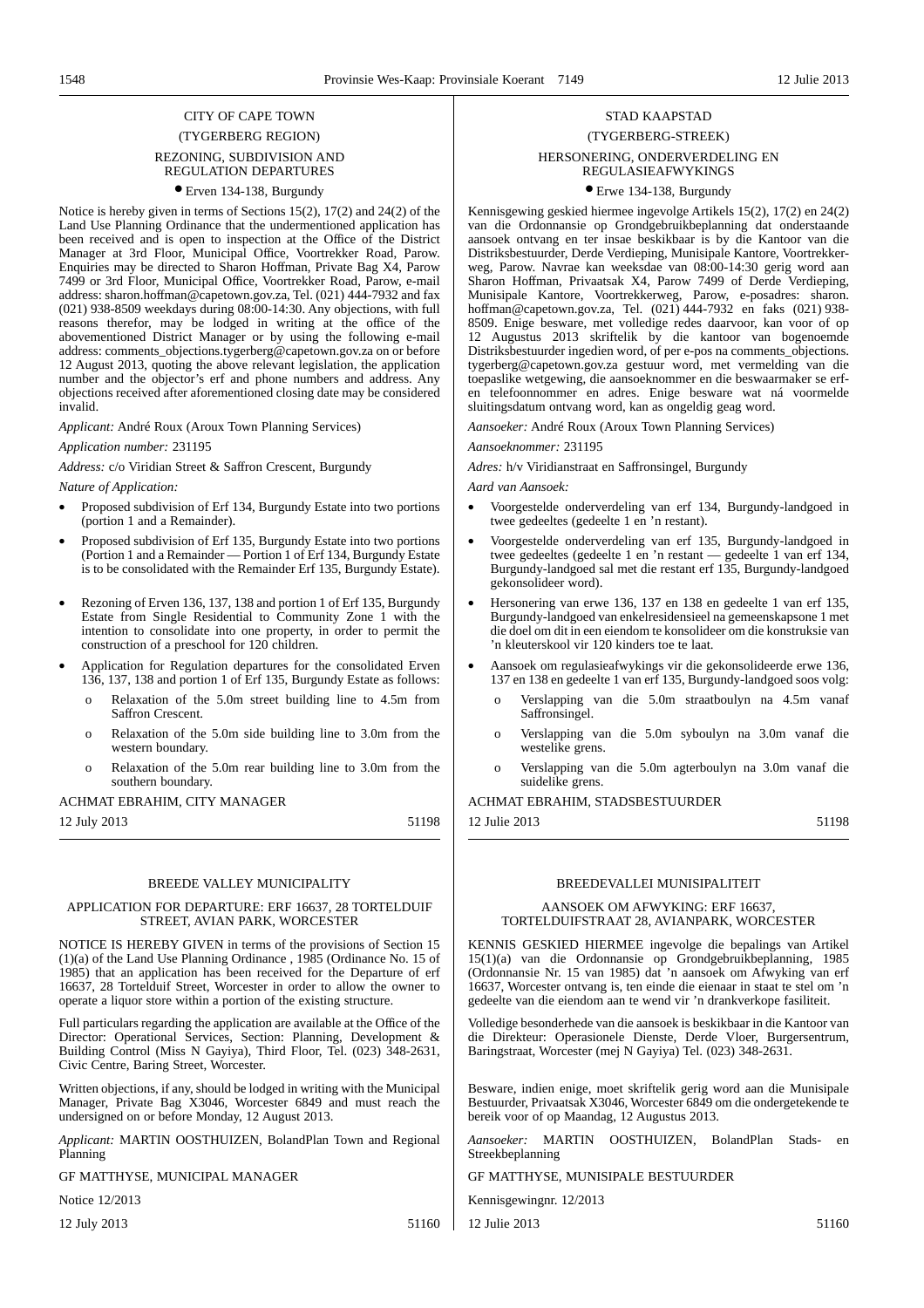### CITY OF CAPE TOWN

#### (TYGERBERG REGION)

#### REMOVAL OF RESTRICTIONS

#### ● Erf 439, 7 Andrew Murray Street, Parow *(second placement)*

Notice is hereby given in terms of Section 3(6) of the Removal of Restrictions Act, Act 84 of 1967 that the undermentioned application has been received and is open to inspection at the Office of the District Manager, Tygerberg, at 3rd Floor, Parow Civic, corner of Voortrekker Road and Tallent Street, Parow, and that any enquiries may be directed to Anika Adams, Private Bag X4, Parow 7499, e-mail address: Anika.Adams@capetown.gov.za, Tel. (021) 444-7929 and fax (021) 938-8509, weekdays during 08:00-14:30. The application is also open to inspection at the Office of the Director: Integrated Environmental Management, Department of Environmental Affairs & Development Planning, Provincial Government of the Western Cape at the Utilitas Building, Room 207, 1 Dorp Street, Cape Town weekdays from 08:00-12:30 and 13:00 to 15:30. Telephonic enquiries in this regard may be made at (021) 483-5897 and the Directorate's fax number is (021) 483-3633. Any objections, with full reasons therefor, may be lodged in writing at the Office of the abovementioned Director: Integrated Environmental Management, Department of Environmental Affairs & Development Planning at Private Bag X9086, Cape Town 8000 on or before 12 August 2013, quoting the above Act and the objector's erf number. Any objections received after aforementioned closing date may be disregarded.

#### *Applicant:* Sonja Koen

#### *Address:* 7 Andrew Murray Street, Parow

*Nature of Application:* Removal of restrictive title condition applicable to Erf 439, Parow, to enable the owner to upgrade an existing garage, storeroom, braai area and erect a carport, domestic and laundry on the property.

Application is also made for regulation departures in terms of Section 15(2) of the Land Use Planning Ordinance (Ordinance No. 15 of 1985) for the following departures:

- Application for a removal of restrictive title conditions applicable to Erf 439, Parow.
- Regulation departure application to relax the street building line from 5.0m to 0.0m in order to construct a carport.
- Regulation departure application to relax the 3.0m common building line applicable to the lateral and rear boundaries to 0.0m and 0.35m respectively in order to construct a garage, store room, laundry room, domestic room and a covered braai area.
- Departure from Zoning Scheme Regulations to allow a second carriage way crossing onto the property concerned.

ACHMAT EBRAHIM, CITY MANAGER

12 July 2013 51199

#### STAD KAAPSTAD

#### (TYGERBERG-STREEK)

#### OPHEFFING VAN BEPERKINGS

### ● Erf 439, Andrew Murraystraat 7, Parow *(tweede plasing)*

Kennisgewing geskied hiermee ingevolge Artikel 3(6) van die Wet op Opheffing van Beperkings (Wet 84 van 1967) dat die onderstaande aansoek ontvang en op weeksdae van 08:00-14:30 ter insae beskikbaar is by die Kantoor van die Distriksbestuurder, Tygerberg, op die Derde Verdieping, Parow-burgersentrum, h/v Voortrekkerweg en Tallentstraat, Parow en dat enige navrae gerig kan word aan Anika Adams, Privaatsak X4, Parow 7499 of e-pos Anika.Adams@capetown.gov.za, Tel. (021) 444-7929 en faks (021) 938-8509. Die aansoek is ook op weeksdae van 08:00-12:30 en 13:00-15:30 ter insae beskikbaar by die Kantoor van die Direkteur: Geïntegreerde Omgewingsbestuur, Departement van Omgewingsake en Ontwikkelingsbeplanning, Provinsiale Regering van die Wes-Kaap, Utilitas-gebou, Kamer 207, Dorpstraat 1, Kaapstad. Telefoniese navrae in dié verband kan aan (021) 483-5897 gerig word en die Direktoraat se faksnommer is (021) 483-3633. Enige besware, met volledige redes daarvoor, kan skriftelik voor of op 12 Augustus 2013 aan die Kantoor van bogenoemde direkteur: Geïntegreerde Omgewingsbestuur, Departement van Omgewingsake en Ontwikkelingsbeplanning, Privaatsak X9086, Kaapstad 8000 gerig word, met vermelding van die toepaslike wetgewing en die beswaarmaker se erfnommer. Enige besware wat ná voormelde sluitingsdatum ontvang word, kan buite rekening gelaat word.

#### *Aansoeker:* Sonja Koen

#### *Adres:* Andrew Murraystraat 7, Parow

*Aard van aansoek:* Opheffing van beperkende titelvoorwaarde van toepassing op erf 439, Parow om die eienaar in staat te stel om 'n bestaande motorhuis, stoorkamer en braaigebied op te gradeer en 'n motorafdak en wasgoedkamer op die eiendom op te rig.

Aansoek word ook ingevolge Artikel 15(2) van die Ordonnansie op Grondgebruikbeplanning (Ordonnansie Nr. 15 van 1985) om regulasieafwykings vir die volgende afwykings gedoen:

- Aansoek om die opheffing van beperkende titelvoorwaardes van toepassing op erf 439, Parow.
- Aansoek om regulasieafwyking om die straatboulyn van 5.0m na 0.0m te verslap ten einde 'n motorafdak op te rig.
- Aansoek om regulasieafwyking om die 3.0m algemene boulyn van toepassing op die sy- en agterste grense na 0.0m en 0.35m onderskeidelik te verslap ten einde 'n motorhuis, stoorkamer, wasgoedkamer, huishulpkamer en 'n bedekte braaigebied op te rig.
- Afwyking van Soneringskemaregulasies om 'n tweede rybaan oor die betrokke eiendom toe te laat.

### ACHMAT EBRAHIM, STADSBESTUURDER

 $12 \text{ Julie } 2013$  51199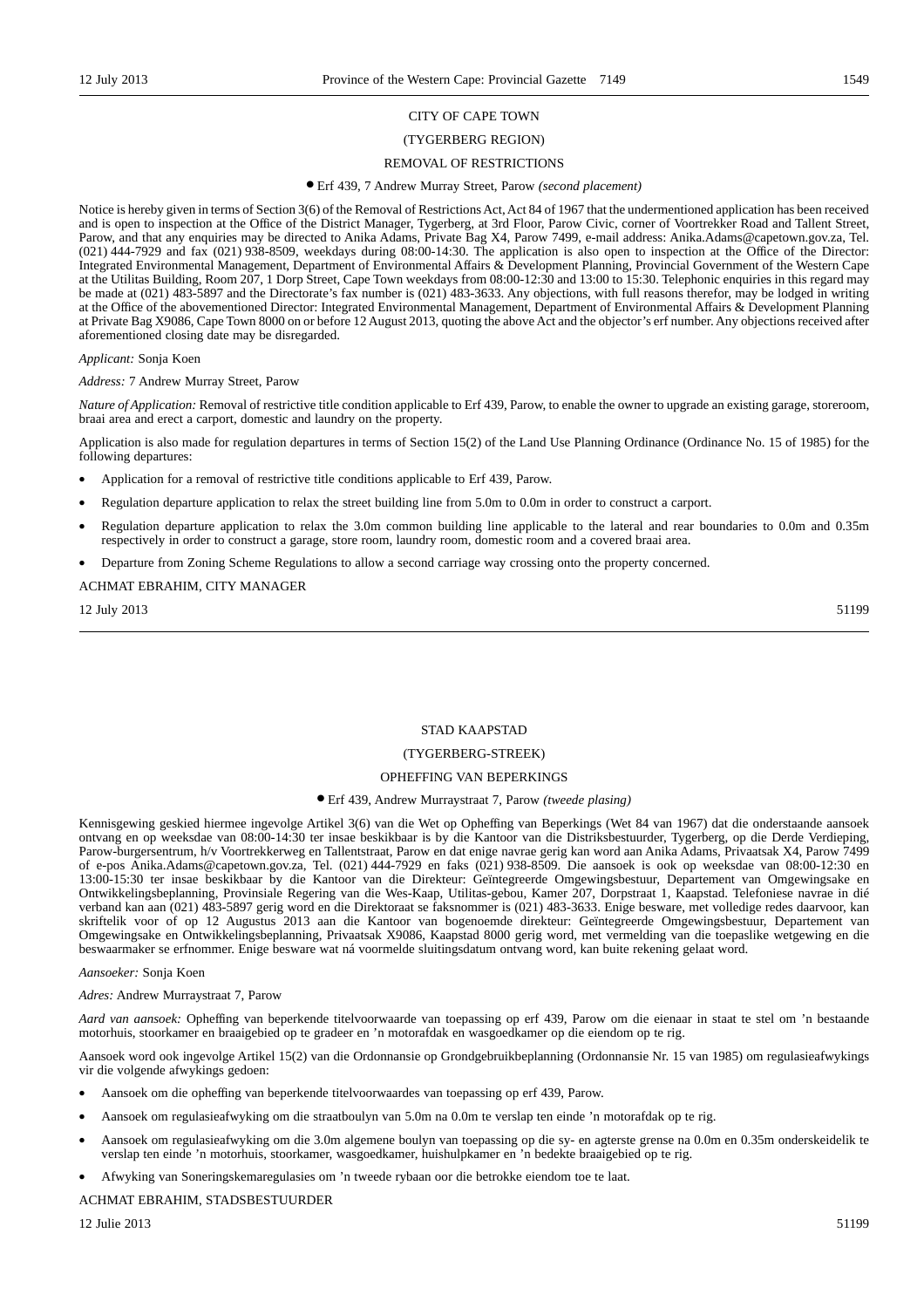#### CITY OF CAPE TOWN

#### (TYGERBERG REGION)

#### UKUSUSWA KWEZITHINTELO

#### ● Isiza-439, 7 Andrew Murray Street, e-Parow *(sikhutshwa okwesibini)*

Kukhutshwa isaziso ngokweCandelo-3(6) loMthetho wokuSuswa kweziThintelo onguNomb. 84 wangowe-1967, sokuba sifunyenwe isicelo esikhankanywe ngezantsi apha kwaye sivulelekile ukuba sihlolwe kwi-ofisi yoMphathi wesiThili, e-Tygerberg, kuMgangatho we-3, e-Parow Civic, kwikona ye-Voortrekker Road ne-Tallent Street, e-Parow, kwakhona nayiphina imibuzo ingajoliswa ku-Anika Adams, Private Bag X4, Parow 7499, idilesi ye-imeyile: Anika.Adams@capetown.gov.za, umnxeba (021) 444-7929 ifeksi (021) 938-8509, kwiintsuku eziphakathi evikini ukususela ngeye-08:00-14:30. Isicelo sekwavulelekile ukuba sihlolwe kwi-ofisi yoMlawuli woLawulo lokusiNgqongileyo ngokuHlangeneyo, kwiSebe leMicimbi yokusiNgqongileyo noCwangciso loPhuhliso, kubuRhulumente bePhondo laseNtshona Koloni, kwiSakhiwo i-Utilitas, kwiGumbi-207, 1 Dorp Street, eKapa kwiintsuku eziphakathi evikini ukususela ngeye-08:00-12:30 neyo-13:00 ukuya kweye-15:30. Imibuzo ngomnxeba ngokuphathelene nalo mbandela ingenziwa kwa- (021) 483-5897 nakwinombolo yefeksi yoMlawuli engu-(021) 483-3633. Naziphina izichaso ezinezizathu ezivakalayo zingangeniswa ngokubhaliweyo kwi-ofisi yoMlawuli ekhankanywe ngentla apha engeyoLawulo lokusiNgqongileyo ngokuHlangeneyo, kwiSebe leMicimbi yokusiNgqongileyo noCwangciso loPhuhliso, Private Bag X9086, Cape Town 8000 ngomhla okanye ngaphambi kowe-12 Agasti 2013, ucaphule lo Mthetho ungentla nenombolo yesiza somchasi. Naziphina izichaso ezifunyenwe emva komhla wokuvalwa okhankanywe ngentla apha, zisenokungahoywa.

#### *Umfaki-sicelo:* Sonja Koen

#### *Idilesi:* 7 Andrew Murray Street, Parow

*Ubume besicelo:* Ukususwa komqathango wesithintelo setayitile yobunini ngokujoliswe kwiSiza-439, Parow, ukuze abenakho ukuHlaziywa iigaraji esele imiselwe, igumbi lempahla, ummandla wokoja inyama nokwakhiwa kwekhapoti, indawo yomncedisi wasekhaya neyokuhlambela impahla kwiipropati.

Isicelo kwakhona senziwa ukuba kutyeshelwe imiqathango ngokweCandelo-15(2) loMmiselo woCwangciso lokuSetyenziswa koMhlaba onguNomb 15 wangowe-1985, ngokolu tyeshelo lwemiqathango lulandelayo:

- Isicelo sokususwa kwemiqathango yesithintelo setayitile yobunini ngokujoliswe kwiSiza-439, esise-Parow.
- Isicelo sotyeshelo lomqathango ukuze kucuthwe umda wesitrato ukususela kwisakhiwo osi- 5.0m ukuba ubengu-0.0m ukuze kwakhiwe ikhapoti.
- Isicelo sotyeshelo lomqathango ukuze kucuthwe umda wesakhiwo ophakathi osi-3.0m ngokujoliswe kwimida osecaleni nongasemva ukuze ubengu-0.0m no-0.35m ukuze kwakhiwe igaraji, igumbi lokugcina impahla, igumbi lokuhlambela impahla, igumbi lomncedisi wasekhaya nommandla wokoja inyama obiyelweyo.
- Utyeshelo lomqathango olususela kwiMigaqo yeNkqubo yezoCando ukuze kuvumeleke indawo yokudlula yesibini ethi inqumle kwipropati le ichaphazelekayo.

#### ACHMAT EBRAHIM, CITY MANAGER

 $12$  July 2013  $51199$ 

#### BREEDE VALLEY MUNICIPALITY APPLICATION FOR CONSENT USE: ERF 11754, 51 STOCKENSTROM STREET, WORCESTER NOTICE IS HEREBY GIVEN in terms of the provisions of Regulation 4.7 of the Land Use Planning Ordinance, 1985 (Ordinance No. 15 of 1985) that an application has been received for consent use on Erf 11754, 51 Stockenstrom Street, Worcester zoned as Business Zone I in order to allow the owner to develop a place of entertainment and assembly. Full particulars regarding the application are available at the office of the Director: Operational Services, Section: Planning, Development & Building Control (Miss N Gayiya), Third Floor, Tel. (023) 348-2631, Civic Centre, Baring Street, Worcester. Written objections, if any, should be lodged in writing with the Municipal Manager, Private Bag X3046, Worcester 6849 and must reach the undersigned on or before Monday, 12 August 2013. *Applicant:* MARTIN OOSTHUIZEN, BolandPlan Town and Regional Planning GF MATTHYSE, MUNICIPAL MANAGER Notice 11/2013 BREEDEVALLEI MUNISIPALITEIT AANSOEK OM VERGUNNINGSGEBRUIK: ERF 11754, STOCKENSTROMSTRAAT 51, WORCESTER KENNIS GESKIED HIERMEE ingevolge die bepalings van Regulasie 4.7 van die Ordonnansie op Grondgebruikbeplanning, 1985 (Ordonnansie Nr. 15 van 1985) dat 'n aansoek om vergunningsgebruik Erf 11754, Stockenstromstraat 51, Worcester ontvang is waarin goedkeuring versoek word vir 'n vergunningsgebruik op Sakesone I ten einde die eienaar in staat te stel om 'n vermaaklikheidsplek en vergaderplek te mag bedryf. Volledige besonderhede van die aansoek is beskikbaar in die Kantoor van die Direkteur: Operasionele Dienste, Derde Vloer, Burgersentrum, Baringstraat, Worcester (mej N Gayiya), Tel. (023) 348-2631. Besware, indien enige, moet skriftelik gerig word aan die Munisipale Bestuurder, Privaatsak X3046, Worcester 6849 om die ondergetekende te bereik voor of op Maandag, 12 Augustus 2013. *Aaansoeker:* MARTIN OOSTHUIZEN, BolandPlan Stads- en Streekbeplanning GF MATTHYSE, MUNISIPALE BESTUURDER Kennisgewingnr. 11/2013

12 Julie 2013 51161

12 July 2013 51161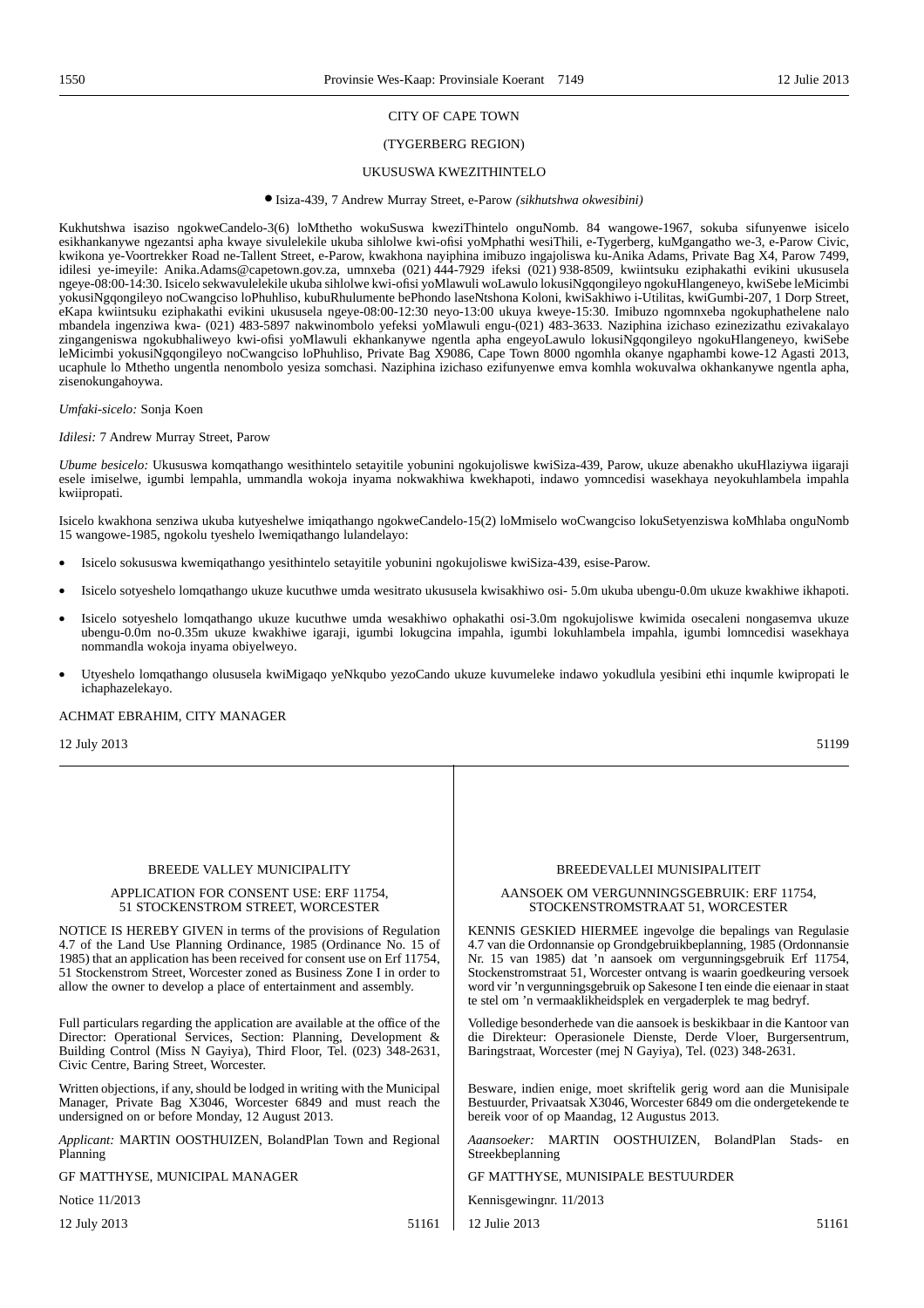#### BITOU LOCAL MUNICIPALITY

#### PROPOSED REZONING AND SUBDIVISION: PORTION 18 OF THE FARM MATJESFONTEIN NO. 304, PLETTENBERG BAY

Notice is hereby given that Bitou Local Municipality received the following application:

- The rezoning of Portion 31 of the farm Matjesfontein No. 304 in terms of Section 17 of the Land Use Planning Ordinance, 1985 (Ordinance No. 15 of 1985) from Resort Zone II to Subdivisional Area.
- Subdivision in terms of Section 24 of the Land Use Planning Ordinance, 1985 (Ordinance 15 of 1985) as follows:

Portions 1-3 (2634m<sup>2</sup>, 726m<sup>2</sup> & 1219m<sup>2</sup>) — Residential Zone I Portion 4 (82m<sup>2</sup>) — Transport Zone I (Private Road)<br>Portion 5 (87m<sup>2</sup>) — Transport Zone III (Public Parking) Portion 6 (3224m<sup>2</sup>) — Transport Zone II (Public Road)

The property is situated directly east of the Keurbooms River Lodge and north-east of Strandmeer.

The application is available for inspection at the Municipal Town Planning Office (Monks View, Church Street, Plettenberg Bay) during normal office hours. Telephonic enquiries in this regard may be directed to the Town Planner, Ms Adél Stander, Bitou Municipality (Tel. (044) 501-3322).

Any objections to the proposal should be lodged in writing to reach the undersigned (Municipal Manager, Bitou Municipality, Private Bag X1002, Plettenberg Bay, 6600 and/or fax number  $(044)$  533-3485 and/or be hand-delivered at the Municipal Offices, Sewell Street, Plettenberg Bay) by not later than Monday, 5 August 2013, and should include the details (name and postal address) of the person concerned. Comments or objections received after the aforementioned closing date may be disregarded.

A person who cannot read or write but wishes to comment on the proposals may visit the Department: Strategic Services (Town Planning Section) where a member of staff will assist them to formalize their comment.

A PAULSE, MUNICIPAL MANAGER, BITOU LOCAL MUNICIPAL-ITY, PRIVATE BAG X1002, PLETTENBERG BAY 6600

Municipal Notice No. 81/2013

12 July 2013 51162

#### LANGEBERG MUNICIPALITY

#### MN NO. 59/2013

#### PROPOSED CONSENT USE OF ERF 5199, BATH STREET, MONTAGU

#### (Ordinance No. 15 of 1985, Land Use Planning)

Notice is hereby given in terms of the Zoning Scheme Regulations of Montagu, that Council has received an application from Grand Slots on behalf of Snelkor Agt (Pty) Ltd for a consent use for a Place of Assembly to operate five limited payout machines on erf 5199, Montagu.

The application will be open for inspection at the Montagu Office during normal office hours. Written, legal and fully motivated objections/ comments, if any, must be lodged with the undersigned before or on 16 August 2013. Further details are obtainable from Mr Jack van Zyl, Tel. (023) 614-8000 during office hours. Any person who cannot write may come to the office mentioned above, during office hours, where a staff member of the municipality will assist that person to transcribe his/her comments or representations.

SA MOKWENI, MUNICIPAL MANAGER, LANGEBERG MUNICI-PALITY, PRIVATE BAG X2, ASHTON 6715

12 July 2013 51172

#### BITOU PLAASLIKE MUNISIPALITEIT

VOORGESTELDE HERSONERING EN ONDERVERDELING: GEDEELTE 18 VAN DIE PLAAS MATJESFONTEIN NR. 304, PLETTENBERGBAAI

Kennis geskied hiermee dat Bitou Plaaslike Munisipaliteit die volgende aansoek ontvang het:

- Hersonering van Gedeelte 31 van die plaas Matjesfontein Nr. 304 ingevolge Artikel 17 van die Ordonnansie op Grondgebruikbeplanning, 1985 (Ordonnansie Nr. 15 van 1985) van Oordsone II na Onderverdelingsgebied.
- Onderverdeling ingevolge Artikel 24 van die Ordonnansie op Grondgebruikbeplanning, 1985 (Ordonnansie Nr. 15 van 1985) as volg:

Gedeeltes 1-3 (2634m<sup>2</sup>, 726m<sup>2</sup> & 1219m<sup>2</sup>) — Residensiële Sone I<br>Gedeelte 4 (82m<sup>2</sup>) — Vervoersone I (Privaat Pad) Gedeelte 5  $(87m^2)$  — Vervoersone III (Publieke Parkering) Gedeelte  $(3224m^2)$  — Vervoersone II (Publieke Pad)

Die eiendom is geleë oos van die Keurbooms Lodge en noordoos van Strandmeer.

Besonderhede aangaande die voorstel lê ter insae by die Munisipale Stadsbeplanningskantoor (Monks View, Kerkstraat, Plettenbergbaai) gedurende normale kantoorure. Navrae kan gerig word aan die Stadsbeplanner, Adél Stander (Tel. (044) 503-3322).

Enige kommentaar op of besware teen die aansoek moet op skrif ingedien word ten einde die ondergetekende (Waarnemende Munisipale Bestuurder, Bitou Munisipaliteit, Privaatsak X1002, Plettenbergbaai 6600 en/of faksnommer (044) 533-3485) te bereik (en/of per hand ingedien by die Munisipale Kantore, Sewellstraat, Plettenbergbaai) teen nie later nie as Maandag, 5 Augustus 2013, en moet die besonderhede (naam en posadres) van die betrokke persoon insluit. Kommentaar of besware wat ná die voorgemelde sluitingsdatum ontvang word, mag moontlik nie in ag geneem word nie.

Persone wat wil kommentaar lewer maar nie kan lees of skryf nie, mag die Departement: Strategiese Dienste (Stadsbeplanningsafdeling) besoek waar hul deur 'n amptenaar bygestaan sal word ten einde hul kommentaar te formaliseer.

A PAULSE, MUNISIPALE BESTUURDER, BITOU PLAASLIKE MUNISIPALITEIT, PRIVAATSAK X1002, PLETTENBERGBAAI 6600

Munisipale Kennisgewingnr. 81/2013

12 Julie 2013 51162

#### LANGEBERG MUNISIPALITEIT

#### MK NR. 59/2013

VOORGESTELDE VERGUNNINGSGEBRUIK VAN ERF 5199, BADSTRAAT, MONTAGU

### (Ordonnansie Nr. 15 van 1985, Grondgebruikbeplanning)

Kennis geskied hiermee ingevolge die Soneringskemaregulasies van Montagu dat die Raad 'n aansoek ontvang het van Grand Slots namens Snelkor Agt (Pty) Ltd vir 'n vergunningsgebruik vir 'n Vergaderplek ten einde vyf beperkte uitbetaalde masjiene (dobbelmasjiene) te bedryf op erf 5199, Montagu.

Die aansoek lê ter insae gedurende kantoorure in die Montagu Kantoor en skriftelike, regsgeldige en goed gemotiveerde besware/kommentaar, indien enige, moet nie later as 16 Augustus 2013 skriftelik by die ondergetekende ingedien word nie. Navrae kan gerig word aan mnr Jack van Zyl by telefoonnommer (023) 614-8000. 'n Persoon wat nie kan skryf nie kan gedurende kantoorure na bogenoemde kantoor kom waar 'n personeellid van die Munisipaliteit daardie persoon sal help om sy/haar kommentaar of vertoë af te skryf.

SA MOKWENI, MUNISIPALE BESTUURDER, LANGEBERG MUNISI PALITEIT, PRIVAATSAK X2, ASHTON 6715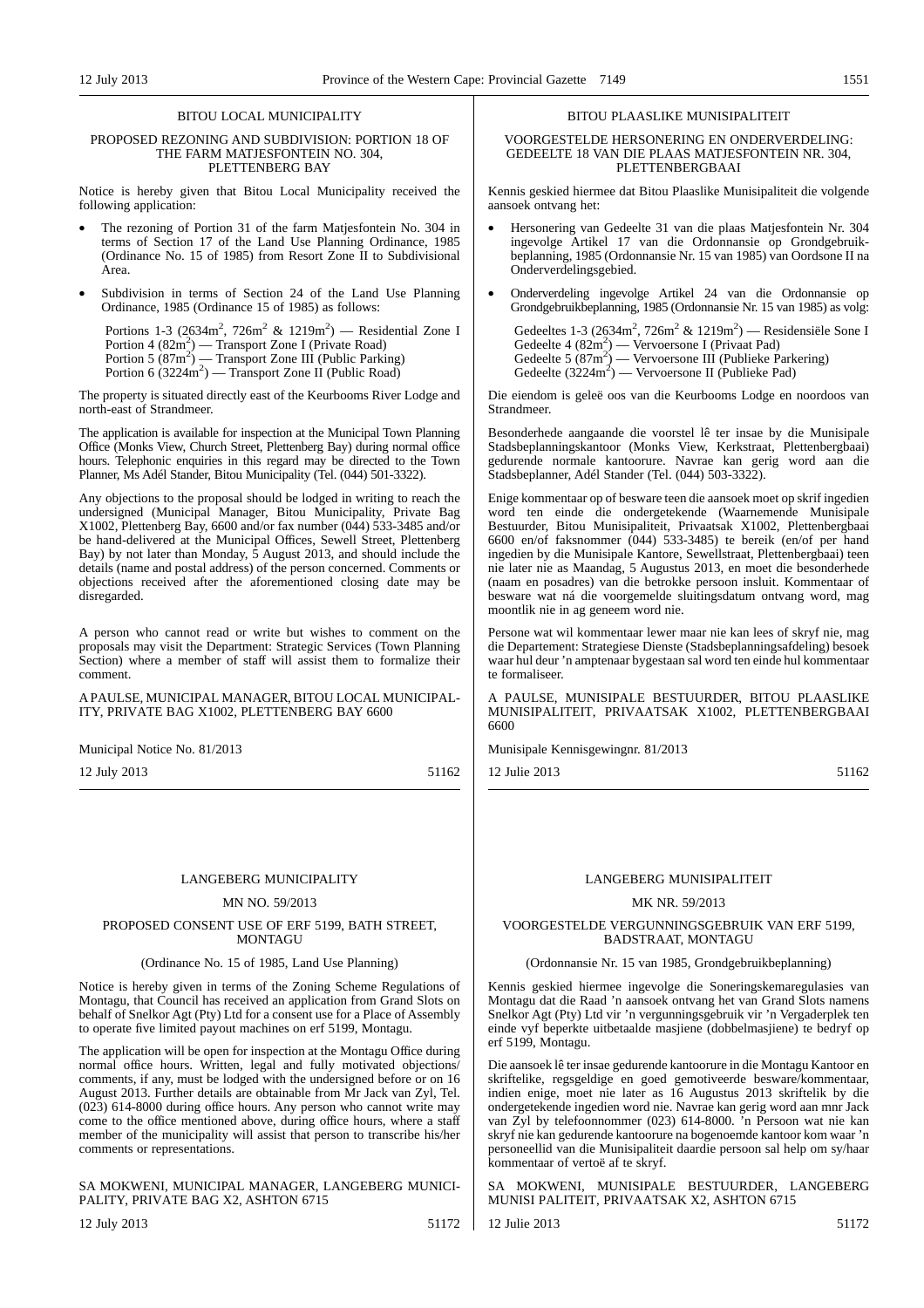#### HESSEQUA MUNICIPALITY

APPLICATION FOR REZONING AND SUBDIVISION OF REMAINDER OF PORTION 25 OF THE FARM PORT BEAUFORT NO. 484

Notice is hereby given in terms of the provisions of Sections 17 & 24 of the Land Use Planning Ordinance 15 of 1985 (Ordinance No. 15 of 1985) that the Hessequa Council has received the following application on the abovementioned property:

*Property description:* Remainder of Portion 25 of the Farm Port Beaufort No. 484

*Proposal:*

- Rezoning of Remainder of Portion 25 of the farm Port Beaufort No. 484 from Agricultural Zone 1 to a subdivisional area for Residential Zone 1
- Subdivision of the subdivisional area as follows:
	- (i) Portion A, 0.72ha
	- (ii) Portion B, 1.2ha
	- (iii) Portion C, 0.98ha
	- (iv) Portion D, 1.2ha
	- (v) Portion E, 0.47ha
	- (vi) Portion F, 0.69ha
	- (vii) Portion G, 0.59ha
	- (viii) Portion H, 0.59ha
	- (ix) Remainder, 1.34ha

*Applicant:* Bekker & Houterman Land Surveyors

Details concerning the application are available at the office of the undersigned and the Witsand Municipal Offices during office hours. Any objections to the proposed application should be submitted in writing to reach the office of the undersigned not later than 12 August 2013.

People who cannot write can approach the office of the undersigned during normal office hours where the responsible official will assist you in putting your comments or objections in writing.

MUNICIPAL MANAGER, HESSEQUAMUNICIPALITY, PO BOX 29, RIVERSDALE 6670

12 July 2013 51171

#### MOSSEL BAY MUNICIPALITY LAND USE PLANNING ORDINANCE, 1985 (ORDINANCE NO. 15 OF 1985) LOCAL GOVERNMENT: MUNICIPAL SYSTEMS ACT, 2000 (ACT 32 OF 2000)

APPLICATION FOR SUBDIVISION: ERF 2417, GREAT BRAK

RIVER (SITUATED IN SUSAN PARDEW ROAD, HERSHAM)

Notice is hereby given that the undermentioned application has been received by the Municipality in terms of Section 24 of the Land Use Planning Ordinance, 1985 (Ordinance No. 15 of 1985). Details of the proposal are open to inspection at the Town Planning Division, 4th Floor, Montagu Place Building, Montagu Street, Mossel Bay. Any objections, with full reasons therefor, must be lodged in writing with the Municipal Manager, Private Bag X29, Mossel Bay 6500 on or before Monday, 12 August 2013, quoting the above Ordinance and objector's erf number. Any comment or objection received after the aforementioned closing date may be disregarded. Any enquiries in this regard may be directed to Ms H Vorster, Town Planning, at telephone number (044) 606-5077 or fax number (044) 690-5786.

In terms of Section 21(4) of the Local Government: Municipal Systems Act, 2000 (Act 32 of 2000) notice is hereby given that people who cannot write may approach the Legal Services Division, during office hours, where a member of staff will assist you in putting your comments or objections in writing.

*Applicant:* Studio 19, PO Box 802, GREAT BRAK RIVER 6525

*Nature of Application:* Proposed subdivision of Erf 2417, Great Brak River, measuring 1367m<sup>2</sup> in extent and zoned "Residential Zone I", into two portions, namely Portion  $A = 640m^2$  and Portion  $B = 727m^2$ .

File Reference: 15/4/34/2

DR M GRATZ, MUNICIPAL MANAGER

12 July 2013 51173

#### HESSEQUA MUNISIPLITEIT

#### AANSOEK OM HERSONERING EN ONDERVERDELING VAN RESTANT VAN GEDEELTE 25 VAN DIE PLAAS PORT BEAUFORT NR. 484

Kennis geskied hiermee ingevolge die bepalings van Artikels17 & 24 van die Grondgebruikordonnansie Nr. 15 van 1985 (Ordonnansie Nr. 15 van 1985) dat die Hessequa Raad, die volgende aansoek op bogenoemde eiendom ontvang het:

*Eiendomsbeskrywing:* Restant van Gedeelte 25 van die plaas Port Beaufort Nr. 484

*Aansoek:*

- 1. Hersonering van Restant van Gedeelte 25 van die plaas Port Beaufort Nr. 484Lanbousone 1 na 'n onderverdelingsgebied vir Residensiële Sone 1 gedeeltes.
- 2. Onderverdeling van die onderverdelingsgebied soos volg:
	- (i) Gedeelte A, 0.72ha
	- (ii) Gedeelte B, 1.2ha
	- (iii) Gedeelte C, 0.98ha
	- (iv) Gedeelte D, 1.2ha
	- (v) Gedeelte E, 0.47ha
	- (vi) Gedeelte F, 0.69ha
	- (vii) Gedeelte G, 0.59ha
	- (viii) Gedeelte H, 0,59ha
	- (ix) Restant, 1.34ha

*Applikant:* Bekker & Houterman Landmeters

Besonderhede rakende die aansoek is ter insae by die kantoor van die ondergetekende sowel as die Witsand Munisipale Kantoor gedurende kantoorure. Enige besware teen die voorgenome aansoek moet skriftelik gerig word om die ondergetekende te bereik nie later nie as 8 Augustus 2013.

Persone wat nie kan skryf nie, kan die onderstaande kantoor nader tydens sy normale kantoorure waar die betrokke amptenaar u sal help om u kommentaar of besware op skrif te stel.

MUNISIPALE BESTUURDER, HESSEQUA MUNISIPALITEIT, POSBUS 29, RIVERSDAL 6670

12 Julie 2013 51171

#### MOSSELBAAI MUNISIPALITEIT

ORDONNANSIE OP GRONDGEBRUIKBEPLANNING, 1985 (ORDONNANSIE NR. 15 VAN 1985)

WET OP PLAASLIKE REGERING: MUNISIPALE STELSELS, 2000 (WET 32 VAN 2000)

#### AANSOEK OM ONDERVERDELING: ERF 2417, GROOT-BRAKRIVIER (GELEË TE SUSAN PARDEWWEG, HERSHAM)

Kennis geskied hiermee dat die ondergemelde aansoek ingevolge Artikel 24 van die Ordonnansie op Grondgebruikbeplanning, 1985 (Ordonnansie Nr. 15 van 1985) deur die Munisipaliteit ontvang is. Besonderhede van die voorstel lê ter insae by die Afdeling Stadsbeplanning, 4de Vloer, Montagu Plek Gebou, Montagustraat, Mosselbaai. Enige besware, met volledige redes daarvoor, moet skriftelik by die Munisipale Bestuurder, Privaatsak X29, Mosselbaai 6500 ingedien word, op of voor Maandag, 12 Augustus 2013, met vermelding van bogenoemde Ordonnansie en beswaarmaker se erfnommer. Enige kommentaar of beswaar wat ná die voorgemelde sluitingsdatum ontvang word, mag moontlik nie in ag geneem word nie. Enige navrae kan gerig word aan me H Vorster, Stadsbeplanning, by Telefoonnommer (044) 606-5077 of faksnommer  $(044)$  690-5786.

Ingevolge Artikel 21(4) van die Wet op Plaaslike Regering: Munisipale Stelsels, 2000 (Wet 32 van 2000) word kennis hiermee gegee dat persone wat nie kan skryf nie, die Afdeling Regsdienste kan nader tydens kantoorure, waar 'n lid van die personeel u behulpsaam sal wees om u kommentaar of besware op skrif te stel.

*Aansoeker:* Studio 19, Posbus 802, GROOT-BRAKRIVIER 6525

*Aard van Aansoek:* Voorgestelde onderverdeling van Erf 2417, Groot-Brakrivier, groot  $1367 \text{m}^2$  en gesoneer "Residensiële Sone I", in twee gedeeltes, naamlik Gedeelte A =  $640m^2$  en Gedeelte B =  $727m^2$ .

Lêerverwysing: 15/4/34/2

DR M GRATZ, MUNISIPALE BESTUURDER 12 Julie 2013 51173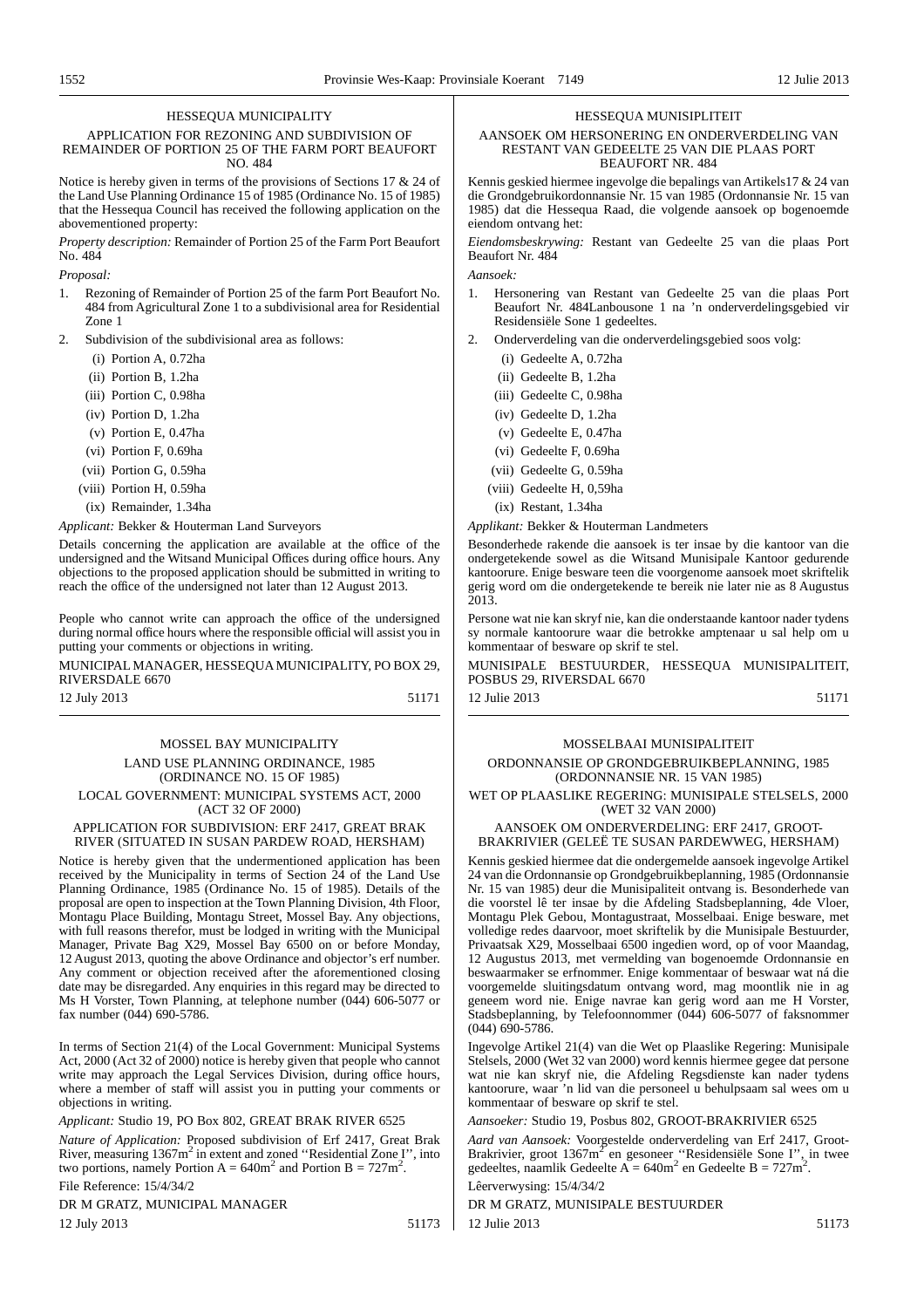#### OVERSTRAND MUNICIPALITY

#### (NOTICE 42/2013)

#### PUBLIC NOTICE CALLING FOR INSPECTION OF SUPPLEMENTARY VALUATION ROLL AND LODGING OF OBJECTIONS

Notice is hereby given in terms of the provisions of Section 49(1)(a)(i), read together with Section 78(2) of the Local Government: Municipal Property Rates Act, 2004 (Act No. 6 of 2004), hereinafter referred to as the "Act", that the first supplementary valuation roll for the financial year 2013/2014, is open for public inspection at the Municipal Head Office, Libraries and its satellite offices, or on the website: www.overstrand.gov.za from 12 July 2013 to 26 July 2013.

An invitation is hereby made in terms of Section 49(1)(a)(ii), read together with Section 78(2) of the Act, that any owner of property or other person who so desires should lodge an objection with the Municipal Manager in respect of any matter reflected in, or omitted from, the supplementary valuation roll within the abovementioned period.

Attention is specifically drawn to the fact that in terms of Section 50(2) of the Act an objection must be in relation to a specific individual property and not against the supplementary valuation roll as such. The form for the lodging of an objection is obtainable from the Municipal offices at the following addresses:

| Hangklip/Kleinmond: | 33 Main Road, Kleinmond            | $(028)$ 271-8400 |
|---------------------|------------------------------------|------------------|
| Hermanus:           | 1 Magnolia Street, Hermanus        | $(028)$ 313-8000 |
| Stanford:           | 15 Oueen Victoria Street, Stanford | $(028)$ 341-8500 |
| Gansbaai:           | Main Road, Gansbaai                | $(028)$ 384-8300 |

or on the municipal website: www.overstrand.gov.za. The completed forms must be returned to the Municipal Offices or the Municipal Manager, PO Box 20, Hermanus 7200 on or before 26 July 2013.

For enquiries please contact Hanlie Bruwer at telephone number (028) 313-8000 or send an e-mail to enquiries@overstrand.gov.za.

#### C GROENEWALD, MUNICIPAL MANAGER, PO BOX 20, HERMANUS 720012

12 July 2013 51174

#### OVERSTRAND MUNISIPALITEIT

#### (KENNISGEWING 42/2013)

### KENNISGEWING VAN UITNODIGING VIR INSPEKSIE VAN DIE AANVULLENDE WAARDASIELYS EN INDIEN VAN BESWARE

Kennis geskied hiermee ingevolge die bepalings van Artikel 49(1)(a)(i) saamgelees met Artikel 78(2) van die Plaaslike Regering: Munisipale Eiendomsbelastingswet, 2004 (Wet Nr. 6 van 2004), hierna verwys as die ''Wet'', dat die eerste aanvullende waardasielys vir die 2013/2014 finansiële jaar, beskikbaar is vir publieke inspeksie by die Munisipale Hoofkantoor, Biblioteke en sy administrasiekantore asook op die amptelike webtuiste: www.overstrand.gov.za, vanaf 12 Julie 2013 tot 26 Julie 2013.

'n Uitnodiging word hiermee gerig in terme van Artikel 49(1)(a)(ii), saamgelees met Artikel 78(2) van die Wet dat die eienaar van eiendom, of enige ander persoon wat dit verlang, 'n beswaar kan indien by die Munisipale Bestuurder rakende enige aangeleentheid wat vervat word in, of weggelaat is uit, die aanvullende waardasielys binne die bogenoemde tydperk.

Aandag word daarop gevestig dat in terme van Afdeling 50(2) van die Wet, 'n beswaar betrekking tot 'n spesifieke individuele eiendom moet hê, en nie op die aanvullende waardasielys as sodanig nie. Die vorm vir die aantekening van 'n beswaar is beskikbaar by die volgende Munisipale kantore:

| Hangklip/Kleinmond: | Hoofstraat 33. Kleinmond          | $(028)$ 271-8400 |
|---------------------|-----------------------------------|------------------|
| Hermanus:           | Magnoliastraat 1. Hermanus        | $(028)$ 313-8000 |
| Stanford:           | Oueen Victoriastraat 15, Stanford | $(028)$ 341-8500 |
| Gansbaai:           | Hoofstraat, Gansbaai              | $(028)$ 384-8300 |

asook op die amptelike webtuiste: www.overstrand.gov.za. Voltooide vorms moet op of voor 26 Julie 2013 terugbesorg word aan die munisipale kantore of die Munisipale Bestuurder, Posbus 20, Hermanus, 7200.

Rig u navrae asb aan Hanlie Bruwer by telefoonnommer ((028)) 313-8000 of stuur 'n e-pos aan enquiries@overstrand.gov.za.

C GROENEWALD, MUNISIPALE BESTUURDER, POSBUS 20, HERMANUS 7200

 $12 \text{ Julie } 2013$  51174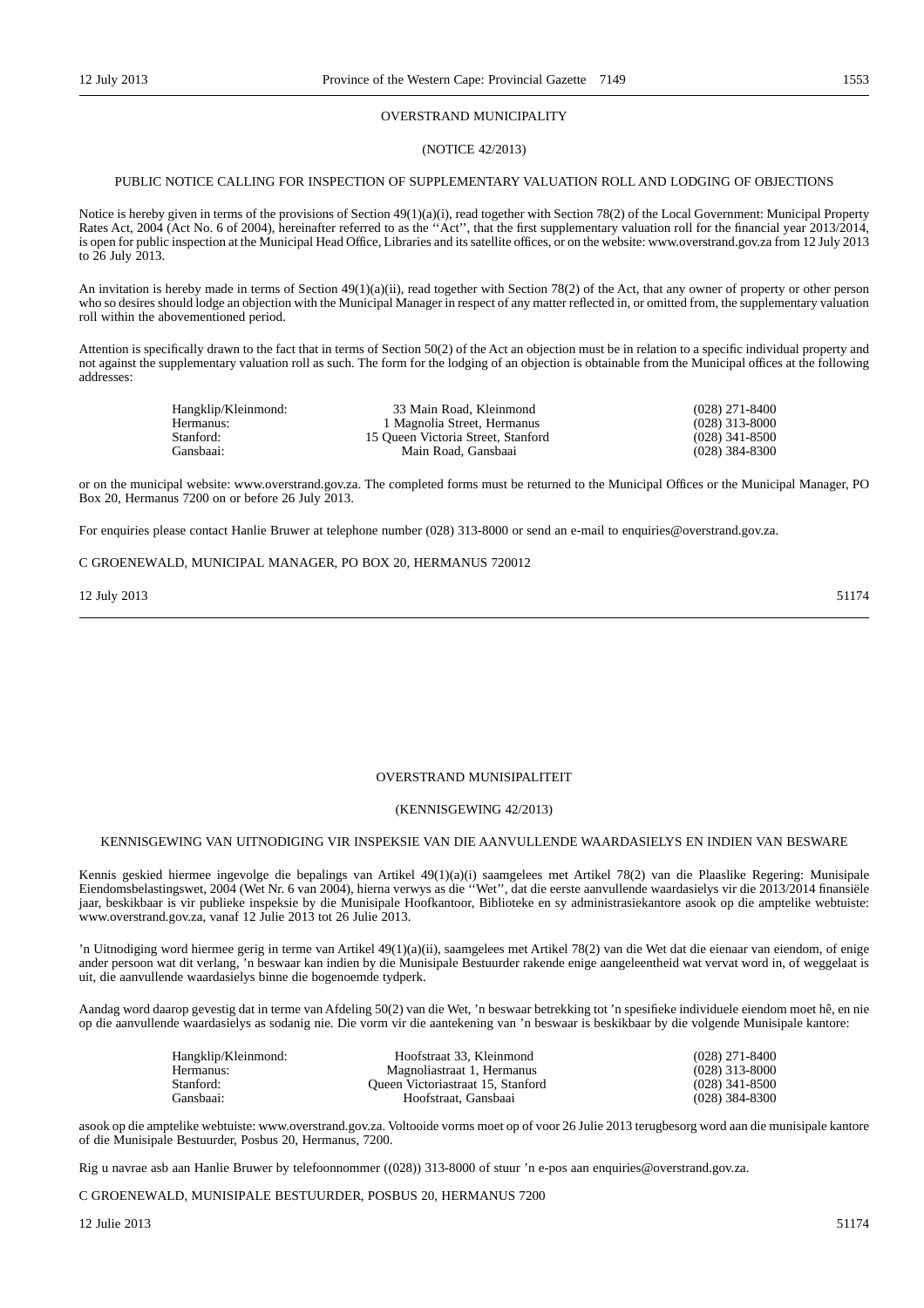#### OVERSTRAND UMASIPALA

### (ISAZISO 42/2013)

#### ISAZISO ESIYA KULUNTU SOKUHLOLWA KOXWEBHU OLONGEZELELEKILEYO LOKUHLOLWA KWEXABISO LOMHLABA NOKUFAKWA KWEZIMVO EZICHASENE NAKO

Apha senza isaziso ngokweCandelo 49(1)(a)(i) elinokufundwa lidibene necandelo 78(2) likaRhulumente wezeKhaya: uMthetho WeeRhafu ZoMhlaba kaMasipala, wowama-2004 (uMthetho wesi-6 wowama-2004), ekuza kubhekiselwa kuwo apha nakamva ngokuthi ''lo Mthetho'', eyesibini sokuba uxwebhu olongezelelekileyo lokuhlolwa kwexabiso lomhlaba lonyaka-mali wama-2013/2014, luvulelekile kuluntu ukuba luluhlole kwi-Ofisi eliKomkhulu likaMasipala nakwii-ofisi ezingaphantsi kwalo kwanakwimizi yogcino-zincwadi, okanye kweli jelo: www.overstrand.gov.za ukususela kumhla 12 July 2013 ukuya kutsho kumhla 26 July 2013.

Kananjalo sikwenza nesimemo ngokwecandelo 49(1)(a)(ii) elinokufundwa lidibene necandelo 78(2) lalo Mthetho sokuba nawuphi na umnini mhlaba okanye omnye umntu onqwenela ukwenjenjalo ufanele afake izimvo zakhe ezichasene noku kuMphathi kaMasipala ngawo nawuphi na umba olapha, okanye ositheleyo, kuxwebhu olongezelelekileyo lokuhlolwa kwexabiso lomhlaba ngeli xesha lichazwe ngasentl' apha.

Sifuna ukutsalela ingqalelo yenu ngokukhethekileyo kwicandelo 50(2) lalo Mthetho elithi izimvo ezingaphesheya kule nto zifanele zityumbe loo mhlaba zingabi zezichasene nje noxwebhu lokuhlolwa kwexabiso lomhlaba. limpepha zokukhalaza ezigqityiweyo mazibuyiselwe kungekafiki usuku lwe 26 July 2013, kwii-ofisi ezikhankanywe ngezantsi onkanye kwi-ofisi kaMphathi kaMasipala, PO Box 20, Hermanus 7200.

Ifomu yokufaka izimvo zakho ezichasene noku ungayifumana kwii-ofisi zikaMasipala kwezi dilesi zilandelayo:

| Hangklip/Kleinmond: | 33 Main Road, Kleinmond            | $(028)$ 271-8400 |
|---------------------|------------------------------------|------------------|
| Hermanus:           | 1 Magnolia Street, Hermanus        | $(028)$ 313-8000 |
| Stanford:           | 15 Oueen Victoria Street. Stanford | $(028)$ 341-8500 |
| Gansbaai:           | Main Road, Gansbaai                | $(028)$ 384-8300 |
|                     |                                    |                  |

okanye kweli jelo likaMasipala: www.overstrand.gov.za.

Xa ufuna ukubuza nxibelelana no Hanlie Bruwer kwinombolo yefoni u- ((028)) 313-8000 okanye nge-imeyile enquiries@overstrand.gov.za.

C GROENEWALD, UMphathi KaMasipala, PO Box 20, HERMANUS 7200

 $12$  July 2013  $51174$ 

#### OVERSTRAND MUNICIPALITY

#### PORTION 79 OF FARM AFDAKSRIVIER NO. 575, CALEDON DISTRICT, OVERSTRAND MUNICIPAL AREA: PROPOSED DEPARTURES: PROVINCIAL GOVERNMENT OF WESTERN CAPE

Notice is hereby given in terms of Section 15 of the Land Use Planning Ordinance, 1985 (Ordinance No. 15 of 1985) that applications have been received for departures from the relevant Scheme Regulations to accommodate borrow pits for excavating material for road maintenance and/or construction.

Kindly note that two applications have been received on this property, which will be dealt with separately, namely KKBP1 and KKBP3.

Full details regarding the proposal are available for inspection at the Department: Town Planning (16 Paterson Street) during normal office hours. Enquiries regarding the matter should be directed to the Town Planner, Mr H Olivier (Tel: (028)) 313-8900/Fax: ((028)) 313-2093). E-mail enquiries: Loretta Page (loretta@overstrand.gov.za).

Any comments on the proposal should be submitted in writing to reach the undersigned by not later than Friday, 23 August 2013. A person who cannot read or write but wishes to comment on the proposal may visit the Department: Town Planning (16 Paterson Street) where a member of staff will assist them to formalize their comment.

Please make reference to the specific application (KKBP1, KKBP3 or both) you comment on.

MUNICIPAL MANAGER, OVERSTRAND MUNICIPALITY, PO BOX 20, HERMANUS 7200

Municipal Notice No. 44/2013

12 July 2013 51176

OVERSTRAND MUNISIPALITEIT

#### GEDEELTE 79 VAN DIE PLAAS AFDAKSRIVIER NR. 575, DISTRIK CALEDON, OVERSTRAND MUNISIPALE AREA: VOORGESTELDE AFWYKINGS: PROVINSIALE REGERING VAN DIE WES-KAAP

Kennis geskied hiermee ingevolge Artikel 15 van die Ordonnansie op Grondgebruikbeplanning, 1985 (Ordonnansie Nr. 15 van 1985) dat aansoeke ontvang is vir afwykings van die relevante Skemaregulasies om groefstene vir die ontgunning van materiaal vir die onderhoud en/of konstruksie van paaie te akkommodeer.

Neem kennis dat twee aansoeke ontvang is op die een eiendom, namens KKBP1 en KKBP3, wat apart hanteer sal word.

Volle besonderhede rakende die voorstelle is beskikbaar vir inspeksie by die Departement: Stadsbeplanning (Patersonstraat 16) gedurende normale kantoorure. Navrae kan gerig word aan die Stadsbeplanner, mnr H Olivier (Tel: (028)) 313-8900/Faks: (028) 313-2093). E-pos navrae: Loretta Page (loretta@overstrand.gov.za).

Enige kommentaar aangaande die voorstelle moet op skrif gestel word ten einde die ondergetekende te bereik teen nie later nie as Vrydag, 23 Augustus 2013. Persone wat wil kommentaar lewer maar nie kan lees of skryf nie mag die Departement: Stadsbeplanning (Patersonstraat 16) besoek waar hul deur 'n amptenaar bygestaan sal word ten einde hul kommentaar te formaliseer.

Verwys asseblief na die spesifieke aansoek waarop u kommentaar lewer (KKBP1, KKBP3 of beide).

MUNISIPALE BESTUURDER, OVERSTRAND MUNISIPALITEIT, POSBUS 20, HERMANUS 7200

Munisipale Kennisgewingnr. 44/2013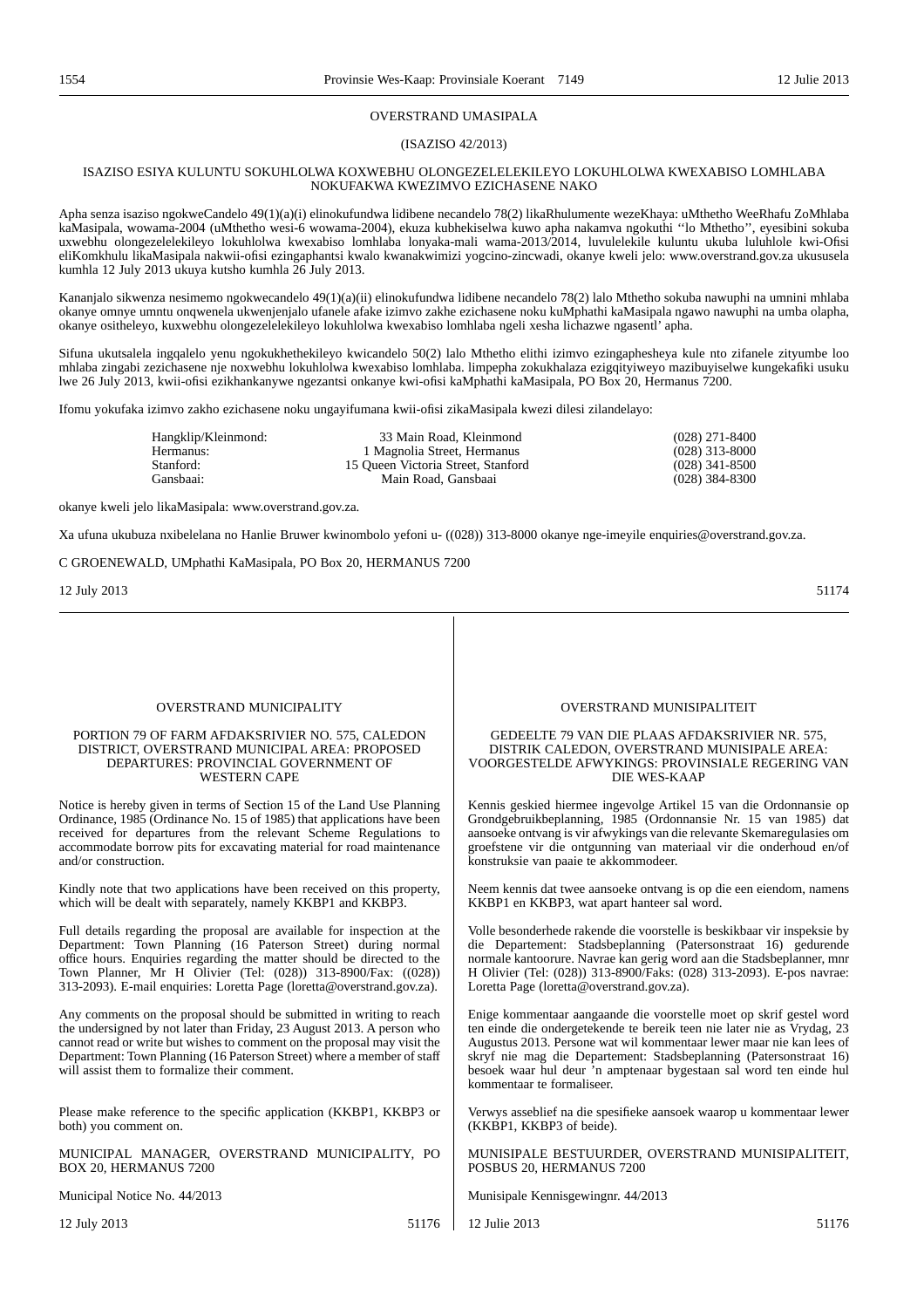#### STELLENBOSCH MUNICIPALITY

#### REZONING, SUBDIVISION AND CONSENT USE: FARM 1310, STELLENBOSCH DIVISION

Notice is hereby given in terms of Sections 17 and 24 of the Land Use Planning Ordinance, 1985 (Ordinance No. 15 of 1985) and Regulation 4.7 of the Scheme Regulations promulgated by P.N. 1048/1988, that the undermentioned application has been received and is open to inspection at the Office of the Director: Planning & Economic Development at the Planning Advice Centre, Plein Street, Stellenbosch. (Tel. (021) 808- 8606). Enquiries may be directed to Mr Pedro April, PO Box 17, Stellenbosch 7599, Tel. (021) 808-8683 and fax number (021) 808-8651 weekdays during the hours of 08:30 to 15:00. Any objections, with full reasons therefor, may be lodged in writing at the office of the abovementioned Director on or before 12 August 2013 quoting the above relevant legislation and the objector's erf and phone numbers and address. Any objections received after aforementioned closing date may be considered invalid.

This advertisement is also available on the Municipal website http:// www.stellenbosch.gov.za, on the Planning and Development page.

*Applicant:* TV3 Architects & Town Planners

*Farm number(s):* Farm 1310, Stellenbosch Division

*Locality/Address:* Farm 1310 on the R44 at the entrance to Techno Park, Stellenbosch

#### *Nature of application:*

- 1. The proposed rezoning of Farm 1310, Stellenbosch Division, from Agricultural Zone I to Subdivisional Area with the zonings of Residential Zone II and Open Space Zone II (Private Open Space);
- 2. A proposed consent use to establish a retirement village on Farm 1310, Stellenbosch Division;
- 3. The subdivision of Farm 1310, Stellenbosh Division, into 59 portions, namely:
	- 50 Residential Zone II erven (Retirement Village: Houses);
	- 1 Open Space Zone II erf (Private Road);
	- 2 Open Space Zone II erven (Private Open Space);
	- 1 Residential Zone II erf (Retirement Village: 48 Assisted living units);
	- 1 Residential Zone II erf (Retirement Village: 50 Assisted living units and 50 Frail-care Centre units);
	- 1 Residential Zone II erf (Retirement Village: 32 Apartments);
	- 1 Residential Zone II erf (Retirement Village: 24 Row Houses);
	- 1 Residential Zone II erf (Retirement Village: Clubhouse, Vitality and 5 Apartments); and
	- 1 Residential Zone II erf (Retirement Village: 10 Luxury Units and Private Open Space); and
- 4. An application for Council's permission to construct a public road on Farm 1280, Stellenbosch Division, in order to provide access to the proposed development.

#### MUNICIPAL MANAGER

Notice No. P17/13

12 July 2013 51177

#### MUNISIPALITEIT STELLENBOSCH

#### HERSONERING, ONDERVERDELING EN VERGUNNINGSGEBRUIK: PLAAS 1310, AFDELING STELLENBOSCH

Kennis geskied hiermee ingevolge Artikels 17 en 24 van die Ordonnansie op Grondgebruikbeplanning, 1985 (Ordonnansie Nr. 15 van 1985) en Regulasie 4.7 afgekondig by P.K. 1048/1988, dat die onderstaande aansoek ontvang is en by die Kantoor van die Direkteur: Beplanning & Ekonomiese Ontwikkeling by die Advieskantoor (Tel. (021) 808-8606) in Pleinstraat, Stellenbosch ter insae lê. Navrae kan aan mnr Pedro April by Posbus 17, Stellenbosch 7599, Tel. (021) 808-8683 en Faksnr. (021) 808-8651 weeksdae gedurende 08:30 tot 15:00 gerig word. Besware, met volledige redes daarvoor, mag skriftelik by die kantoor van die bogenoemde Direkteur, op of voor 12 Augustus 2013 ingedien word, met vermelding van die relevante wetgewing, die beswaarmaker se erf- en telefoonnommer sowel as adres. Enige besware ontvang ná voormelde sluitingsdatum ontvang word, mag as ongeldig geag word.

Hierdie kennisgewing is ook beskikbaar op die Munisipale webtuiste http://www.stellenbosch.gov.za, op die Beplanning en Ontwikkelingsblad.

*Applikant:* TV3 Argitekte & Stadsbeplanners

*Plaasnommer(s):* Plaas 1310, Afdeling Stellenbosch

*Ligging/Adres:* Plaas 1310 aanliggend tot die R44 en aangrensend aan die ingang na Tegnopark, Stellenbosch

*Aard van aansoek:*

- 1. Die voorgestelde hersonering van Plaas 1310, Afdeling Stellenbosch, vanaf Landbousone I na Onderverdelingsgebied met die sonerings van Residensiële Sone II en Oopruimte Sone II (Privaat Oopruimte);
- 2. Die voorgestelde vergunningsgebuik ten einde 'n aftreeoord op Plaas 1310, Afdeling Stellenbosch te vestig;
- 3. Die onderverdeling van Plaas 1310, Afdeling Stellenbosch, in 59 gedeeltes, naamlik:
	- 50 Residensiële Sone II erwe (Aftree-oord: Huise);
	- 1 Oopruimte Sone II erf (Privaat Pad);
	- 2 Oopruimte Sone II erwe (Privaat Oopruimte);
	- 1 Residensiële Sone II erf (Aftree-oord: 48 Hulpverleningswooneenhede);
	- 1 Residensiële Sone II erf (Aftree-oord: 50 Hulpverleningswooneenhede en 50 Verswakte Versorgingsentrum eenhede);
	- 1 Residensiële Sone II erf (Aftree-oord: 32 Woonstelle);
	- 1 Residensiële Sone II erf (Aftree-oord: 24 Ry huise);
	- 1 Residensiële Sone II erf (Aftree-oord: Klubhuis, ''Vitality'' en 5 woonstelle); en
	- 1 Residensiële Sone II erf (Aftree-oord: 10 Luukse eenhede en Privaat Oopruimte); en
- 4. 'n Aansoek om goedkeuring van die Raad vir die bou van 'n publieke pad op Plaas 1280, Afdeling Stellenbosch, ten einde toegang tot die voorgestelde ontwikkeling te verleen.

MUNISIPALE BESTUURDER

Kennisgewingnr. P17/13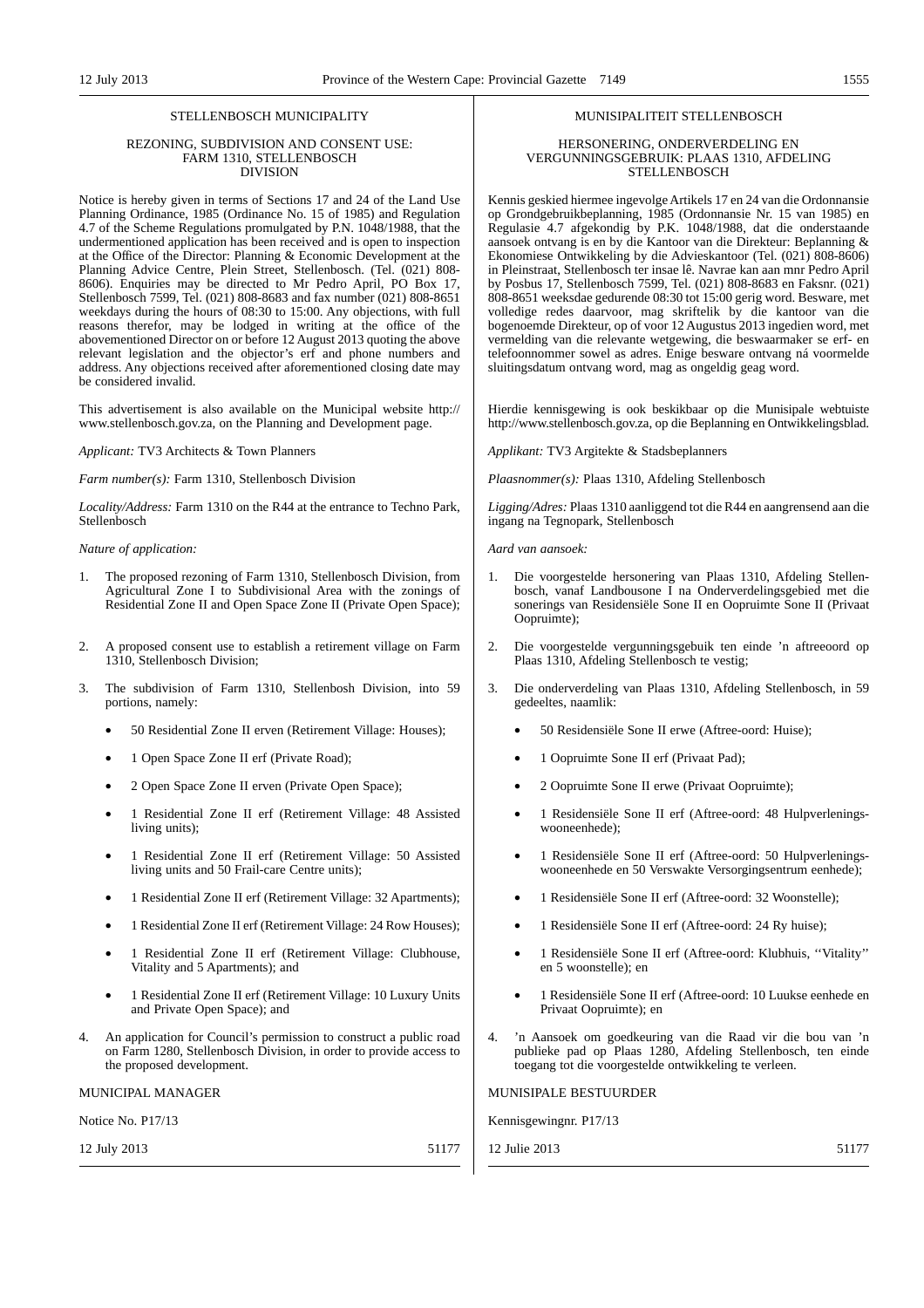#### STELLENBOSCH MUNICIPALITY

#### APPLICATIONS IN TERMS OF THE REMOVAL OF RESTRICTIONS ACT, 1967 (ACT 84 OF 1967) AND THE LAND USE PLANNING ORDINANCE, 1985 (ORDINANCE 15 OF 1985): ERF 161, STELLENBOSCH

Notice is hereby given in terms of Section 3(6) of the above Act that the undermentioned application has been received and is open to inspection at the office of the Chief Town Planner, Department of Planning and Economic Development, Town Hall, Plein Street, Stellenbosch from 8:30-15:00 (Monday to Friday). Telephonic enquiries may be directed to Louisa Ollyn at (021) 808-8672 or (021) 808-8606. The application is also open to inspection at the Office of the Director: Land Management, Provincial Government of the Western Cape, at Room 204, 1 Dorp Street, Cape Town from 08:00-12:30 and 13:00-15:30 (Monday to Friday). Telephonic enquiries in this regard may be made at (021) 483-8105 and the Directorate's fax number is (021) 483-3633. Any objections, with full reasons therefor, should be lodged in writing at the office of the abovementioned Director: Integrated Environmental Management, Provincial Government, Private Bag X9086, Cape Town 8000, with a copy to the Chief Town Planner, PO Box 17, Stellenbosch 7599, on or before 5 August 2013 quoting the above Act and the objector's erf number. Any comments received after the aforementioned closing date may disregarded.

#### *Applicant:* ahG Property Town Planning

*Nature of Application:* Removal of restrictive title conditions applicable to erf 161, 2 Dennesig Street, Stellenbosch, to enable the owner to erect a block of flats.

Notice is also hereby given in terms of Sections 15 and 17 of the Land Use Planning Ordinance, 1985 (Ordinance No. 15 of 1985), that the undermentioned application have simultaneously been received and are open to inspection at the Advice Office (Tel. (021) 808-8606) of the Director: Planning and Economic Development. Enquiries can be directed to Louisa Ollyn, PO Box 17, Stellenbosch 7599, or at (021) 808-8672 and fax number (021) 808-8651 weekdays during the hours 08:30 to 15:00. Any objections, with full reasons therefor, may be lodged in writing at the office of the abovementioned Director on or before 5 August 2013 quoting the above relevant legislation and the objector's erf number and phone number and address. Any objections received after the aforementioned closing date may be disregarded.

*Property:* Erf 161, 2 Dennesig Street, Stellenbosch

*Applicant:* ahG Property Town Planning

*Nature of Application:*

- 1. Application for the rezoning of erf 161, Stellenbosch, from Single Residential to General Residential;
- 2. Application for a departure to relax the following building lines:
	- Street building line (Adam Tas Street) from 7.6m to 0m;
	- Street building line (Dennesig Street) from 7.6m to 2.5m;
	- The common building line (adjacent to erf 139) from 4.6m to 0m; and
	- The common building line (adjacent to erf 162) from 4.6m to 0m for purposes of a basement;
- 3. Application for a departure to relax the following building lines:
	- Street building line (Dennesig Street) from 7.6m to 0m; and
	- The common building line (adjacent to erf 162) from 4.6m to 0m for purposes of a refuse room;
- 4. A departure to relax the common building line (adjacent to erf 162) from 4.6m to 3.4m for purposes of balconies; and

5. A departure to exceed the permissible bulk of 0.5 to 0.625.

This advertisement is also available on the Municipal website http://www.stellenbosch.gov.za, on the Planning and Development page.

MUNICIPAL MANAGER

Notice No. P16/13 dated 2013-06-27.

 $12$  July 2013  $51178$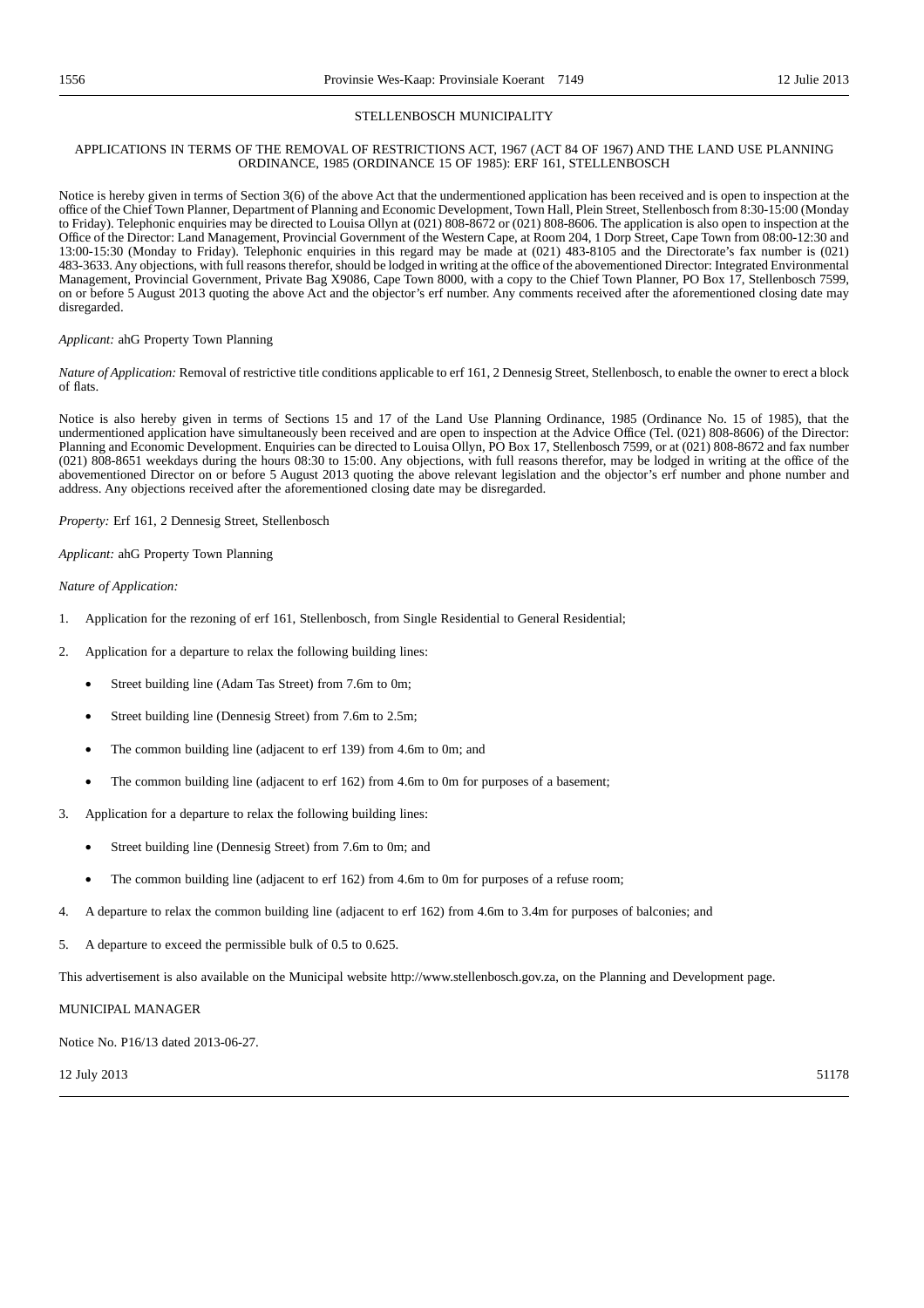#### MUNISIPALITEIT STELLENBOSCH

#### AANSOEKE INGEVOLGE DIE WET OP OPHEFFING VAN BEPERKINGS, 1967 (WET 84 VAN1967), EN DIE ORDONNANSIE OP GRONDGEBRUIKBEPLANNING 1985 (ORDONNANSIE 15 VAN 1985): ERF 161, STELLENBOSCH

Kragtens Artikel 3(6) van bostaande Wet word hiermee kennis gegee dat die onderstaande aansoek ontvang is en ter insae lê by die Kantoor van die Hoof Stadsbeplanner, Departement Beplanning en Ekonomiese Ontwikkeling, Stadhuis, Pleinstraat, Stellenbosch, vanaf 08:30-15:00 (Maandag tot Vrydag). Telefoniese navrae kan gerig word aan Louisa Ollyn by (021) 808-8672 of (021) 808-8606. Die aansoek lê ook ter insae by die Kantoor van die Direkteur: Omgewingsbestuur, Provinsiale Regering van die Wes-Kaap, by Kamer 204, Dorpstraat 1, Kaapstad, vanaf 08:00-12:30 en 13:00-15:30 (Maandag tot Vrydag). Telefoniese navrae in hierdie verband kan gerig word aan (021) 483-8105 en die Direktoraat se faksnommer is (021) 483-3633. Enige besware, met die volledige redes daarvoor, moet skriftelik by die Kantoor van bogenoemde Direkteur: Geïntegreerde Omgewingsbestuur, Provinsiale Regering, Privaatsak X9086, Kaapstad 8000, met 'n afskrif aan die Hoof Stadsbeplanner, Posbus 17, Stellenbosch 7599, ingedien word op of voor 5 Augustus 2013 met vermelding van bogenoemde Wet en beswaarmaker se erfnommer. Enige kommentaar wat ná die voormelde sluitingsdatum ontvang word, mag moontlik nie in ag geneem word nie.

#### *Aansoeker:* ahG Property Town Planning

*Aard van Aansoek:* Opheffing van beperkende titelvoorwaardes van toepassing op erf 161, Dennesigstraat 2, Stellenbosch, ten einde die eienaar in staat te stel om 'n woonstelblok op te rig.

Kennis geskied ook hiermee ingevolge Artikels 15 en 17 van die Ordonnansie op Grondgebruikbeplanning, 1985 (Ordonnansie Nr. 15 van 1985), dat die onderstaande aansoek terselfdertyd ontvang is en by die Advieskantoor (Tel. (021) 808-8606) van die Direkteur: Beplanning en Ekonomiese Ontwikkeling in Pleinstraat, Stellenbosch, ter insae lê. Navrae kan aan Louisa Ollyn, Posbus 17, Stellenbosch 7599, of by (021) 808-8672 en faksnommer (021) 808-8651 weeksdae gedurende 08:30 tot 15:00 gerig word. Besware, met volledige redes daarvoor, mag skriftelik by die kantoor van bogenoemde Direkteur, op of voor 5 Augustus 2013, ingedien word, met vermelding van die relevante wetgewing, die beswaarmaker se erf- en telefoonnommer, sowel as adres. Enige kommentaar wat ná die voormelde sluitingsdatum ontvang word, mag moontlik nie in ag geneem word nie.

*Eiendom:* Erf 161, Dennesigstraat 2, Stellenbosch

*Aansoeker:* ahG Property Town Planning

*Aard van aansoek:*

- 1. Aansoek vir die hersonering van erf 161, Stellenbosch, vanaf Enkelbewoning na Algemene Bewoning;
- 2. Aansoek om 'n afwyking ten einde die volgende boulyne te verslap:
	- Straatboulyn (Adam Tasstraat) vanaf 7.6m na 0m;
	- Straatboulyn (Dennesigstraat) vanaf 7.6m tot 2.5m;
	- Die gemeenskaplike boulyn (aangrensend tot erf 139) vanaf 4.6m tot 0m; en
	- Die gemeenskaplike boulyn (aangrensend tot erf 162) vanaf 4.6m tot 0m vir doeleindes van 'n kelderverdieping;
- Aansoek om 'n afwyking ten einde die volgende boulyne te verslap:
	- Straatboulyn (Dennesigstraat) vanaf 7.6m tot 0m; en
	- Die gemeenskaplike boulyn (aangrensend tot erf 162) vanaf 4.6m tot 0m vir doeleindes van 'n vulliskamer;
- 4. 'n Afwyking vir die verslapping van die gemeenskaplike boulyn (aangrensend tot erf 162) vanaf 4.6m tot 3.4m vir doeleindes van balkonne; en
- 5. 'n Afwyking ten einde die toelaatbare vloerfaktor vanaf 0.5 tot 0.625 te oorskry.

Hierdie kennisgewing is ook beskikbaar op die Munisipale webtuiste http://www.stellenbosch.gov.za, op die Beplanning en Ontwikkelingsblad.

MUNISIPALE BESTUURDER

Kennisgewingnr. P16/13 gedateer 2013-06-27.

 $12 \text{ Julie } 2013$  51178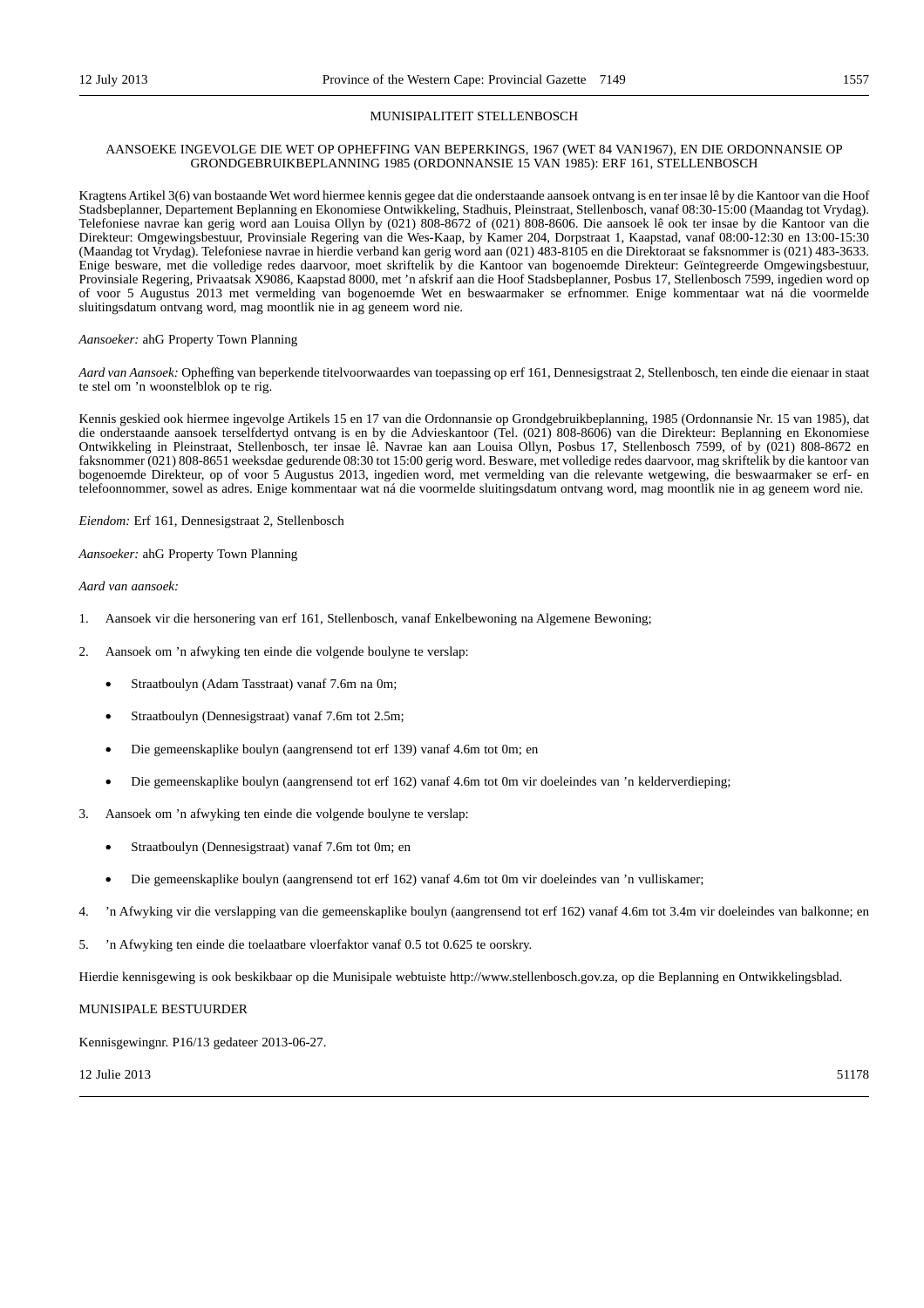#### SWARTLAND MUNICIPALITY

#### NOTICE 135/2012/2013

#### PROPOSED DEPARTURE ON A PORTION OF ERF 1176, **YZERFONTEIN**

Notice is hereby given in terms of Section 15(1)(a)(ii) of Ordinance 15 of 1985 that an application has been received for a departure on a portion of erf 1176 ( $\pm$ 190m<sup>2</sup> in extent), situated in Luthie Katz Road, Yzerfontein in order to operate an entertainment facility for weddings, parties and photo shoots.

Further particulars are available during office hours (weekdays) at the Department Development Services, Office of the Manager: Planning, Building Control and Valuations, Municipal Office, Church Street, Malmesbury.

Any comments, whether an objection or support, may be lodged in writing with the undersigned not later than 12 August 2013 at 17:00.

JJ SCHOLTZ, MUNICIPAL MANAGER, MUNICIPAL OFFICE, PRIVATE BAG X52, MALMESBURY 7299

12 July 2013 51179

### SWARTLAND MUNICIPALITY

#### NOTICE 136/2012/2013

#### PROPOSED DEPARTURE ON A PORTION OF ERF 1179, YZERFONTEIN

Notice is hereby given in terms of Section 15(1)(a)(ii) of Ordinance No. 15 of 1985 that an application has been received for a departure on a portion of erf 1179  $(\pm 190 \text{m}^2)$  in extent), situated in Luthie Katz Road, Yzerfontein in order to operate an entertainment facility for weddings.

Further particulars are available during office hours (weekdays) at the Department Development Services, Office of the Manager: Planning, Building Control and Valuations, Municipal Office, Church Street, Malmesbury.

Any comments, whether an objection or support, may be lodged in writing with the undersigned not later than 12 August 2013 at 17:00.

JJ SCHOLTZ, MUNICIPAL MANAGER, MUNICIPAL OFFICE, PRIVATE BAG X52, MALMESBURY 7299

12 July 2013 51180

#### SWARTLAND MUNICIPALITY

#### NOTICE 137/2012/2013

#### PROPOSED REZONING OF PORTION 3 OF FARM DIEPKLOOF NO. 599, DIVISION MALMESBURY

Notice is hereby given in terms of Section 17(1) of Ordinance No. 15 of 1985 that an application has been received for the rezoning of a portion of portion 3 of farm Diepkloof No. 599  $(\pm 8.31)$ ha in extent), Division Malmesbury situated  $\pm 12$ km north of Malmesbury from transport zone I to open space zone II in order to conduct a skydiving operation.

Further particulars are available during office hours (weekdays) at the Department Development Services, Office of the Manager: Planning, Building Control and Valuations, Municipal Office, Church Street, Malmesbury.

Any comments, whether an objection or support, may be lodged in writing with the undersigned not later than 12 August 2013 at 17:00.

JJ SCHOLTZ, MUNICIPAL MANAGER, MUNICIPAL OFFICE, PRIVATE BAG X52, MALMESBURY 7299

12 July 2013 51181

Malmesbury beskikbaar.

#### SWARTL AND MUNISIPALITEIT

SWARTLAND MUNISIPALITEIT KENNISGEWING 135/2012/2013 VOORGESTELDE AFWYKING OP GEDEELTE VAN ERF 1176, **YZERFONTEIN** Kennis geskied hiermee ingevolge Artikel 15(1)(a)(ii) van Ordonnansie Nr. 15 van 1985 dat 'n aansoek ontvang is vir 'n afwyking op 'n gedeelte van erf 1176 (groot ±190m<sup>2</sup>), geleë te Luthie Katzweg, Yzerfontein ten einde 'n onthaalfasiliteit vir troues, partytjies en fotosessies te bedryf.

Verdere besonderhede is gedurende gewone kantoorure (weeksdae) by die Departement Ontwikkelingsdienste, die Kantoor van die Bestuurder: Beplanning, Boubeheer en Waardasies, Munisipale Kantoor, Kerkstraat,

Enige kommentaar, hetsy beswaar of ondersteuning, kan skriftelik by die ondergetekende ingedien word nie later nie as 12 Augustus 2013 om 17:00. SCHOLTZ, MUNISIPALE BESTUURDER, MUNISIPALE

12 Julie 2013 51179

KANTORE, PRIVAATSAK X52, MALMESBURY 7299

#### KENNISGEWING 136/2012/2013

#### VOORGESTELDE AFWYKING OP GEDEELTE VAN ERF 1179, **YZERFONTEIN**

Kennis geskied hiermee ingevolge Artikel 15(1)(a)(ii) van Ordonnansie Nr. 15 van 1985 dat 'n aansoek ontvang is vir 'n afwyking op 'n gedeelte van erf 1179 (groot ±190m<sup>2</sup>), geleë te Luthie Katzweg, Yzerfontein ten einde 'n onthaalfasiliteit vir troues te bedryf.

Verdere besonderhede is gedurende gewone kantoorure (weeksdae) by Departement Ontwikkelingsdienste, die Kantoor van die Bestuurder: Beplanning, Boubeheer en Waardasies, Munisipale Kantoor, Kerkstraat, Malmesbury beskikbaar.

Enige kommentaar, hetsy beswaar of ondersteuning, kan skriftelik by die ondergetekende ingedien word nie later nie as 12 Augustus 2013 om 17:00.

JJ SCHOLTZ, MUNISIPALE BESTUURDER, MUNISIPALE KANTORE, PRIVAATSAK X52, MALMESBURY 7299

12 Julie 2013 51180

#### SWARTLAND MUNISIPALITEIT

#### KENNISGEWING 137/2012/2013

#### VOORGESTELDE HERSONERING VAN GEDEELTE 3 VAN PLAAS DIEPKLOOF NR. 599, AFDELING MALMESBURY

Kennis geskied hiermee ingevolge Artikel 17(1) van Ordonnansie 15 van 1985 dat 'n aansoek ontvang is vir die hersonering van 'n gedeelte van gedeelte 3 van plaas Diepkloof Nr. 599 (groot ±8.31ha), geleë ±12km noord van Malmesbury vanaf vervoersone I na oopruimtesone II ten einde 'n valskermsprong operasie te bedryf.

Verdere besonderhede is gedurende gewone kantoorure (weeksdae) by Departement Ontwikkelingsdienste, die Kantoor van die Bestuurder: Beplanning, Boubeheer en Waardasies, Munisipale Kantoor, Kerkstraat, Malmesbury beskikbaar.

Enige kommentaar, hetsy beswaar of ondersteuning, kan skriftelik by die ondergetekende ingedien word nie later nie as 12 Augustus 2013 om 17:00.

SCHOLTZ, MUNISIPALE BESTUURDER, MUNISIPALE KANTOOR, PRIVAATSAK X52, MALMESBURY 7299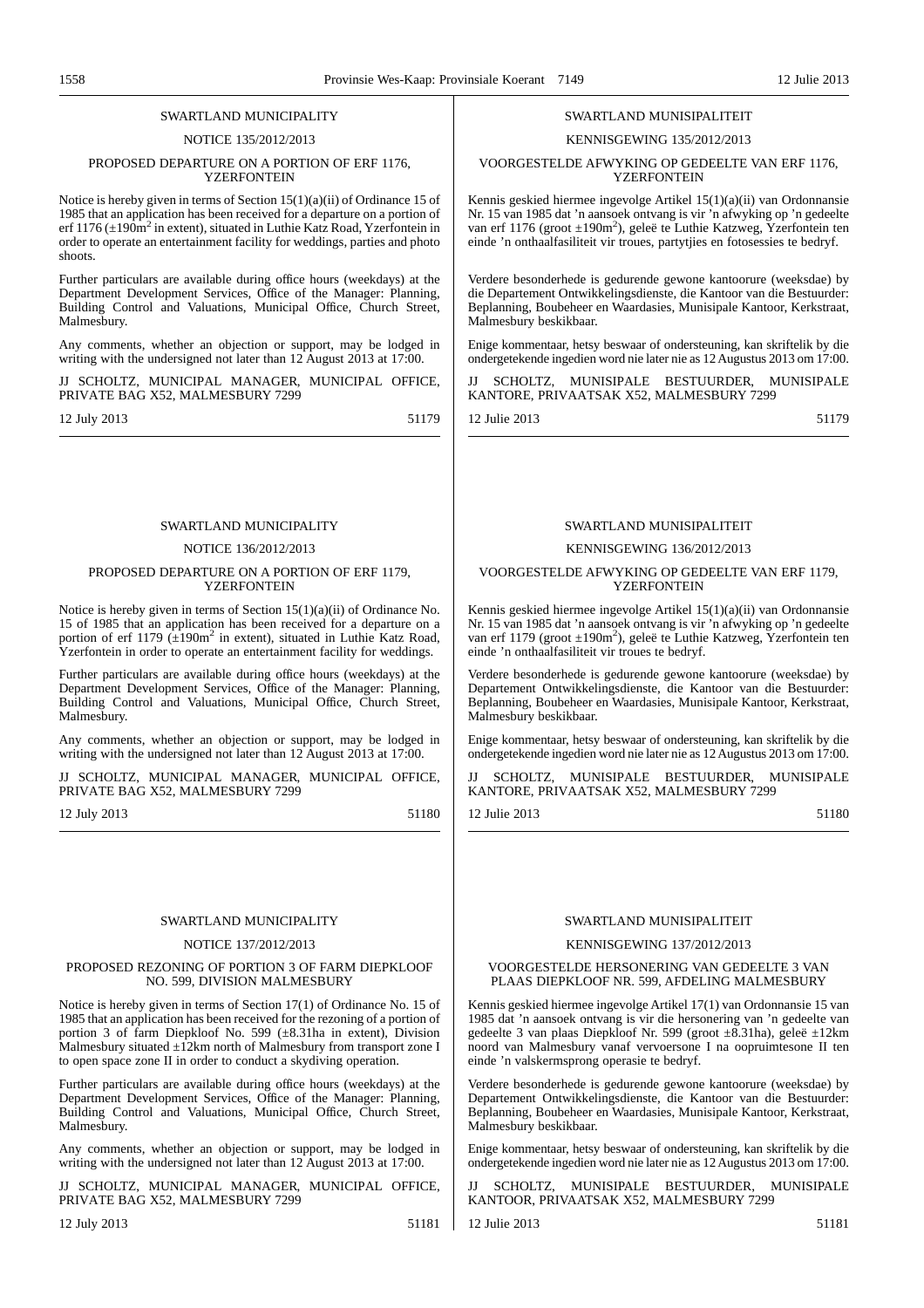#### SWARTLAND MUNICIPALITY

#### NOTICE 139/2012/2013

#### PROPOSED SUBDIVISION, CONSENT USE AND DEPARTURE ON ERF 1369, RIEBEEK KASTEEL

Notice is hereby given in terms of section 24(1) of Ordinance No. 15 of 1985 that an application has been received for the subdivision of erf 1369 (1417m<sup>2</sup> in extent), situated in Roos Street, Riebeek Kasteel into a Remainder ( $\pm$ 733m<sup>2</sup> in extent) and Portion A ( $\pm$ 684m<sup>2</sup> in extent).

Application is also made in terms of paragraph 4.7 of the Section 8 Zoning Scheme Regulations of Ordinance No. 15 of 1985 for a consent use in order to establish an additional dwelling unit on the newly created remainder.

Further application is made in terms of Section 15(1)(a)(i) of Ordinance No. 15 of 1985 in order to depart from the 2m side building line to 0m to accommodate the dwelling house.

Further particulars are available during office hours (weekdays) at the Department Development Services, Office of the Manager: Planning, Building Control and Valuations, Municipal Office, Church Street, Malmesbury.

Any comments, whether an objection or support, may be lodged in writing with the undersigned not later than 12 August 2013 at 17:00.

JJ SCHOLTZ, MUNICIPAL MANAGER, MUNICIPAL OFFICE, PRIVATE BAG X52, MALMESBURY 7299

12 July 2013 51182

### SWARTLAND MUNICIPALITY

### NOTICE 138/2012/2013

#### PROPOSED REZONING OF ERF 3349, DARLING

Notice is hereby given in terms of Section 17(1) of Ordinance No. 15 of 1985 that an application has been received for the rezoning of erf 3349 (±260m<sup>2</sup> in extent), situated in Keurboom Avenue, Darling from residential zone I to business zone II in order to operate a shop.

Further particulars are available during office hours (weekdays) at the Department Development Services, Office of the Manager: Planning, Building Control and Valuations, Municipal Office, Church Street, Malmesbury.

Any comments, whether an objection or support, may be lodged in writing with the undersigned not later than 12 August 2013 at 17:00.

JJ SCHOLTZ, MUNICIPAL MANAGER, MUNICIPAL OFFICE, PRIVATE BAG X52, MALMESBURY 7299

12 July 2013 51183

#### SWARTLAND MUNICIPALITY

#### NOTICE 134/2012/2013

#### PROPOSED DEPARTURE ON A PORTION OF ERF 1177, **YZERFONTEIN**

Notice is hereby given in terms of Section 15(1)(a)(ii) of Ordinance No. 15 of 1985 that an application has been received for a departure on a portion of erf  $1177$  ( $\pm 180$ m<sup>2</sup> in extent), situated in Luthie Katz Road, Yzerfontein in order to operate an entertainment facility for weddings, parties and photo shoots.

Further particulars are available during office hours (weekdays) at the Department Development Services, Office of the Manager: Planning, Building Control and Valuations, Municipal Office, Church Street, Malmesbury.

Any comments, whether an objection or support, may be lodged in writing with the undersigned not later than 12 August 2013 at 17:00.

JJ SCHOLTZ, MUNICIPAL MANAGER, MUNICIPAL OFFICE, PRIVATE BAG X52, MALMESBURY 7299

12 July 2013 51184

### MUNISIPALITEIT SWARTLAND

### KENNISGEWING 139/2012/2013

#### VOORGESTELDE ONDERVERDELING, VERGUNNINGSGEBRUIK EN AFWYKING VAN ERF 1369, RIEBEEK KASTEEL

Kennis geskied hiermee ingevolge Artikel 24(1) van Ordonnansie Nr. 15 van 1985 dat 'n aansoek ontvang is vir die onderverdeling van erf 1369 (groot 1417m<sup>2</sup>), geleë te Roosstraat, Riebeek Kasteel in 'n Restant (groot  $\pm 733$ m<sup>2</sup>) en Gedeelte A (groot  $\pm 684$ m<sup>2</sup>).

Aansoek word ook ingevolge paragraaf 4.7 van die Artikel 8 Soneringskemaregulasies van Ordonnansie Nr. 15 van 1985 gedoen vir 'n vergunningsgebruik ten einde 'n addisionele wooneenheid op die nuutgeskepte restant te vestig.

Verder word aansoek gedoen vir 'n afwyking ingevolge Artikel 15(1)(a)(i) van Ordonnansie Nr. 15 van 1985 ten einde af te wyk van die 2m syboulyn na 0m ten einde die woongebou te akkommodeer.

Verdere besonderhede is gedurende gewone kantoorure (weeksdae) by Departement Ontwikkelingsdienste, die Kantoor van die Bestuurder: Beplanning, Boubeheer en Waardasies, Munisipale Kantoor, Kerkstraat, Malmesbury beskikbaar.

Enige kommentaar, hetsy beswaar of ondersteuning, kan skriftelik by die ondergetekende ingedien word nie later nie as 12 Augustus 2013 om 17:00.

JJ SCHOLTZ, MUNISIPALE BESTUURDER, MUNISIPALE KANTORE, PRIVAATSAK X52, MALMESBURY 7299

#### 12 Julie 2013 51182

#### SWARTLAND MUNISIPALITEIT

### KENNISGEWING 138/2012/2013

#### VOORGESTELDE HERSONERING VAN ERF 3349, DARLING

Kennis geskied hiermee ingevolge Artikel 17(1) van Ordonnansie Nr. 15 van 1985 dat 'n aansoek ontvang is vir die hersonering van erf 3349,<br>Darling (groot ±260m<sup>2</sup>), geleë in Keurboomlaan, Darling vanaf residensiële sone I na sakesone II ten einde 'n winkel te bedryf.

Verdere besonderhede is gedurende gewone kantoorure (weeksdae) by Departement Ontwikkelingsdienste, die Kantoor van die Bestuurder: Beplanning, Boubeheer en Waardasies, Munisipale Kantoor, Kerkstraat, Malmesbury beskikbaar.

Enige kommentaar, hetsy beswaar of ondersteuning, kan skriftelik by die ondergetekende ingedien word nie later nie as 12 Augustus 2013 om 17:00.

SCHOLTZ, MUNISIPALE BESTUURDER, MUNISIPALE KANTOOR, PRIVAATSAK X52, MALMESBURY 7299

12 Julie 2013 51183

#### SWARTLAND MUNISIPALITEIT

#### KENNISGEWING 134/2012/2013

#### VOORGESTELDE AFWYKING OP GEDEELTE VAN ERF 1177, **YZERFONTEIN**

Kennis geskied hiermee ingevolge Artikel 15(1)(a)(ii) van Ordonnansie Nr. 15 van 1985 dat 'n aansoek ontvang is vir 'n afwyking op 'n gedeelte van erf 1177 (groot ±180m<sup>2</sup>), geleë te Luthie Katzweg, Yzerfontein ten einde 'n onthaalfasiliteit vir troues, partytjies en fotosessies te bedryf.

Verdere besonderhede is gedurende gewone kantoorure (weeksdae) by Departement Ontwikkelingsdienste, die Kantoor van die Bestuurder: Beplanning, Boubeheer en Waardasies, Munisipale Kantoor, Kerkstraat, Malmesbury beskikbaar.

Enige kommentaar, hetsy beswaar of ondersteuning, kan skriftelik by die ondergetekende ingedien word nie later nie as 12 Augustus 2013 om 17:00.

SCHOLTZ, MUNISIPALE BESTUURDER, MUNISIPALE KANTORE, PRIVAATSAK X52, MALMESBURY 7299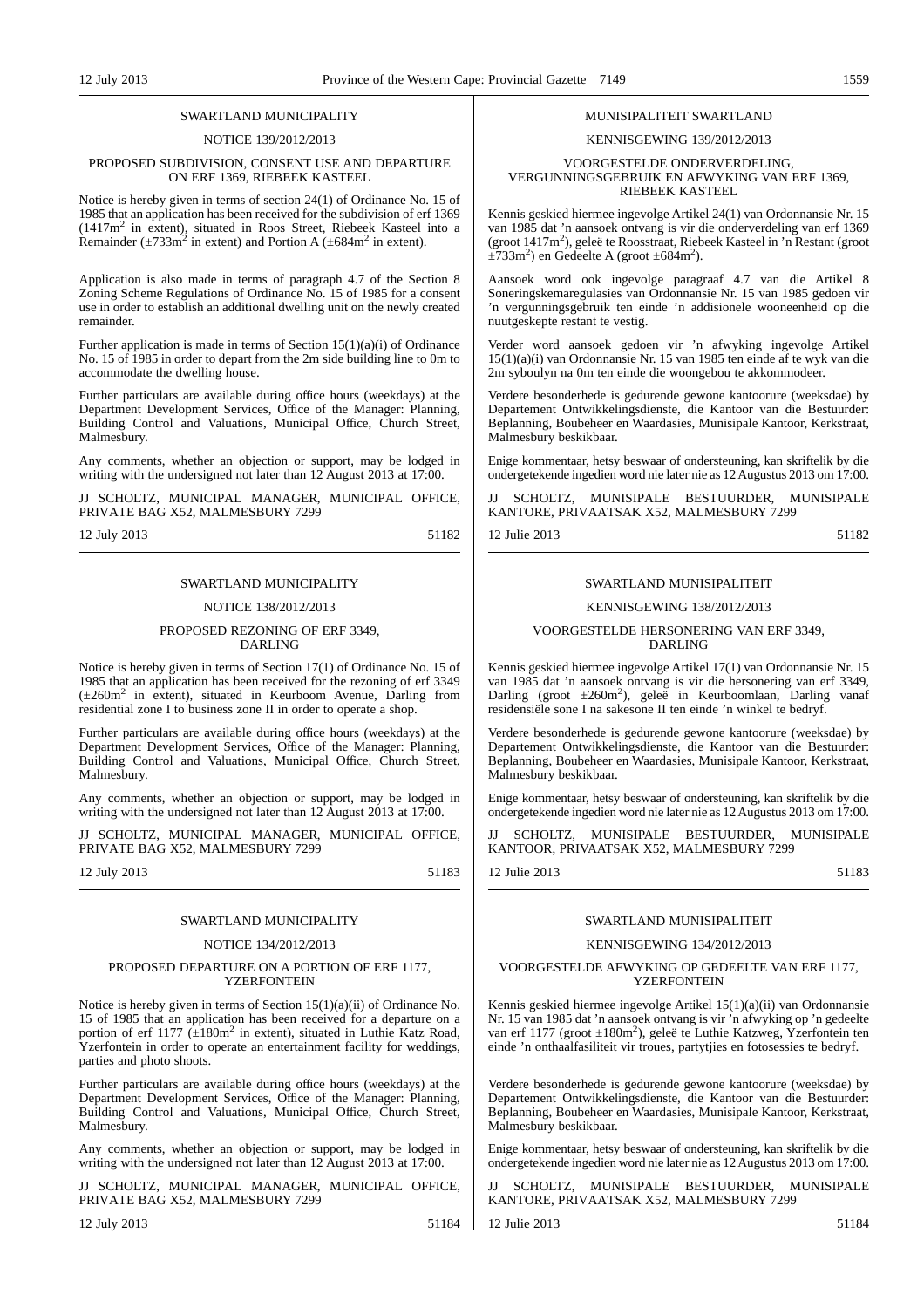#### SWELLENDAM MUNICIPALITY

#### APPLICATION FOR DEPARTURE: ERF 6289, SWELLENDAM

Notice is hereby given in terms of the Land Use Planning Ordinance, 1985 (Ordinance No. 15 of 1985) that Council has received an application from Silbester Investment CC on behalf of Phillip Richard Durnford for a departure on Erf 6289, Swellendam in order to build a 2nd/additional dwelling on the property.

Further particulars regarding the proposal are available for inspection at the Municipal Office, Swellendam during office hours. Objections to the proposal, if any, must reach the undermentioned on or before 12 August 2013. Persons who are unable to read and write will be assisted during office hours, at the Municipal office, Swellendam, to write down their objections.

C AFRICA, ACTING MUNICIPAL MANAGER, MUNICIPAL OF-FICE, SWELLENDAM

Notice: S39/2013

12 July 2013 51185

#### SWELLENDAM MUNICIPALITY

#### APPLICATION FOR SUBDIVISION OF THE REMAINDER OF PORTION 2 (PORTION OF PORTION 1) OF THE FARM HET GOED GELOOF NO. 70, SWELLENDAM

Notice is hereby given in terms of the Land Use Planning Ordinance, 1985 (Ordinance No. 15 of 1985) that Council has received an application from Umsiza Planning on behalf of Het Goedgeloof Trust for the subdivision of the Remainder of Portion 2 (Portion of Portion 1) of the farm Het Goed Geloof No. 70, Swellendam into Portion A (107.2ha) and Remainder (157.34ha).

Further particulars regarding the proposal are available for inspection at the Municipal Office, Swellendam during office hours. Objections to the proposal, if any, must reach the undermentioned on or before 12 August  $2013$ 

Persons who are unable to read and write will be assisted during office hours, at the Municipal office, Swellendam, to write down their objections.

C AFRICA, ACTING MUNICIPAL MANAGER, MUNICIPAL OF-FICE, SWELLENDAM

Notice: S40/2013

12 July 2013 51186

#### THEEWATERSKLOOF MUNICIPALITY

#### APPLICATION FOR CONSENT USE ON ERF 2172, VILLIERSDORP

Notice is hereby given in terms of Section 5.1.1(b) of the Theewaterskloof Municipality Integrated Zoning Scheme Regulations P.N. 120/2011, that an application for consent use, applicable to Single Residential Zone 1, on erf 2172, Villiersdorp, has been submitted by NS Kwesha to the Theewaterskloof Municipality.

*Nature of the application:* The application comprises the proposed operation of a house tavern on the erf.

Further particulars regarding the proposal are available for inspection at the Municipal Offices, Villiersdorp from 9 July 2013 to 20 August 2013. Objections to the proposal, if any, must be in writing and reach the undermentioned on or before 20 August 2013. Persons who are unable to write will be assisted, during office hours, at the Municipal office in Caledon, to write down their objections.

S WALLACE , MUNICIPAL MANAGER, MUNICIPAL OFFICE, PO BOX 24, CALEDON 7230

Reference No. V/2172

Notice No. KOR 50/2013

12 July 2013 51187

#### SWELLENDAM MUNISIPALITEIT

#### AANSOEK OM AFWYKING: ERF 6289, SWELLENDAM

Kennis geskied hiermee in terme van die Ordonnansie op Grondgebruikbeplanning, 1985 (Ordonnansie Nr. 15 van 1985) dat die Raad 'n aansoek ontvang het van Silbester Investment CC namens Phillip Richard Durnford vir 'n afwyking op Erf 6289, Swellendam ten einde 'n 2de/addisionele wooneenheid op die eiendom op te rig.

Verdere besonderhede van die voorstel lê gedurende kantoorure by die Swellendam Munisipale Kantoor ter insae. Skriftelike besware teen die voorstel indien enige, moet die ondergemelde bereik voor of op 12 Augustus 2013. Persone wat nie kan lees en skryf nie, sal gedurende kantoorure by die Munisipale Kantoor, Swellendam gehelp word om hul besware neer te skryf.

AFRICA, WAARNEMENDE MUNISIPALE BESTUURDER, MUNISIPALE KANTOOR, SWELLENDAM

Kennisgewing: S39/2013

12 Julie 2013 51185

#### SWELLENDAM MUNISIPALITEIT

#### AANSOEK OM ONDERVERDELING VAN RESTANT VAN GEDEELTE 2 (GEDEELTE VAN GEDEELTE 1) VAN DIE PLAAS HET GOED GELOOF NR. 70, SWELLENDAM

Kennis geskied hiermee in terme van die Ordonnansie op Grondgebruikbeplanning, 1985 (Ordonnansie Nr. 15 van 1985) dat die Raad 'n aansoek ontvang het van Umsiza Planning namens Het Goedgeloof Trust vir die onderverdeling van Gedeelte 2 (Gedeelte van Gedeelte 1) van die plaas Het Goed Geloof Nr. 70, Swellendam in Gedeelte A (107.2ha) en Restant (157.34ha).

Verdere besonderhede van die voorstel lê gedurende kantoorure by die Swellendam Munisipale Kantoor ter insae. Skriftelike besware teen die voorstel, indien enige, moet die ondergemelde bereik voor of op 12 Augustus 2013.

Persone wat nie kan lees en skryf nie, sal gedurende kantoorure by die Munisipale Kantoor, Swellendam gehelp word om hul besware neer te skryf.

C AFRICA, WAARNEMENDE MUNISIPALE BESTUURDER, MUNISIPALE KANTOOR, SWELLENDAM

Kennisgewing: S40/2013

12 Julie 2013 51186

#### THEEWATERSKLOOF MUNISIPALITEIT

#### AANSOEK OM VERGUNNINGSGEBRUIK OP ERF 2172, VILLIERSDORP

Kennis geskied hiermee in terme van Artikel 5.1.1(b) van die Theewaterskloof Munisipaliteit Geïntegreerde Soneringskerna P.K. 120/ 2011, dat 'n aansoek om vergunningsgebruik, van toepassing op Enkelwoningsone 1, op erf 2172, Vllliersdorp, ingedien is by die Theewaterskloof Munisipaliteit deur NS Kwesha.

*Aard van die aansoek:* Die aansoek behels die voorgenome bedryf van 'n huistaverne op die erf.

Verdere besonderhede van die voorstel lê ter insae by die Villiersdorp Munisipale Kantoor vanaf 9 Julie 2013 tot 20 Augustus 2013. Skriftelike besware teen die voorstel, indien enige, moet die ondergemelde berelk voor of op 20 Augustus 2013. Persone wat nie kan skryf nie, sal gedurende kantoorure by die Munisipale Kantoor, Caledon gehelp word om hul besware neer te skryf.

S WALLACE, MUNISIPALE BESTUURDER, MUNISIPALE KANTOOR, POSBUS 24, CALEDON 7230

Verwysingsnr. V/2172

Kennisgewingnr. KOR 50/2013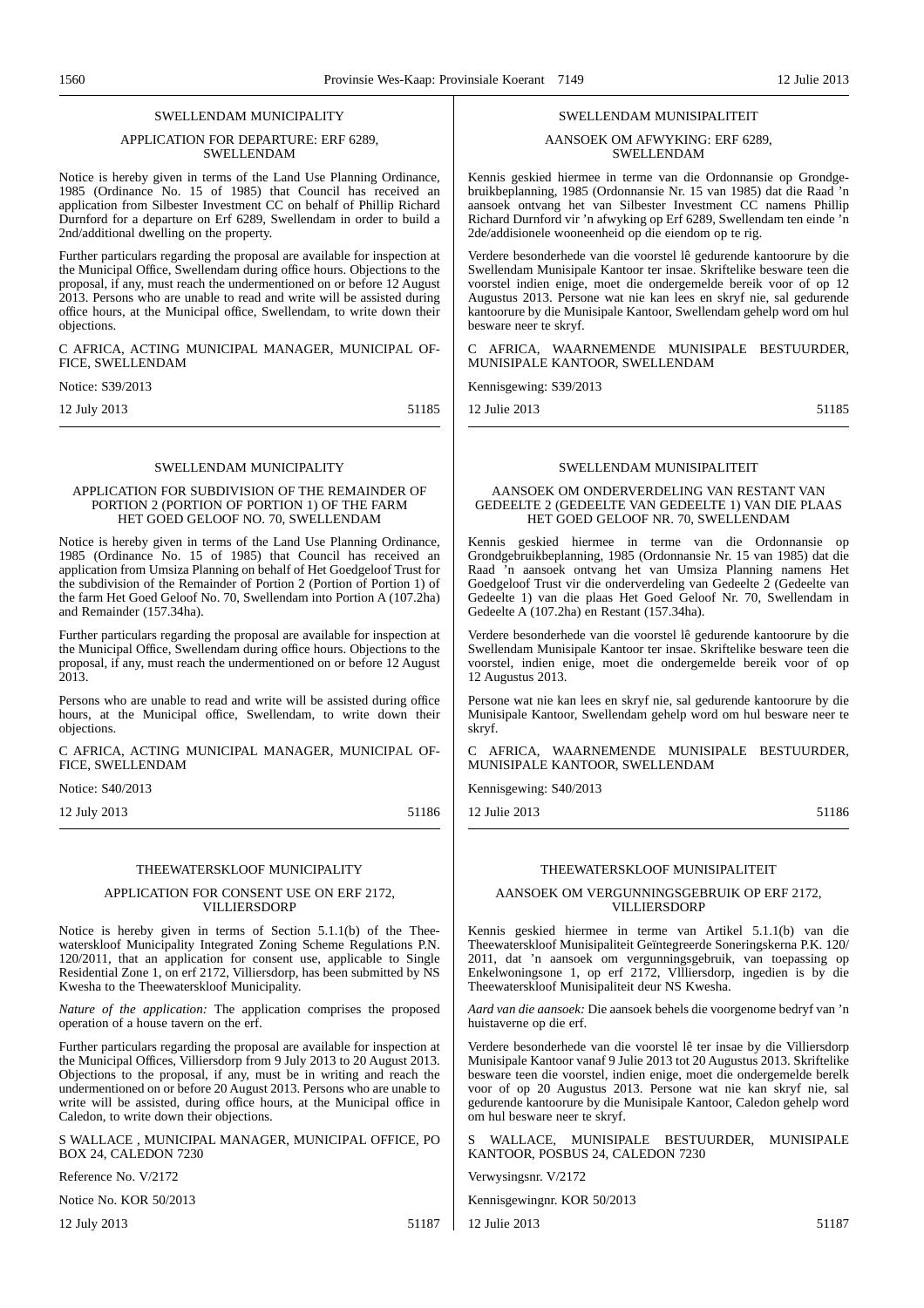#### THEEWATERSKLOOF MUNICIPALITY

#### APPLICATION FOR CONSENT USE ON ERF 2832, GRABOUW

Notice is hereby given in terms of Section 12.4.1(b) of the Theewaterskloof Municipality Integrated Zoning Scheme Regulations P.N. 120/2011, that an application for consent use, applicable to Open Space Zone 1, on erf 2832, Grabouw, has been submitted to the Theewaterskloof Municipality by Pastor Allen Inyinbor on behalf of Glad Tidings Assembly.

*Nature of the application:* The application comprises the proposed establishment of a multipurpose centre on the erf.

Further particulars regarding the proposal are available for inspection at the Municipal Offices, Grabouw from 9 July 2013 to 20 August 2013. Objections to the proposal, if any, must be in writing and reach the undermentioned on or before 20 August 2013. Persons who are unable to write will be assisted, during office hours, at the Municipal office in Caledon, to write down their objections.

S WALLACE, MUNICIPAL MANAGER, MUNICIPAL OFFICE, PO BOX 24, CALEDON 7230

#### Reference No. G/2832

Notice No. KOR 49/2013

12 July 2013 51188

### THEEWATERSKLOOF MUNICIPALITY

#### APPLICATION FOR SUBDIVISION AND CONSOLIDATION OF PORTION 79 OF THE FARM KROM RIVIER NO. 317, CALEDON DISTRICT

Notice is hereby given that an application by BCD Town and Regional Planners on behalf of Golden Pond Trading 184 (Pty) Ltd for subdivision in terms of Section 24 and rezoning in terms of Section 17 of the Land Use Planning Ordinance, 1985 (Ordinance No. 15 of 1985) and closure in terms of the Municipal Ordinance (Ordinance No. 20 of 1974) of erf 5442, Grabouw, has been submitted to the Theewaterskloof Municipality for:

- (a) the subdivision in terms of Section 24 of the Land Use Planning Ordinance, 1985 (Ordinance No. 15 of 1985) of Portion 79 of the Farm Krom Rivier No. 317, Caledon District into two Portions, namely Portion A  $(\pm 4.0005ha)$ , Portion B  $(\pm 44.386ha)$  and the Remainder  $(\pm 63.614ha)$ ; and
- (b) the Consolidation of Portion A with Portion 46 of the Farm Krom Rivier No. 317, Caledon District.

*Applicant:* BCD Town Planners, PO Box 11333, Bloubergrant 7443

Further particulars regarding the proposal are available for inspection at the Municipal Office, Caledon from 9 July 2013 to 20 August 2013. Objections to the proposal, if any, must be in writing and reach the undermentioned on or before 20 August 2013. Persons who are unable to write will be assisted, during office hours, at the Municipal Office in Caledon, to write down their objections.

S WALLACE, MUNICIPAL MANAGER, MUNICIPAL OFFICE, PO BOX 24, CALEDON 7230

 $Ref$  No. L/475

Notice No. KOR 47/2013

12 July 2013 51189

#### THEEWATERSKLOOF MUNISIPALITEIT

#### AANSOEK OM VERGUNNINGSGEBRUIK OP ERF 2832, GRABOUW

Kennis geskied hiermee in terme van Artikel 12.4.1(b) van die Theewaterskloof Munisipaliteit Geïntegreerde Soneringskema P.K. 120/ 2011, dat 'n aansoek om vergunningsgebruik, van toepassing op Oopruimtesone 1, op erf 2832, Grabouw, ingedien is by die Theewaterskloof Munisipaliteit deur Pastoor Allen Inyinbor namens Glad Tidings Assembly.

*Aard van die aansoek:* Die aansoek behels die voorgenome oprigting van 'n veeldoelige sentrum op die erf.

Verdere besonderhede van die voorstel lê ter insae by die Grabouw Munisipale Kantoor vanaf 9 Julie 2013 tot 20 Augustus 2013. Skriftelike besware teen die voorstel, indien enige, moet die ondergemelde bereik voor of op 20 Augustus 2013. Persone wat nie kan skryf nie, sal gedurende kantoorure by die Munisipale kantoor, Caledon gehelp word om hul besware neer te skryf.

WALLACE, MUNISIPALE BESTUURDER, MUNISIPALE KANTOOR, POSBUS 24, CALEDON 7230

Verwysingsnr. G/2832

Kennisgewingnr. KOR 49/2013

12 Julie 2013 51188

THEEWATERSKLOOF MUNISIPALITEIT

#### AANSOEK OM ONDERVERDELING EN KONSOLIDASIE: GEDEELTE 79 VAN DIE PLAAS KROM RIVIER NR. 317, CALEDON DISTRIK

Kennis geskied hiermee dat 'n aansoek van BCD Stads- en Streekbeplanners namens Golden Pond Trading 184 (Pty) Ltd vir onderverdeling ingevolge Artikel 24 en hersonering ingevolge Artikel 17 van die Ordonnansie op Grondgebruikbeplanning, 1985 (Ordonnansie Nr. 15 van 1985) en sluiting ingevolge die Munisipale Ordonnansie (Ordonnansie Nr. 20 van 1974) van erf 5442, Grabouw, ingedien is by die Theewaterskloof Munisipaliteit vir:

- (a) Die Onderverdeling in terme van Artikel 24 van die Ordonnansie op Grondgebruikbeplanning, 1985 (Ordonnansie Nr. 15 van 1985) van Gedeelte 79 van die Plaas Krom Rivier Nr. 317, in twee gedeeltes, naamlik Gedeelte A (±4.0005ha), Gedeelte B (±77.386ha) en die Restant  $(\pm 63.614$ ha); en
- (b) Die konsolidasie van Gedeelte A met Gedeelte 46 van die Plaas Krom Rivier Nr. 317, Caledon Distrik.

*Aansoeker:* BCD Stadsbeplanners, Posbus 11333, Bloubergrant 7443

Verdere besonderhede van die aansoek lê ter insae by die Caledon Munisipale Kantoor vanaf 9 Julie 2013 tot 20 Augustus 2013. Skriftelike besware teen die voorstel, indien enige, moet die ondergemelde bereik voor of op 20 Augustus 2013. Persone wat nie kan skryf nie, sal gedurende kantoorure by die Munisipale Kantoor, Caledon gehelp word om hul besware neer te skryf.

WALLACE, MUNISIPALE BESTUURDER, MUNISIPALE KANTOOR, POSBUS 24, CALEDON 7230

Verwysingsnr. L/475

Kennisgewingnr. KOR 47/2013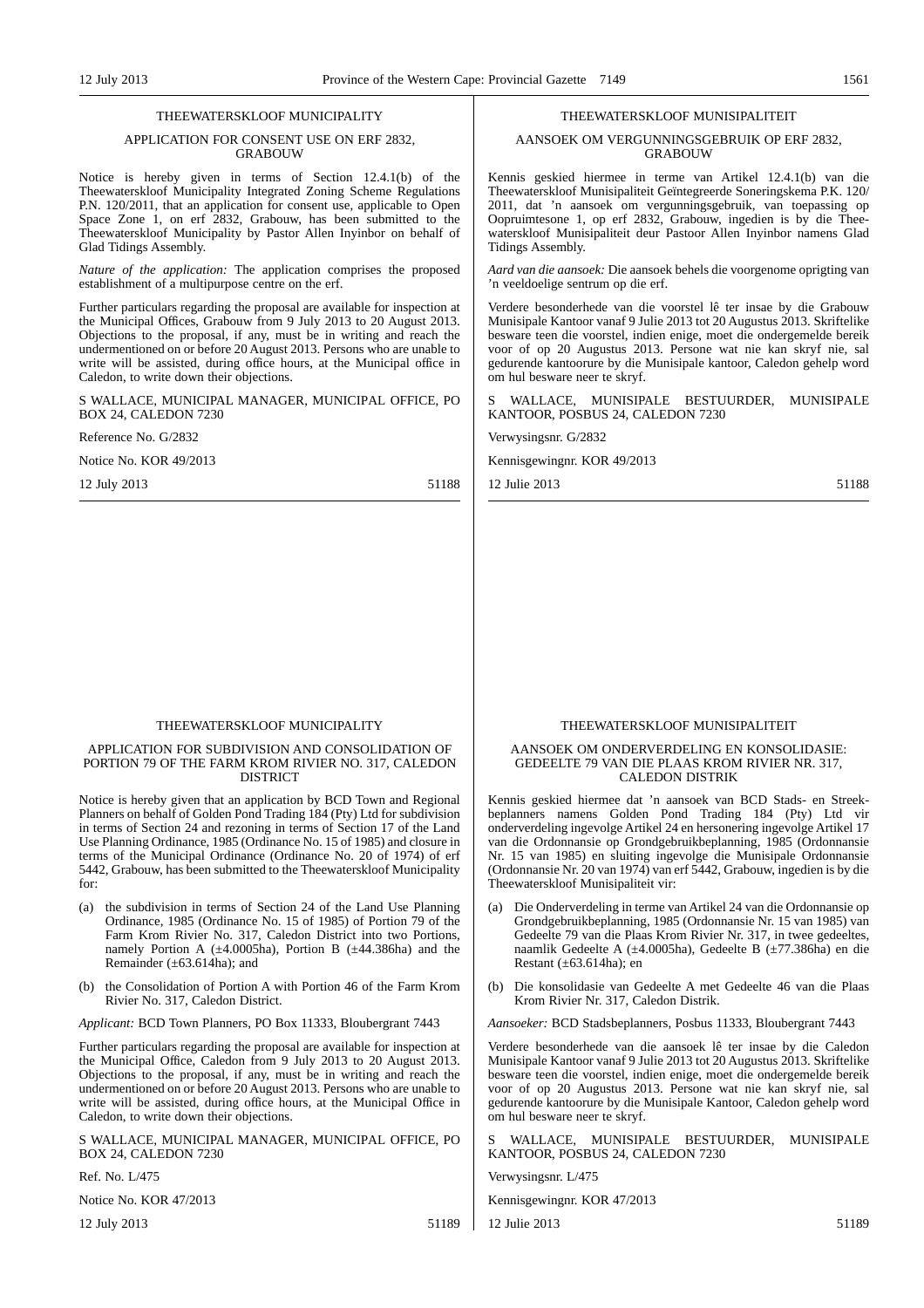#### THEEWATERSKLOOF MUNICIPALITY

#### APPLICATION FOR DEPARTURE ON PORTION 1 OF THE FARM DUNGHYE PARK NO. 528, CALEDON DISTRICT

Notice is hereby given in terms of Section  $15(1)(a)(ii)$  of the Land Use Planning Ordinance, 1985 (Ordinance No. 15 of 1985) that an application for departure from the Theewaterskloof Municipality Integrated Zoning Scheme Regulations P.N. 120/2011 on Portion 1 of the Farm Dunghye Park No. 528 has been submitted to the Theewaterskloof Municipality.

*Applicant:* Rode & Associates (Pty) Ltd

*Nature of the application:* The application comprises a departure to enable the Department of Transport and Public Works of the Provincial Government Western Cape to open a borrow pit for the mining of gravel on the property.

Further particulars regarding the proposal are available for inspection at the Municipal Offices, Caledon from 9 July 2013 to 20 August 2013. Objections to the proposal, if any, must be in writing and reach the undermentioned on or before 20 August 2013. Persons who are unable to write will be assisted, during office hours, at the Municipal office in Caledon, to write down their objections.

S WALLACE, MUNICIPAL MANAGER, MUNICIPAL OFFICE, PO BOX 24, CALEDON 7230

Reference No. L/470

Notice No. KOR 45/2013

12 July 2013 51190

#### THEEWATERSKLOOF MUNISIPALITEIT

AANSOEK OM TYDELIKE AFWYKING OP GEDEELTE 1 VAN DIE PLAAS DUNGHYE PARK NR. 528, CALEDON DISTRIK

Kennis geskied hiermee in terme van Artikel 15(1)(a)(ii) van die Ordonnansie op Grondgebruikbeplanning, 1985 (Ordonnansie Nr. 15 van 1985) dat 'n aansoek vir tydelike afwyking op Gedeelte 1 van die Plaas Dunghye Park Nr. 528, Caledon Distrik ingedien is by die Theewaterskloof Munisipaliteit.

*Aansoeker:* Rode & Associates (Pty) Ltd

*Aard van die aansoek:* Die aansoek behels 'n tydelike afwyking van die Theewaterskloof Geïntegreerde Soneringskema P.K. 120/2011 om die Departement Vervoer en Openbare Werke van die Wes-Kaap Provinsiale Regering in staat te stel 'n gruisgroef op die eiendom te kan ontgin.

Verdere besonderhede van die voorstel lê ter insae by die Caledon Munisipale Kantoor vanaf 9 Julie 2013 tot 20 Augustus 2013. Skriftelike besware teen die voorstel, indien enige, moet die ondergemelde bereik voor of op 20 Augustus 2013. Persone wat nie kan skryf nie, sal gedurende kantoorure by die Munisipale Kantoor, Caledon gehelp word om hul besware neer te skryf.

WALLACE, MUNISIPALE BESTUURDER, MUNISIPALE KANTOOR, POSBUS 24, CALEDON 7230

Verwysingsnr. L/470

Kennisgewingnr. KOR 45/2013

12 Julie 2013 51190

#### THEEWATERSKLOOF MUNICIPALITY

#### APPLICATION FOR DEPARTURE ON PORTION 1 OF THE FARM NO. 125, CALEDON DISTRICT

Notice is hereby given in terms of Section  $15(1)(a)(ii)$  of the Land Use Planning Ordinance, 1985 (Ordinance No. 15 of 1985) that an application for departure from the Theewaterskloof Municipality Integrated Zoning Scheme Regulations P.N. 120/2011 on Portion 1 of the Farm No. 125 has been submitted to the Theewaterskloof Municipality.

*Applicant:* Rode & Associates (Pty) Ltd

*Nature of the application:* The application comprises a departure to enable the Department of Transport and Public Works of the Provincial Government Western Cape to open a borrow pit for the mining of gravel on the property.

Further particulars regarding the proposal are available for inspection at the Municipal Offices, Caledon from 9 July 2013 to 20 August 2013. Objections to the proposal, if any, must be in writing and reach the undermentioned on or before 20 August 2013. Persons who are unable to write will be assisted, during office hours, at the Municipal office in Caledon, to write down their objections.

S WALLACE, MUNICIPAL MANAGER, MUNICIPAL OFFICE, PO BOX 24, CALEDON 7230

Reference No. L/474

Notice No. KOR 44/2013

12 July 2013 51191

#### THEEWATERSKLOOF MUNISIPALITEIT

#### AANSOEK OM TYDELIKE AFWYKING OP GEDEELTE 1 VAN DIE PLAAS NR. 125, CALEDON DISTRIK

Kennis geskied hiermee in terme van Artikel 15(1)(a)(ii) van die Ordonnansie op Grondgebruikbeplanning, 1985 (Ordonnansie Nr. 15 van 1985) dat 'n aansoek vir tydelike afwyking op Gedeelte 1 van die Plaas Nr. 125, Caledon Distrik ingedien is by die Theewaterskloof Munisipaliteit.

*Aansoeker:* Rode & Associates (Pty) Ltd

*Aard van die aansoek:* Die aansoek behels 'n tydelike afwyking van die Theewaterskloof Geïntegreerde Soneringskema P.K. 120/2011 om die Departement Vervoer en Openbare Werke van die Wes-Kaap Provinsiale Regering in staat te stel om 'n gruisgroef op die eiendom te kan ontgin.

Verdere besonderhede van die voorstel lê ter insae by die Caledon Munisipale Kantoor vanaf 9 Julie 2013 tot 20 Augustus 2013. Skriftelike besware teen die voorstel, indien enige, moet die ondergemelde bereik voor of op 20 Augustus 2013. Persone wat nie kan skryf nie, sal gedurende kantoorure by die Munisipale Kantoor, Caledon gehelp word om hul besware neer te skryf.

WALLACE, MUNISIPALE BESTUURDER, MUNISIPALE KANTOOR, POSBUS 24, CALEDON 7230

Verwysingsnr. L/474

Kennisgewingnr. KOR 44/2013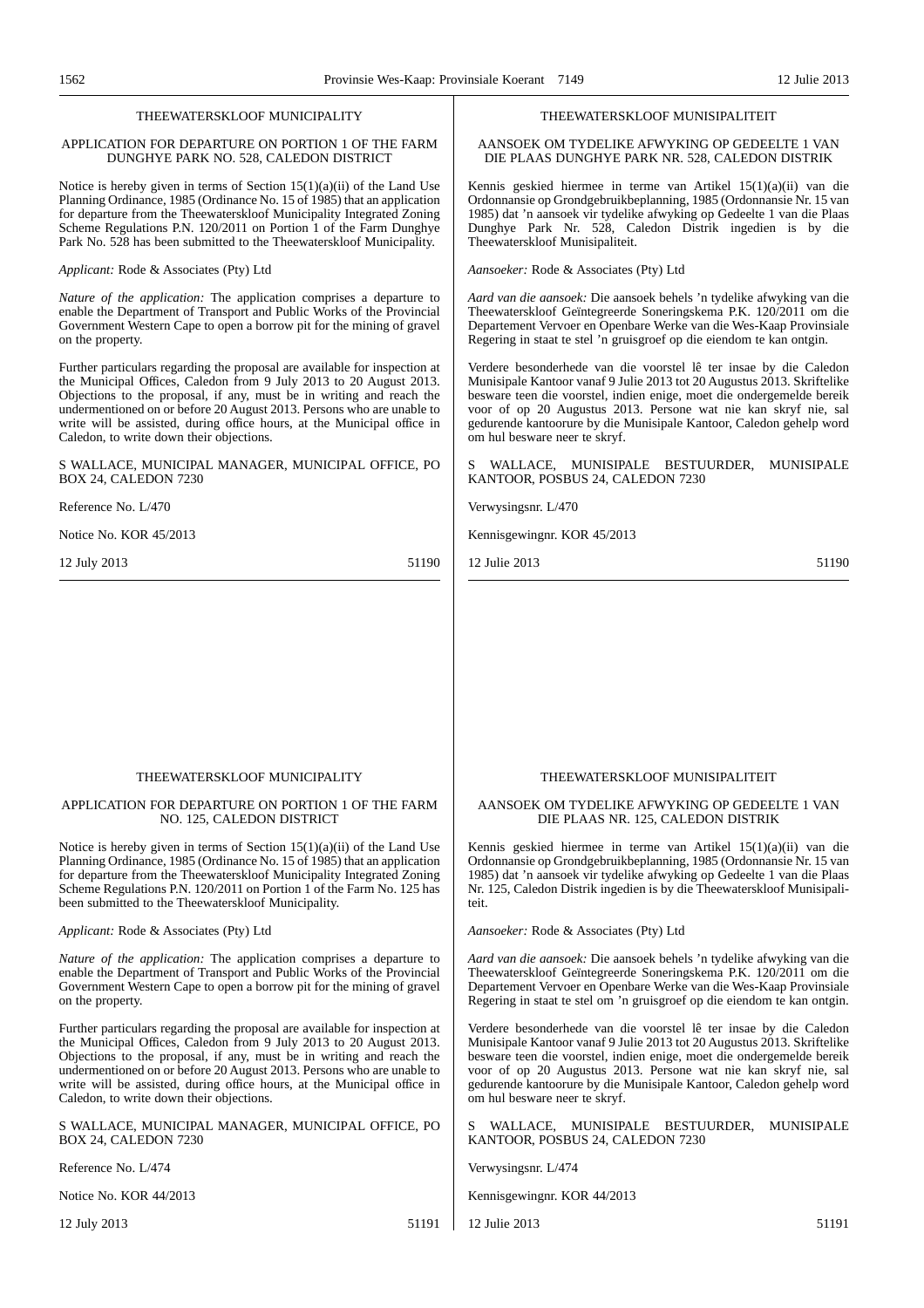#### THEEWATERSKLOOF MUNICIPALITY

#### APPLICATION FOR DEPARTURE ON REMAINDER OF THE FARM SOETMELKSVLEI NO. 150, CALEDON DISTRICT

Notice is hereby given in terms of Section  $15(1)(a)(ii)$  of the Land Use Planning Ordinance, 1985 (Ordinance No. 15 of 1985) that an application for departure from the Theewaterskloof Municipality Integrated Zoning Scheme Regulations P.N. 120/2011 on Remainder of the Farm Soetmelksvlei No. 150 has been submitted to the Theewaterskloof Municipality.

*Applicant:* Rode & Associates (Pty) Ltd

*Nature of the application:* The application comprises a departure to enable the Department of Transport and Public Works of the Provincial Government Western Cape to open a borrow pit for the mining of gravel on the property.

Further particulars regarding the proposal are available for inspection at the Municipal Offices, Caledon from 9 July 2013 to 20 August 2013. Objections to the proposal, if any, must be in writing and reach the undermentioned on or before 20 August 2013. Persons who are unable to write will be assisted, during office hours, at the Municipal Office in Caledon, to write down their objections.

S WALLACE, MUNICIPAL MANAGER, MUNICIPAL OFFICE, PO BOX 24, CALEDON 7230

Reference No. L/472

Notice No. KOR 42/2013

12 July 2013 51192

#### THEEWATERSKLOOF MUNISIPALITEIT

AANSOEK OM TYDELIKE AFWYKING OP RESTANT VAN DIE PLAAS SOETMELKSVLEI NR. 150, CALEDON DISTRIK

Kennis geskied hiermee in terme van Artikel 15(1)(a)(ii) van die Ordonnansie op Grondgebruikbeplanning, 1985 (Ordonnansie Nr. 15 van 1985) dat 'n aansoek vir tydelike afwyking op Restant van die Plaas Soetmelksvlei Nr. 150, Caledon Distrik ingedien is by die Theewaterskloof Munisipaliteit.

*Aansoeker:* Rode & Associates (Pty) Ltd

*Aard van die aansoek:* Die aansoek behels 'n tydelike afwyking van die Theewaterskloof Geïntegreerde Soneringskema P.K. 120/2011 om die Departement Vervoer en Openbare Werke van die Wes-Kaap Provinsiale Regering in staat te stel om 'n gruisgroef op die eiendom te kan ontgin.

Verdere besonderhede van die voorstel lê ter insae by die Caledon Munisipale Kantoor vanaf 9 Jufie 2013 tot 20 Augustus 2013. Skriftelike besware teen die voorstel, indien enige, moet die ondergemelde bereik voor of op 20 Augustus 2013. Persone wat nie kan skryf nie, sal gedurende kantoorure by die Munisipale Kantoor, Caledon gehelp word om hul besware neer te skryf.

S WALLACE, MUNISIPALE BESTUURDER, MUNISIPALE KANTOOR, POSBUS 24, CALEDON 7230

Verwysingsnr. L/472

Kennisgewingnr. KOR 42/2013

12 Julie 2013 51192

#### THEEWATERSKLOOF MUNICIPALITY

#### APPLICATION FOR DEPARTURE ON REMAINDER OF THE FARM PAARDE VLEY NO. 276, CALEDON DISTRICT

Notice is hereby given in terms of Section 15(1)(a)(ii) of the Land Use Planning Ordinance, 1985 (Ordinance No. 15 of 1985) that an application for departure from the Theewaterskloof Municipality Integrated Zoning Scheme Regulations P.N. 120/2011 on Remainder of the Farm Paarde Vley No. 276 has been submitted to the Theewaterskloof Municipality.

*Applicant:* Rode & Associates (Pty) Ltd

*Nature of the application:* The application comprises a departure to enable the Department of Transport and Public Works of the Provincial Government Western Cape to open a borrow pit for the mining of gravel on the property.

Further particulars regarding the proposal are available for inspection at the Municipal Office, Caledon from 9 July 2013 to 20 August 2013. Objections to the proposal, if any, must be in writing and reach the undermentioned on or before 20 August 2013. Persons who are unable to write will be assisted, during office hours, at the Municipal office in Caledon, to write down their objections.

S WALLACE, MUNICIPAL MANAGER, MUNICIPAL OFFICE, PO BOX 24, CALEDON 7230

Reference No. L/471

Notice No. KOR 41/2013

12 July 2013 51193

#### THEEWATERSKLOOF MUNISIPALITEIT

#### AANSOEK OM TYDELIKE AFWYKING OP RESTANT VAN DIE PLAAS PAARDE VLEY NR. 276, CALEDON DISTRIK

Kennis geskied hiermee in terme van Artikel 15(1)(a)(ii) van die Ordonnansie op Grondgebruikbeplanning, 1985 (Ordonnansie Nr. 15 van 1985) dat 'n aansoek vir tydelike afwyking op Restant van die Plaas Paarde Vley Nr. 276, Caledon Distrik ingedien is by die Theewaterskloof Munisipaliteit.

*Aansoeker:* Rode & Associates (Pty) Ltd

*Aard van die aansoek:* Die aansoek behels 'n tydelike afwyking van die Theewaterskloof Geïntegreerde Soneringskema P.K. 120/2011 om die Departement Vervoer en Openbare Werke van die Wes-Kaap Provinsiale Regering in staat te stel om 'n gruisgroef op die eiendom te kan ontgin.

Verdere besonderhede van die voorstel lê ter insae by die Caledon Munisipale Kantoor vanaf 9 Julie 2013 tot 20 Augustus 2013. Skriftelike besware teen die voorstel, indien enige, moet die ondergemelde bereik voor of op 20 Augustus 2013. Persone wat nie kan skryf nie, sal gedurende kantoorure by die Munisipale Kantoor, Caledon gehelp word om hul besware neer te skryf.

S WALLACE, MUNISIPALE BESTUURDER, MUNISIPALE KANTOOR, POSBUS 24, CALEDON 7230

Verwysingsnr. L/471

Kennisgewingnr. KOR 41/2013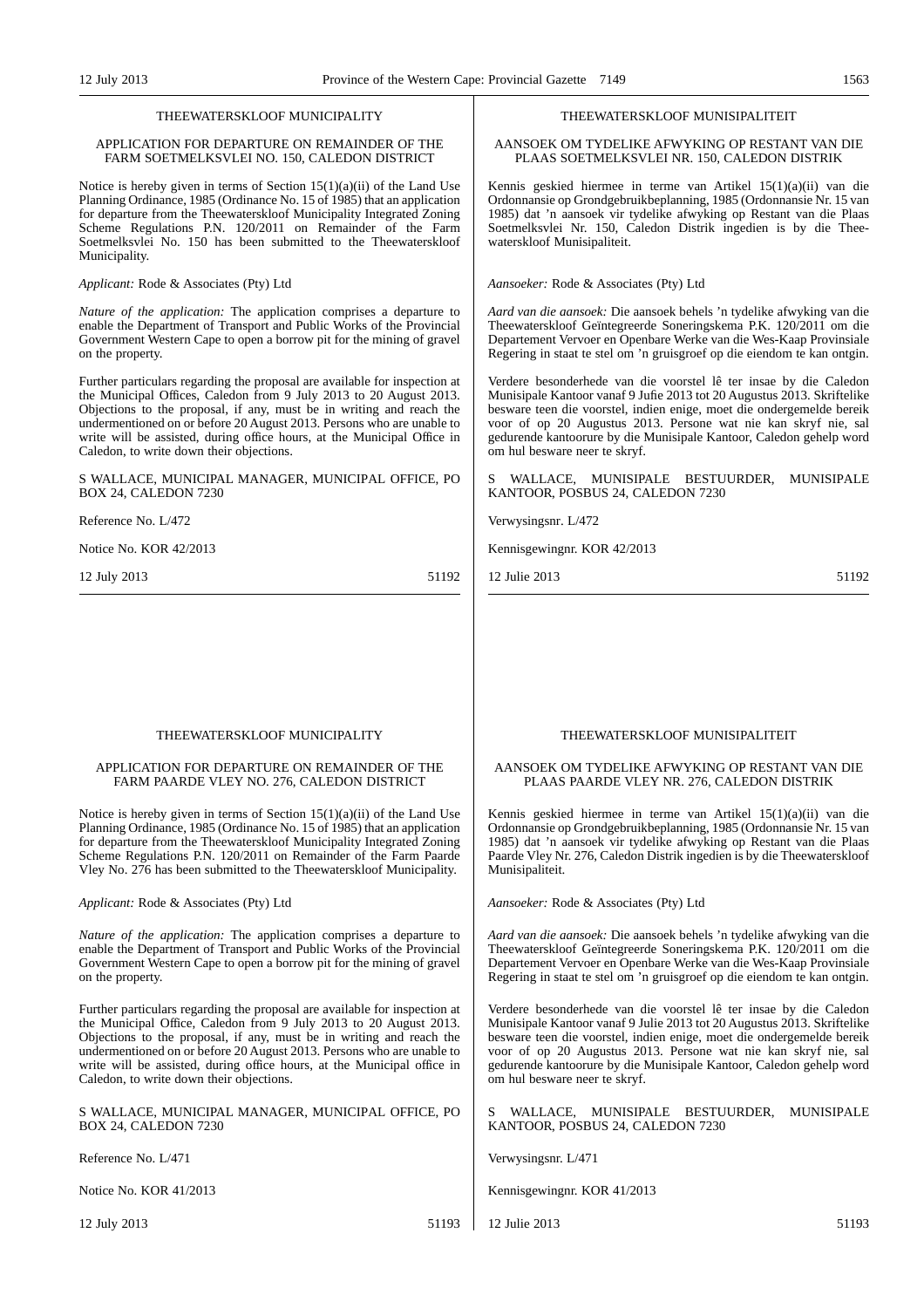#### THEEWATERSKLOOF MUNICIPALITY APPLICATION FOR CONSENT USE ON ERF 3052, CALEDON Notice is hereby given in terms of Section 5.1.1(b) of the Theewaterskloof Municipality Integrated Zoning Scheme Regulations P.N. 120/2011, that an application for consent use, applicable to Single Residential Zone 1, on erf 3052, Caledon, has been submitted to the Theewaterskloof Municipality. *Applicant:* Mr Tammy Phunge, 111 Bloukraan Street, Uitsig, Caledon 7230. *Nature of the application:* The application comprises the proposed operation of a house tavern on the erf. Further particulars regarding the proposal are available for inspection at the Municipal Offices, Caledon from 9 July 2013 to 20 August 2013. Objections to the proposal, if any, must be in writing and reach the undermentioned on or before 20 August 2013. Persons who are unable to write will be assisted, during office hours, at the Municipal Office in Caledon, to write down their objections. S WALLACE, MUNICIPAL MANAGER, MUNICIPAL OFFICE, PO BOX 24, CALEDON 7230 Reference No. C/3052 Notice No. KOR 25/2013 12 July 2013 51194 THEEWATERSKLOOF MUNISIPALITEIT AANSOEK OM VERGUNNINGSGEBRUIK OP ERF 3052, CALEDON Kennis geskied hiermee in terme van Artikel 5.1.1(b) van die Theewaterskloof Munisipaliteit Geïntegreerde Soneringskema P.K. 120/ 2011, dat 'n aansoek om vergunningsgebruik, van toepassing op Enkelwoningsone 1, op erf 3052, Caledon, ingedien is by die Theewaterskloof Munisipaliteit. *Aansoeker:* Mnr Tammy Phunge, Bloukraanstraat 111, Uitsig, Caledon 7230. *Aard van die aansoek:* Die aansoek behels die voorgenome bedryf van 'n huistaverne op die erf. Verdere besonderhede van die voorstel lê ter insae by die Caledon Munisipale Kantoor vanaf 9 Julie 2013 tot 20 Augustus 2013. Skriftelike besware teen die voorstel, indien enige, moet die ondergemelde bereik voor of op 20 Augustus 2013. Persone wat nie kan skryf nie, sal gedurende kantoorure by die Munisipale kantoor, Caledon gehelp word om hul besware neer te skryf. WALLACE, MUNISIPALE BESTUURDER, MUNISIPALE KANTOOR, POSBUS 24, CALEDON 7230 Verwysingsnr. C/3052 Kennisgewingnr. KOR 25/2013 12 Julie 2013 51194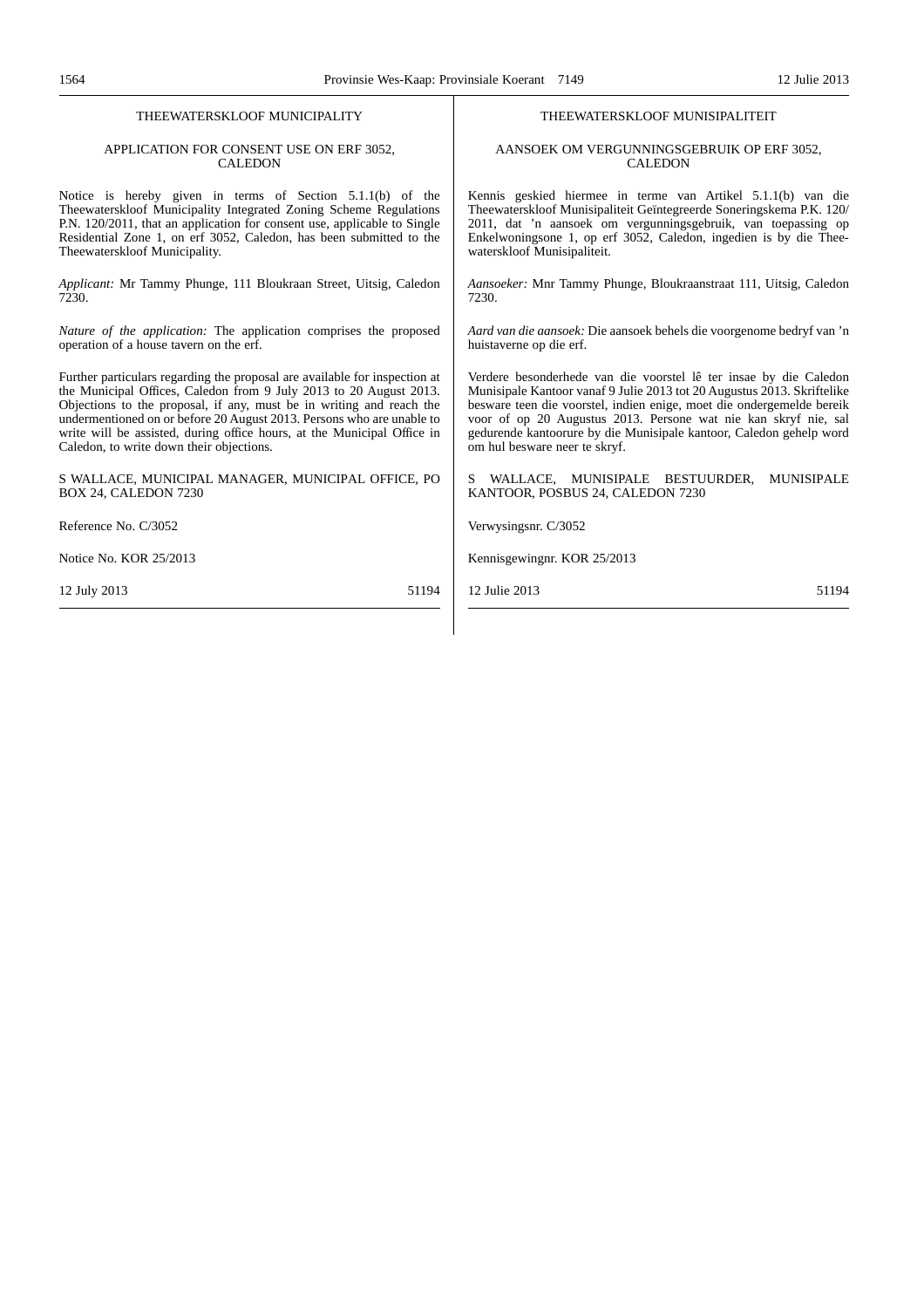### **BREEDE VALLEY MUNICIPALITY**

### **PARKING BY-LAW**

Under the provisions of section 156 of the Constitution of the Republic of South Africa, 1996 the Breede Valley municipality, enacts as follows:

### **Table of contents**

- 1. Definitions
- 2. Purpose

### CHAPTER 1: GENERAL PROVISIONS RELATING TO PARKING

### *Part 1: General provisions*

- 3. Control of parking
- 4. Determination of fees
- 5. Parking by a dealer or seller
- 6. Parking of heavy vehicles, trailers and caravans
- 7. Parking upon a traffic island
- 8. Outspanning in public roads

### *Part 2: Parking permits*

- 9. Temporary parking permits
- 10. Work zone permit
- 11. Municipal works parking permit
- 12. Application for and conditions for parking permits
- 13. Reserved parking for the disabled, diplomatic corps, South African Police Services and other

### CHAPTER 2: PARKING METERS AND PAYMENT FOR PARKING

- 14. The installation of parking meters or use of any other device to record time parked
- 15. Method of parking
- 16. Payment for parking
- 17. Prevention of parking at parking bay
- 18. Tampering with a parking meter or device
- 19. Prescribed coin only to be deposited
- 20. Unlawful operation of a parking meter
- 21. Unlawful parking and clamping or removal of unlawfully parked vehicles
- 22. Exemptions

### CHAPTER 3: PARKING GROUNDS

#### *Part 1: General provisions*

- 23. The municipality not liable for loss or damage
- 24. Payment of prescribed fee
- 25. Observing of signs
- 26. Manner of parking and removal of vehicle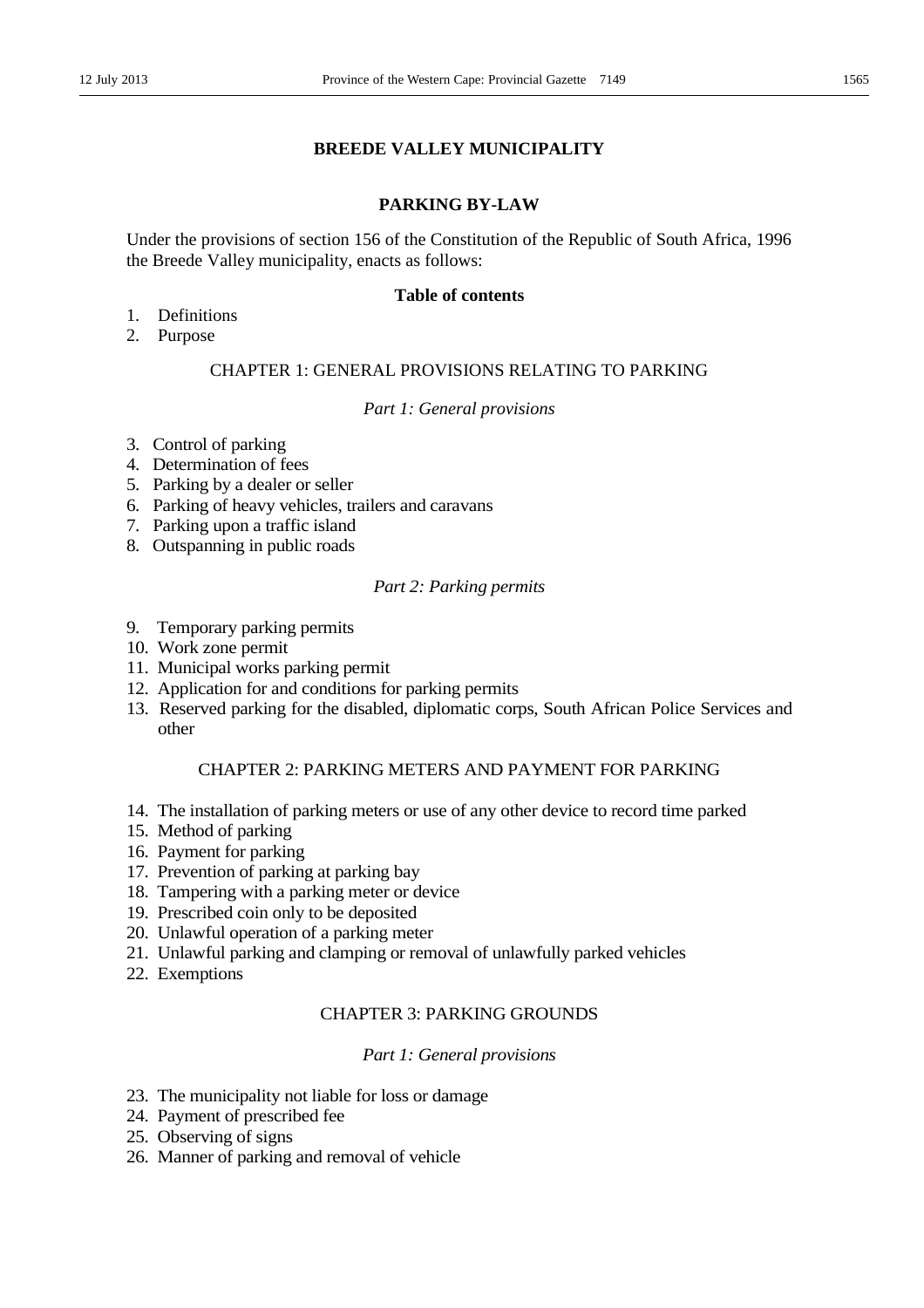- 27. Abandoned vehicle
- 28. Damage to notices
- 29. Negligent and dangerous driving and speed restriction
- 30. Entering or remaining in a parking ground
- 31. Tampering with vehicle
- 32. Defacing coupon
- 33. Defective vehicle
- 34. Cleaning of vehicle
- 35. Refusal of admission
- 36. Parking hours and classes of vehicles
- 37. Reservation by the municipality

### *Part 2: Mechanically controlled parking ground*

- 38. Parking of a vehicle in a mechanically controlled parking ground
- 39. Removal of a vehicle from a mechanically controlled parking ground

### *Part 3: Pay-and-display parking ground*

- 40. Parking of a vehicle in a pay-and-display parking ground
- 41. general offences in respect of a pay-and-display parking ground

### CHAPTER 5: GENRAL PROVISIONS

- 42. Obstruction or interfering with authorised officer
- 43. Obstruction or interfering with an authorised official or parking marshal
- 44. Presumptions
- 45. Parking attendants
- 46. Appeal
- 47. Dispute settlement
- 48. Penalties
- 49. Repeal of by-laws
- 50. Short title and commencement

### **1. Definitions**

(1) In this by-law, unless the context otherwise indicates:

"approved" means approved by the municipality, and "approval" has a corresponding meaning;

authorised officer" means an inspector of licences, examiner of vehicles, examiner for driving licences, traffic warden, traffic officer or law enforcement officer and includes any other person appointed as an inspector of licences, examiner of vehicles, examiner for driving licences, traffic warden or a traffic officer in terms of section 3A of the National Road Traffic Act, 1996(Act No. 93 of 1996), and includes any person nominated by any organisation and authorised by the municipality;

"authorised official" means any employee of the municipality who is responsible for the performance of any function or the exercise of any power in terms of this by-law or any employee of the municipality assigned or delegated to perform any function or exercise any power in the implementation of this by-law;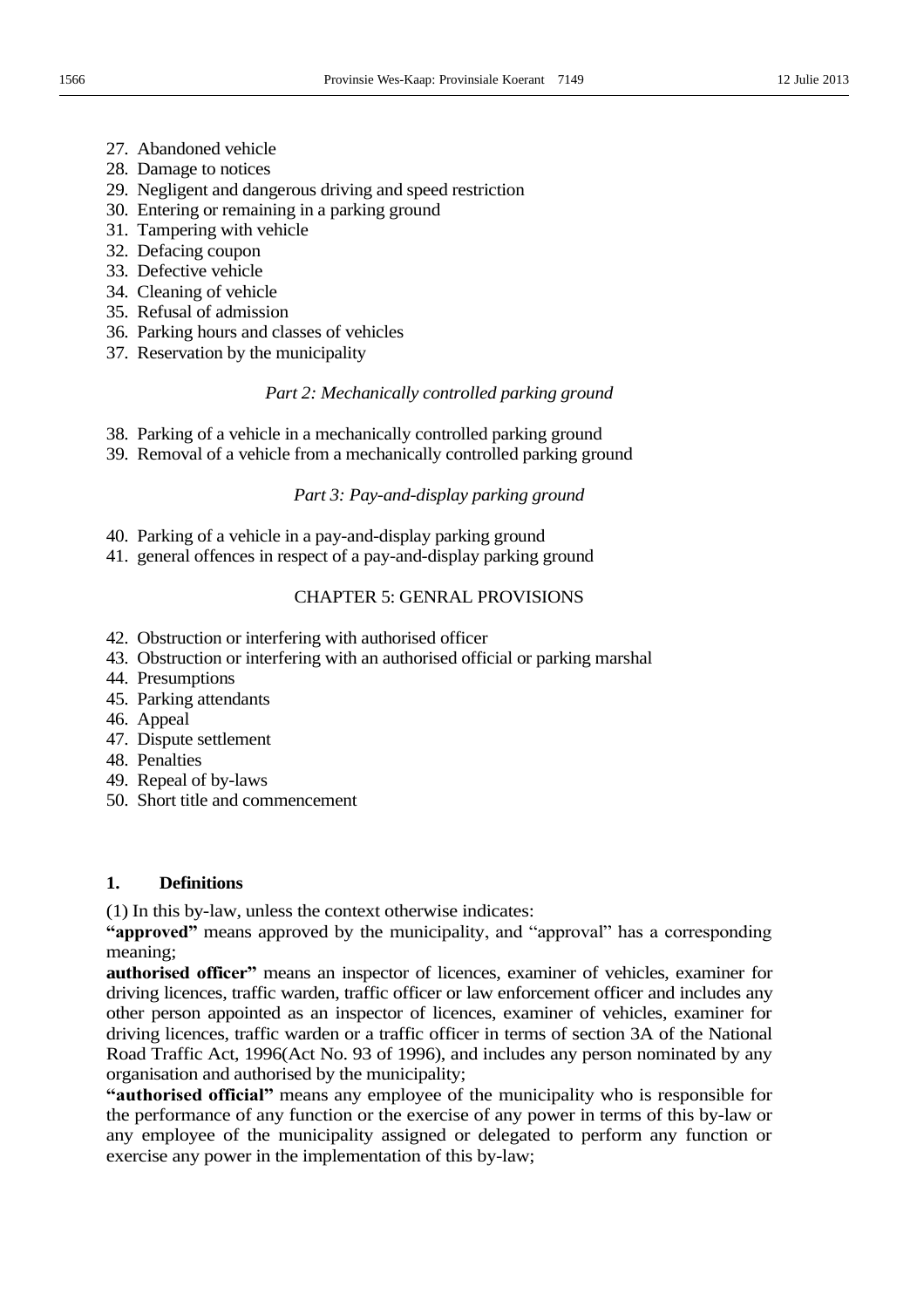"bridge" means a bridge, as contemplated in the National Road Traffic Act, 1996 (Act 93 of 1996);

"caravan" means any vehicle permanently fitted out for use by persons for living and sleeping purposes, whether or not such vehicle is a trailer;

"**municipality**" means the Breede Valley Municipality established in terms of Section 12 of the Municipal Structures Act, 117 of 1998, Provincial Notice 492 dated 22 September 2000 and includes any political structure, political office bearer, councillor or duly authorised agent thereof or any employee thereof acting in connection with these by-laws by virtue of a power vested in the municipality and delegated or sub-delegated to such political structure, political office bearer, the councillor, agent or employee;

**"combined parking meter"** means an appliance in which more than one parking meter is contained;

**"coupon"** means a device, whether electronic or not, which either by itself or in connection with any other thing entitles or purports to entitle the holder thereof to park any vehicle in a parking bay or parking ground, and includes any device approved by the municipality from time to time;

"dealer" means a person who, for gain, carries on the business of selling, buying, exchanging or garaging vehicles;

**"driver"** means any person who drives or attempts to drive any vehicle or who rides or attempts to ride any pedal cycle and **"drive"** or any like word has a corresponding meaning;

"examiner of vehicles" means an 'examiner of vehicles' as defined in section 1 of the National Road Traffic Act, 1996 (Act 93 of 1996);

**"heavy motor vehicle"** means a motor vehicle or a combination of motor vehicles the gross vehicle mass of which vehicle or combination of vehicles exceeds 3,500kg;

**"mechanically or otherwise controlled parking ground"** means a parking ground to which entry is controlled by a mechanism, such as a boom, which opens or is manually opened on presentation of proof that any payment was or is to be made as determined by the municipality in the annual schedule of tariffs;

**"metered parking bay"** means a parking bay in respect of which a parking meter has been installed or in respect of which a hand held device is used or electronic payment system has been implemented;

"metered parking ground" means a parking ground or any part thereof where parking is controlled by means of a parking meter or meters or any other device approved by the municipality;

"motor vehicle" means any self- propelled vehicle and-

(a) a trailer; and

(b) a vehicle having pedals and an engine or an electric motor as an integral part thereof or attached thereto and which is designed or adapted to be propelled by means of such pedals, engine or motor, or both such pedals and engine, or motor, but does not include—

- (i) a vehicle propelled by electrical power derived from storage batteries and which is controlled by a pedestrian; or
- (ii) a vehicle with a mass not exceeding 230 kilograms and specially designed and constructed, and not merely adapted, for the use of any person suffering from some physical defect or disability and used solely by such person;

**"operate"**, in relation to a vehicle, means to use or drive a vehicle, or to permit a vehicle to be used or driven on a public road, or to have or to permit a vehicle to be on a public road;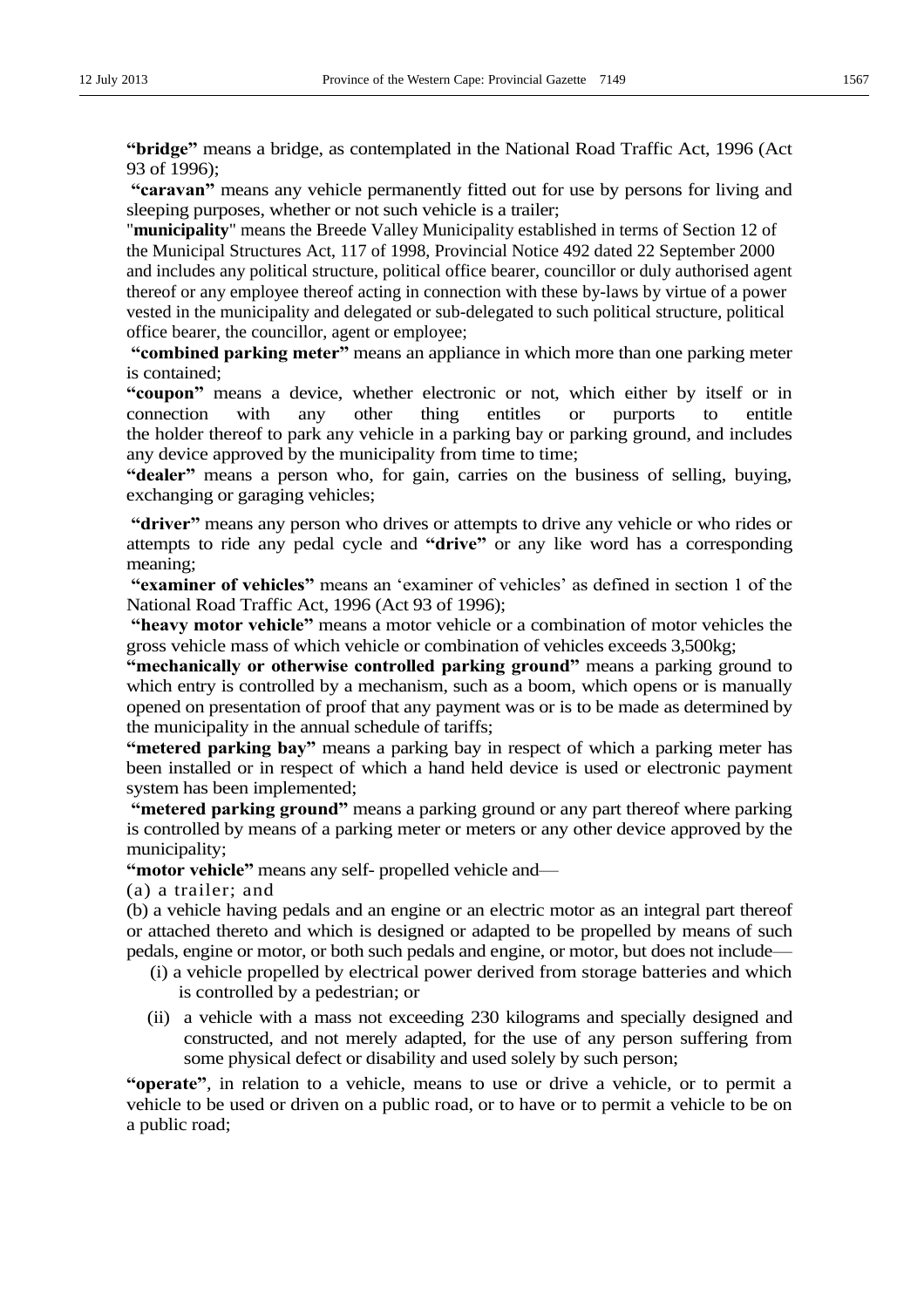**"organization"** means a group of people, company, association or body representing parking marshals that operates a parking marshal service or a parking management service in certain geographical areas as approved by the municipality;

**"outspan"** means to unharness or release animals from an animal drawn vehicle and **"outspanning"** has a corresponding meaning;

**"owner"** in relation to a vehicle, means-

(a) the person who has the right to the use and enjoyment of a vehicle in terms of common law or a contractual agreement with the titleholder of such vehicle;

(b) a person referred to in paragraph (a), for any period during which such a person has failed to return that vehicle to the titleholder in accordance with the contractual agreement referred to in paragraph (a); and

(c) a person who is registered as such in accordance with regulations issued under section 4 of the National Road Traffic Act, 1996 (Act 93 of 1996);

**"park"** means to keep a vehicle, whether occupied or not, stationary for a period of time longer than is reasonably necessary for the actual loading or unloading of persons or goods, but does not include any such keeping of a vehicle by reason of a cause beyond the control of the person in charge of such vehicle, and **"parking"** has a corresponding meaning;

**"parking marshal"** means a person in the employ of an organization or service provider appointed by the municipality to render a parking management service to drivers in a public place or on a public road;

"**parking bay**" means a demarcated area within which a vehicle is to be parked in terms of this by-law, demarcated as such by the municipality upon the surface of a parking ground or a public road;

**"parking ground"** means any area of land or any building set aside by the municipality as a parking ground or garage for the parking of vehicles by members of the public, whether or not charges are prescribed by this by-law for the use thereof;

**"parking meter"** means a device commissioned in terms of this by-law, registering and visibly recording the parking time either by means of a meter affixed to the device, or on a parking meter ticket issued by the device, or any other device by which parking time can be recorded whether operated by an authorized official or a service provider approved by the municipality;

**"parking period"** means the maximum continuous period during which a vehicle is permitted to park in a parking ground or parking bay as indicated by a road traffic sign;

**"passenger"** means any person in or on a vehicle, but does not include the driver or the conductor;

"pay-and-display machine" means any machine or device installed or operated at a pay-and-display parking ground for the sale of coupons;

"pay-and-display parking ground" means a parking ground in which a parking coupon must be obtained from a parking coupon vending machine which is situated in or in close proximity of the parking ground;

"**prescribed**" means determined by resolution of the municipality, and in relation to a fee, means as set out in the tariff policy of the municipality;

**"prescribed coin"** means a coin of the Republic of South Africa being legal tender in terms of the South African Mint and Coinage Act, 1964 (Act 78 of 1964), of the denomination indicated on the parking meter concerned and includes debit or credit cards and any other method of payment as may be approved and prescribed by the municipality from time to time;

**"public place"** means any square, park, recreation ground, sports ground, sanitary lane or open space which has-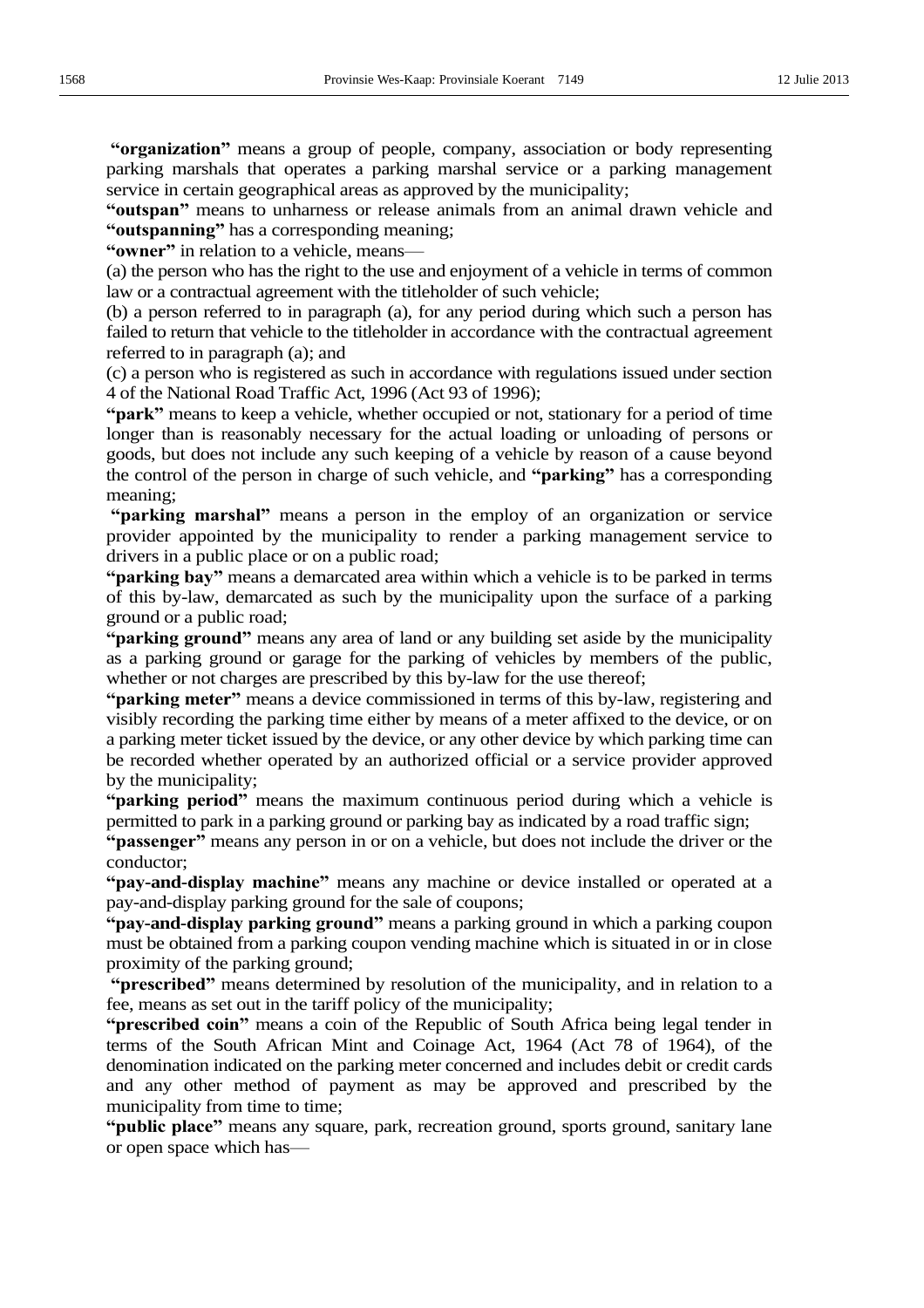- (a) in connection with any subdivision or layout of land into erven, been provided, reserved or set apart for use by the public, or the owners, or occupiers of such erven, whether or not it is shown on a general plan, plan of subdivision or diagram;
- (b) at any time been dedicated to the public;
- (c) been used by the public without interruption for a period of at least 30 years; or
- (d) at any time been declared or rendered as such by the municipality or other competent authority;

"**public road**" means any road, street, cycle path, thoroughfare, parking ground, dedicated busway, parking bay or any other similar place, and includes-

- (a) the verge of any such public road;
- (b) any footpath, sidewalk or similar pedestrian portion of a road reserve;
- (c) any bridge, ferry or drift traversed by any such public road;
- (d) any other object belonging to such public road, which has at any time been— (i) dedicated to the public;
	- (ii) used without interruption by the public for a period of at least 30 years;
	- (iii) declared or rendered as such by the municipality or other competent authority; or
	- (iv) constructed by a local authority; and
- (e) any land, with or without buildings or structures thereon, which is shown as a public road on-

 (i) any plan of subdivision or diagram approved by the municipality or other competent authority and acted upon; or

 (ii) any general plan as defined in the Land Survey Act, 1997 (Act 8 of 1997), registered or filed in a deeds registry or Surveyor General's office, unless such land is on such plan or diagram described as a private public road;

"regulation" means the National Road Traffic Regulations as published per GN R225 dated 17 March 2000;

**"semi-trailer"** means a trailer having no front axle and so designed that at least 15% of its tare is super-imposed on and borne by the vehicle drawing such trailer;

**"sidewalk"** means that portion of a public road between the outer boundary of the roadway of a road and the boundary lines of adjacent properties or buildings which is intended for the use of pedestrians;

**'traffic island'** means a physical island or road markings that serve as a channelizing mechanism within a junction or on a public road;

**"trailer"** means a vehicle which is not self-propelled and designed or adapted to be drawn by a motor vehicle, but does not include a side-car fitted to a motor cycle;

**"verge"** means that portion of a road, street or thoroughfare, including the sidewalk, which is not the roadway or the shoulder;

**"vehicle"** means a device designed or adapted mainly to travel on wheels, tyres or crawler tracks and includes such a device which is connected with a draw-bar to a breakdown vehicle and is used as part of the towing equipment of a breakdown vehicle to support any axle or all the axles of a motor vehicle which is being salvaged, other than such a device which moves solely on rails.

(2) In this By-law, a word or expression that has been defined in the National Road Traffic Act, 1996 (Act 93 of 1996), and the National Road Traffic Regulations as published per GN R225 of 17 March 2000, has that meaning, unless the context otherwise indicates.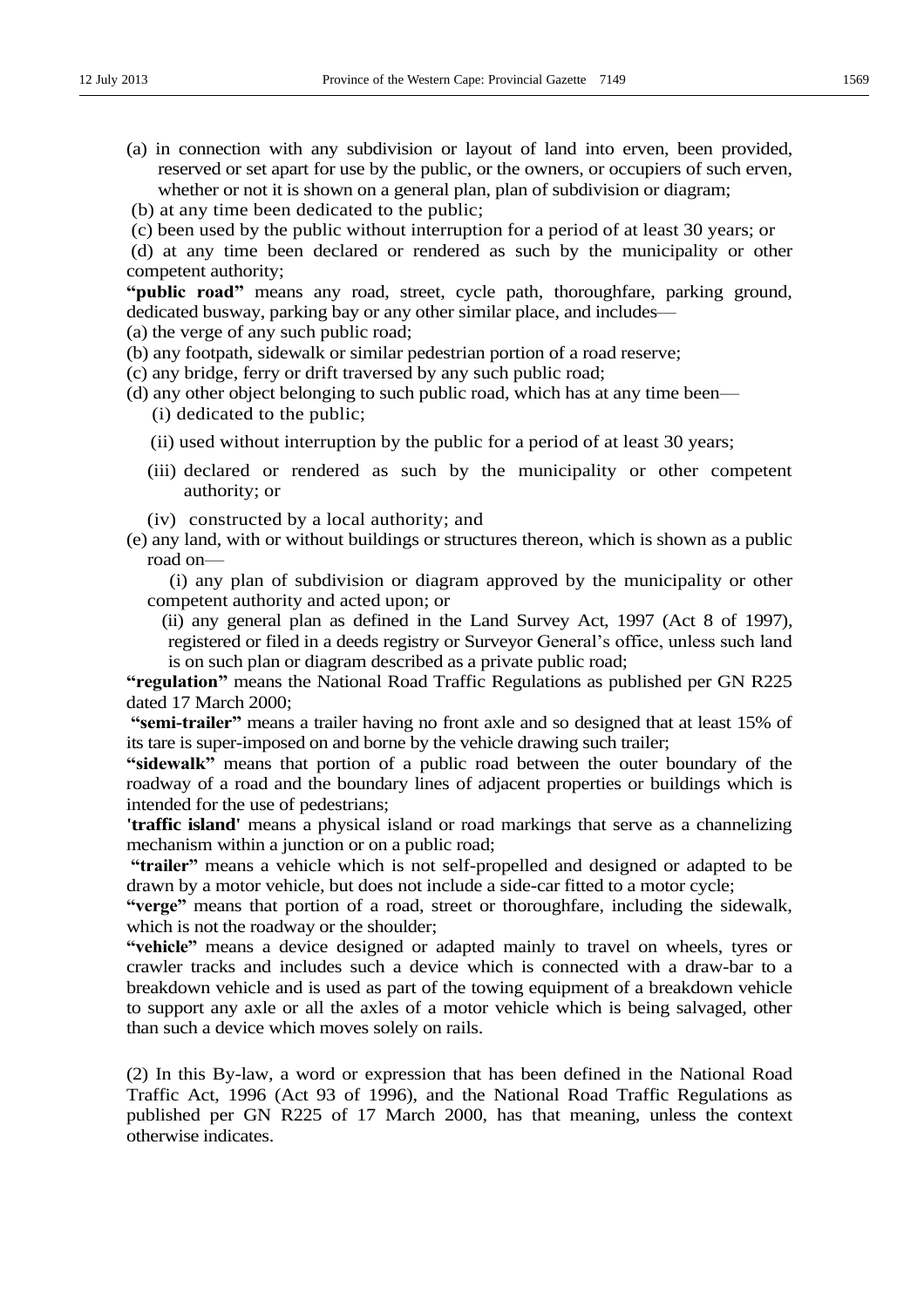### **2. Purpose**

The purpose of this By-law is to control parking within the area of jurisdiction of the municipality in order to provide a safe environment.

### **CHAPTER 1**

### **GENERAL PROVISIONS RELATING TO PARKING**

### *Part 1: General provisions*

### **3. Control of parking**

(1) Whenever the public or a number of persons are entitled or allowed to use, as a parking place, an area of land, including land which is not part of a public road or a public place, an authorised officer may, in cases of emergency or when it is desirable in the public interest, direct and regulate traffic thereon.

(2) The municipality may manage parking and collect any fees related to parking or appoint a service provider to manage parking and to collect any fees related to parking.

(3) No person may without the prior written approval of the municipality erect or place any sign or notice in any position or place indicating that parking in any parking bay is reserved for a person or a class of persons.

(4) The municipality may operate a parking management system in areas and during times determined by the municipality from time to time.

(5) A person who disregards an instruction of an authorised officer in terms of

 subsection (1) or who erects or places a sign or notice in contravention of subsection (3) commits an offence.

### **4. Determination of fees**

(1) The municipality may determine the fees payable in terms of this by-law.

(2) The municipality may levy different fees in respect of persons of different ages, groups of persons, or different classes of vehicles.

### **5. Parking by a dealer or seller of a vehicle**

(1) No dealer or seller of a vehicle may without the permission of the municipality, park or allow to be parked on the verge of a public road, or any other municipal land within the municipal area, a vehicle which is for sale or for rental, whether advertised as such or not.

(2) An application for permission as contemplated in subsection (1) must be made at the traffic department of the municipality after completion of the prescribed application form and against payment of the prescribed fees.

(3) A dealer or seller who contravenes subsection (1) commits an offence.

### **6. Parking of heavy vehicles trailers and caravans**

(1) No person may, for an uninterrupted period exceeding two hours, except on places reserved for the parking of heavy vehicles, park on a public road within the municipal area-

- (a) a motor vehicle with a tare exceeding 3500 kg;
- (b) a trailer not attached to a vehicle;
- (c) a semi-trailer, or
- (d) a caravan not attached to a vehicle.

(2) No person may park a heavy motor vehicle on any public place in the municipal area,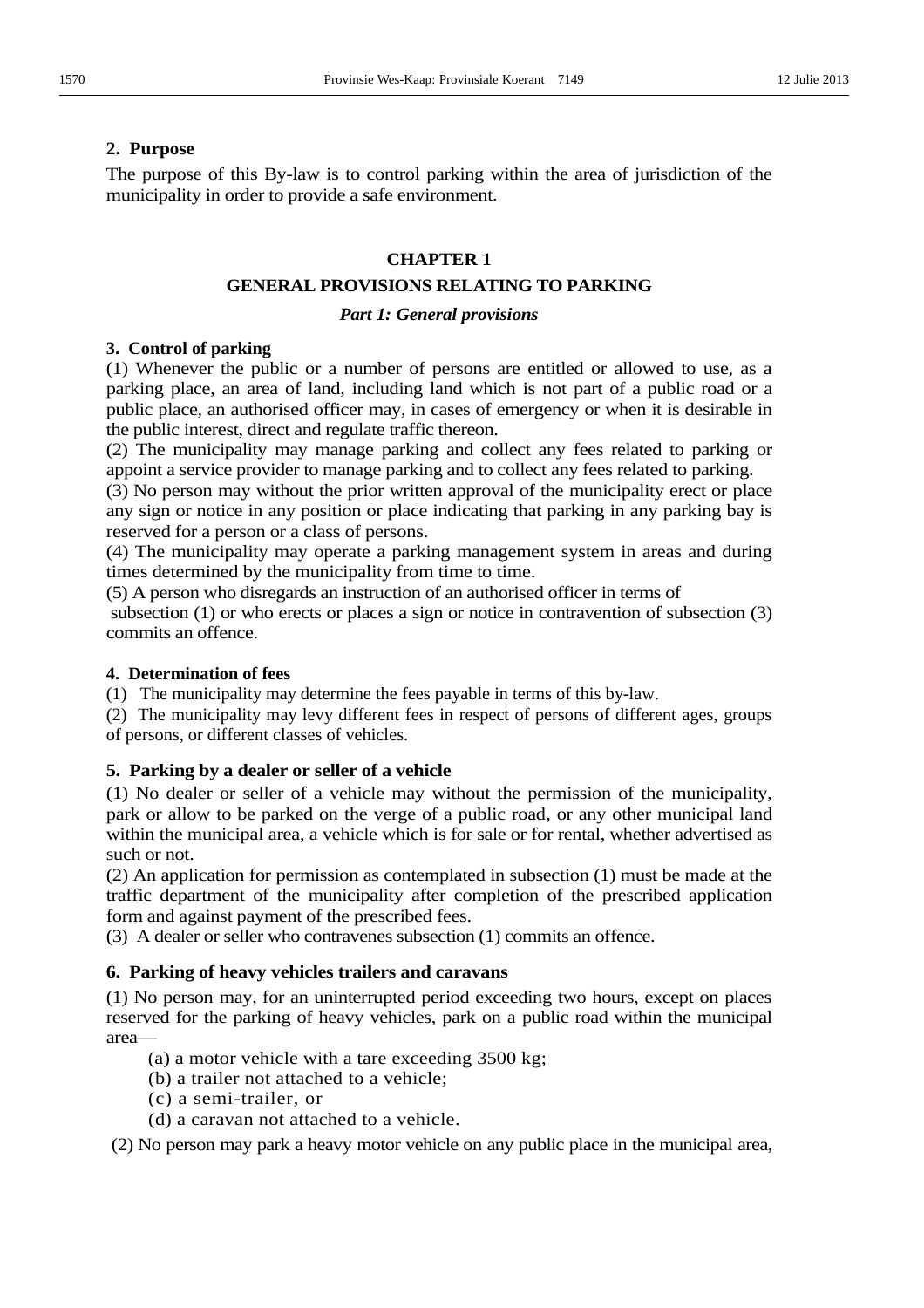except on private land or in those areas where road traffic signs regulating such parking have been erected.

- (3) Whenever a vehicle is parked in contravention of subsections (1) or (2), it is deemed that the owner thereof has parked such vehicle, unless the contrary is proved.
- (4) A person who contravenes subsections (1) and (2) commits an offence.

### **7. Parking upon a traffic island**

(1) No person may park a vehicle upon a traffic island, unless directed or instructed to do so by an authorised officer or unless a parking bay has been demarcated upon such traffic island.

(2) A person who parks a vehicle upon a traffic island in contravention of subsection (1), or who fails to comply with a direction or instruction by an authorised officer commits an offence.

### **8. in public roads**

(1) No person may outspan or allow to be outspanned in any public road or public place any vehicle drawn by animals.

(2) Any person who contravenes subsection (1) commits an offence.

### *Part 2: Parking permits*

### **9. Temporary parking permit**

(1) Subject to any conditions the municipality may impose, a temporary parking permit may be granted to allow the holder of the permit to park one or more vehicles in a designated parking space for a period specified in the permit despite an indication on an official traffic sign to the contrary and despite the fact that paid parking would otherwise apply to the space.

(2) A temporary parking permit may only be granted if the municipality is satisfied that-

- (a) the applicant is engaged in some temporary activity affecting premises immediately adjacent to the designated parking space to which the application relates; and
- (b) it is not reasonably practical for the applicant to carry out that activity unless the designated parking space to which the application relates is allocated to the exclusive use of the applicant for the duration of the activity.
- (3) A person who parks a vehicle in contravention of subsection (1) commits an offence.

### **10. Work zone permit**

(1) Subject to any conditions the municipality may impose, a work zone parking permit may be granted for parking in a parking bay or parking ground or on the verge of a road or elsewhere on a public road if the municipality is satisfied that-

- (a) the part of the road or other area referred in subsection (1) to which the application relates is adjacent to or at the site of proposed building, construction or other work; and
- (b) the carrying out of the building, construction or other work is lawful; and
- (c) having regard to the nature of the building, construction or other work and the characteristics of the site of the work, it is not reasonably practical for all work activity involving the vehicle, including loading and off-loading and associated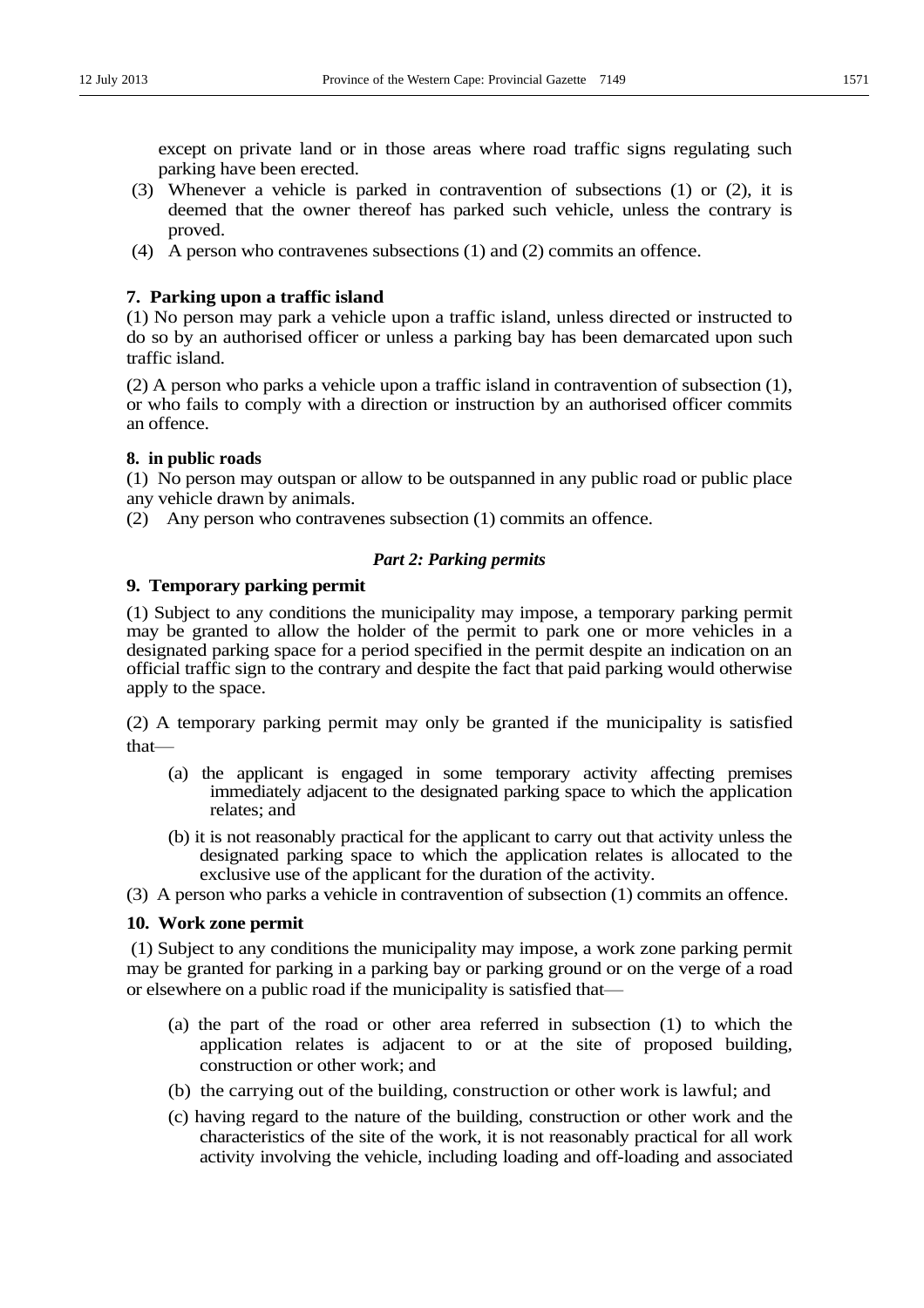vehicle movements, to be confined within the site, or to areas within close proximity where parking is permitted.

- (2) Holders of work zone permits may only use such permits for the parking of any vehicle in the execution of their duties.
- (3) A person who parks a vehicle in contravention of subsection (1) or who uses a work zone permit whilst not executing his or her duties commits an offence.

### **11. works parking permit**

(1) Subject to any conditions the municipality may impose, a municipal works parking permit may be granted to allow a person to park one or more vehicles in a designated parking space, and for a period specified in the permit despite an indication on an official traffic sign to the contrary and despite the fact that paid parking would otherwise apply to the space if the person is —

- (a) an employee, contractor or agent of the municipality; and
- (b) parking the vehicle or vehicles in the space—
	- (i) for the purpose of carrying out work for or on behalf of the municipality; and (ii) in the course of carrying out his or her duties for on behalf of the municipality.
- (2) A person who parks a vehicle in contravention of subsection (1) or who uses a municipal works parking permit whilst not executing his or her duties commits an offence.

### **12. Application for and conditions of parking permits**

(1) Application for permits contemplated in sections 9 and 10 must be made at the traffic department of the municipality on the prescribed application form and against payment of the prescribed fees.

- (2) (a) The holder of a parking permit must affix the original permit on the windshield of the vehicle identified in the permit facing outwards, and as near as practicable to the registration label for the vehicle.
	- (b) The municipality may only issue a replacement permit after the permit holder has declared the facts and circumstances of a loss, destruction or damage of the original permit to the satisfaction of the municipality.

### **13. Reserved parking for the disabled, diplomatic corps, South African Police Services and other identified groups**

(1) The municipality may reserve parking areas for the disabled, diplomatic corps, South African Police Services and any other groups identified by the municipality, and may designate such areas by notice or road signage and may impose conditions relating to the issue of special parking facility permits.

(2) The municipality may, in accordance with section 80 of the National Traffic Act, 1996, (Act 93 of 1996), and subject to subsection (3), exempt a disabled person from the provisions of this by-law.

(3) A disabled person who requires exemption as contemplated in subsection (2) must apply to the traffic department of the municipality on the prescribed form and against payment of the prescribed fees.

(4) In authorising an exemption in terms of subsection (3) the municipality may issue a permit subject to any conditions it may deem fit and where the permit holder fails to comply with the said conditions, after being notified by the municipality of such non-compliance, the permit may be revoked or suspended.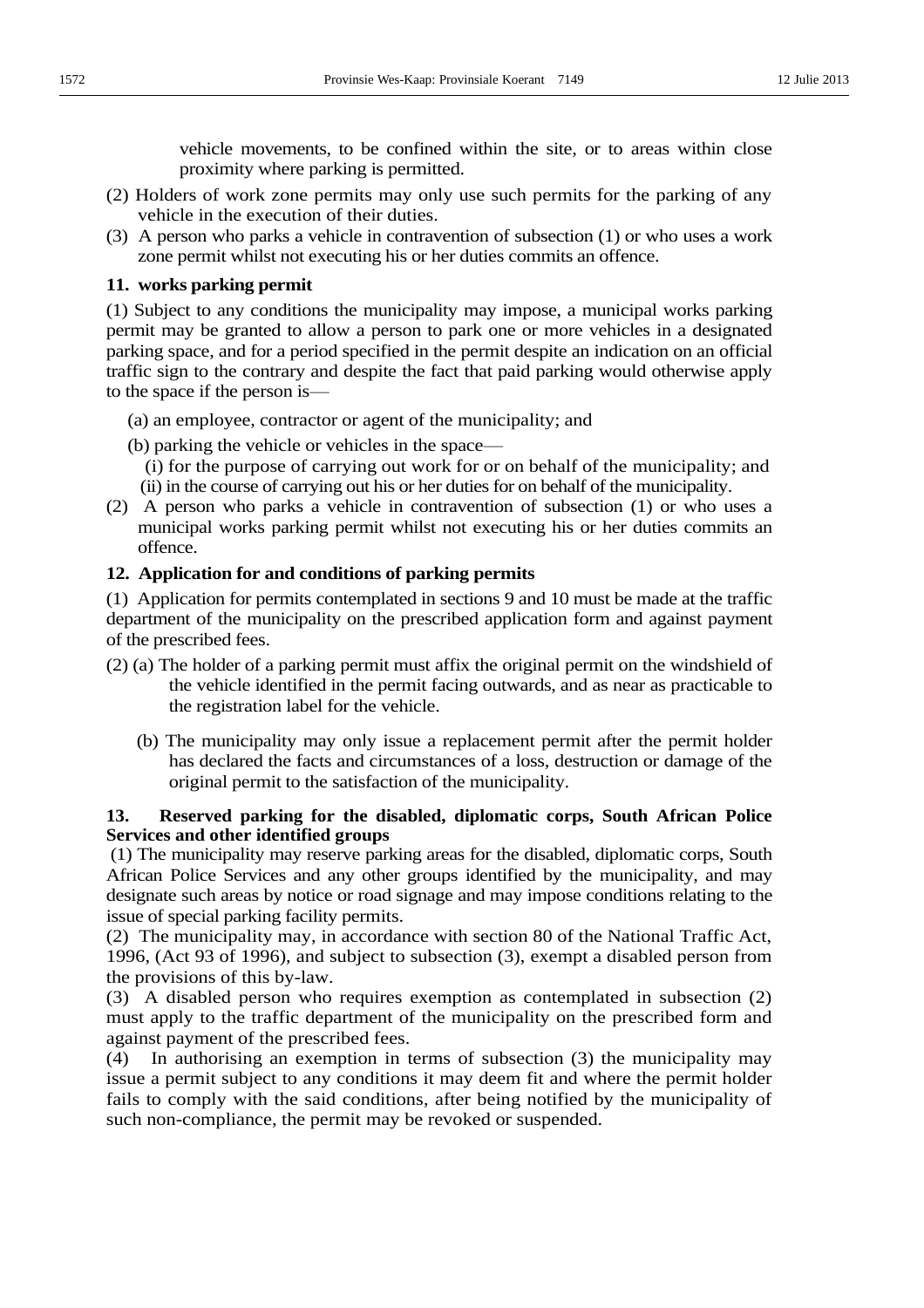(5) No person may stop, park or leave a vehicle at any time in any designated parking space other than a vehicle displaying a designated parking permit.

(6) Any person who contravenes subsection (5) commits an offence.

# **CHAPTER 2**

# **PARKING METERS AND PAYMENT FOR PARKING**

# **14. The installation of parking meters or use of any other device to record the time parked**

(1) The municipality may install or cause to be installed or operate or cause to be operated in a public road or place in the municipal area—

(a) a parking meter at a parking space demarcated as a parking bay;

(b) a combined parking meter at a parking space demarcated as parking bays; or

(c) any other device by which parking time can be recorded and displayed.

(2) The municipality may install or operate a parking meter contemplated in

subsection (1) upon the kerb, footpath or sidewalk which adjoins the parking bay in respect of which it is installed or at any other place in close proximity that serves the parking bay.

 (3) In the instance where a parking meter is not automatically activated by the insertion of a prescribed coin, a notice which indicates the kind of action to be taken in order to set the meter in operation once the prescribed coin has been inserted, must be clearly displayed on the parking meter or a notice board.

(5) In the instance where a meter, when applicable, is out of order, an authorised officer may securely place over the meter a hood carrying in legible letters the words: "Out of order" and in such instances a vehicle may be parked without payment of the prescribed amount.

# **15. Method of parking**

- $(1)$  No driver or person in charge of a vehicle may park a vehicle  $\equiv$ 
	- (a) in a parking bay across a painted line marking the bay or in such a position that the vehicle is not entirely within the area demarcated as a parking bay;
	- (b) in a parking bay which is already occupied by another vehicle; or
	- (c) in a parking bay in contravention of a road traffic sign which prohibits the parking or stopping of vehicles in the public road or portion of the public road concerned.

(2) A person who contravenes the provisions of subsection (1) commits an offence.

### **16. Payment for parking**

(1) (a) When a vehicle is parked in a parking bay, the driver or person in charge of the vehicle must-

- (i) immediately deposit or cause to be deposited in the parking meter which adjoins the parking bay in respect of which it is installed the prescribed coin as indicated on the meter for the period of time during which he or she desires to park his or her vehicle in the bay, and must, where applicable, set the meter in operation either by inserting the prescribed coin in the appropriate slot of the parking meter, or where applicable, in accordance with the instructions appearing on the parking meter; or
- (ii) effect payment by any other means prescribed by the municipality irrespective of the device used to record the time parked and irrespective of whether payment is required at the beginning or end of the period so parked, and a driver or person in charge of a vehicle commits an offence if he or she: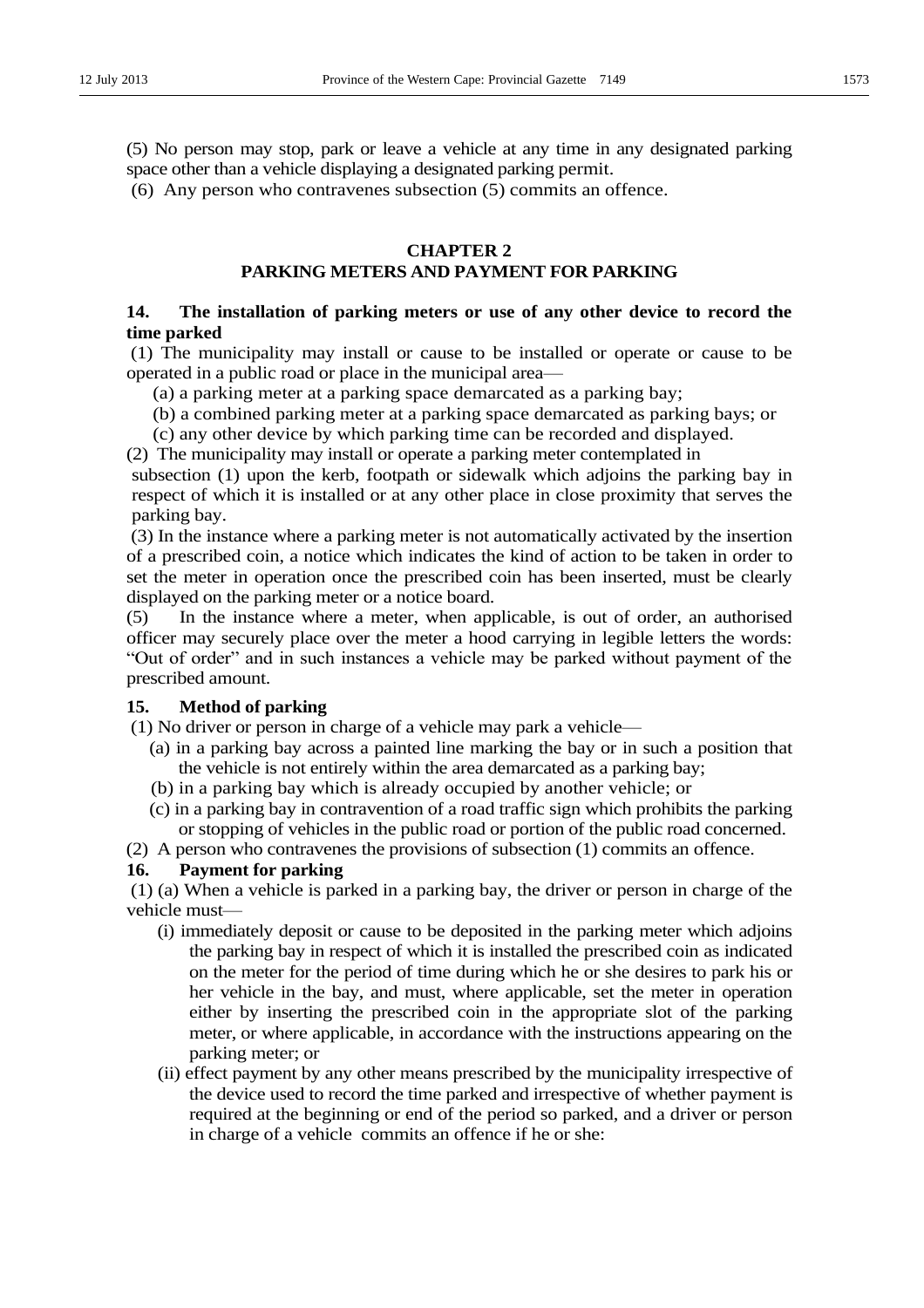- (aa) fails to set in operation the parking meter by depositing in the parking meter the prescribed coin in accordance with the instructions appearing on the parking meter; or
- (bb) refuses to pay to a parking marshal the fee calculated by the device used to record the parking time; or
- (cc) fails to pay to the service provider, after written notification by the service provider to do so, the fee calculated by the device used to record the parking time.
- (b) When a vehicle or a vehicle and a trailer is of such dimensions that it occupies more than one metered parking bay, the driver or person in charge of the vehicle must-
	- (i) immediately deposit or cause to be deposited in the parking meters which adjoin the parking bays in respect of which they are installed the prescribed coins as indicated on the meter for the period of time during which he or she desires to park his or her vehicle in the bays, and must, where applicable, set the meter in operation either by inserting the prescribed coin in the appropriate slot of the parking meter, or where applicable, in accordance with the instructions appearing on the parking meter; or
	- (ii) effect payment by any other means prescribed by the municipality irrespective of the device used to record the time parked and irrespective of whether payment is required at the beginning or end of the period so parked, and a driver or person in charge of a vehicle commits an offence if he or she:
		- (aa) fails to set in operation the parking meter by depositing in the parking meter the prescribed coin in accordance with the instructions appearing on the parking meter; or
		- (bb) refuses to pay to a parking marshal the fee calculated by the device used to record the parking time; or
		- (cc) fails to pay to the service provider, after written notification by the service provider to do so, the fee calculated by the device used to record the parking time.

(c) On completion of the actions prescribed in paragraphs (a) and (b), the metered parking bay may be lawfully occupied by a vehicle during the period which is indicated on the parking meter or the device contemplated in subsection  $(1)(a)(ii)$  or  $(1)(b)(ii)$ .

(d) Subject to paragraph (e), a driver or person in charge of a vehicle may, without payment, park a vehicle during such time (if any) as may be indicated on the parking meter as being unexpired from its previous use, provided that the Municipality may cancel any paid for time remaining on a meter after a vehicle for which the parking was paid for vacated the parking bay and before the parking bay is occupied by a subsequent vehicle.

(e) Subsection (d) does not apply to any parking bay where unexpired time is not visibly displayed.

(2) Subject to the provisions of subsection (3), the driver or person in charge of a vehicle may, irrespective of whether the authorised period of parking has expired or not, immediately set the parking meter in operation as set out in subsection (1)(a), and after the meter has been set in operation, the vehicle may lawfully occupy the parking bay for the further period indicated on the parking meter.

(3) No person may leave a vehicle parked in a parking bay for a continuous period exceeding the maximum permissible parking time as indicated on the meter or other device, and a person who leaves a vehicle parked in a parking bay for a continuous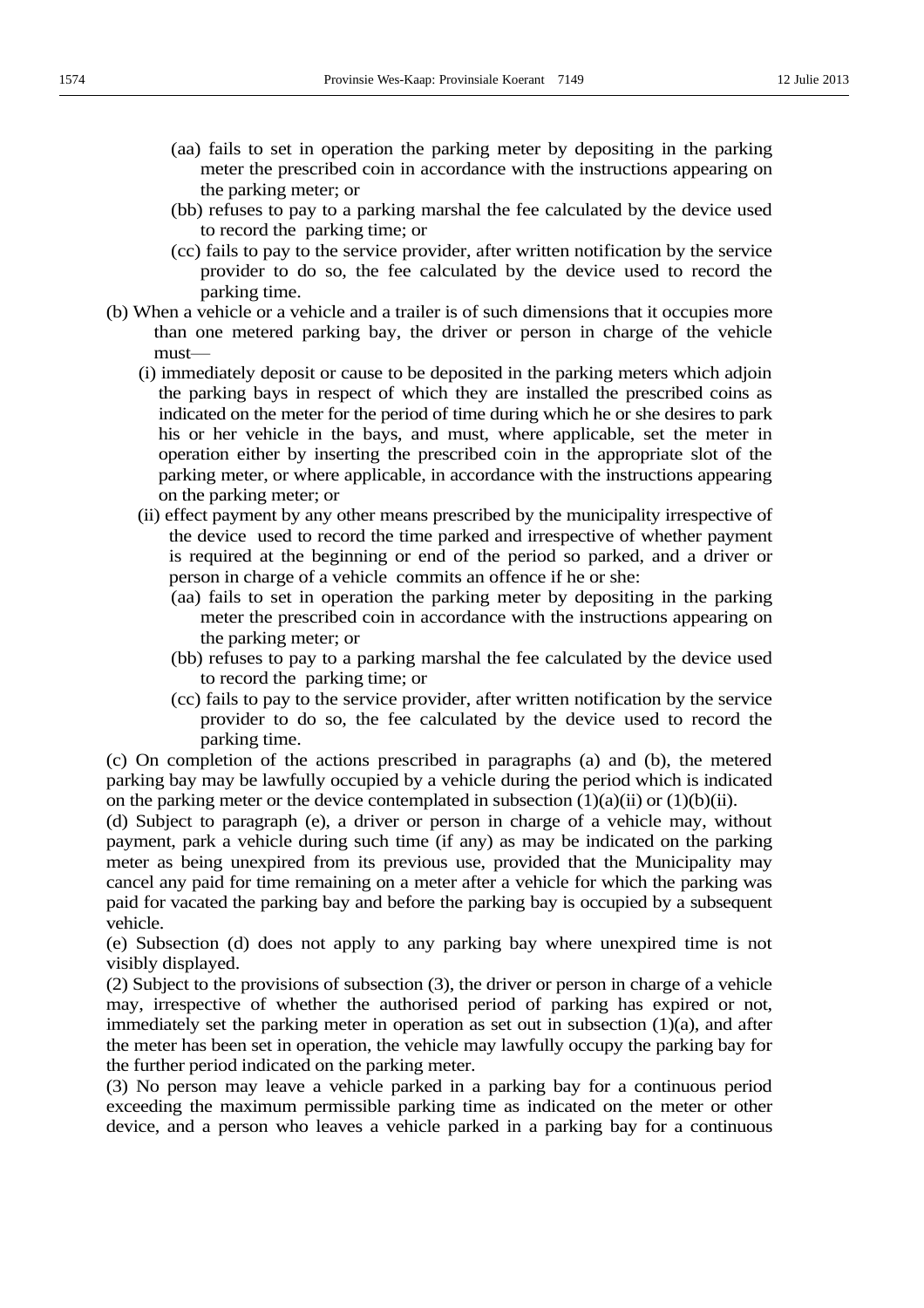period exceeding the maximum permissible parking time as indicated on the meter, a sign or device, commits an offence.

- (4) No driver or person in charge of a vehicle may cause, allow or permit the vehicle to be or remain parked in a parking bay while the indicator of the parking meter or any other device shows that-
	- (a) the time has expired; or
	- (b) that the parking meter has not been set in operation either by the insertion of the prescribed coin or, where applicable in accordance with the instructions appearing on the parking meter, and a driver or person in charge of a vehicle who contravenes a provision of this subsection commits an offence.

# **17. Prevention of parking at a parking bay**

An authorised officer may display road traffic signs whenever necessary or expedient to do so in the interests of the movement or control of traffic, or place or erect a traffic sign or signs indicating "No Stopping" or "No Parking" at a parking bay, and no person may stop or park a vehicle or cause or permit a vehicle to be stopped or parked in such parking bay—

- (a) while the sign is so placed or erected; or
- (b) during any period when the stopping or parking of a vehicle in the public road or portion of the public road concerned is prohibited in terms of such traffic sign, and a person who contravenes a provisions of this section commits an offence.

### **18. Tampering with a parking meter or device**

 $(1)$  No person may-

- (a) misuse, damage, knock interfere with or tamper with;
- (b) attempt to misuse, damage, knock interfere with or tamper with the working, operation or mechanism of a parking meter.

(2) No person may, without authority from the municipality affix or attempt to affix or place a placard, advertisement, notice, list, document board or thing on a parking meter.

- (3) No person may paint, write upon or disfigure a parking meter.
- (4) A person who contravenes a provision of this section commits an offence.

### **19. Prescribed coin only to be deposited**

(1) No person may deposit or cause to be deposited in a parking meter anything other than the prescribed coin.

(2) A person who contravenes subsection (1) commits an offence.

# **20. Unlawful operation of a parking meter**

(1) No person may operate or attempt to operate a parking meter by any means other than as prescribed in this by-law.

(2) A person who contravenes subsection (1) commits an offence.

# **21. Unlawful parking and clamping or removal of unlawfully parked vehicles**

(1) No person may cause, allow or permit any vehicle to be parked in a parking bay, except as permitted by the provisions of this by-law.

(2) Where any vehicle is found to have been parked in contravention of this by-law, it is deemed to have been parked, or caused to be parked, or allowed to have been parked by the person in whose name the vehicle is registered unless the contrary is proved.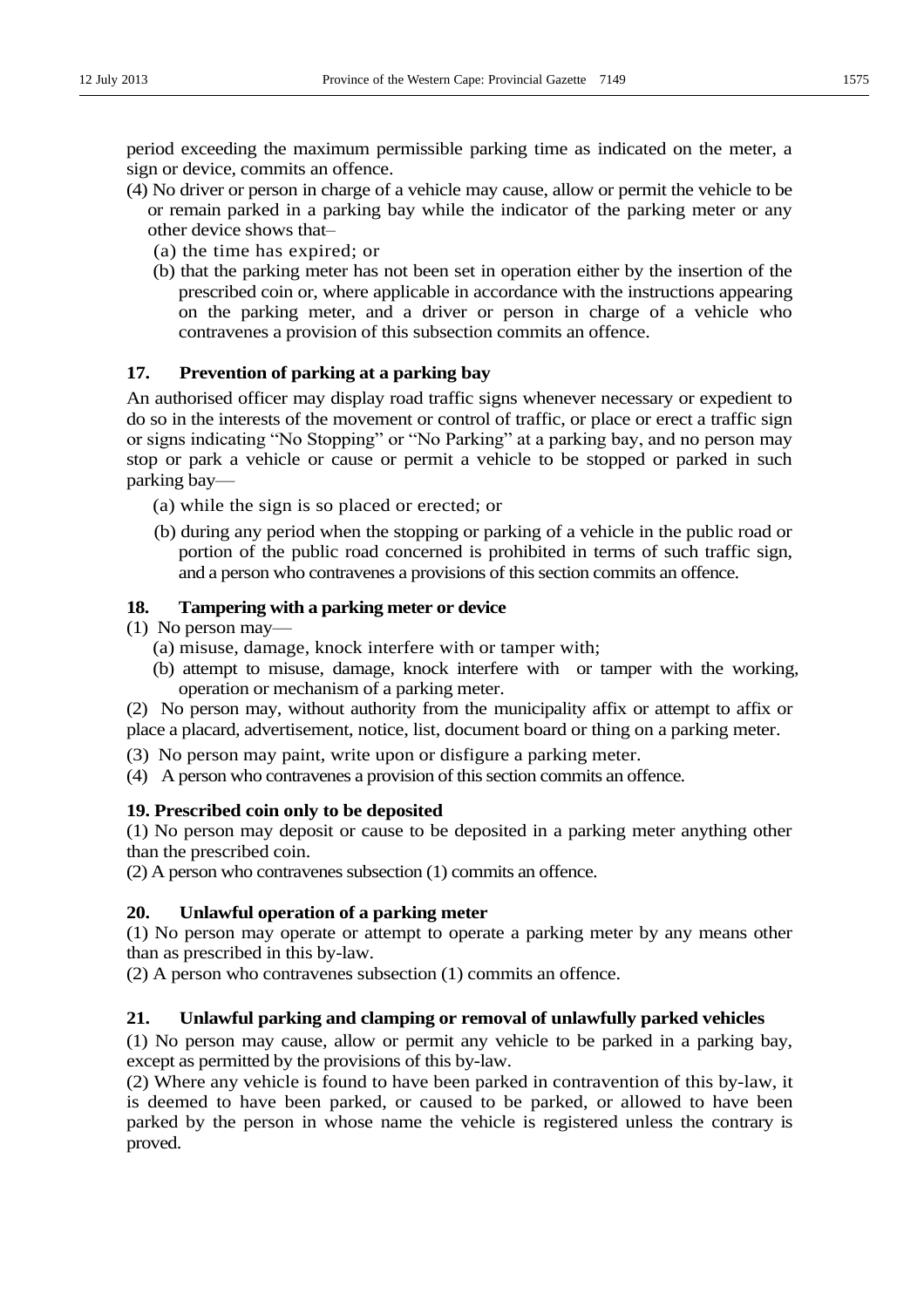- (3) The municipality may—
	- (a) attach a wheel clamp to any unlawfully parked vehicle;
	- (b) or cause an unlawfully parked vehicle to be removed to a place designated by the municipality; and
	- (c) charge a fee for the removal of a wheel clamp attached in terms of subsection (3)(a) or the release of a vehicle which was removed in terms of subsection (3)(b), which fees will be payable upon removal of such wheel clamp or release of such vehicle.

(4) The Municipality will not be liable for any loss from or damage to a vehicle resulting from the clamping or removal of such a vehicle in terms of subsection (3).

(5) A person who contravenes subsection (1) commits an offence.

# **22. Exemptions**

(1) Notwithstanding any other provision in this by-law, the driver or person in charge of the following vehicles may, subject to the provisions of this section, park in a metered parking bay without payment of the prescribed fee:

- (a) a vehicle used as an ambulance while attending to a life threatening situation;
- (b) a vehicle used by a fire brigade while attending to a fire;
- (c) a vehicle used by a member of the South African Police Service or the Local Municipal and Provincial Traffic Law Enforcement divisions in the execution of their respective duties.

(2) Subject to any time limits or restrictions regarding the stopping or parking of vehicles as are prescribed by any other law, regulation or by-law, a parking bay may be occupied without charge during the hours indicated by the municipality on a sign erected for that purpose.

(3) A person who contravenes subsection (2) commits an offence.

# **CHAPTER 3**

# **PARKING GROUNDS**

### *Part 1: General provisions*

# **23. The municipality not liable for loss or damage**

The municipality is not liable for the loss of or damage howsoever caused, to any vehicle or person or any accessories or contents of a vehicle which has been parked in a parking ground.

# **24. Payment of prescribed fee**

(1) A person making use of a parking ground or parking bay must, where fees have been determined in respect of the parking ground or parking bay, pay the prescribed fee in any way or format prescribed by the municipality.

(2) The municipality may, in respect of a parking ground controlled by the issue of coupons, issue at the prescribed fee a coupon which entitles the holder for one calendar month or any lesser period stated in the coupon to park a vehicle in the ground, if a parking bay is available, at the times stated in the coupon.

(3) The municipality may issue to any of its officials a coupon which entitles the holder, when using a vehicle regarding the business of the municipality, to park the vehicle in a parking ground specified, if space in the parking ground is available.

(4) A coupon issued under subsection  $(2)$  or  $(3)$ —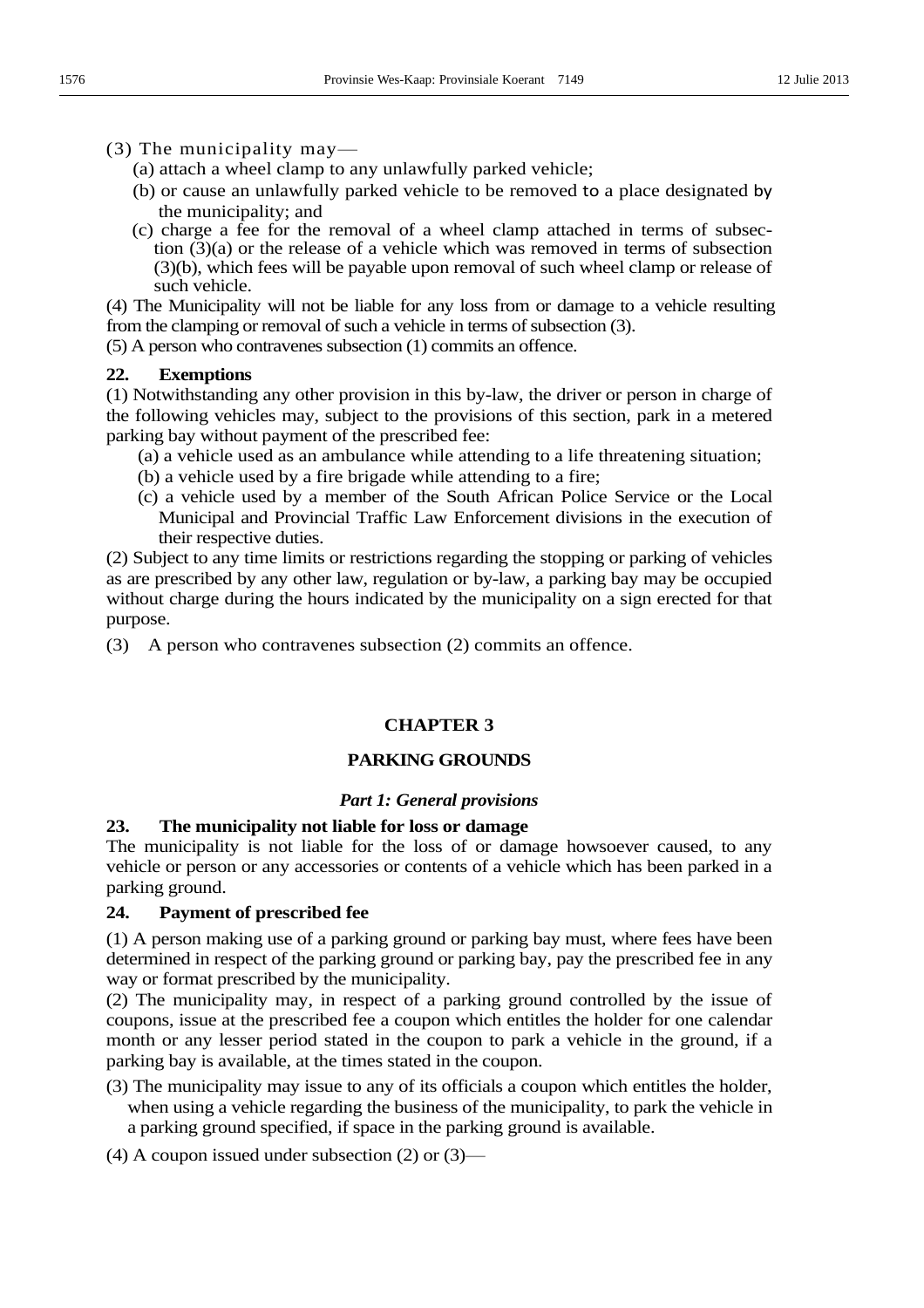- (a) may not, without the prior written consent of the municipality—
	- (i) be transferred to any other person; or
	- (ii) be used in respect of any vehicle other than the specified vehicle;
- (b) must be affixed by the holder of the coupon to the vehicle in respect of which it is issued in such manner and place that the written or printed text of the coupon is legible from the outside of the vehicle; and
- (c) will only be valid for the period stated on such coupon.

(5) Application for consent contemplated in subsection (4)(a) must be made on a form provided for this purpose by the municipality.

(6) A person who contravenes subsection (1), or who uses a parking ground or parking bay when the period for which a coupon was issued in terms of subsection (2) has elapsed, or who contravenes a provision of subsection (4) commits an offence.

### **25. Observance of signs**

(1) A person in a parking ground must observe and comply with any traffic or other sign, notice or surface marking which is placed or displayed on the parking ground for the purpose of directing and regulating vehicles using the parking ground or the entrance or exit to the parking ground.

(2) A person who contravenes subsection (1) commits an offence.

#### **26. Manner of parking and removal of vehicle**

(1) No person may in any parking ground park a vehicle otherwise than in compliance with an instruction or direction given by an authorised officer or as indicated by way of a sign, or introduce or remove a vehicle otherwise than through an entrance or exit to the parking ground demarcated for that purpose.

(2) Where parking bays have been demarcated in a parking ground, no person may park a vehicle-

- (a) in a place on the parking ground which is not a demarcated parking bay, unless instructed to do so by the authorised officer at the parking ground;
- (b) in a parking bay across a painted line marking the bay or in such a position that the vehicle is not entirely within the area demarcated as a parking bay; or
- (c) in a parking bay which is already occupied by another vehicle.

(3) No person may park a vehicle on a roadway within a parking ground or on a sidewalk within such parking ground in a manner restricting pedestrian movement on such sidewalk.

(4) No person may in a parking ground park a vehicle in a manner which obstructs or causes inconvenience to other users of the parking ground.

(5) No person may park, or cause, or permit a vehicle other than a vehicle as defined in the National Road Traffic Act, 1996 (Act 93 of 1996), to be parked or to be or remain in a parking ground.

(6) A person who contravenes a provision of this section commits an offence.

### **27. Abandoned or impounded vehicles**

(1) A vehicle which has been left in the same place in a parking ground for a continuous period of more than seven days may be removed by the municipality.

(2) The municipality must take all reasonable steps to trace the owner of a vehicle which was removed in terms of subsection (1), and if the owner of the vehicle or the person entitled to possession of the vehicle cannot be found within a period of 90 days after the vehicle has been removed, the municipality may, subject to subsection (3) and (4) sell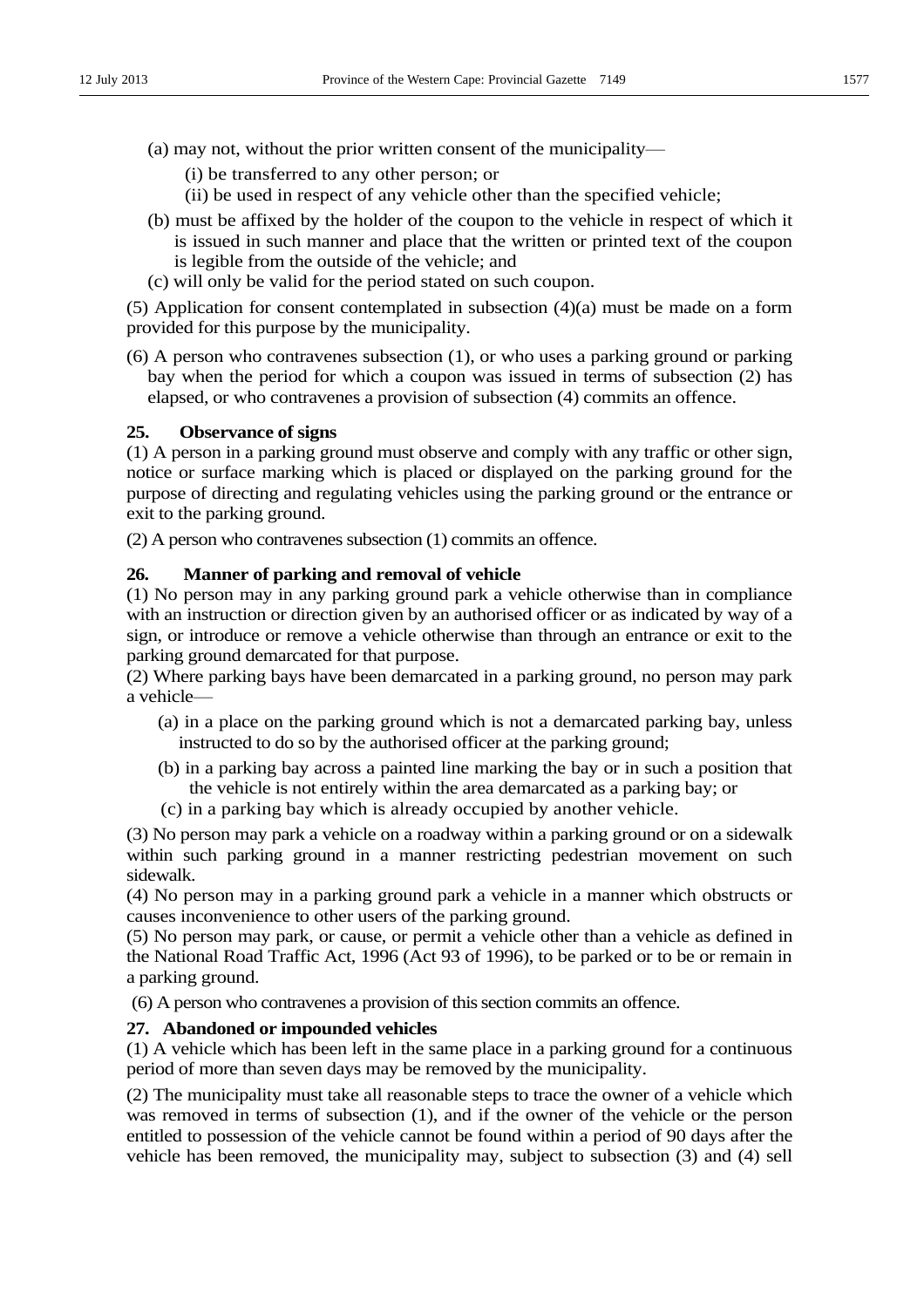the vehicle at a public auction; provided that authority for such sale has been granted by a competent court.

(3) An application to court for the sale of an impounded vehicle in terms of this by-law, must comply with the procedure contemplated in section 66 of the Magistrates' Courts Act, 1944 (Act No. 32 of 1944), and Rule 41 of the Rules of Court.

(4) The municipality must, 14 days before the auction contemplated in subsection (2), publish or cause to be published in at least two newspapers circulating within the municipal area, a notice of the auction, however, if the owner or the person entitled to possession of the vehicle claims the vehicle before the auction commences, the vehicle may not be sold at the auction, and the person must pay to the municipality all prescribed fees payable in terms of this by-law and the applicable costs in terms of subsection (5).

(5) The proceeds of a sale concluded in terms of this section must be applied first in payment of the fees referred to in subsection (3) and thereafter to defray the following:

- (a) the costs incurred in endeavouring to trace the owner in terms of subsection (2);
- (b) the costs of removing the vehicle;
- (c) the costs of publishing the notice of the auction;
- (d) the costs of effecting the sale of the vehicle;
- (e) the costs of keeping the vehicle in the pound;
- (f) the parking fees applicable for having left the vehicle in the parking ground as contemplated in subsection (1); and
- (g) any other unpaid parking fees or unpaid traffic fines in respect of such vehicle

and the balance, if any, of the proceeds must be paid, upon claim, to the owner of the vehicle or the person entitled to the vehicle if he or she can prove his or her right to the vehicle.

(6) If no claim is established within one year of the date of the sale, the balance of the proceeds contemplated in subsection (4) is forfeited to the municipality.

### **28. Damage to notices**

(1) No person may remove, disfigure, obscure or in any manner damage or interfere with a notice, notice-board, sign or other thing placed by the municipality on a parking ground.

(2) A person who contravenes subsection (1) commits an offence.

# **29. Negligent and dangerous driving and speed restriction**

(1) No person may, on a parking ground, drive a vehicle negligently or in a manner dangerous to the public or to another vehicle.

(2) The municipality may by sign indicate the maximum speed that may be travelled in a parking ground.

(3) A person who contravenes a provision of this section commits an offence.

### **30. Entering or remaining in parking ground**

(1) No person may enter, remain or be on a parking ground otherwise than for the purpose of parking on the parking ground a vehicle, or lawfully removing from the parking ground a vehicle, in respect of which he or she has paid the prescribed parking fee, however this section does not apply to—

(a) a person in the company of a person who is parking or removing a vehicle;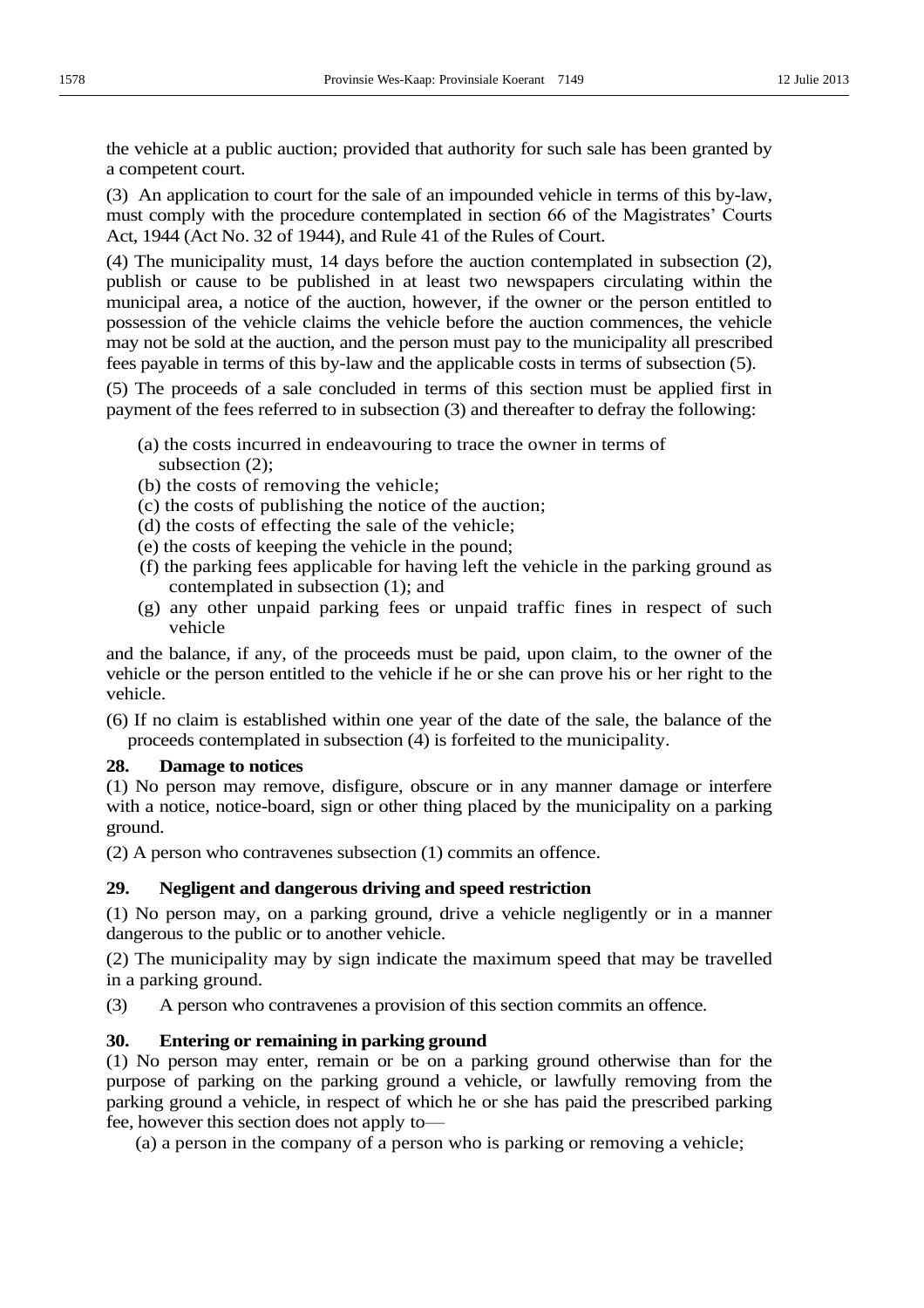- (b) officials of the municipality engaged in official activities or on instruction from the municipality; and
- (c) a person employed by an appointed parking management service provider engaged in the execution of his or her duties.

(2) A person who contravenes subsection (1) commits an offence.

# **31. Tampering with vehicle**

(1) No person may on a parking ground, without reasonable cause or without the knowledge or consent of the owner or person in lawful charge of a vehicle, in any way interfere or tamper with the machinery, accessories, parts or contents of the vehicle, or enter or climb upon the vehicle, or set the machinery of the vehicle in motion.

(2) A person who contravenes subsection (1) commits an offence.

# **32. Defacing coupon**

(1) No person may in a parking ground, with intent to defraud the municipality, forge, imitate, deface, mutilate, alter or make a mark upon a parking coupon issued in terms of this by-law.

(2) A person who contravenes subsection (1) commits an offence.

# **33. Defective vehicle**

(1) No person may park, or cause, or permit a vehicle which is mechanically defective or for any reason incapable of movement, to be parked or to remain in a parking ground.

- (2) If a vehicle, after having been parked in a parking ground, develops a defect which renders it immobile, the person in charge must take all reasonable steps to have the vehicle repaired or removed within a reasonable time.
- (3) A person who contravenes a provision of this section commits an offence.

# **34. Cleaning of vehicle**

(1) No person may, without the prior approval of the municipality, clean or wash a vehicle in a parking ground or parking bay.

(2) A person who contravenes subsection (1) commits an offence.

# **35. Refusal of admission**

(1) An authorised officer may refuse to admit into a parking ground a vehicle which, together with its load, is longer than five metres, or is, by reason of its width or height, likely to cause damage to persons or property, or to cause an obstruction or undue inconvenience.

(2) A person who disregards an authorised officer's refusal of admission commits an offence.

# **36. Parking hours and classes of vehicles**

(1) The municipality may, subject to the provisions of this by-law, permit the parking on a parking ground during the hours when the parking ground is open for parking of such classes of vehicles as it may determine.

(2) The municipality must, in a notice posted at the entrance to the parking ground, set out the classes of motor vehicles which may be parked in the parking ground, and the opening and closing hours of the parking ground.

(3) The municipality may, notwithstanding a notice posted in terms of subsection (2), by notice exhibited on a parking ground, close the parking ground or a portion of a parking ground, either permanently or for a period stated in the notice, for the parking of vehicles.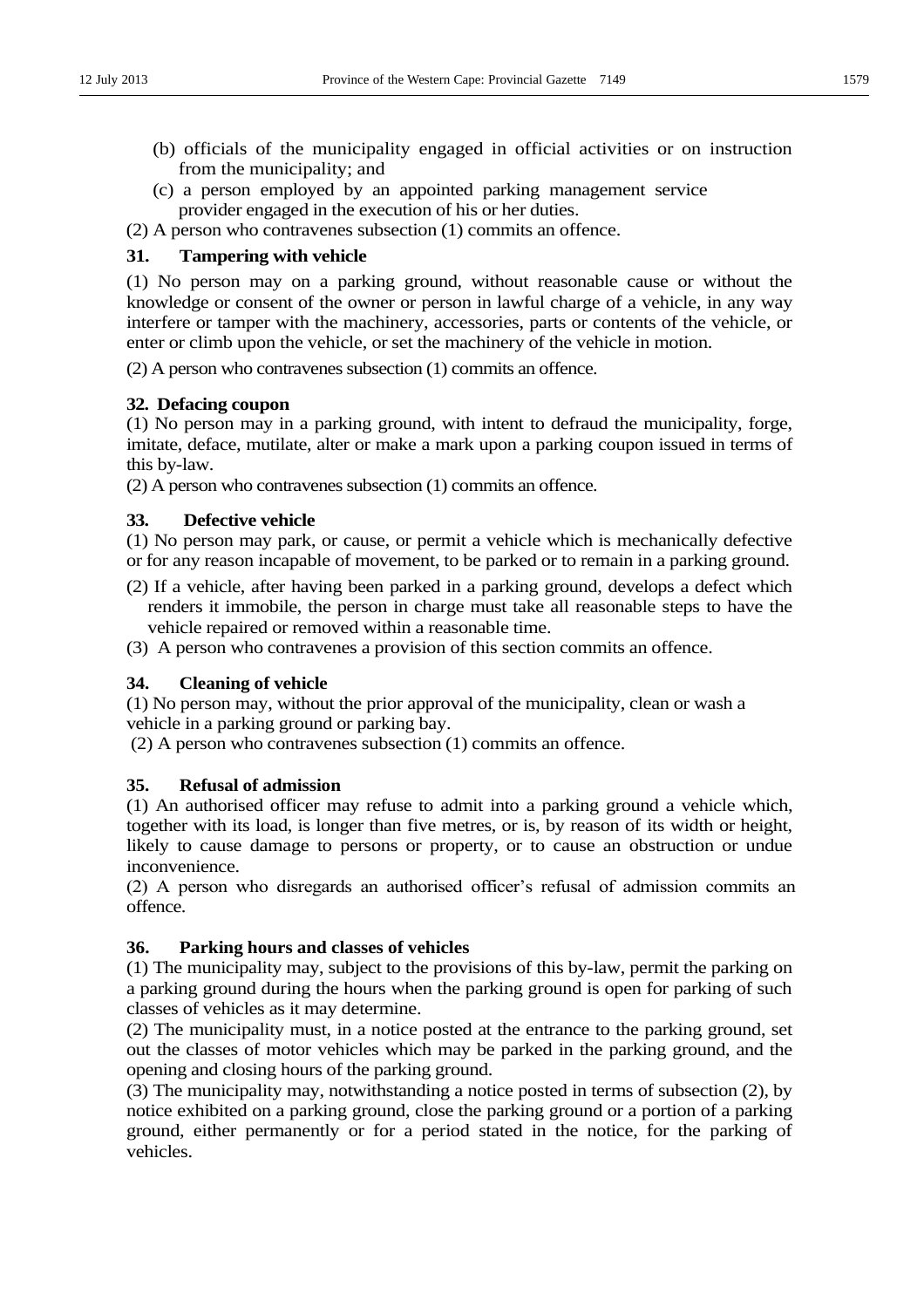(4) No person may park a vehicle or allow a vehicle to remain parked on a parking ground or portion of a parking ground which has been closed under subsection (3), or at any time other than during the hours for the parking of vehicles on the parking ground.

(5) No person may park on the parking ground a vehicle which is not of the class or classes which may use the parking ground for parking as set out in the notice at the entrance to the parking ground.

(6) No person may, unless he or she is the holder of a parking coupon issued in terms of this by-law authorising him or her to do so, park a vehicle or cause or permit it to be parked in a parking ground before the beginning or after the expiry of the parking period determined for the parking ground.

(7) A person who contravenes subsection (4), (5) or (6) commits an offence.

#### **37. Reservation by the municipality**

(1) The municipality may, by notice exhibited in the parking ground, reserve a portion of a parking ground for the parking of vehicles owned by the municipality or vehicles used by members of its staff on the business of the municipality.

(2) A person who parks a vehicle in a portion reserved for parking as contemplated in subsection (1) commits an offence.

#### *Part 2: Mechanically controlled parking ground*

#### **38. Parking of a vehicle in a mechanically controlled parking ground**

 $(1)$  Subject to section 2, a person who-

- (a) wishes to park a vehicle;
- (b) causes or permits a vehicle to be parked; or
- (d) allows a vehicle to be parked,

in a mechanically controlled parking ground must obtain a parking coupon which is issued by the machine in accordance with the instructions which are displayed on or near the parking coupon vending machine,

 $(2)$  A person contemplated in subsection  $(1)$  may not park a vehicle $\rightarrow$ 

- (a) except in a parking bay and in compliance with such directions as may be given by an authorised officer or where no such bay has been marked, except in a place indicated by the authorised officer;
- (b) after an authorised officer has indicated to the person that the parking ground is full;
- (c) after the expiry of the parking period indicated on the parking coupon; or
- (d) for a longer period than indicated as indicated by sign.

(3) A parking coupon obtained in terms of subsection (1) is valid until the time of expiry thereof as indicated on the coupon, and a person may not allow the vehicle to remain in the parking ground after expiry of the parking period, provided that the municipality may implement a system where payment is required at the end of the parking period.

(4) A person who does not obtain a coupon in accordance with subsection (1) or who contravenes subsection (2) or (3) commits an offence.

# **39. Removal of a vehicle from a mechanically controlled parking ground**

(1) No person may remove, or cause or permit the removal of a vehicle in a parking ground, unless-

(a) he or she has produced to the authorised officer, where applicable, a coupon authorising him or her to park in the parking ground and which was issued to him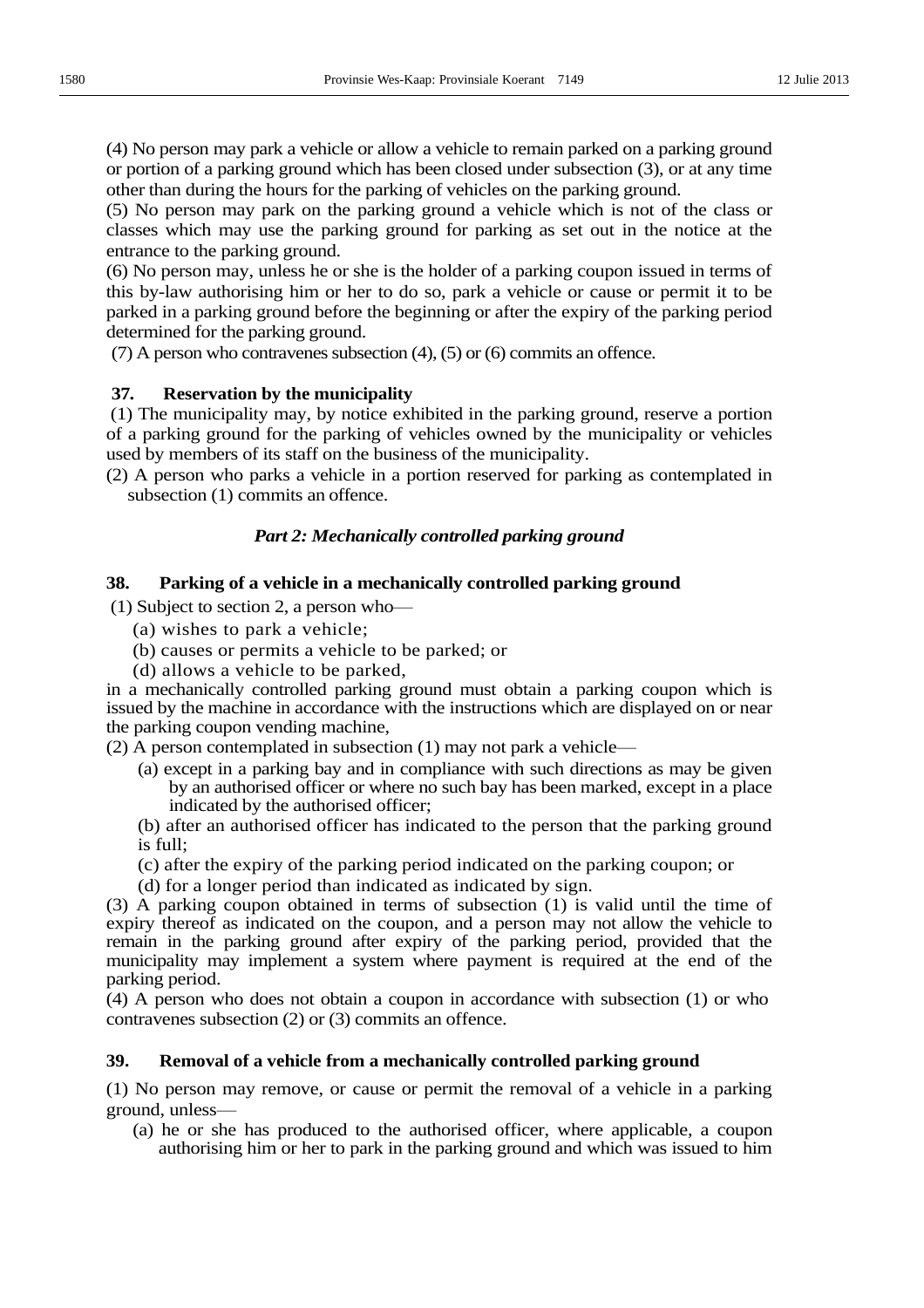or her by the parking coupon vending machine upon entering the parking ground; and

(b) he or she has paid to the authorised officer the prescribed parking fee.

(2) If a person fails to produce a coupon authorising him or her to park in the said parking ground, he or she is deemed to have parked the vehicle from the beginning of a period that the ground is open for parking until the time he or she wants to remove the vehicle, and he or she shall be charged a the applicable parking fee.

(3) Where a vehicle has not been removed from a parking ground by the end of the parking period for which the prescribed fee has been paid, a further charge as may be determined by the municipality will be payable for the next parking period.

(4) A person who contravenes subsections (1), (2) and (3) commits an offence.

### *Part 3: Pay-and-display parking ground*

# **40. Parking of a vehicle in a pay-and-display parking ground**

 $(1)$  A person who—

- (a) wishes to park a vehicle;
- (b) causes or permits a vehicle to be parked; or
- (c) allows a vehicle to be parked,

in a pay-and-display parking ground must immediately, upon entering the parking ground, buy a coupon which is issued by the machine, and a person who does not comply with this subsection commits an offence.

(2) The following must be indicated on the parking coupon vending machine:

- (a) the period during which a vehicle may be parked in the pay-and-display parking ground; and
- (b) the coin or other prescribed object or method of payment to be inserted or used in respect of the parking period.
- (3) The person must display the coupon by affixing it to the inside on the driver's side of the front windscreen of the vehicle in such a manner and place that the information printed on the coupon is legible from the outside of the vehicle.

(4) No person may allow a vehicle to remain in a pay-and-display parking ground after the expiry of the departure time indicated on the parking coupon and, unless evidence to the contrary is produced, the date or day and time of departure as recorded by a parking coupon vending machine is taken to be correct evidence of date or day and time.

(5) No person may park a vehicle, cause, permit or allow a vehicle to be parked in a payand-display parking ground if a parking coupon cannot be obtained from the parking coupon vending machine in the manner indicated thereon or when a notice displayed on the machine indicates that it is out of order.

(6) If a vehicle is removed from a pay-and-display parking ground and returned to the pay-and-display parking ground within the period of validity of the parking coupon, the coupon continues to be valid.

(7) Possession of a valid parking coupon does not guarantee the availability of a vacant parking bay.

(8) A person who contravenes subsection (3), (4) or (5) commits an offence.

### **41. General offences in respect of a pay-and-display parking ground**

 $(1)$  A person commits an offence if he or she—

- $(a)$  inserts or attempts to insert into a parking coupon vending machine—
	- (i) a counterfeit coin;
	- (ii) where another kind of object is to be used, a false object;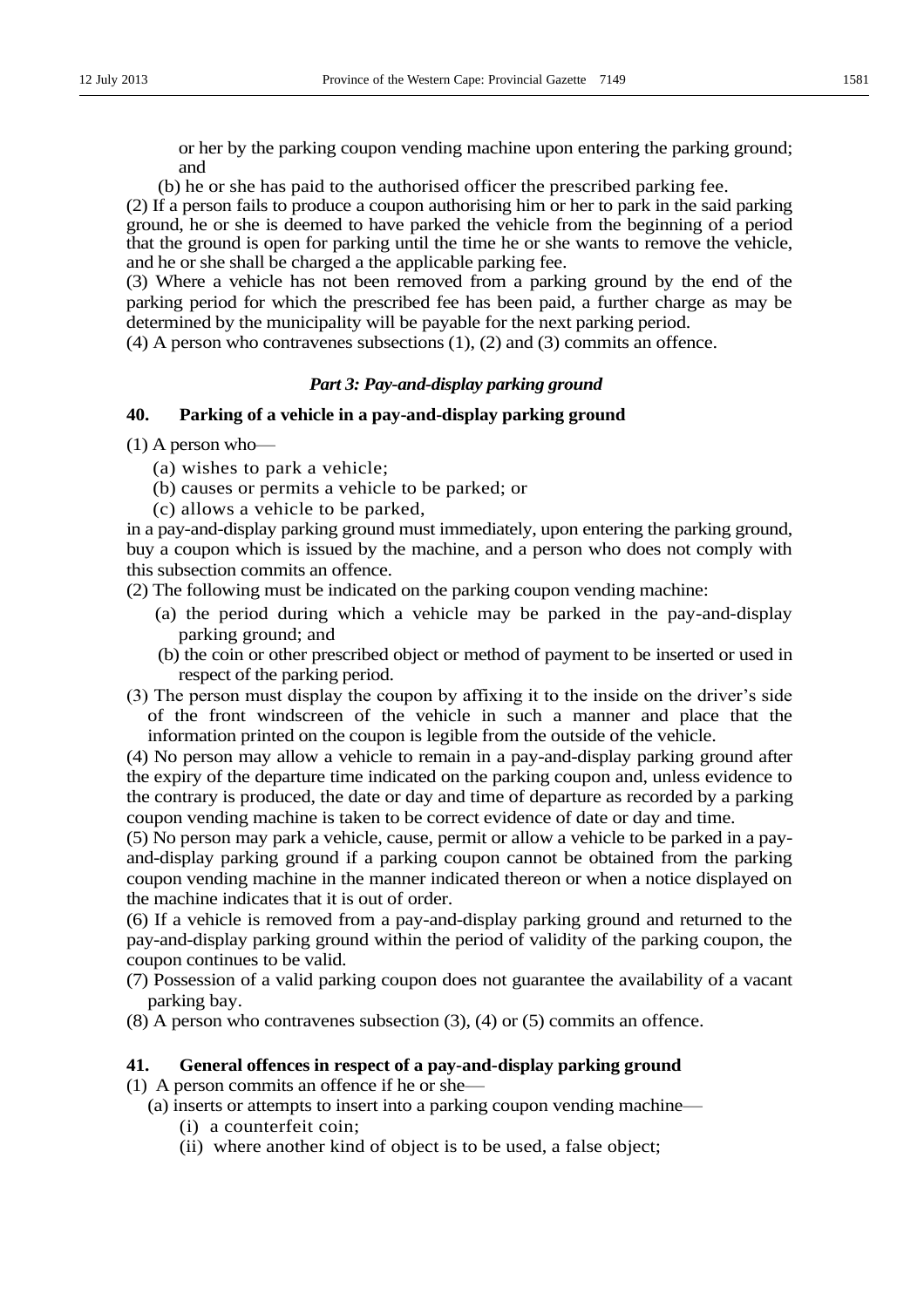- (iii) a coin which is not South African currency; or
- (iv) any object which is not meant to be inserted into the parking coupon vending machine;
- (b) jerks, knocks, shakes or in any way interferes or tampers with, or damages, or defaces a parking coupon vending machine or appurtenance thereto, or affix or attempt to affix or place a sign, placard, advertisement, notice, list, document, board or thing on, or paint, write upon or disfigure a parking coupon vending machine; or
- (c) removes or attempts to remove a parking coupon vending machine or any part of the machine from its mounting.

### **CHAPTER 5**

# **GENERAL PROVISIONS**

# **42. Obstruction or interfering with an authorised officer**

(1) An authorised officer may direct all traffic by means of visible or audible signals, and no person may disobey such signals.

(2) No person may obstruct, hinder, abuse or interfere with any authorised officer in the exercise of the power referred to in subsection (1).

(3) A person who contravenes a provision of this section commits an offence.

# **43. Obstruction or interfering with an authorised official or parking marshal**

(1) No person may obstruct, hinder, abuse or interfere with any authorised official or parking marshal in the exercise of the powers conferred upon him or her in terms of this by-law.

### **44. Presumptions**

(1) For the purpose of this by-law, the person in whose name a vehicle is licensed and which is parked in a parking ground, is deemed to be the person having control or charge of the vehicle, unless and until he or she proves the contrary.

- (2) (a) Where in any prosecution in terms of the common law relating to the driving of a vehicle on a public road, or in terms of this by-law it is necessary to prove who was the driver of such vehicle, it is presumed, in the absence of evidence to the contrary, that such vehicle was driven by the owner thereof.
	- (b) Whenever a vehicle is parked in contravention of any provision of this by-law, it shall be presumed, in the absence of evidence to the contrary, that such vehicle was parked by the owner thereof.
	- (c) For the purposes of this by-law it is presumed, in the absence of evidence to the contrary, that where the owner of the vehicle concerned is a corporate body, such vehicle was driven or parked by a director or servant of the corporate body in the exercise of his or her powers or in the carrying out of his or her duties as such director or servant, or in furthering, or endeavouring to further the interests of the corporate body.

### **45. Parking attendants**

The provisions of section 10 of the Roads and Streets By-law of the municipality applies with the necessary changes.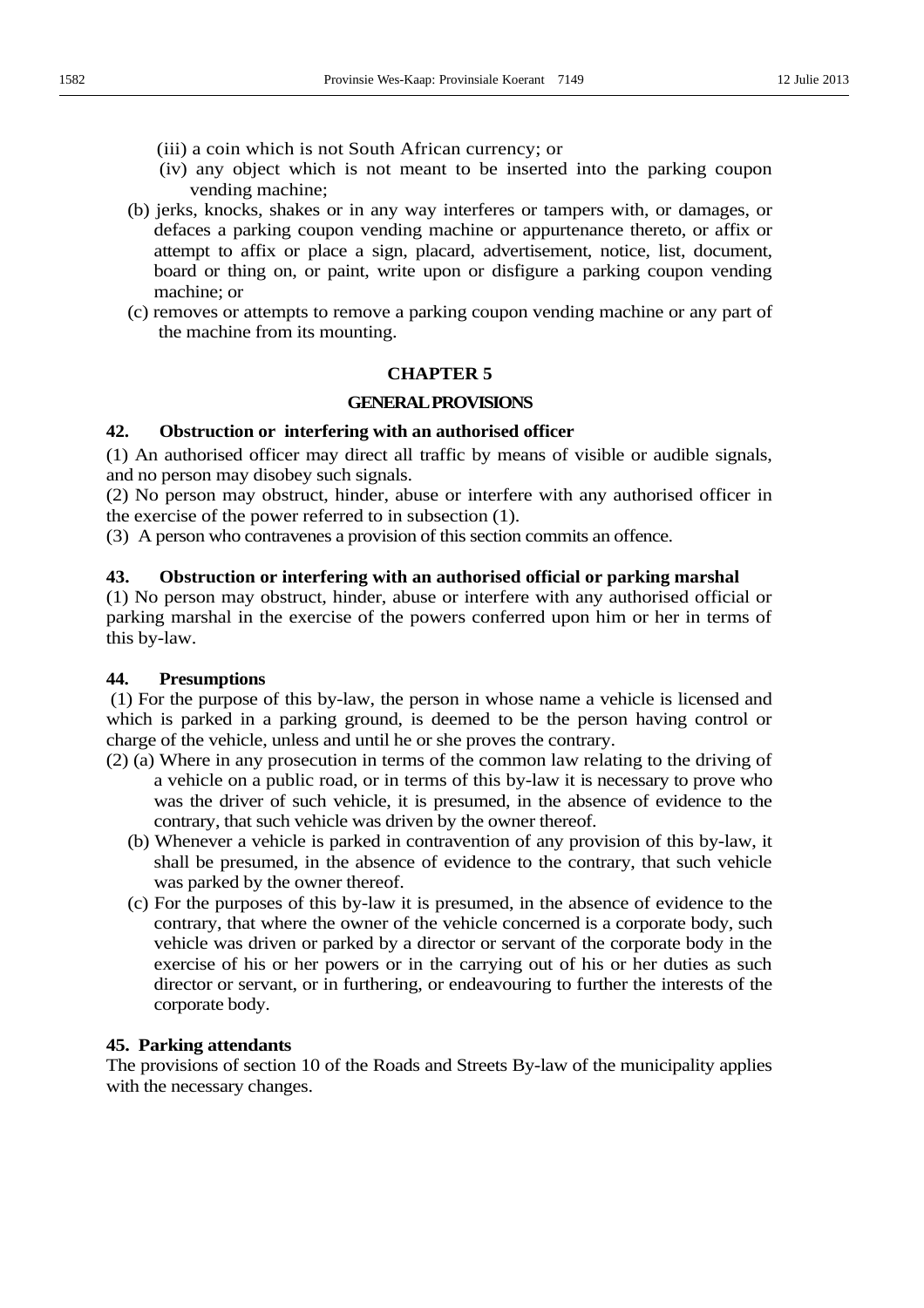A person whose rights are affected by a decision made under this by-law and in the event of the power or duty to make that decision is delegated or sub-delegated to the decision-maker, may appeal against that decision in terms of section 62 of the Municipal Systems Act, 2000 (Act 32 of 2000).

## **47. Dispute settlement**

(1) Where a person feels aggrieved by the behaviour of a parking marshal or disputes any action taken by a parking marshal employed by a service provider responsible for management of a parking system, he or she must lodge a complaint in writing with the management of the service provider within seven days of the occurrence.

(2) A copy of the said complaint must be delivered to the Director: Community Services who may request the management of the service provider to submit to him or her a report within seven working days setting out the action taken to settle the complaint or dispute.

(3) The Director: Community services may in his or her discretion take any steps necessary to settle the complaint or dispute where the management of the service provider fails to settle the complaint or dispute to the satisfaction of the Director.

### **48. Penalties**

A person who has committed an offence in terms of this by-law is, on conviction, and subject to penalties prescribed in any other law, liable to-

- (a) a fine, or in default of payment, to imprisonment, or to such imprisonment without the option of a fine, or to both such fine and such imprisonment; and
- (b) in the case of a successive or continuing offence, to a fine for every day such offence continues, or in default of payment thereof, to imprisonment.

### **49. Repeal of by-laws**

Section 9 of the Roads and Streets By-law of the municipality is hereby repealed.

## **50. Short title**

This By-law is called the Breede Valley Municipality: Parking By-law, and commences on the date of publication thereof in the Provincial Gazette.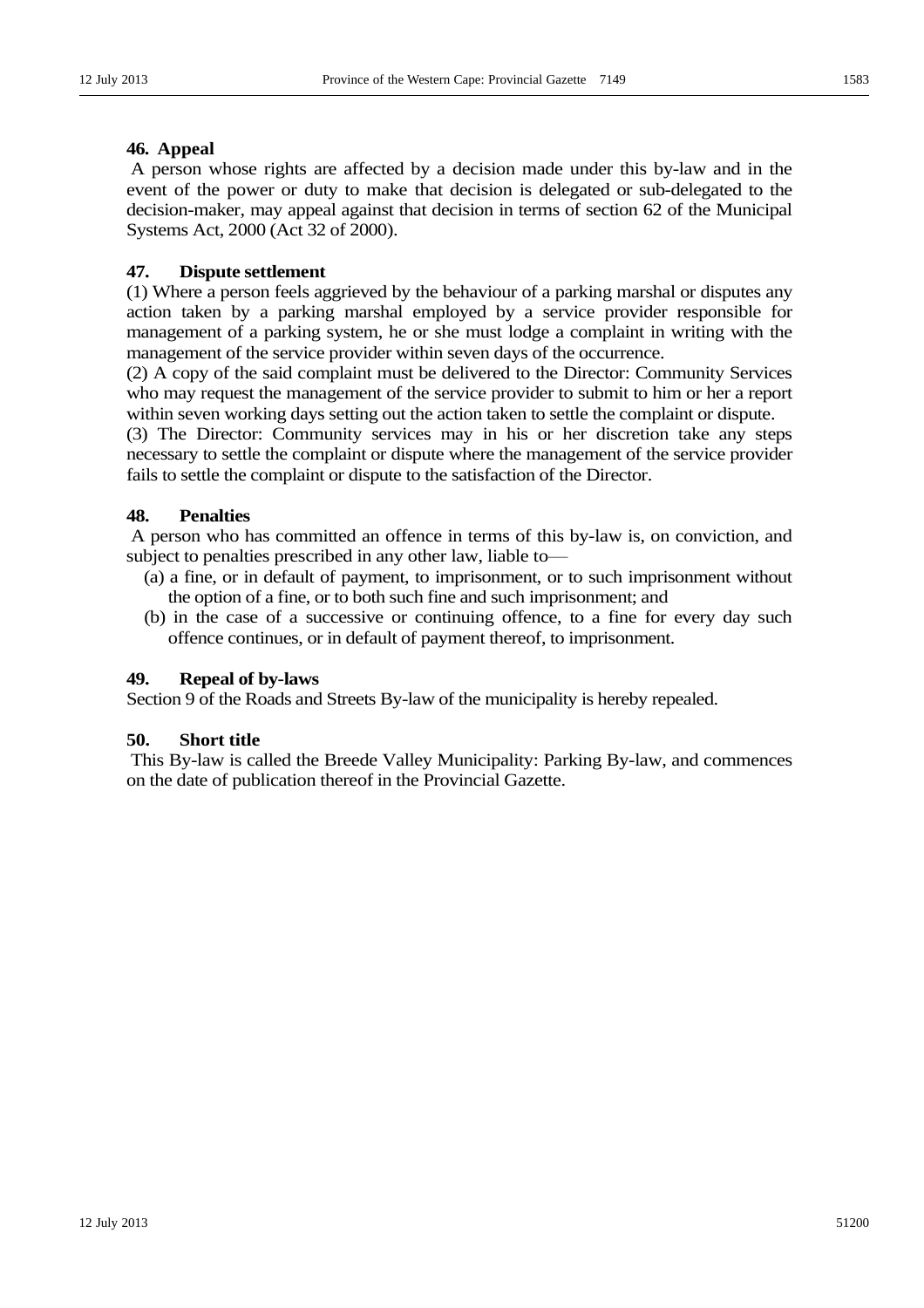# **OVERSTRAND MUNICIPALITY**

## **INTEGRATED WASTE MANAGEMENT BY-LAW, 2013**

# **To regulate the provision of solid waste services in the area of jurisdiction of the Overstrand Municipality and to provide for matters connected therewith.**

Be it enacted by the Municipal Council of the Overstrand Municipality, in terms of Section 156(2) of the National Constitution read with Section 11(3)(m) of the Local Government: Municipal Systems Act, 2000 (Act 32 of 2000), as follows:-

#### **CHAPTER 1 GENERAL PROVISIONS**

- 1. Definitions and interpretation<br>2. Principles
- **Principles**
- 3. Main objects
- 4. Duties and obligations

# **CHAPTER 2 INTEGRATED WASTE MANAGEMENT**

- 5. Waste management plans
- 6. Waste information system
- 7. Waste minimisation and recycling
- 8. Waste management activities

# **CHAPTER 3 COLLECTION OF REFUSE**

- 9. Levels of service
- 10. Agreement of service
- 11. Frequency
- 12. Volume
- 13. Receptacles
- 14. Communal collection
- 15. Collection in rural areas
- 16. Recycling
- 17. Accumulation of waste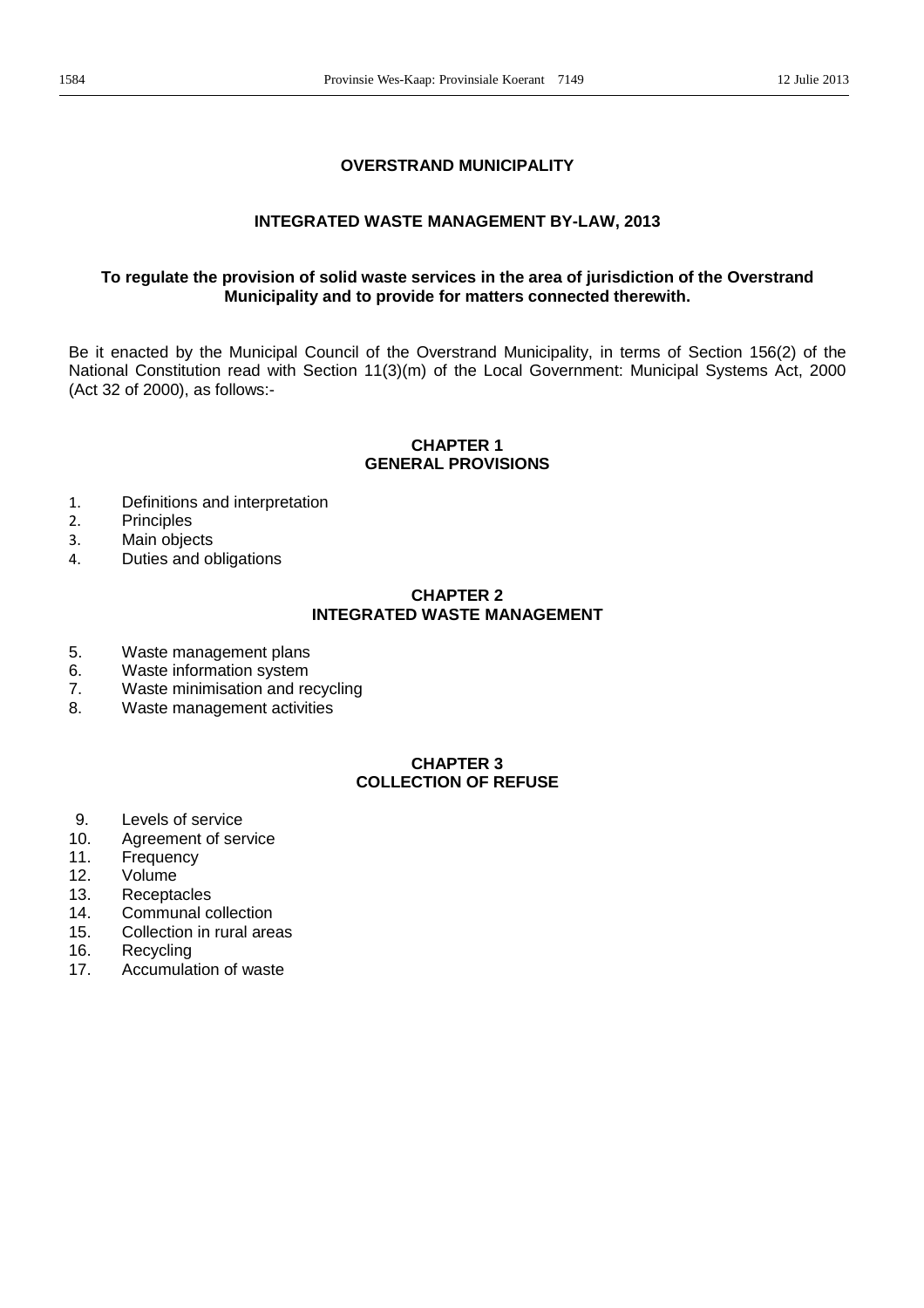# **CHAPTER 4 HANDLING DIFFERENT TYPES OF WASTE**

# **Part 1 Garden Waste**

18. Composting

19. Disposal of garden waste

**Part 2 Bulky Waste** 

20. Removal and disposal

# **Part 3 Building Waste**

- 21. Plans and inspection
- 22. Generation and storage
- 23. Removal and disposal

# **Part 4**

# **Special Industrial, Health Care and Hazardous Waste**

- 24. Notification and verification
- 25. Storage
- 26. Collection and disposal

#### **Part 5**

# **Industrial Waste and Special Waste**

- 27. Storage
- 28. Collection and disposal

# **Part 6 Tyres, Disused Vehicles or Machinery and Scrap Metal**

29. Storage and disposal

### **Part 7 Recyclable Waste**

30. Storage, collection and disposal

# **Part 8 Agriculture and Farm Waste**

31. Disposal

# **CHAPTER 5 TRANSPORTATION AND DISPOSAL**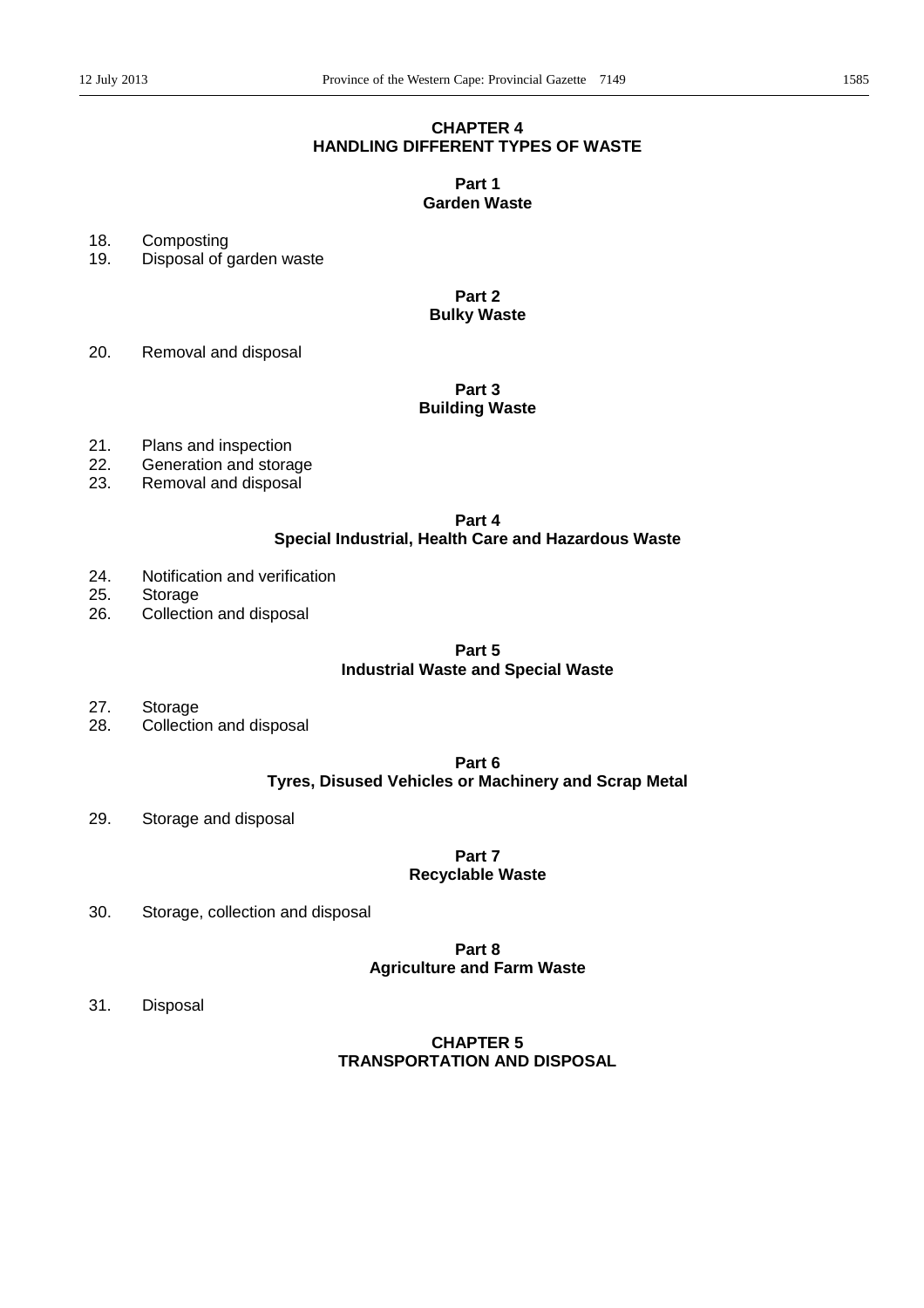# **Part 1 Transportation of Waste**

- 32. Safe transportation
- 33. No wastage or spillage
- 34. Legal Compliance

#### **Part 2 Waste Disposal**

- 35. Permitted use
- 36. Liabilities
- 37. Conduct at facilities<br>38. Accepting waste from
- Accepting waste from others

### **CHAPTER 6 LITTERING AND DUMPING**

- 39. Provision of facilities for litter
- 40. Littering and dumping
- 41. Burning of waste
- 42. Abandoned objects

# **CHAPTER 7 EXTERNAL SERVICE PROVIDERS**

#### **Part 1**

# **Accredited Service Providers of Commercial Services**

- 43. Accreditation application
- 44. Terms and conditions of accreditation
- 45. Renewal of accreditation
- 46. Suspension and revocation of accreditation
- 47. Accreditation exemptions
- 48. Consumer responsibilities

# **Part 2 Municipal Service Providers**

- 49. Outsourcing of services
- 50. Consumer charter

#### **CHAPTER 8 GENERAL**

- 51. Ownership
- 52. Access to premises

# **CHAPTER 9 ENFORCEMENT AND LEGAL SERVICES**

- 53. Compliance with this by-law and other laws<br>54. Authorisation of an official
- Authorisation of an official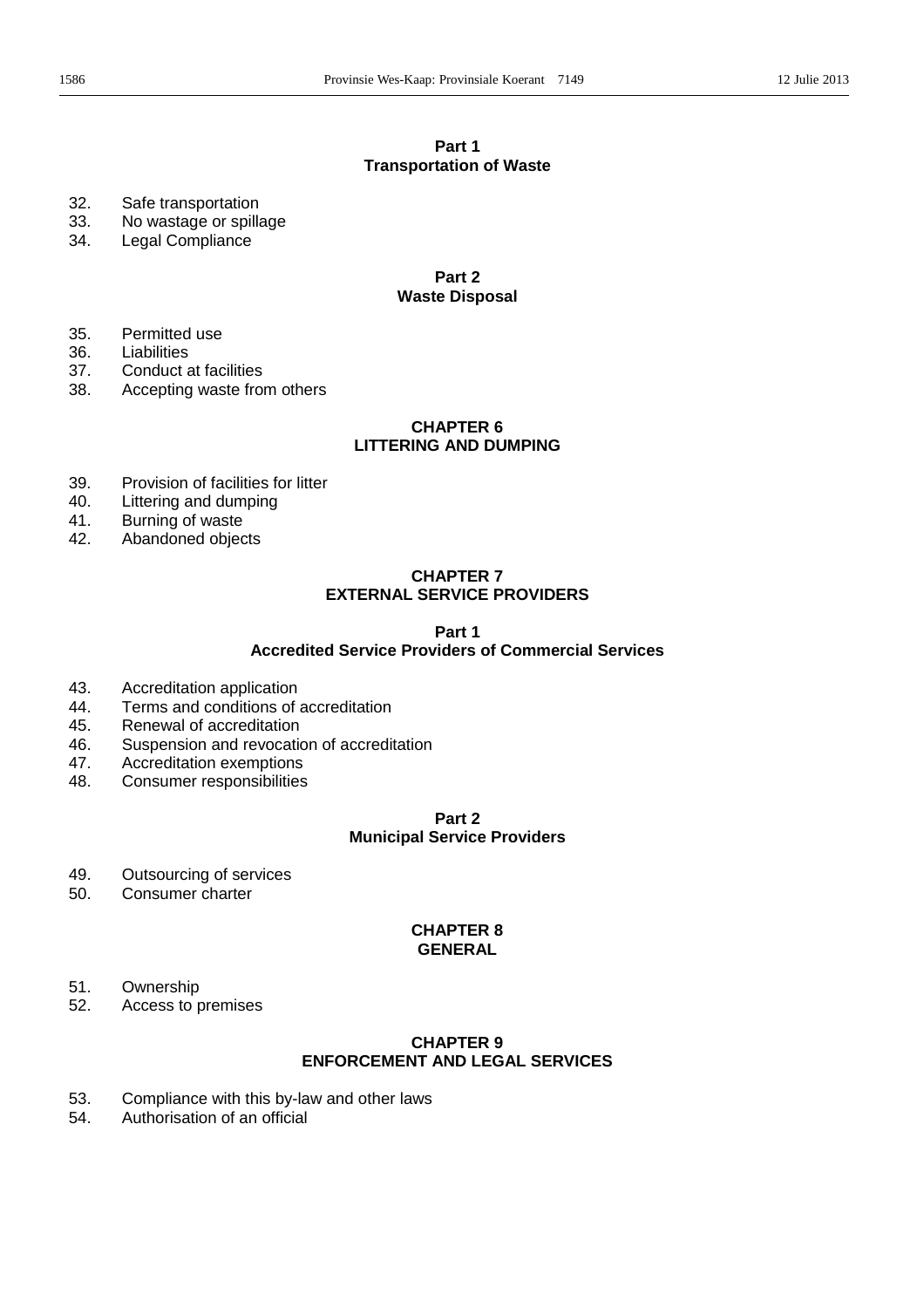- 55. Functions and powers of an authorised official<br>56. Service of notices and documents
- Service of notices and documents
- 57. Compliance notices
- 58. Power of entry and inspection<br>59. Using force to enter
- Using force to enter
- 60. Liabilities and compensation
- 61. False statement or information
- 62. Appeals
- 63. Offences
- 64. Penalties
- 65. Application of this by-law<br>66. Repeal of by-laws
- Repeal of by-laws
- 67. Short title and commencement

### **SCHEDULE:**

By-laws repealed *(Schedule "A")*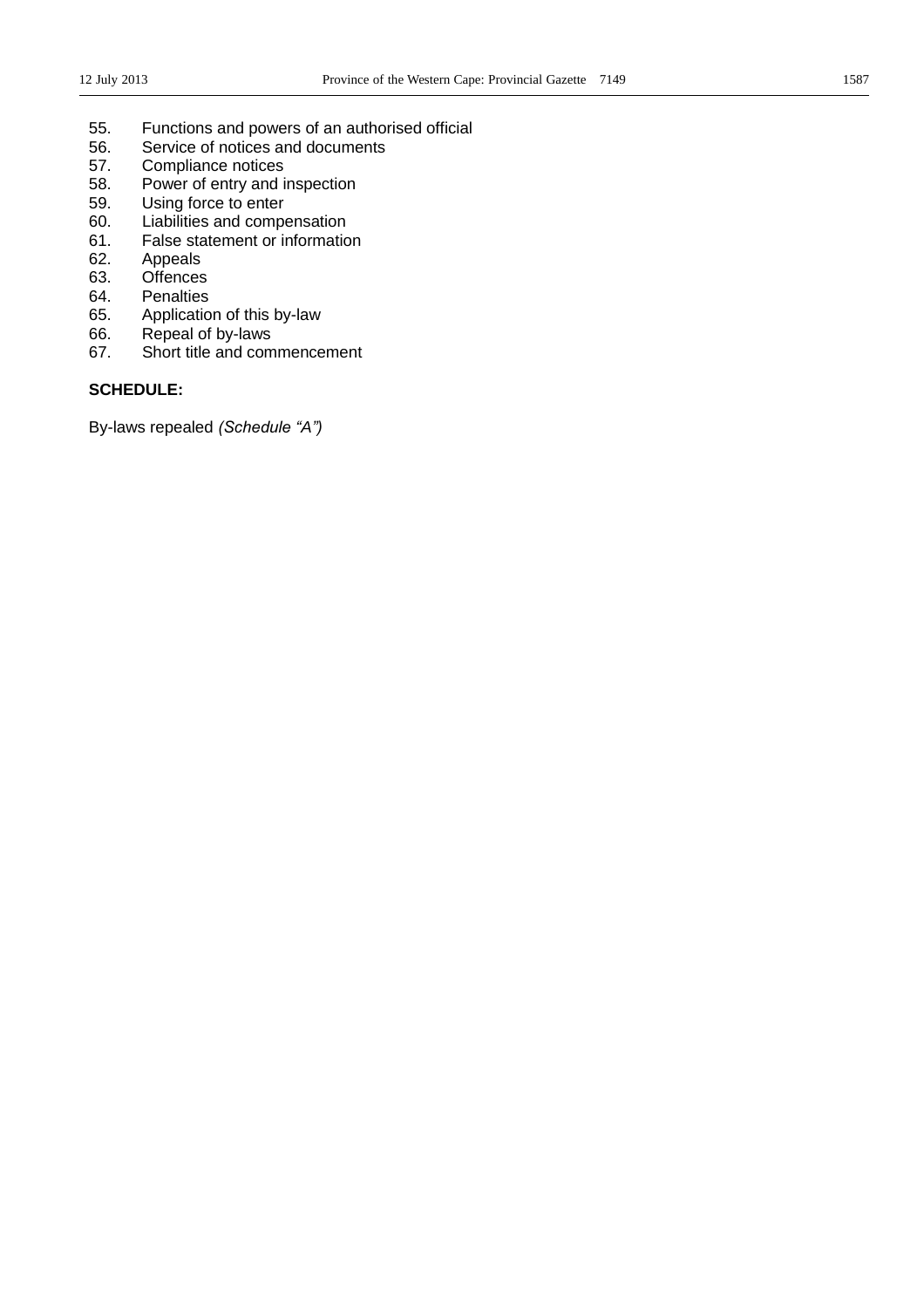# **CHAPTER 1 GENERAL PROVISIONS**

#### **Definitions and interpretation**

**1.** In this By-law and the Schedule thereto, words used in the masculine gender include the feminine, the singular includes the plural and vice versa; in the event of a conflict between die English and Afrikaans versions of this By-law, the English version shall be decisive; and unless the context otherwise indicates:

**"accredited service provider"** means a person or entity accredited by and registered with the Municipality and having obtained an authorisation to collect and transport specified types of waste in the municipal area;

"agricultural and farm waste" means all waste generated on farms as part of agricultural processes or through ordinary domestic and business activities and may include different types of waste;

"animal proof container" means an approved waste container which protects the contents from problem animals, as required by the Municipality in specific areas;

**"applicable charge**" means the rate, charge, tariff, flat rate, subsidy or any other cost prescribed by the Municipality from time to time;

"approved" in the context of bins, bin liners, refuse bags, containers, receptacles and wrappers, means approved by the Municipality or an accredited service provider for the collection and storage of waste;

**"approved business waste container"** means a receptacle with a storage capacity of 240 litre or any other approved container prescribed by the Municipality;

**"approved domestic waste container"** means a receptacle with a storage capacity of 240 litres or any other approved container prescribed by the Municipality including a refuse bag until 30 June 2015;

**"authorised official"** means a waste management officer or other person in the employ of the Municipality, authorised by the Municipality for the purposes of this By-law, or if the Municipality has appointed a municipal service provider to perform municipal services, an employee of such service provider, authorised by it as an authorised official in terms of this By-law and acting within the scope of the powers, functions and duties assigned to that municipal service provider by the Municipality in terms of section 81(2) of the Systems Act or another applicable law;

"building waste" means waste produced during the construction, alteration, repair or demolition of any structure both manmade or natural, and includes rubble, earth, vegetation, wood and rock displaced during such construction, alteration, repair or demolition but excludes hazardous waste and garden waste;

"bulky waste" means waste which can be classified as domestic or business waste but which, by virtue of its mass, shape, size or quantity, cannot easily be accumulated in or removed from an approved container;

"**business waste**" means waste, other than hazardous waste, health care waste, building waste, industrial waste, garden waste, bulky waste, special waste and special industrial waste generated on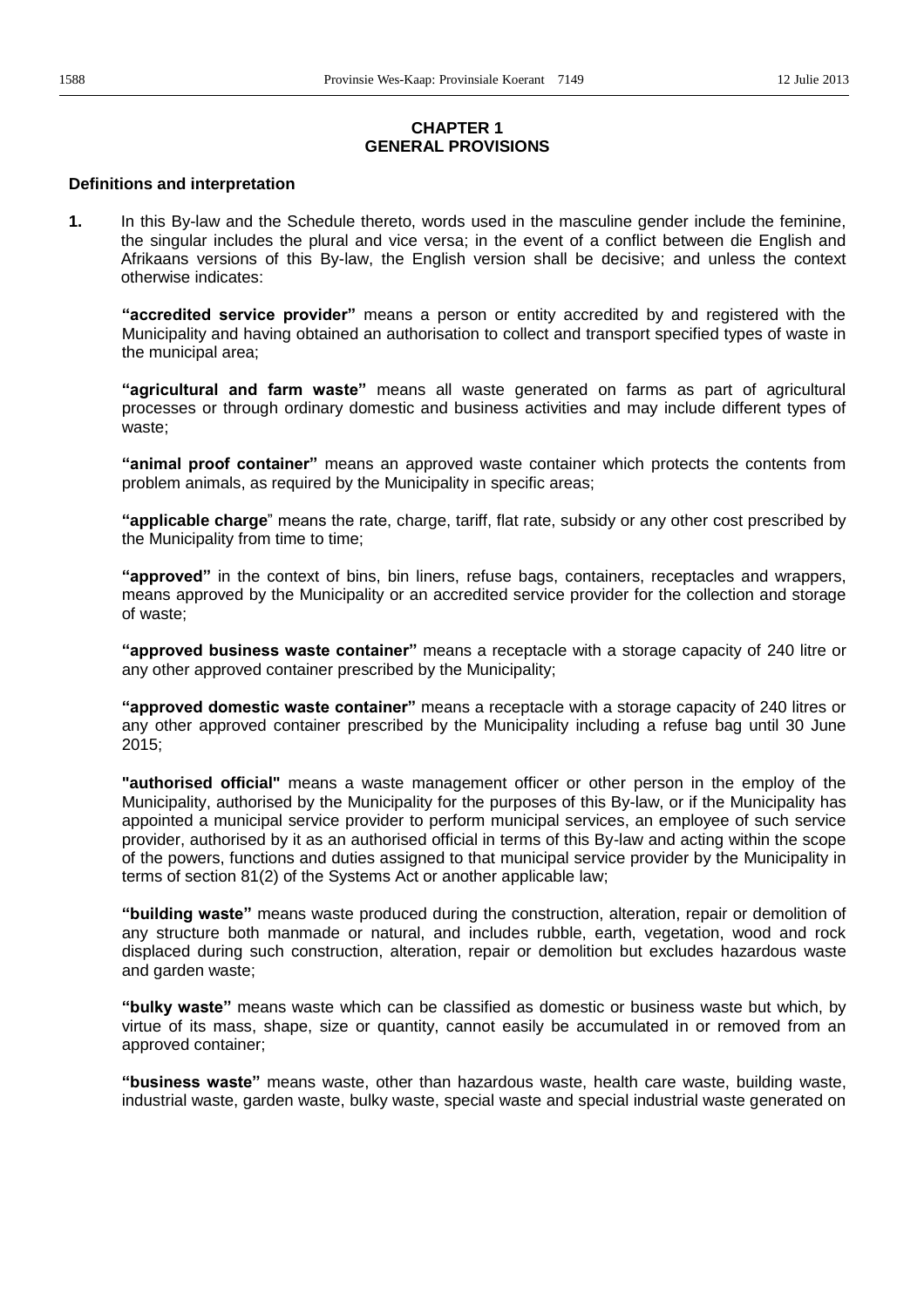premises used for non-residential purposes and at residential premises where commercial activities are being conducted;

"by-product" means a substance that is produced as part of a process that is primarily intended to produce another substance or product and that has the characteristics of an equivalent virgin product or material;

"clean building waste" means the inert waste produced during the construction, alteration, repair or demolition of any structure both manmade or natural thus including rubble but excluding building materials such as cement bags, paint holders, window frames, carpets as well as earth, vegetation, wood and rock that are displaced during such construction, alteration, repair or demolition processes;

**"collection"** means the act of collecting domestic or business waste at the place of generation or storage by the Municipality or an accredited service provider and removal has a similar meaning;

**"commercial services"** means any waste management service, relating or connected to accumulating, collecting, managing, recycling, sorting, storing, treating, transporting, disposing, buying or selling of waste or any other manner of handling waste excluding municipal services rendered by the Municipality;

"dailies" means putrescible business waste generated by hotels, restaurants, food shops, hospitals and canteens that must be collected on a more frequent basis, often a daily basis, to prevent the waste from decomposing and presenting a nuisance, environmental or health risk;

"damage to the environment" means any pollution, degradation or harm to the environment whether visible or not;

**"DEA"** means the national Department of Environmental Affairs;

**"DEA&DP"** means the provincial Department of Environmental Affairs and Development Planning;

"domestic hazardous waste" means hazardous waste generated in a household in minimum quantities consistent with the home use of materials such as paints and solvents, automotive wastes, pesticides, electronics, aerosols, cleaning agents, batteries, fluorescent lamps and refrigerant containing appliances;

"domestic health care waste" means health care waste generated in a household in minimum quantities consistent with the home use of materials for medical purposes and includes waste such as syringes, unused medicines and pills, used bandages, that could cause a health hazard when not appropriately disposed of;

"**domestic waste**" means waste that emanates from premises used wholly or mainly for--

- (a) residential purposes, such as a dwelling house, flat, boarding house, old age home or group development;
- (b) educational, sport or recreational purposes;
- (c) purposes of public worship, including a hall or other building used for religious purposes, and includes domestic health care waste and domestic hazardous waste but excludes hazardous waste, business waste, building waste, garden waste, bulky waste, special waste, liquid matter or night soil;

**"dump"** means placing waste anywhere other than in an approved receptacle or a place designated as a waste handling facility or waste disposal facility by the Municipality;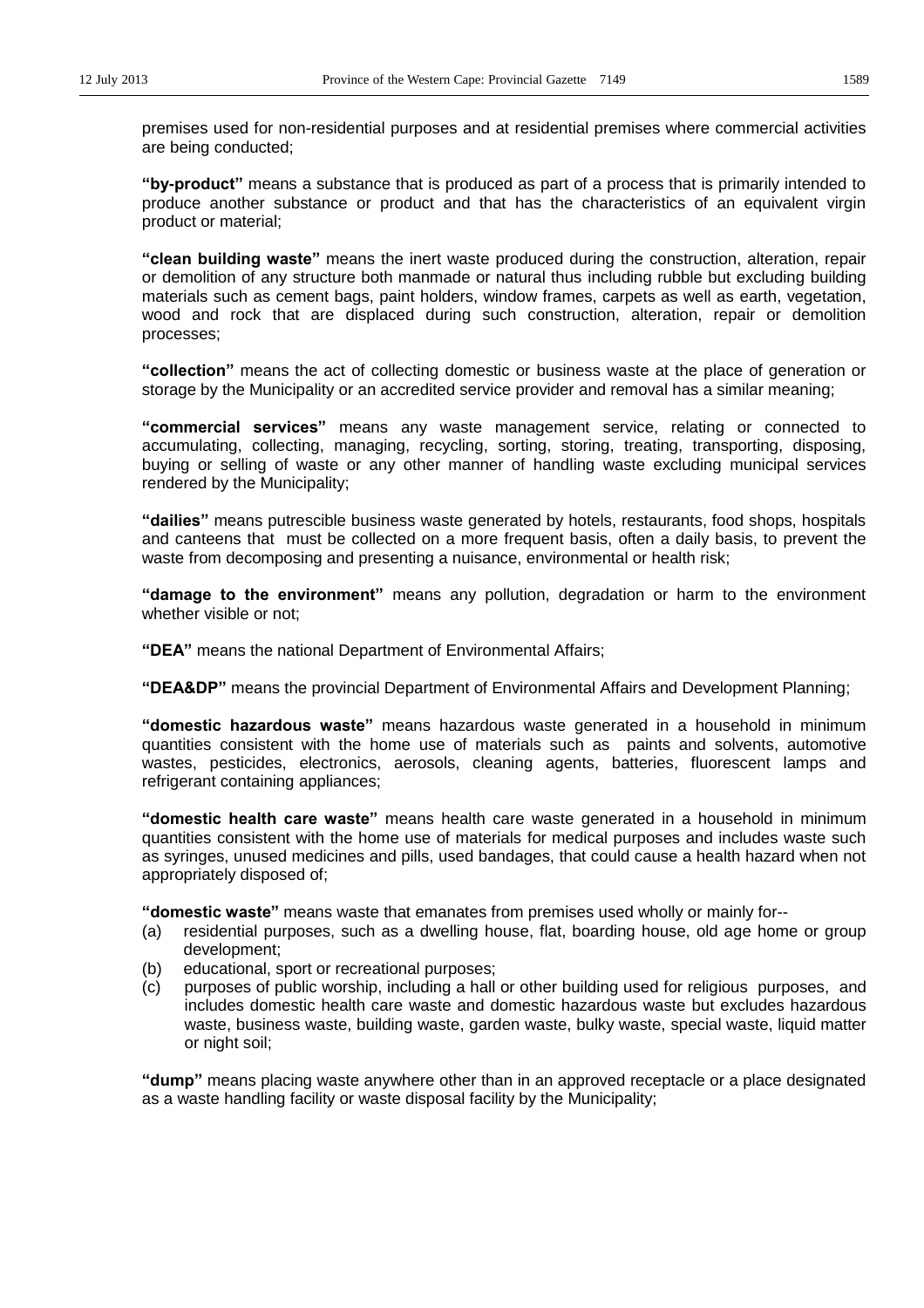"DWA" means the National Department of Water Affairs;

**"ECA"** means the Environment Conservation Act, 1989 (Act 73 of 1989) and any regulations made in terms thereof, or any superseding legislation;

**"EIA"** means an environmental impact assessment as contemplated in NEMA, and/or the ECA and the EIA Regulations as published in Government Notice R 1183 on 5 September 1997, as amended from time to time;

**"enforcement notice"** means any notice issued by an authorised official under this By-law which instructs the person to whom it is issued to comply with the terms of the notice, and includes a compliance notice contemplated in section 57;

**"environment"** means the individual parts and total sum of all elements, properties, conditions and the like making up the surroundings within which living organisms exist and any part or combination of the interrelationships among and between them;

**"environmental emergency"** means any situation that has caused or may cause serious harm to human health or damage to the environment, irrespective of whether the potential for harm or damage is immediate or delayed;

**"environmental restoration cost"** means the full cost of all measures necessary to restore the environment to its condition prior to an incident which caused damage to it, and in the event of this not being possible the value of the cost benefit that has been lost through the damage to or destruction of the environment;

**"event waste"** means waste that originates from the activities related to an event that is held in the municipal area;

"e-waste" means electric and electronic equipment waste such as lighting equipment, circuit boards, mobile phones, computers, television sets and audio visual equipment that are still mainly treated as domestic or business waste but with a high need and potential for recycling;

"garden services activities" means the provision of gardening services including the cutting of grass, pruning of trees or any other horticultural activity including landscaping, to any domestic, business, commercial, education and training, recreational, institutional or industrial premises;

**"garden waste"** means organic waste which emanates from domestic gardening activities, including grass cuttings, leaves, plants, flowers, branches, tree stumps and other similar waste;

"general waste" means waste that does not pose an immediate hazard or threat to health or to the environment, and includes domestic waste; business waste; building waste; inert waste and garden waste;

"**group development**" means a high density residential development with common property and/or facilities and which is managed by a home owners' association, body corporate or other managing body;

"hazardous chemical substance" means any toxic, harmful, corrosive, irritant or asphyxiant substance, or a mixture of such substances for which-

- (a) an occupational exposure limit is prescribed;
- (b) an occupational exposure limit is not prescribed but which creates a hazard to health and the environment;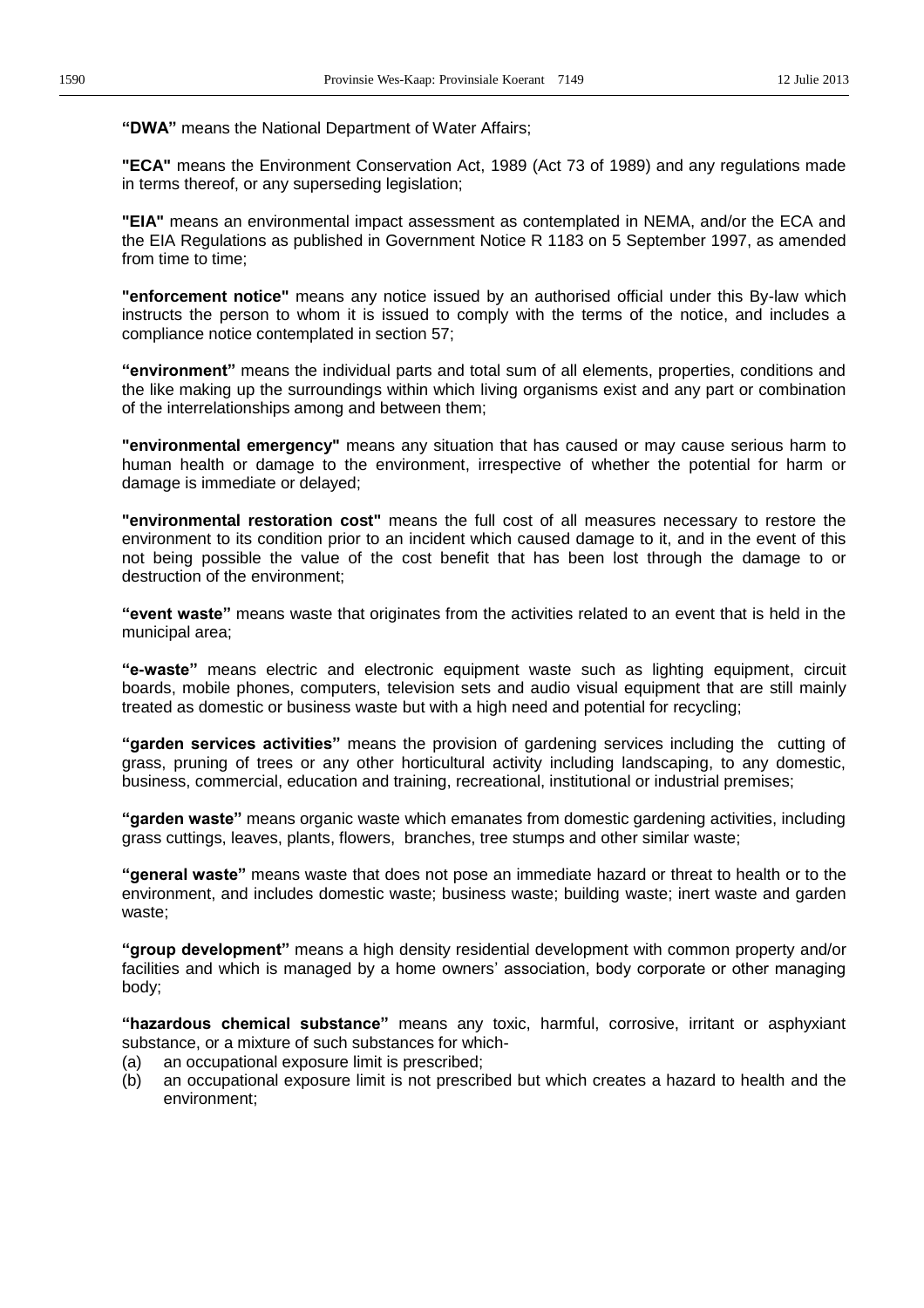"hazardous waste" means any waste that contains organic or inorganic elements or compounds that may, owing to the inherent physical, chemical or toxicological characteristics thereof, have a detrimental impact on health and the environment;

"health care risk waste" means all hazardous waste generated at any health care facility such as a frail care centre, hospital, clinic, laboratory, medical research institution, dental or medical practitioner or veterinarian including but not limited to infectious waste, pathological waste, sharp waste, pharmaceutical waste, genotoxic waste, chemical waste, pressurized container waste, waste with heavy metals, radio-active waste, or any waste that has been in contact with blood, bodily fluids or tissues from humans or infected animals from veterinary practices;

"health care waste" means all waste generated by or derived from medical care or medical research including but not limited to infectious waste, pathological waste, sharp waste, pharmaceutical waste, genotoxic waste, chemical waste, pressurized container waste, waste with heavy metals, radio-active waste, or any waste that has been in contact with blood, bodily fluids or tissues from humans or infected animals from veterinary practices;

"holder of waste" means any person or entity that imports, generates, collects, handles, accumulates, stores, transports, transfers, processes, treats, trades, exports, recovers, recycles, reuses or disposes of waste including sorters of waste such as recycling or waste minimisation groups, scrap dealers and buy-back centres;

"**industrial waste**" means waste generated as a result of manufacturing, industrial, fabricating, processing, dismantling or maintenance activities and may include waste generated by commercial agricultural, mining or power plant activities but does not include any other category of waste;

"**inert waste**" means waste that-

- (a) does not undergo any significant physical, chemical or biological transformation after disposal;
- (b) does not burn, react physically or chemically biodegrade or otherwise adversely affect any other matter or environment with which it may come into contact; and
- (c) does not impact negatively on the environment, because of its pollutant content and because the toxicity of its leachate is insignificant;

"infectious waste" means waste which is generated during diagnosis, treatment or immunization of humans or animals, in the research pertaining to this, in the manufacturing or testing of biological agents including blood products, cultures, pathological waste, sharp objects, human and animal anatomical waste and isolation waste that contain or may contain infectious substances;

**"integrated waste management plan"** means an integrated waste management plan required by the Municipality in terms of this By-law or that is required in terms of any other applicable legislation;

"**interest**" means a levy with the same legal property as service fees and calculated in terms of this By-law on all amounts in arrears in respect of prescribed fees for waste management services at a standard rate equal to an interest rate as determined by the Customer Care, Credit Control and Debt Collection Policy of the Municipality;

"IPWIS" means the Integrated Pollutant and Waste Information System of the Western Cape Government as established in accordance with the national and provincial legislative and policy framework including NEM:WA;

"**level of service**" means the frequency of municipal service and the type of service point;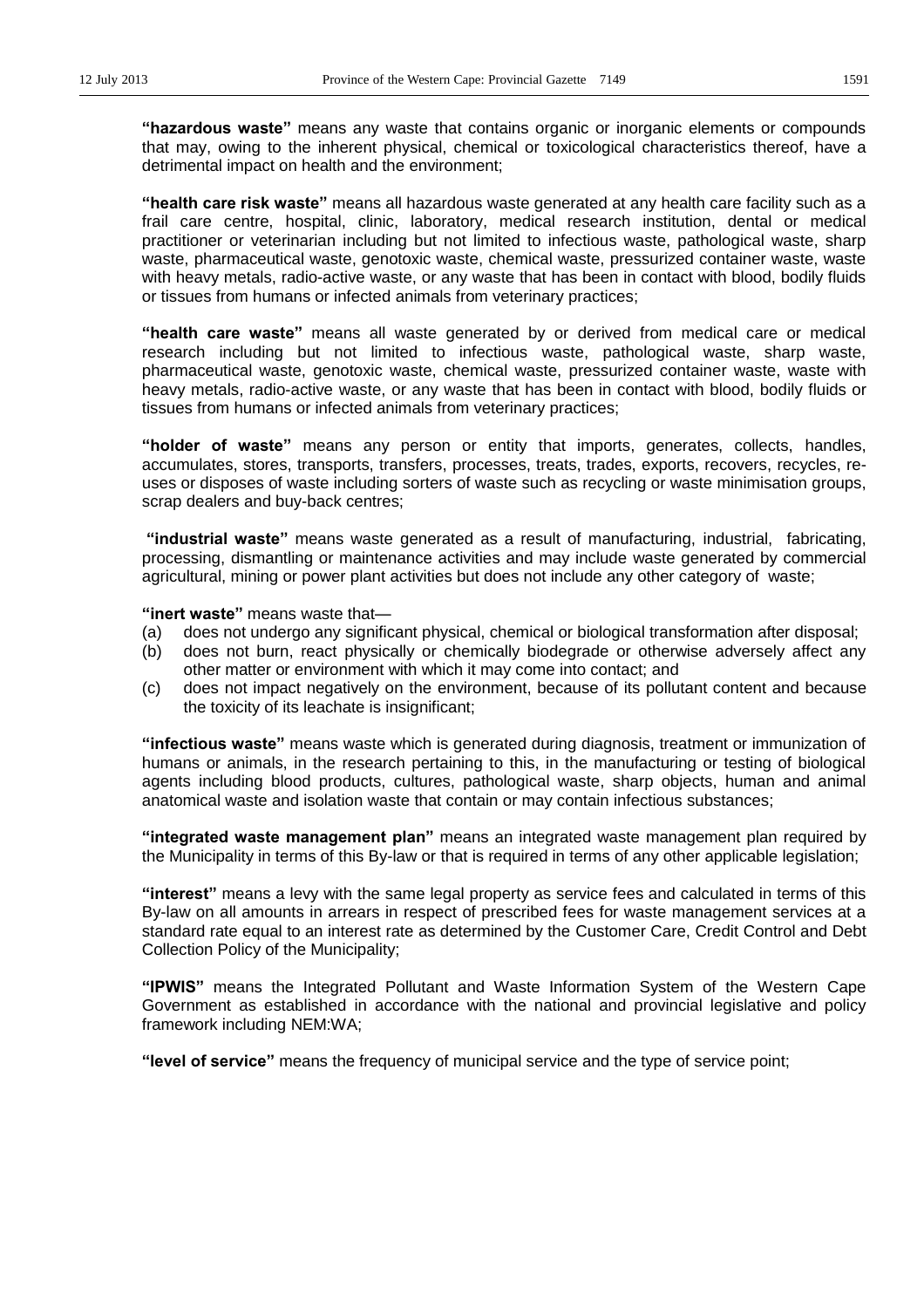"**litter**" means any object or matter which is discarded by a person in any place except in an approved receptacle provided for that purpose or at a waste disposal facility or a waste handling facility;

"material recovery" means any process where material is removed from the waste stream with the purpose to re-use, recycle or treat the material so removed;

"minimisation" means the steps that are taken by the Municipality, residents, businesses and industries to avoid and reduce the amount and toxicity of waste generated and disposed of;

"Minister" means the Minister of the Department of Environmental Affairs;

### "Municipality" means -

- (a) the Overstrand Municipality established in terms of Section 12 of the Structures Act by Provincial Notice No. P.N. 488/2000 or its successors in title, and includes a structure or person exercising a delegated power or carrying out an instruction in terms of this By-law and legislation applicable to local government; or
- (b) a municipal service provider fulfilling a responsibility under this By-law, assigned to it in terms of section 81(2) of the Systems Act or any other law, as the case may be;

"municipal service" means the municipal service relating to the collection of waste, including domestic waste, business waste and dailies and related waste activities provided by the Municipality or a municipal service provider on behalf of the Municipality, in accordance with this By-law;

**"NEMA"** means the National Environmental Management Act, 1998 (Act 107 of 1998);

**³NEM:WA´** means the National Environmental Management: Waste Act, 2008 (Act 59 of 2008);

"nuisance" means any injury, harm, damage, inconvenience or annoyance to any person which is caused in any way whatsoever by the improper handling or management of waste, including but not limited to, the storage, placement, collection, transport or disposal of waste or by littering;

**³occupier"** means a person who occupies any premises or part thereof, without regard to the title under which he or she so occupies, and includes:

- (a) any person in actual occupation of those premises;
- (b) any person legally entitled to occupy those premises;
- (c) in the case of those premises being subdivided and let to lodgers or various tenants, the person receiving the rent payable by such lodgers or tenants whether on the person's own account or as agent for any person entitled thereto or interested therein;
- (d) any person having the charge of or management of those premises, and includes the agent of any such person when the person is absent from the Republic of South Africa or his or her whereabouts are unknown; or
- (e) the owner of those premises;

**"owner"** includes:

- (a) the person in whom is vested the legal title to premises, including, but not limited to, the registered owner according to the title deed;
- (b) where the person in whom the legal title to the premises is vested is insolvent or dead, or is under any form of legal disability whatsoever, the person in whom the administration and control of such premises is vested as curator, trustee, executor, administrator, judicial manager, liquidator or other legal representative;
- (c) in any case where the Municipality is unable to determine the identity of such person, a person who is entitled to the benefit of the use of such premises or a building or buildings thereon; and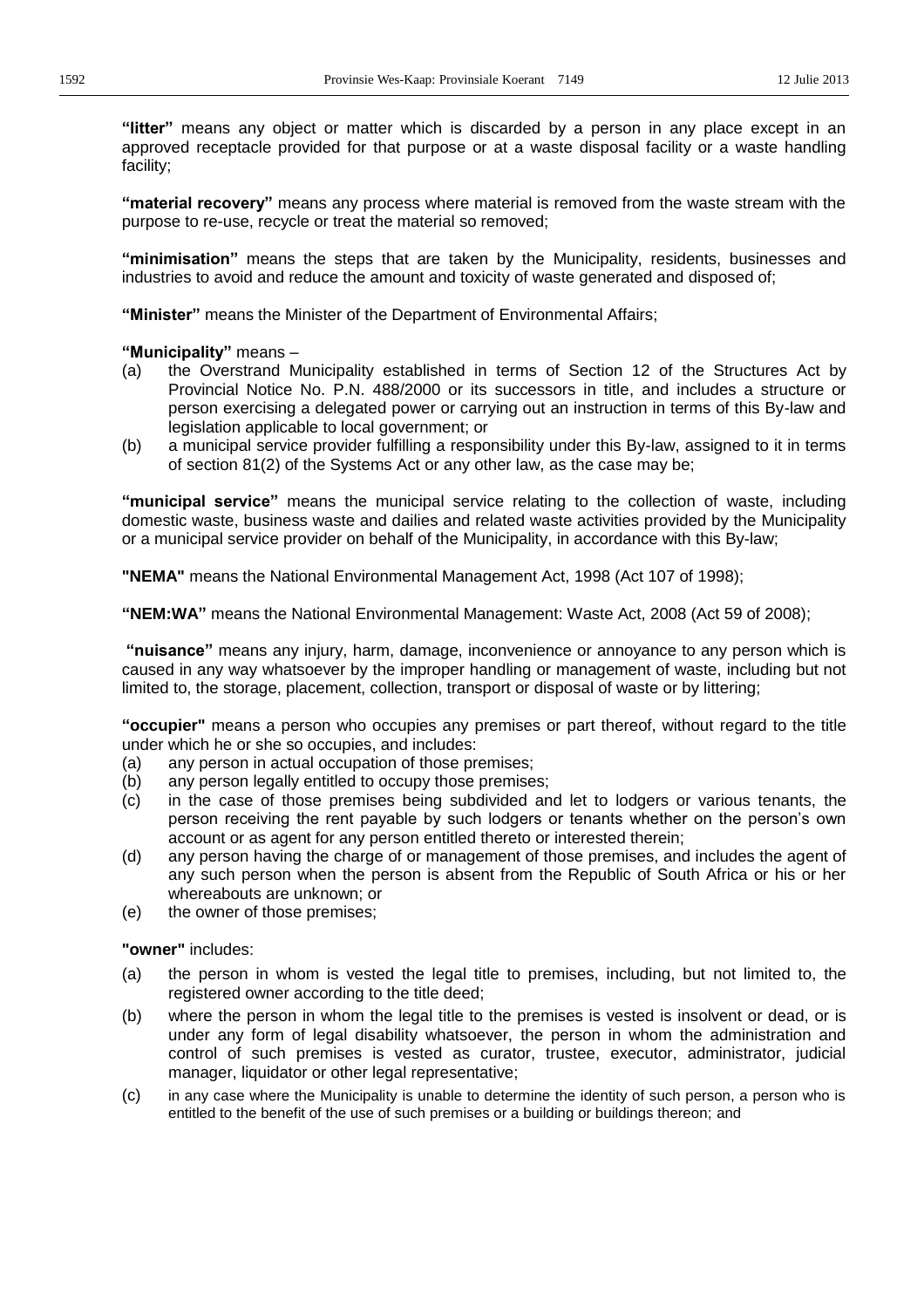- (d) in the case of premises for which a lease agreement of ten years or longer has been entered into and registered in the Deeds Office, the lessee thereof;
- (e) in relation to
	- (i) a piece of land delineated on a sectional plan registered in terms of the Sectional Titles Act, 1986 (Act 95 of 1986), the developer or the body corporate in respect of the common property; or
	- (ii) a section as defined in the Sectional Titles Act, the person in whose name such section is registered under a sectional title deed, and includes the lawfully appointed agent of such a person;
- (f) the person who has purchased immovable property from the Municipality, in terms of a scheme that allows for the purchase price to be paid in instalments and who has not received transfer from the Municipality;

**"person"** means any natural person, local government body or like authority, a company incorporated under any law, a body of persons whether incorporated or not, a statutory body, public utility body, voluntary association or trust;

"**pollution**" means any change in the environment caused by  $-$ 

- (a) substances; or
- (b) radioactive or other waves; or
- (c) noise, odours, dust or heat, emitted from any activity, including the storage or treatment of waste or substances, construction and the provision of services, whether engaged in by any person or an organ of state, where that change has an adverse effect on human health or wellbeing or on the composition, resilience and productivity of natural or managed ecosystems, or on materials useful to people, or will have such an effect in the future;

"**premises**" means an erf or any other portion of land, including any building thereon or any other structure utilised for business, industrial or residential purposes;

**"prescribed"** means, determined by resolution of the Municipal Council from time to time;

**"prescribed fee"** means a fee including a tariff or charge determined by the Municipal Council by resolution;

**"prescribed tariff"** means a schedule of prescribed fees as entailed in the Municipality's Tariff Bylaws;

"priority waste" means waste declared to be such by the Municipality or in terms of national or provincial legislation and may call for emergency measures to be taken by the Municipality;

"**problem animal areas**" means areas identified from time to time by the Municipality where animals behave in a way that creates problems;

**"public notice"** means notice to the public in a manner determined by the Municipality;

"public place" includes any public building, public road, overhead bridge, subway, foot pavement, footpath, sidewalk, lane square, open space, garden, park, sports ground, enclosed space vested in a Municipality, and any road, place or thoroughfare however created which is in the undisturbed use of the public or which the public has the right to use or the right to access;

"public road" means any road, street or thoroughfare or any other place (whether a thoroughfare or not) which is commonly used by the public or any section thereof or to which the public or any section thereof has a right of access and includes-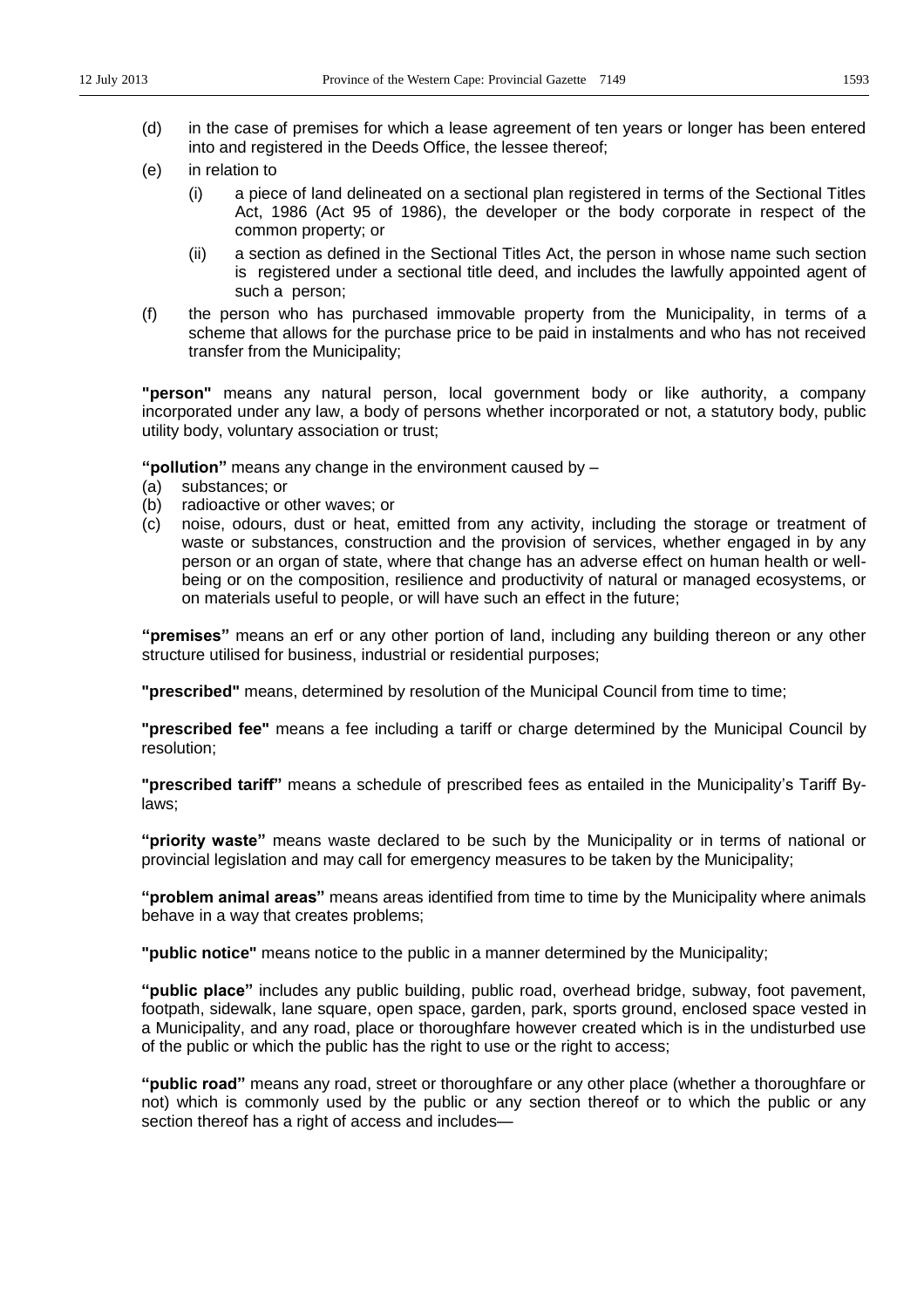- (a) the verge of any such road, street or thoroughfare;
- (b) any bridge, ferry or drift traversed by any such road, street or thoroughfare; and
- (c) any other work or object forming part of or connected with or belonging to such road, street or thoroughfare;

**"receptacle"** means an approved container for the purpose of temporary storage of domestic waste or business waste until removal thereof by the Municipality or an accredited service provider;

**"recovery"** means a process where waste is reclaimed, which process could involve the separation of waste from a waste stream for further use;

"recyclable waste" means waste that could be separated from the waste stream and set aside for purposes of re-use or recycling;

**"recycling**" means a process where recovered waste is further processed as a product or raw material;

"refuse" means domestic waste and business waste which is of such a size and form that it could be deposited in an approved domestic waste container or an approved business waste container or any other matter which in the opinion of the Municipality constitutes refuse;

**"refuse bag"** means a plastic bag at least 22 micron thick with dimensions of 750mm x 950mm or as otherwise prescribed by the Municipality and the same applies to a bin liner;

"**Safety data sheet**" means the information sheet to be completed by all generators of hazardous waste in accordance with relevant regulations and the latest edition of SANS 10234  $-$  Globally Harmonised System of Classification and Labelling of Chemicals GHS and to be in the possession of all holders of waste that handles such hazardous waste;

**³6\$16´** means South African National Standard;

**"special industrial waste"** means waste consisting of a liquid, sludge or solid substance, resulting from a manufacturing process, industrial treatment or the pre-treatment for disposal purposes of any industrial or mining liquid waste;

"special waste" means a non-hazardous industrial waste that may include a number of waste types which has physical or chemical characteristics, or both, that requires special handling at a waste disposal facility such as contaminated soil, raw animal manure, dead animals and any other material determined to be special waste by the Municipality;

"storage" means the accumulation of waste in a manner that does not constitute treatment or disposal of that waste;

"Structures Act" means the Local Government: Municipal Structures Act, 1998 (Act 117 of 1998);

"sustainable development" means the integration of social, economic and environmental factors into planning, implementation and decision-making so as to ensure that development serves present and future generations;

"Systems Act" means the Local Government: Municipal Systems Act, 2000 (Act 32 of 2000);

"tariff" means the annually revised user charge for the provision of the municipal service, determined and promulgated by the Municipality through its Tariff By-laws in terms of the Systems Act;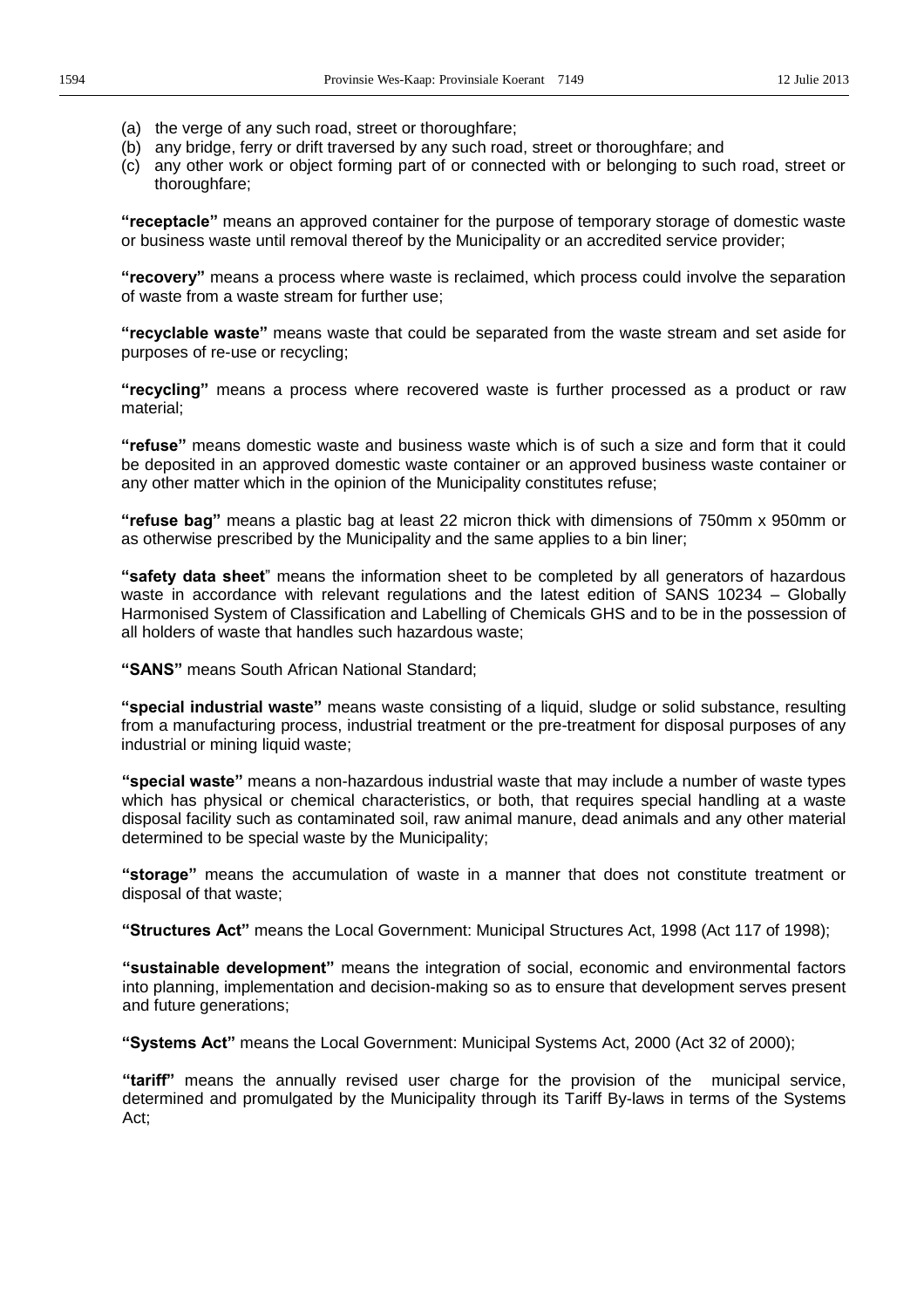**³transport´**means the movement of waste from one place to another;

"waste" means any substance, whether or not that substance can be reduced, re-used, recycled and recovered-

- (a) that is surplus, unwanted, rejected, discarded, abandoned or disposed of;
- (b) which the generator has no further use of for the purposes of production
- (c) that must be treated or disposed of; or
- (d) that is identified as a waste by the Minister by notice in the Gazette, and includes waste generated by the mining, medical or other sectors, but-
	- (i) a by-product is not considered waste; and
	- (ii) any portion of waste, once re-used, recycled and recovered ceases to be waste;

"waste disposal facility" means any site or premise which receives waste for treatment or disposal thereof, and which is operated in terms of a license obtained from a statutory regulatory authority;

"waste handling facility" means any site or premise that receives, accumulates, handles, recycles, sorts and temporarily stores or treats waste prior to its transfer for final disposal and is operated in terms of a license obtained from a statutory regulatory authority;

"waste information system" means IPWIS ;

"waste management activity" means any one or more of the activities, as listed in and from time to time amended by NEM:WA, that a holder of waste may be involved in;

"waste management officer" means a person designated by the Municipality to be responsible for co-ordinating matters pertaining to waste management for the Municipality;

**"waste management plan"** means a waste management plan required by the Municipality in terms of this By-law and NEM:WA;

"waste management services" means services that relate to any one or more of the waste management activities;

"waste manifest documents" means the control documents containing information as legally prescribed and maintained by the holders of waste involved; which documents must accompany each load of hazardous waste from point of generation to final management of it;

**"waste removal system**" means a system by means of which refuse is removed and disposed of by the Municipality;

"waste tyre" means a new, used, retreaded, or un-roadworthy tyre, not suitable to be retreaded, repaired or sold as a part worn tyre and not fit for its original intended use and the storage, stockpiling and disposal;

**"working day"** means a day other than a Saturday, Sunday or public holiday but in the context of the Municipality's waste handling and waste disposal facilities it includes all calendar days except Sundays, religious public holidays and New Year's Day or as determined by the Municipality.

#### **Principles**

- **2.** (1) The Municipality has the responsibility to ensure that all waste generated within the municipal area is-
	- (a) collected, disposed of or recovered in accordance with this By-law; and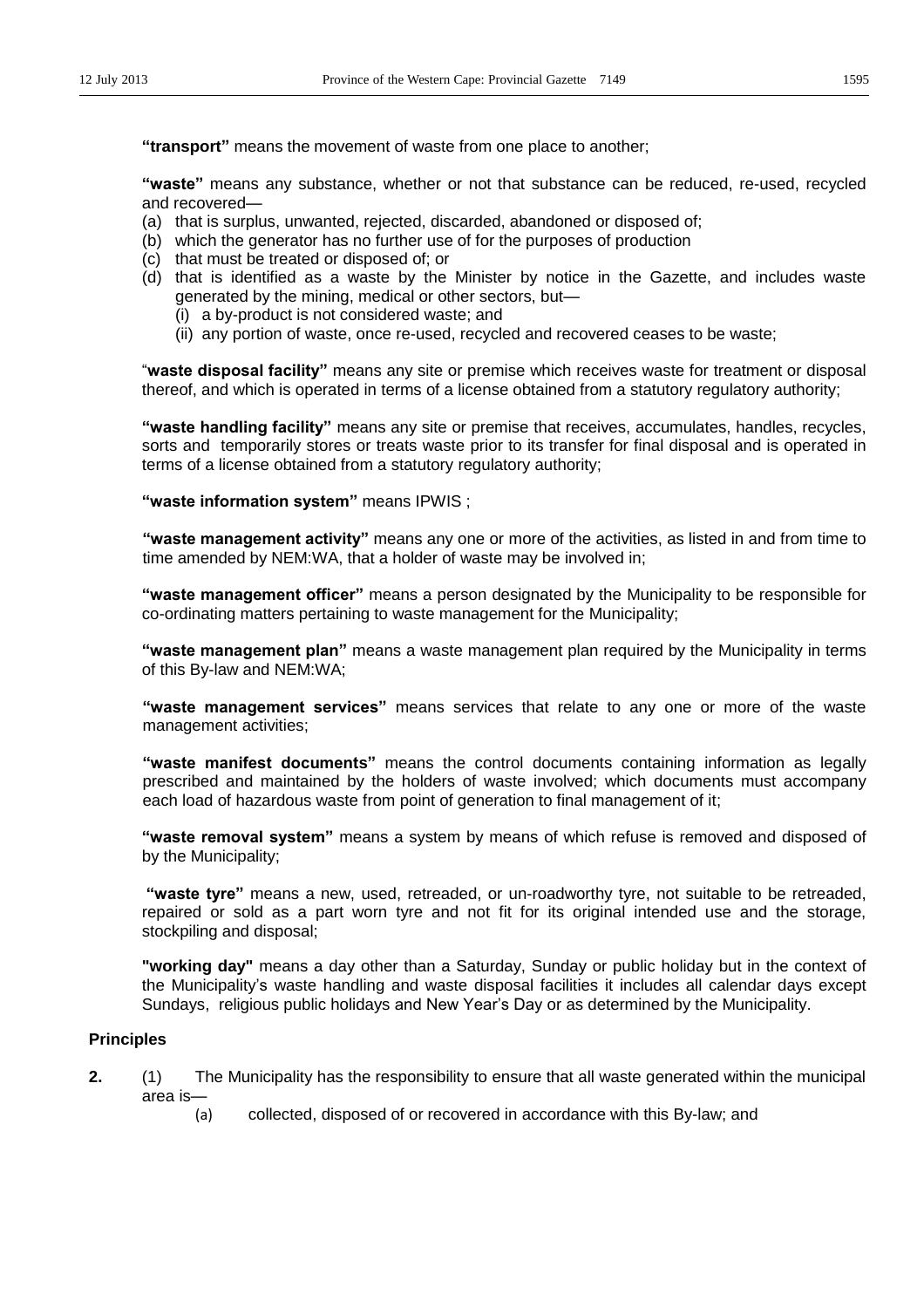- (b) such collection, disposal or recovery takes account of the waste management hierarchy outlined in subsection (2).
- (2) The principle underpinning this By-law is the establishment of a waste management hierarchy in the following order of priority-
	- (a) avoidance, minimisation and reduction of waste;
	- (b) re-use of waste;
	- (c) recycling, re-claiming, reprocessing and treatment of waste; and
	- (d) disposal of waste.
- (3) An official authorised in terms of this By-law must as is reasonably possible, take the hierarchy specified in subsection (2) into account.

#### **Main objects**

- **3.** (1) The main objects of this By-law are—
	- (a) to regulate the collection, handling, storage, transport, recycling, treatment and disposal of waste;
	- (b) to regulate the pursuance of an integrated waste management approach;
	- (c) to regulate the provision of municipal services by a municipal service provider and commercial services by accredited service providers; and
	- (d) to enhance sustainable development.
	- (2) In pursuing the main objects of this By-law, the Municipality shall, within its financial and administrative capacity-
		- (a) endeavour to ensure local community involvement in local waste planning;
		- (b) endeavour to minimise the consumption of natural resources;
		- (c) promote the recycling and re-use of waste;
		- (d) encourage waste separation to facilitate re-use and recycling;
		- (e) promote the effective resourcing, planning and delivery of municipal services and commercial services;
		- (f) endeavour to achieve integrated waste management, planning and services in a local context;
		- (g) promote and ensure environmentally responsible municipal services and commercial services; and
		- (h) endeavour to ensure compliance with the provisions of this By-law.

### **Duties and obligations**

- **4.** (1) A holder of waste must take all reasonable measures to:
	- (a) reduce or avoid waste generation and minimise the toxicity of waste generated;
	- (b) re-use, recycle and recover waste;
	- (c) dispose waste in an environmentally sound manner;
	- (d) manage waste in a manner not endangering health or the environment and cause no nuisance related to sight, noise or odour;
	- (e) prevent waste from being used for an unauthorised purpose including the prevention of persons under his supervision from contravening this By-law;
	- (2) A person who sells a product which may be used by the public and is likely to result in the generation of hazardous waste must take all reasonable steps to inform the public of the impact of that waste on health and the environment.
	- (3) Any person subject to the duties and obligations imposed in subsections (1) and (2) may be required by the Municipality or an authorised official to take measures to ensure compliance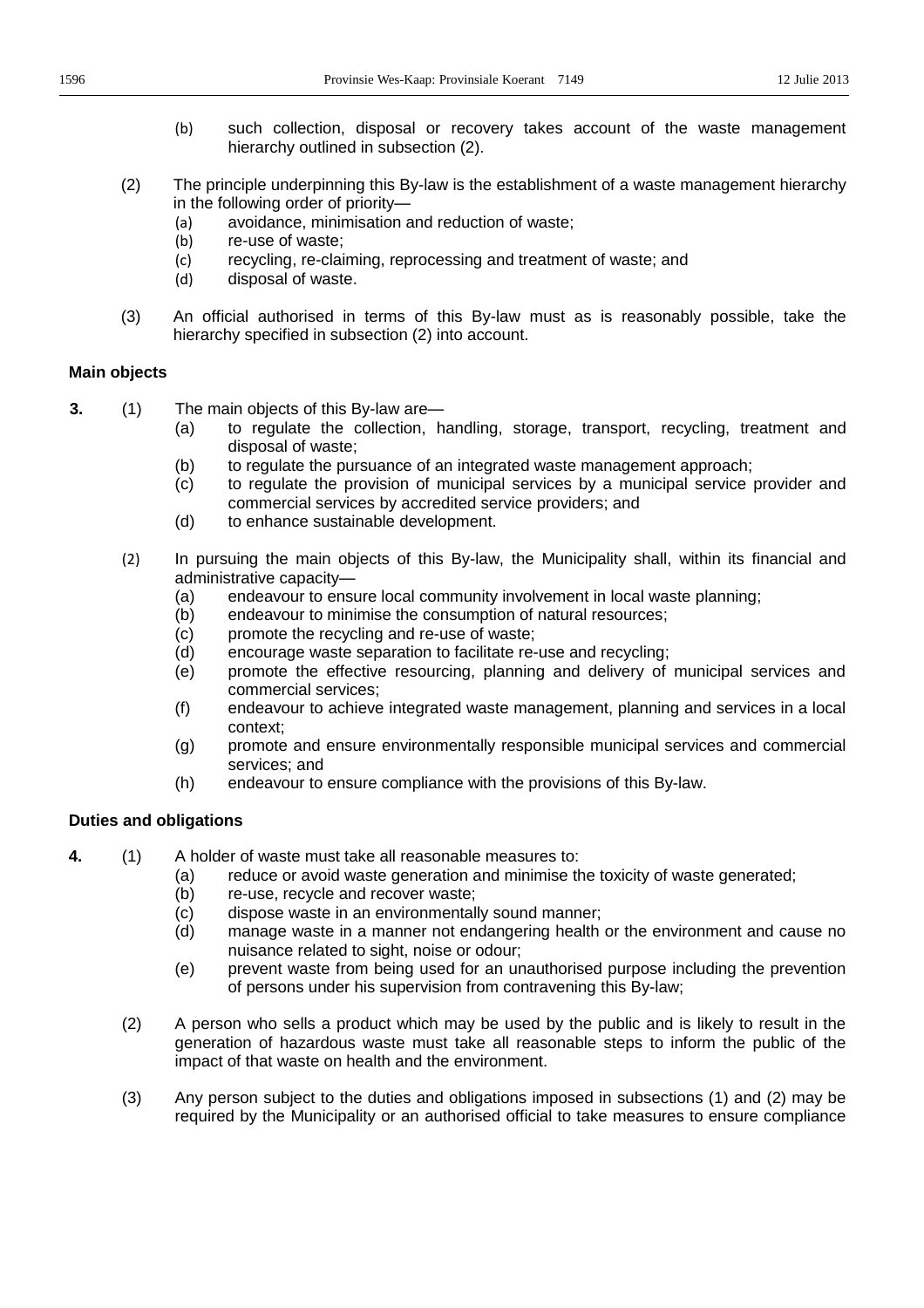with these duties and obligations, which measures may be to-

- (a) investigate, assess and evaluate the impact on the environment;
- (b) inform and educate employees about the environmental risks of their work and the manner in which their tasks must be performed in order to avoid causing significant pollution or degradation of the environment;
- (c) cease, modify or control any act, activity or process causing the pollution of degradation;
- (d) contain or prevent the movement of pollutants or the cause of degradation;
- (e) eliminate any source of the pollution or degradation;
- (f) remedy the effects of the pollution or degradation.

#### **CHAPTER 2**

### **INTEGRATED WASTE MANAGEMENT**

#### **Waste management plans**

- **5.** (1) The Municipality shall—
	- (a) establish, review and revise its integrated waste management plan in accordance with the prescriptions of national legislation;
	- (b) annually report on the implementation of its integrated waste management plan; and
	- (c) follow prescribed processes of community consultation in terms of subsections (1)(a) and (b).
	- (2) All events organised and hosted in the municipal area must at least one month prior to the event taking place submit to the Municipality a waste management plan that includes the waste management services to be provided and such other information as required by the Municipality.
	- (3) The Municipality may grant conditional exemption in terms of subsection (2) depending on the size, nature and duration of the event;
	- (4) An owner or occupier or any other person responsible for a new development must submit to the Municipality an integrated waste management plan including such information as the Municipality requires prior to the start of the development and also during the development, if so requested by the Municipality.
	- (5) The Municipality shall require a holder of waste involved in a waste management activity listed in terms of section 19 of NEM:WA to submit its integrated waste management plan to the Municipality within a specified time and thereafter at intervals coinciding with the requirements of national and provincial legislation or standards.
	- (6) The Municipality may require from any other holder of waste excluding domestic waste to submit within a reasonable time and thereafter at intervals determined by the Municipality an integrated waste management plan containing such information as the Municipality deems necessary or, if applicable, a copy of its industry waste management plan as required by national legislation.
	- (7) If an integrated waste management plan as referred to in subsections (4), (5) or (6) is in any way changed or amended, the holder of waste must submit such changed or amended plan to the Municipality immediately after the amendment has been made.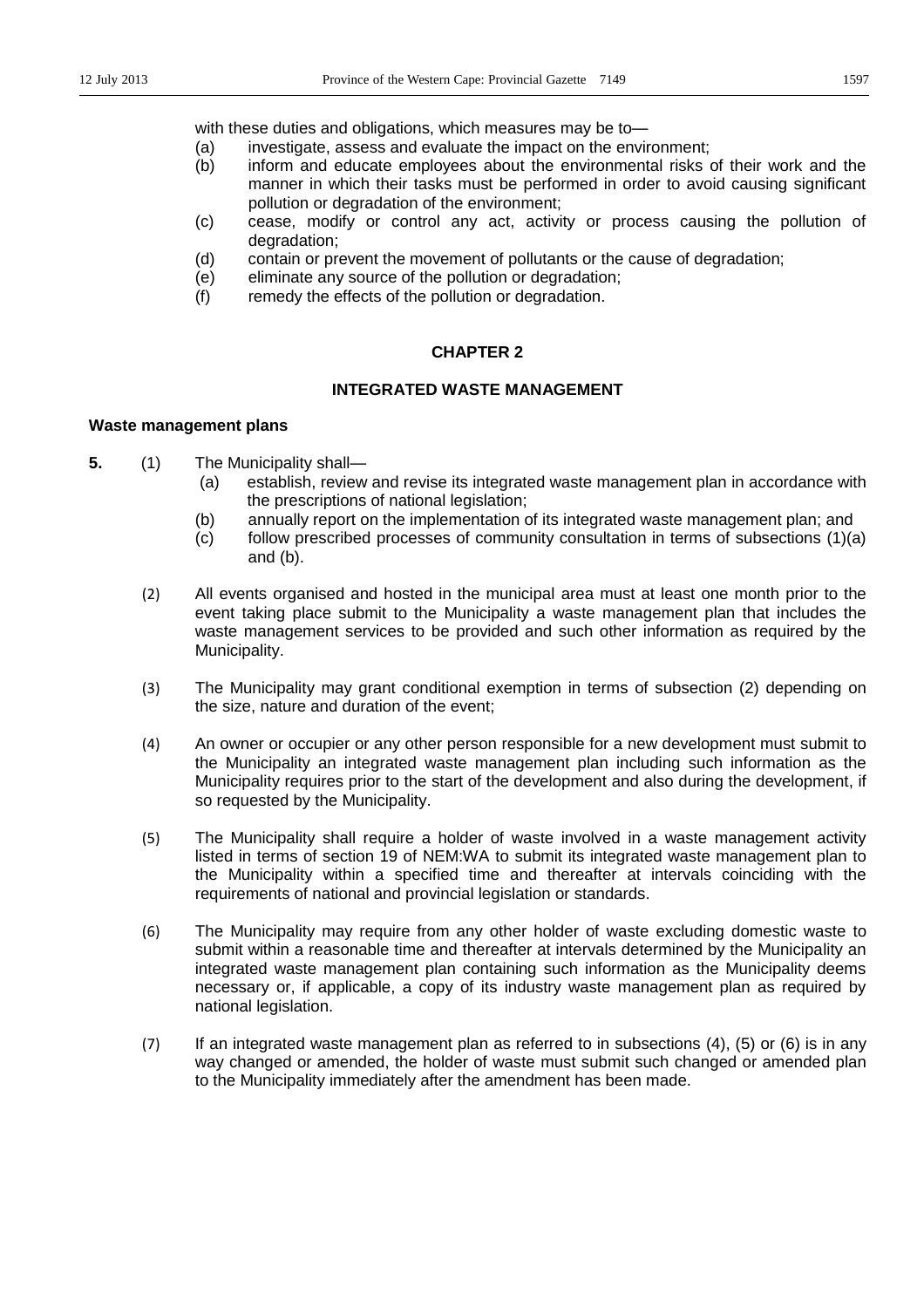#### **Waste information system**

**6.** (1) The Municipality shall establish and maintain a waste information system including information on the levels and extent of waste management services provided by it and enter such information on the IPWIS as and when required.

- (2) The Municipality may require from a holder of waste or any person to furnish the Municipality within a reasonable time or on a regular basis with such data, documents, information, samples or materials and the verification of information reasonably required by the Municipality to discharge its responsibilities in terms of subsection (1).
- (3) The Municipality may request a person or holder of waste that it reasonably believe should be registered on the IPWIS and/or the national waste information system to effect such registration and submit proof thereof to the Municipality or to submit proof of not conducting a waste management activity obligating such registration within a time that the Municipality regards as reasonable.

#### **Waste minimisation and recycling**

- **7.** (1) The Municipality shall in accordance with its responsibilities and its resources progressively implement measures to reduce waste and promote the recovery, re-use and recycling of waste including waste separation at source in respect of appropriate levels of services.
	- (2) The Municipality may on a regular basis and in a manner it deems suitable acknowledge outstanding achievements in respect of waste avoidance, waste minimisation, recycling or other waste management practices advancing environmentally responsible integrated waste management.

#### **Waste management activities**

- **8.** (1) The Municipality may require a holder of waste in possession of or responsible for waste that must be classified, recorded, labelled or in any way assessed or re-assessed, to submit proof of compliance with the relevant prescriptions of national and provincial legislation and standards as applicable thereto and the Municipality will strictly adhere to any such legislation and/or standards in respect of its own waste management activities.
	- (2) The Municipality's approval, inspection and monitoring of waste storage facilities, vehicle scrapping or recovery facilities and any other facilities where materials suitable for re-use or recycling are recovered shall be in accordance with national and provincial legislation and standards and the Municipality's by-laws and will require the owners or occupiers of these premises to submit such information, plans and records as the Municipality deems necessary to fulfil its duties as a waste management authority.

### **CHAPTER 3**

#### **COLLECTION OF REFUSE**

# **Levels of service**

- **9.** (1) The levels of refuse collection may differ between areas based on the practicality and costefficiency of delivering the service. Service levels in areas may vary between:
	- (a) on-site appropriate and regularly supervised or monitored disposal;
	- (b) community transfer to a central collection point;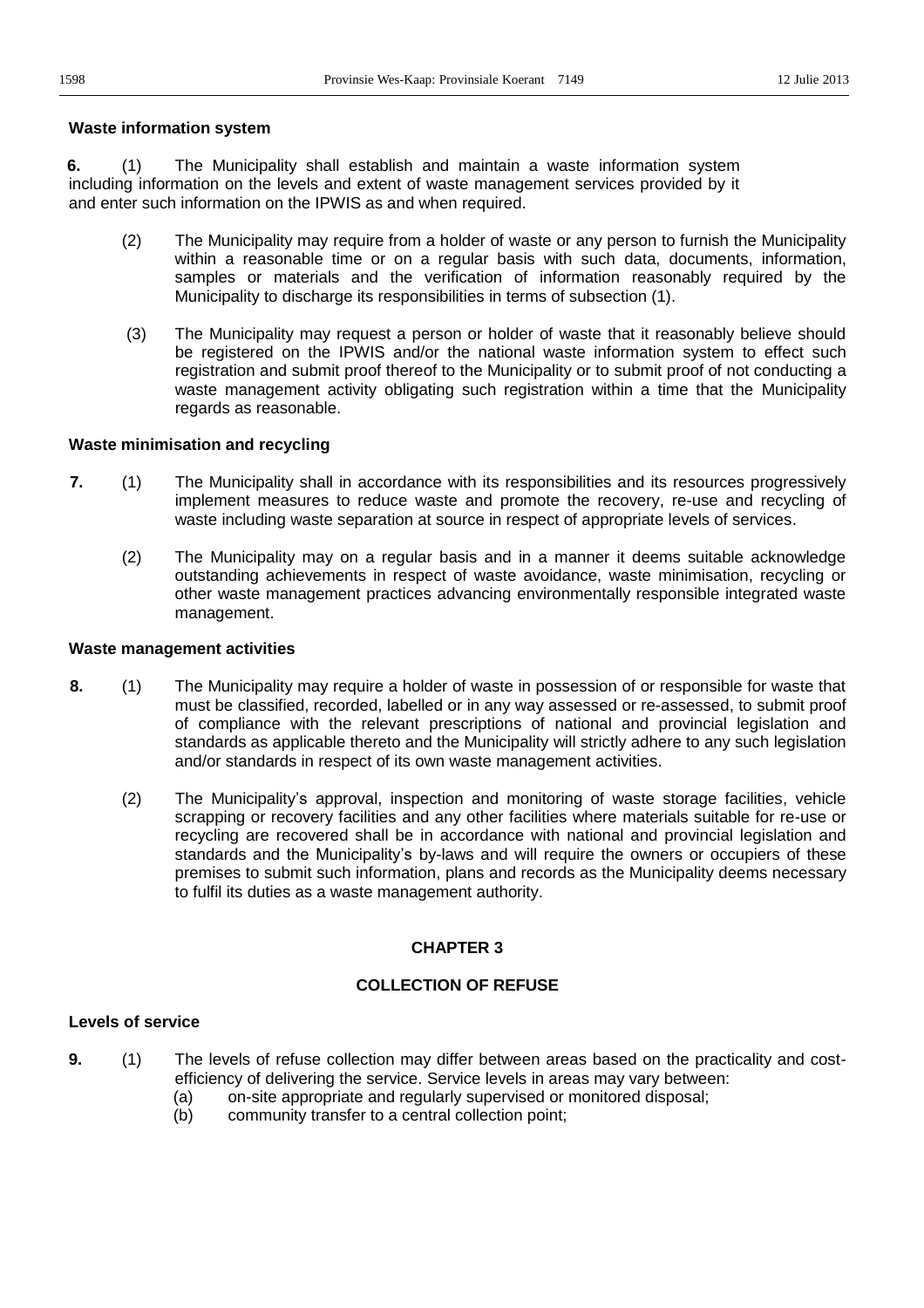- (c) organised transfer to a central collection point and kerbside collection; and
- (d) a combination or hybrid of (b) and (c).
- (2) Before affecting changes to the existing refuse removal system the Municipality will consult the affected communities or areas and give adequate notice of the commencement of new arrangements.

#### **Agreement of service**

- **10.** (1) The Municipality shall render a service for the collection of business and domestic refuse from built upon premises at a prescribed fee and the owner or occupier of such premises shall make use of the refuse collection service provided by the Municipality.
	- (2) The occupier of premises or, in the case of premises being occupied by more than one occupier, the owner of such premises on which business or domestic waste is generated, shall where a collection service is available, within seven days of such occupation or changes in such occupation notify the Municipality in writing-
		- (a) that the premises is being occupied by one or more occupier; and
		- (b) whether the collection service is for business or domestic purposes.
	- (3) If the applicant for services in terms of subsection (2) is not the owner, the Municipality shall require any owner to be bound jointly and severally as surety and co-principal debtor with the consumer, for the payment of any prescribed fees payable to the Municipality in terms of this By-law.
	- (4) The refuse collection service rendered in terms of subsection (1) shall be in accordance with the agreement for services concluded with the Municipality; which agreement shall, subject to the terms, conditions and prescribed fees determined by the Municipality, be amended in writing to make provision for an increase in the frequency and/or volume of the refuse removal service rendered should it be required by the Municipality in giving effect to this Bylaw or in response to a request by the owner or occupier of residential or business premises.
	- (5) An owner or occupier of premises may contract with an accredited service provider to collect its refuse but shall not be entitled to exemption from or a reduction in the prescribed fee determined by the Municipality merely on the grounds that no or limited use is made of the service rendered by the Municipality.
	- (6) An owner or occupier of premises is liable to pay the Municipality the prescribed fee for the provision of refuse collection services on the due date for payment stipulated in the account, failing which the Municipality will deal with the matter in accordance with its Customer Care, Credit Control and Debt Collection By-laws.
	- (7) Availability tariffs may be charged on vacant plots, as determined by the Municipality from time to time.
	- (8) The Municipality will determine which waste items are unsuitable for collection because they do not constitute domestic waste or business waste or could be classified as bulky waste, and if waste is determined to be unsuitable for collection, a process for removal and disposal of such waste shall be recommended by the Municipality to the owner of the waste or occupier of the premises.
	- (9) If the Municipality's scheduled refuse collection services are interrupted for whatever reason, the Municipality will resume the service as soon as reasonably possible and address backlogs as a matter of priority.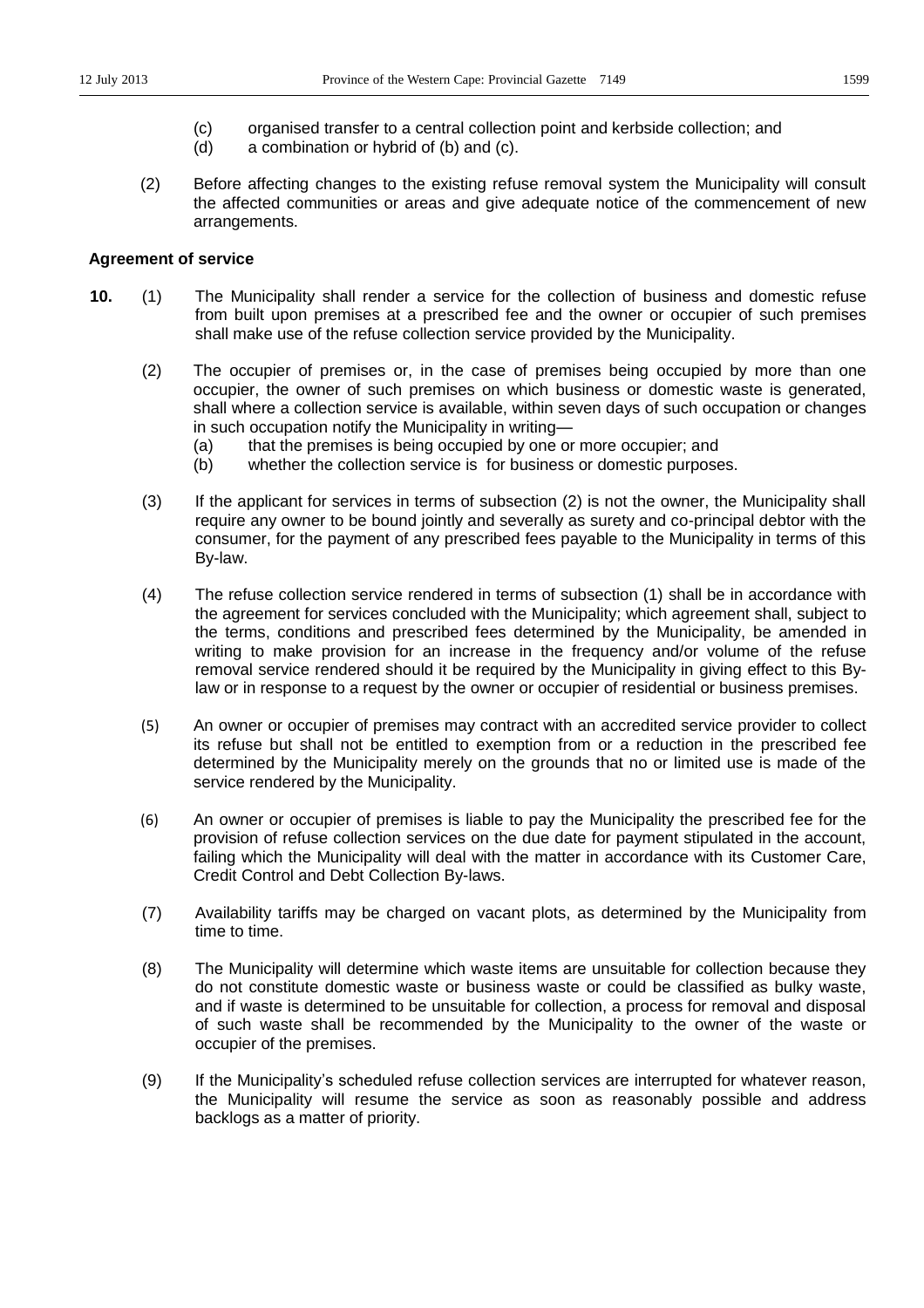- (10) Complaints about the refuse collection service will be dealt with in accordance with the Municipality's Consumer Care Charter for Solid Waste Services.
- (11) The owner or occupier of premises must notify the Municipality in writing when the removal of refuse is no longer required in which case the prescribed fees shall be payable until the end of the calendar month following after the month in which the notice is received unless subsection 10(5) applies.

### **Frequency**

- **11.** (1) The Municipality shall collect domestic waste and business waste at least once per week on scheduled dates for different areas. Occupiers or owners of premises will be informed of revised collection arrangements reasonably in advance by one or more appropriate methods.
	- (2) The Municipality will determine which business premises generate waste that can be regarded as dailies and may instruct an increase in the frequency of refuse collection from such premises as provided for in section 10(4).
	- (3) If the Municipality is of the opinion that a business creates a nuisance, health risk, odour or danger to public health due to the fact that refuse is not removed during weekends, the Municipality may instruct the owner or occupier to make use of an additional refuse collection service rendered at a prescribed fee by the Municipality.
	- (4) An owner or occupier of a business premises that receives a refuse removal service once per week may apply to the Municipality in writing to increase the number of refuse removals to multiple times per week including Saturdays, Sundays or public holidays if a service is available on these days in its area and as further provided for in section 10(4).
	- (5) Visitors that leave before collection day must place their refuse in containers supplied in the area for that purpose or take their refuse to the nearest waste handling facility as directed by the Municipality.

# **Volume**

- **12.** (1) The Municipality shall determine-
	- (a) the number of receptacles to be collected from each residential premises per collection;
	- (b) the number of receptacles to be collected from each business premises per collection based on an inspection of the waste volumes with the owner or occupier; and
	- (c) the maximum amount of business waste that may be placed for collection without the provision of an additional service or the payment of an additional prescribed fee.
	- (2) Should the Municipality require the provision of an additional service to a residential or business premises or the owner or occupier of a residential or business premises apply to the Municipality in writing to increase the number of receptacles to be collected per collection from its premises, these changes will be effected as provided for in section 10(4).

# **Receptacles**

**13.** (1) The Municipality will collect domestic waste placed in approved domestic waste containers and business waste placed in approved business waste containers from a location and in a condition as determined in this By-law or any notice in terms of this By-law. Waste placed in a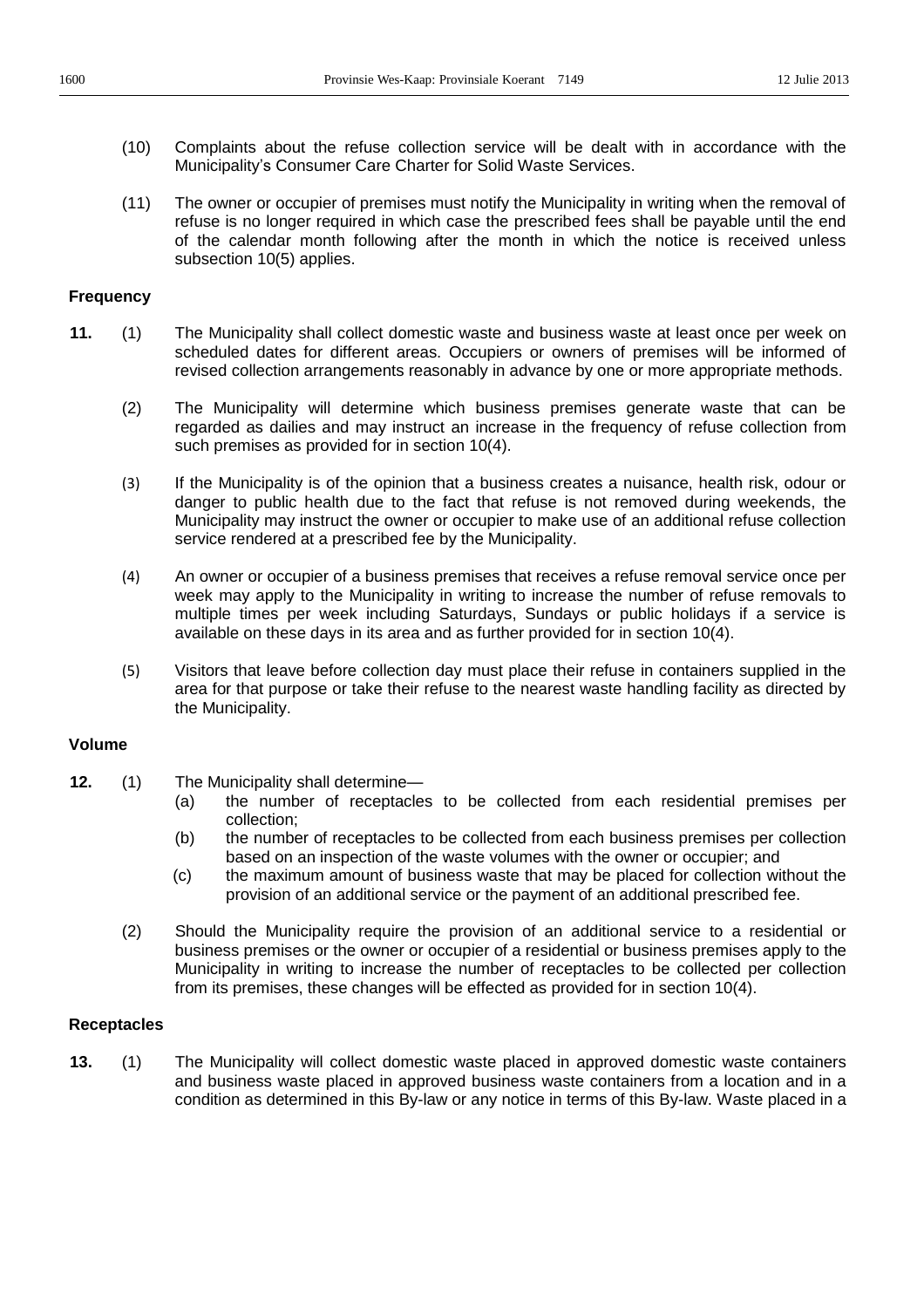location not meeting the prescriptions of the Municipality or a receptacle not approved by the Municipality will not be collected.

- (2) The owner or occupier of residential or business premises shall be responsible for marking his receptacle/s with the stand number to ensure easy identification thereof and to assist the municipal employees to return it to the correct stand.
- (3) Receptacles for the temporary storage of waste at business and residential premises must be intact, not corroded or worn out and fit for the safe storage of waste; such that damage to the environment and harm to health are prevented.
- (4) No person may allow an animal in his or her control to interfere with, overturn or damage a receptacle which has been placed for collection.
- (5) The owner or occupier of business or residential premises must ensure that-
	- (a) a receptacle contains no hot ash, unwrapped glass or other domestic waste, business waste including dailies which may cause injury to the municipal employees while carrying out their duties in terms of this By-law or damage to the receptacle;
	- (b) no material, including any liquid, which by reason of its mass or other characteristics is likely to render a receptacle unreasonably difficult for the municipal employees to handle or carry, is placed in such receptacle;
	- (c) receptacles are kept closed to avoid animal and insect interference and wind-blown litter and in a clean and hygienic condition;
	- (d) receptacles are placed outside the entrance to the premises before 07:00 on the day of the week specified by the Municipality for waste removal and taken back inside before sunset on the same day or such other location or times as required by the Municipality in terms of a written notice to the owner or occupier of the premises;
	- $(e)$  in accordance with the Municipality's specifications, whether contained in approved building plans or a Municipal Council notice, a designated space and any other facility deemed necessary by the Municipality are provided on the premises for the storage of receptacles without these been visible from a public road or public place and the designated space so allowed permitting convenient access to and egress for the Municipality's waste collection vehicles;
	- (f) the pavement in front of or abutting the premises is kept clean and free of refuse.
- (6) If dailies are generated, the owner or occupier must ensure that-
	- (a) the dailies are not placed in a receptacle where they could contaminate another waste stream;
	- (b) the receptacles are placed in a designated area easily accessible from the entrance of the premises from where the waste is collected by the Municipality.
- (7) Notwithstanding anything to the contrary contained in this By-law, the Municipality may, having regard to the avoidance of a nuisance and the convenience of collection of waste, indicate a specific position within or outside the premises concerned where approved receptacles must be placed for the collection and removal of waste and such receptacles must then be placed in that position at such times and for such period as the Municipality may require.
- (8) No owner or occupier of premises is allowed to place any refuse bags or other receptacles containing waste other than domestic or business waste outside the premises unless approved by the Municipality for a specific purpose and subject to conditions as the Municipality may impose.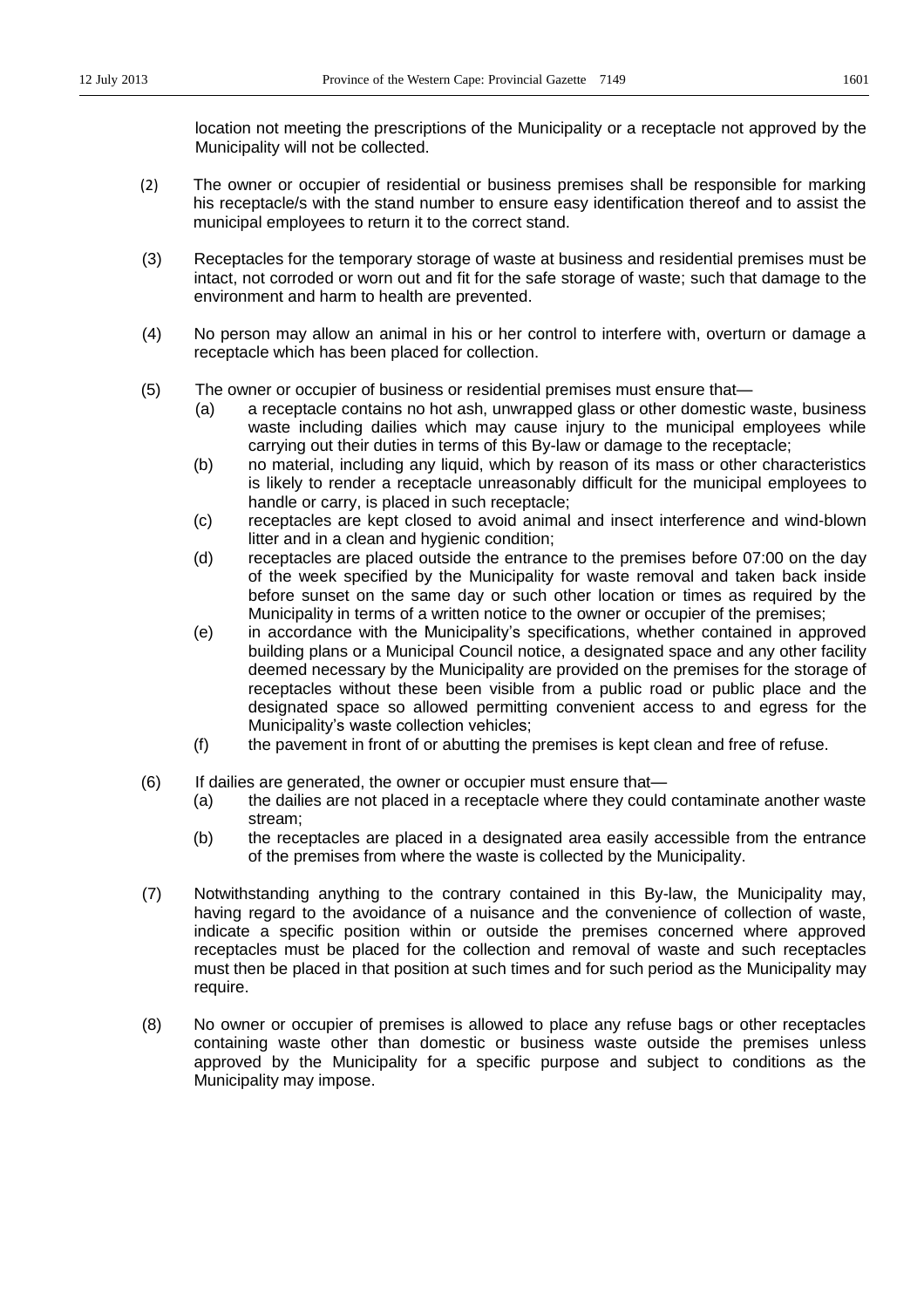- (9) The Municipality will not collect refuse that are not in bags or damaged receptacles including refuse bags which are torn and no liability will be accepted for lost or damaged containers.
- (10) Only animal proof containers may be used by residents in areas which the Municipality has declared as problem animal areas and these containers are at cost obtainable from the Municipality.
- (11) If an owner or occupier of premises in a problem animal area is using a receptacle that does not comply with the requirements of the Municipality, he will be instructed to obtain an animal proof container from the Municipality and, in cases where the Municipality is of the opinion that more than one animal proof container is needed due to the volume of waste, the owner or occupier will be compelled to purchase such from the Municipality.
- (12) Nothing that may cause damage to the refuse compactor of the Municipality may be deposited in approved domestic and business waste containers or animal proof containers and where such care is not taken and damage of municipal equipment takes place, the Municipality will hold the owner or occupier liable for the full cost of such damages.

### **Communal collection**

- **14.** (1) The Municipality shall in high density areas where a sustainable, formalised domestic waste collection service can be rendered, collect the refuse of individual households on a weekly basis.
	- (2) The Municipality shall place appropriate bulk receptacles at central communal collection points determined by the Municipality as suitable for communal collection.
	- (3) Communal collection points will be clearly demarcated areas.
	- $(4)$  The bulk receptacles will be in accordance with the Municipality's specifications and its location will as far as reasonably possible-
		- (a) allow secure and easy access to the community;
		- (b) prevent windblown litter;
		- (c) enable easy access for the Municipality's waste collection vehicles.
	- (5) The waste will as far as reasonably possible be collected once per week or within 24 hours of a bulk receptacle being reported full to the Municipality.
	- (6) Waste separation at source will be encouraged in respect of communal collection by providing separate bulk receptacles for non-recyclable and recyclable waste at the communal collection points should the Municipality determine it to be viable.

#### **Collection in rural areas**

- **15.** (1) Where it is not economically viable for the Municipality to provide bulk waste containers or any other form of collection of waste in its rural areas, communities and farmers are encouraged to dispose of waste at designated municipal waste handling or waste disposal facilities.
	- (2) Notwithstanding the above, the Municipality will in co-operation with rural communities work to find cost-effective ways to expand waste collection practices to the rural areas.
	- (3) The Municipality is in accordance with national legislation not in favour of on-site disposal of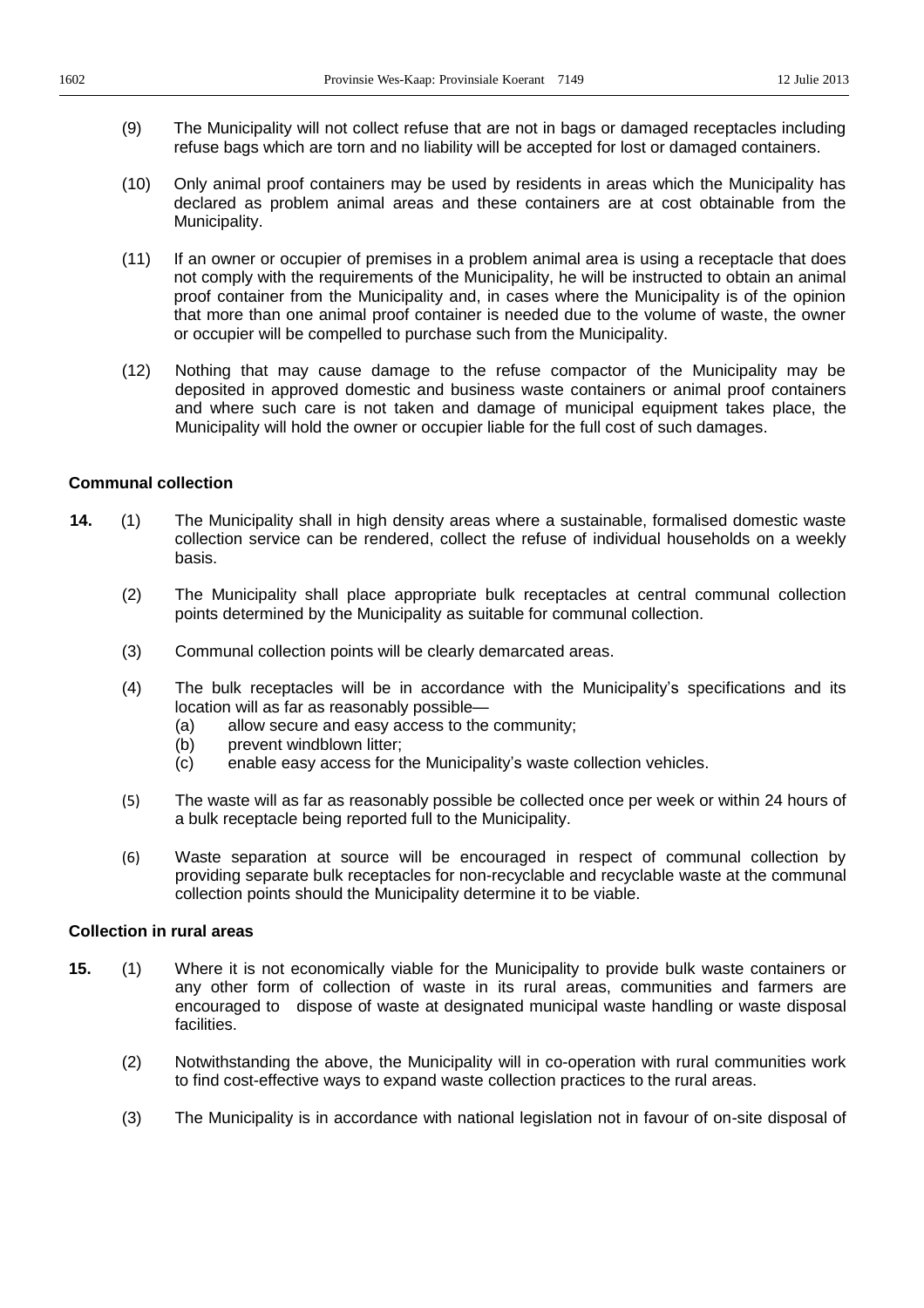waste but may allow on-site waste disposal in rural areas if no other feasible alternatives could be made available; in which case, the Municipality will supervise or monitor such practices and exercise control over it in so far as it is reasonably possible.

# **Recycling**

- **16.** (1) Any owner or occupier of a business or residential premises or any other holders of waste as determined by the Municipality and in areas as determined by the Municipality may be required to-
	- (a) separate their waste in recyclable, e.g. e-waste; plastics, paper and glass and nonrecyclable waste in accordance with the directives of the Municipality;
	- (b) use different receptacles for waste so separated as directed and/or provided by the Municipality;
	- (c) place receptacles containing the recyclable waste outside the entrance to the premises before 07:00 on the day of the week specified by the Municipality for waste removal or, if so requested, drop these recyclable waste receptacles off at places as directed by the Municipality; and
	- (d) follow any other reasonable prescribed procedures.
	- (2) The Municipality or its service provider may, in areas where such services are necessary and viable, collect recyclable waste from business premises multiple times per week.
	- (3) The Municipality has provided drop-off centres for recyclables in all its administrations at places ensuring easy and safe access for the public.

#### **Accumulation of waste**

- **17.** (1) The owner or occupier of a business or residential premises must ensure that all domestic or business waste generated on the premises be placed for collection and not be accumulated on-site.
	- (2) Where a type or quantity of waste is not collected by the Municipality or regularly removed by an accredited service provider, the owner or occupier of the premises and/or holder of the waste must arrange for the removal, transport and disposal of the waste at a waste handling or waste disposal facility, as often as may be necessary to prevent undue accumulation and any nuisance or detrimental impact on human health or the environment arising from the waste.
	- (3) The Municipality may enter any premises where it suspects waste of any type is accumulated and may instruct the person generating the waste or the owner or the occupier of the premises where it is so accumulated to remove the waste immediately or the Municipality may proceed to do so at the cost of the owner or occupier of the premises where the waste is accumulated.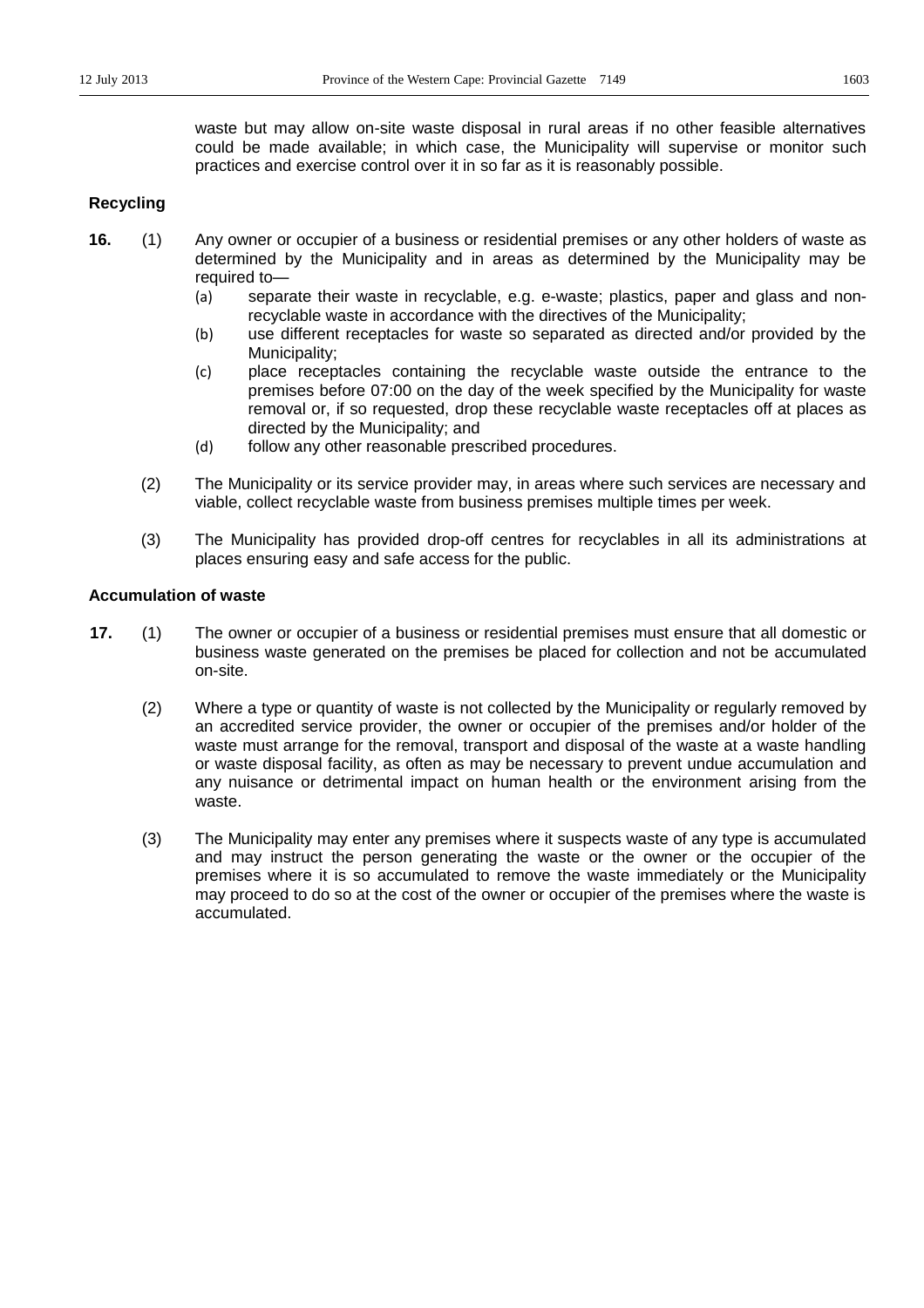# **CHAPTER 4**

#### **Handling Different Waste Types**

# **Part 1 Garden Waste**

### **Composting**

**18.** The owner or occupier of premises on which garden waste is generated may compost garden waste on the property, provided that such composting does not cause a nuisance nor has a detrimental impact on human and environmental health and adheres to any relevant legal requirements including obtaining any authorisations from a competent authority should such be required.

#### **Removal and disposal of garden waste**

**19.** The owner or occupier of premises on which garden waste is generated must remove and dispose of it within a reasonable time after generation of the waste at a waste handling and/or waste disposal facility determined by the Municipality.

# **Part 2 Bulky Waste**

#### **Removal and disposal**

**20.** The owner or occupier of premises on which bulky waste is generated, shall ensure that such waste is removed and disposed of in terms of this By-law within fourteen days after generation thereof at a waste handling and/or waste disposal facility determined by the Municipality.

### **Part 3 Building Waste**

#### **Plans and inspection**

- **21.** (1) An owner or occupier or any person responsible for the submission of building plans for a new building or an alteration to an existing building must include therein the manner in which building waste will be handled.
	- (2) An authorised official of the Municipality must inspect and verify that the waste arrangements contemplated in subsection (1) were followed and all building waste appropriately disposed of as part of the final municipal sign-off of the building activities.

#### **Generation and storage**

- **22.** (1) Notwithstanding the waste arrangements contemplated in section 21, the owner or occupier of premises on which building waste is generated and/or the person engaged in any activity which causes such waste to be generated, must ensure that-
	- (a) all building waste and the containers used for the storage thereof is kept on the premises on which the building waste is generated;
	- (b) the premises on which the building waste is generated does not become unsightly or cause a nuisance as a result of accumulated building waste;
	- (c) any building waste which is blown off the premises, is promptly retrieved.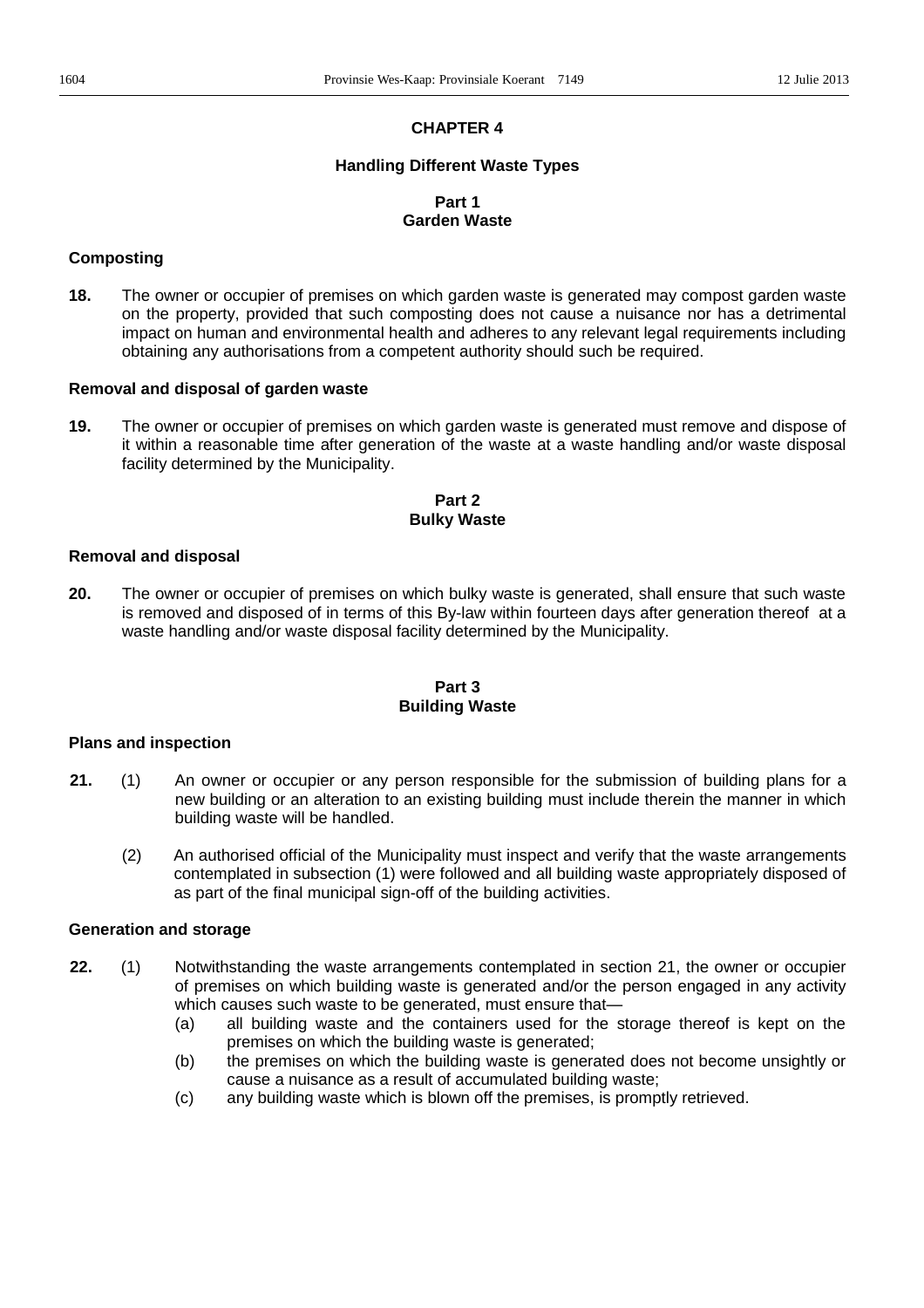- (2) Upon written request and subject to conditions as it may determine the Municipality may approve the use of a bulk receptacle placed on a verge for a specified duration.
- (3) The Municipality may instruct an owner or occupier of premises on which building waste is generated and/or the person engaged in any activity which causes such waste to be generated to make use of special containers to dispose of it.
- (4) The owner or occupier of the premises on which building waste is generated must endeavour to separate clean building waste from the rest of the building waste and also dispose of it separately as contemplated in section 23(2).

### **Removal and disposal**

- **23.** (1) The owner or occupier of premises on which building waste is generated and/or the person engaged in any activity which causes such waste to be generated, must ensure that all building waste is weekly removed and disposed of and the premises completely cleared of building waste before final sign-off by the Municipality's building inspector will be done.
	- (2) Building waste must be disposed of at a waste handling and/or waste disposal facility determined by the Municipality.

#### **Part 4 Special Industrial, Health Care and Hazardous Waste**

## **Notification and verification**

- **24.** (1) Any person that will engage in activities which will generate special industrial, hazardous or health care waste must prior to the generation of such waste, notify the Municipality in writing of the expected or known composition of such waste and the quantity to be generated, how and where it will be stored, how it will be collected and disposed of and the identity of the accredited service provider who will be responsible for its removal, transportation and disposal.
	- (2) Any person engaged in waste activities as referred to in subsection (1) which were established and in operation prior to the commencement of this By-law, must notify the Municipality as contemplated in subsection (1) within ninety days of the commencement of this By-law.
	- (3) If so required by the Municipality, a notification referred to in subsection (1) or (2) must be substantiated by-
		- (a) an assessment and analysis of the waste composition certified by an appropriately qualified industrial chemist;
		- (b) safety data sheets or completed waste manifest document/s; and
		- (c) such other records required to verify compliance with applicable legislation, national standards and the latest edition of the relevant SANS Code of Practice.
	- (4) The person referred to in subsection (1) or (2) must when changes occur and annually before or on the  $30<sup>th</sup>$  of June submit to the Municipality a written report containing the information stipulated in subsection (1), if so required by the Municipality, the substantiating documents referred to in subsection (3) and any other information which the Municipality may reasonably require.
	- (5) An authorised official may enter premises at any reasonable time to ascertain whether waste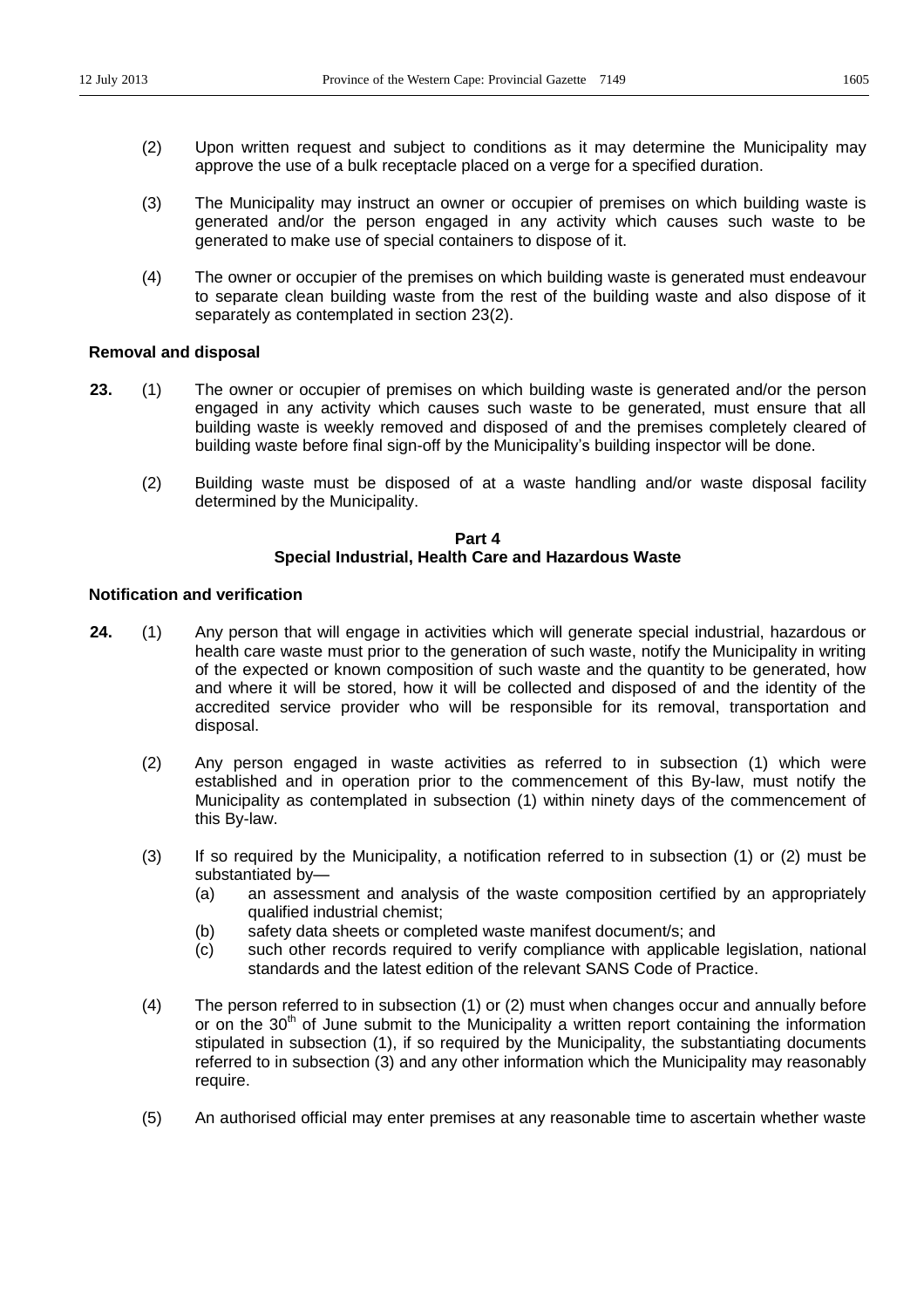referred to in subsection (1) is generated or stored on such premises and may take samples and test any waste found on such premises to ascertain its composition.

(6) Sampling as contemplated in subsection (5) will be, as reasonably possible, done in the presence of the owner, occupier or person apparently in control of the premises and waste samples will be taken in duplicate in order to provide the owner, occupier or person apparently in control with a set of waste samples identical to that of the Municipality which he/she could also test at own cost provided that the same tests be done as the Municipality; it be done at the nearest laboratory accredited by the South African National Accreditation System (SANAS) and the samples be delivered to this laboratory by the Municipality.

### **Storage**

- **25.** (1) Special industrial, health care and hazardous waste generated on premises must be stored not creating a nuisance or causing harm to human health or polluting the environment and in accordance with applicable legislation, national standards and the latest edition of the relevant SANS Code of thereon in an approved container until it is collected from the premises and it must be stored in a manner Practice.
	- (2) If the waste referred to in subsection (1) is not stored as stipulated, the Municipality may require a full record of the waste content, date of containment and quantity and if such a record is not available the Municipality may instruct the person generating the waste or the owner or the occupier of the premises where it is stored to remove the waste immediately or the Municipality may proceed to do so at the cost of the owner or occupier of the premises where the waste is stored.

#### **Collection and disposal**

- **26.** (1) Only an accredited service provider may collect special industrial, health care and hazardous waste from premises where it is stored and transport it to and dispose of it at a waste disposal facility designated by the Municipality to receive such waste.
	- (2) An accredited service provider must collect, transport and dispose of the waste referred to in subsection (1) in accordance with its accreditation terms and conditions and in compliance with applicable legislation, national standards and the latest edition of the relevant SANS Code of Practice.

#### **Part 5 Industrial Waste and Special Waste**

### **Storage**

- **27.** (1) The owner or occupier of premises on which industrial waste or special waste is generated must ensure that until such time as the waste is collected by an accredited service provider from the premises on which it was generated—
	- (a) the waste is stored in accordance with applicable legislation, national standards and the latest edition of the relevant SANS Code of Practice in approved containers which are not kept in a public place; and
	- (b) no nuisance, health risk or environmental damage is caused by the waste in the course of its generation or storage.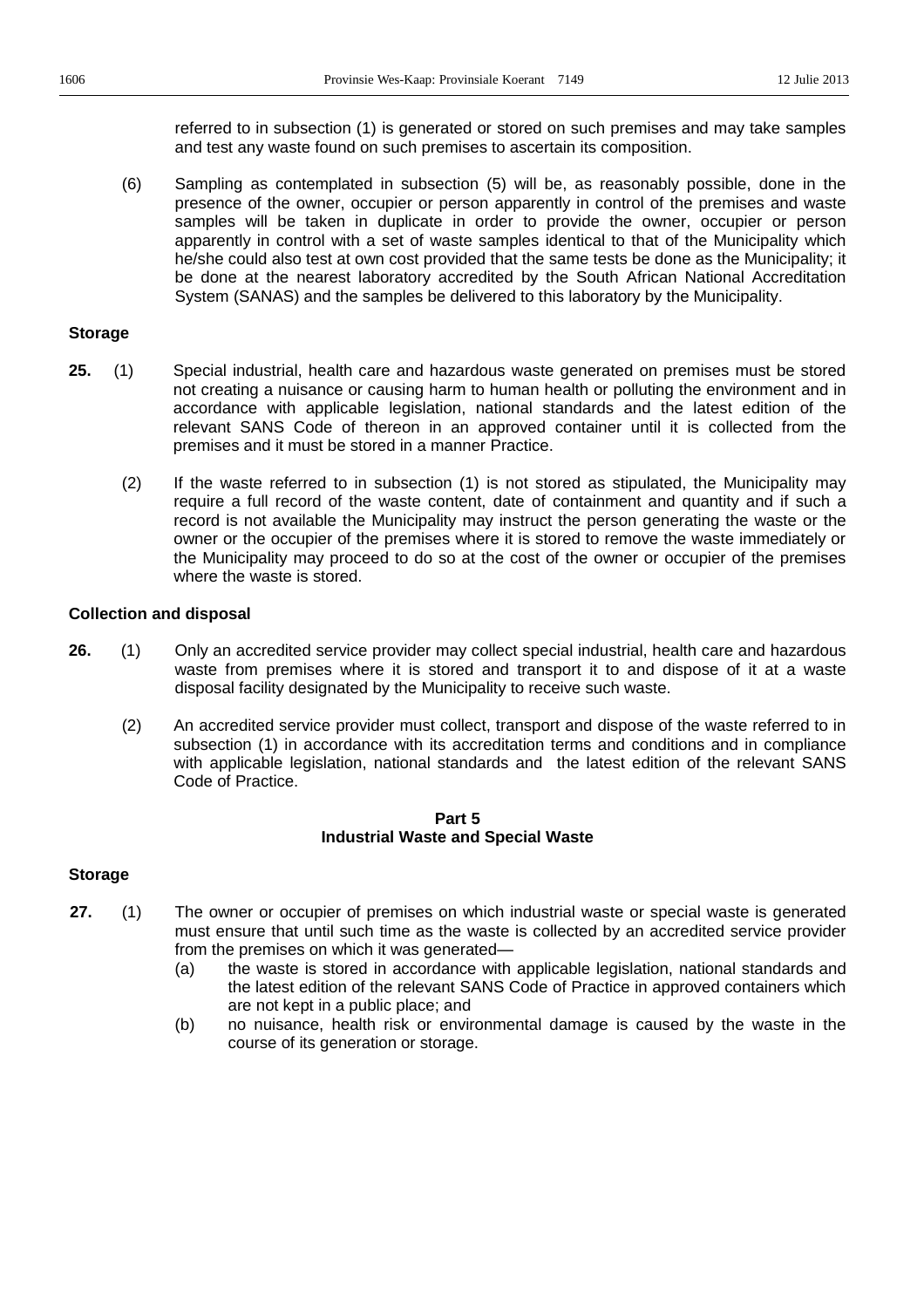# **Collection and disposal**

- **28.** (1) Only an accredited service provider may collect industrial or special waste from premises where it is stored and transport and dispose of it at a waste disposal facility designated by the Municipality to receive such waste.
	- (2) An accredited service provider must collect, transport and dispose of the waste referred to in subsection (1) in accordance with its accreditation terms and conditions and subject to the requirements of any applicable legislation, national standards and the latest edition of the relevant SANS Code of Practice.
	- (3) The Municipality may determine specific times for acceptance of special waste at the site referred to in subsection (1).

# **Part 6 Tyres, Disused Vehicles or Machinery and Scrap Metal**

# **Storage and disposal**

- **29.** (1) No owner or occupier of premises with an operational area in excess of the statutory determined limit may temporary accumulate, store or stockpile waste tyres, disused, scrapped, dismantled or recovered vehicles or machinery or scrap metal unless the waste management activity is managed in accordance with national standards or licensed in terms of national legislation, whichever is applicable.
	- (2) Waste tyres, disused, scrapped or dismantled vehicles or machinery and scrap metal are not accepted at any of the Municipality's own waste handling or waste disposal facilities. Any person having to dispose of any of these materials must dispose thereof at a waste disposal facility as directed by the Municipality and in terms of conditions determined for such waste disposal facility.
	- (3) The Municipality may enter the premises of any person involved in the storage or stockpiling of waste tyres, disused vehicles or machinery or scrap metal and request proof of any plans including its integrated waste management plan, licenses or other applicable documents to verify compliance with applicable legislation.

# **Part 7 Recyclable Waste**

### **Storage, collection and disposal**

- **30.** (1) No owner or occupier of premises or any other person may temporary accumulate, sort, store or stockpile recyclable waste on any premises within the municipal area unless acting in accordance with subsection (2).
	- (2) An owner or occupier of premises or any other person must prior to commencing an activity involving the re-use, reclamation or recycling of waste, comply with national and provincial legislation and standards and the latest edition of the relevant SANS Code of Practice for such activity and provide the Municipality with a copy of his integrated waste management plan and such other information as the Municipality may require.
	- (3) Only an accredited service provider may collect recyclable waste from premises where it is generated and/or separated from other waste and transport and dispose of it at a waste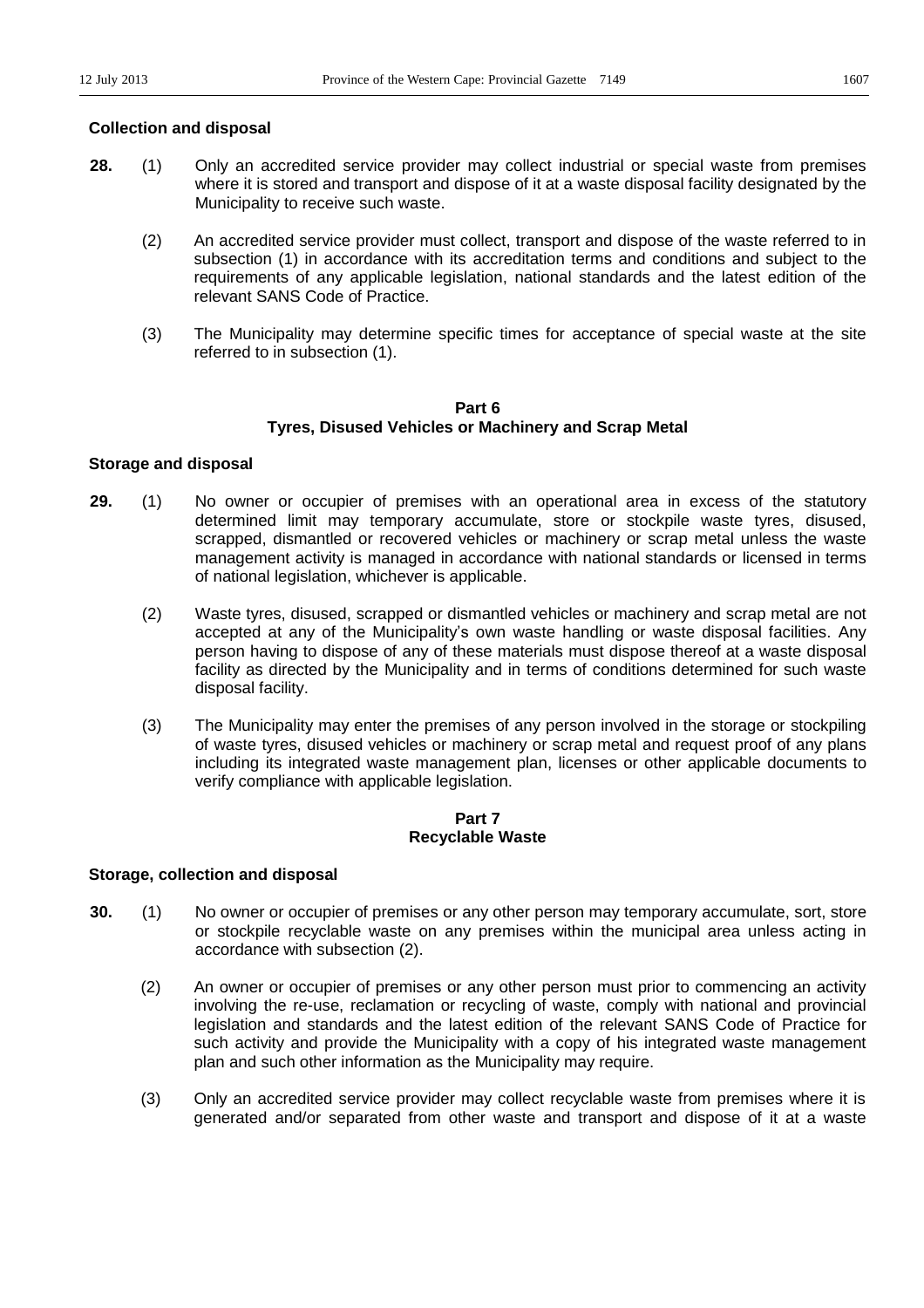handling facility or a waste disposal facility designated by the Municipality to receive such waste.

# **Part 8 Agricultural and Farm Waste**

#### **Disposal**

- **31.** (1) An owner or occupier of farm land may subject to subsections (2) and (3) use on-site disposal of waste but, as also indicated in section 41, the burning of waste is strictly prohibited.
	- (2) An owner or occupier of farm land may not dispose any quantity of hazardous waste, which may be present in agricultural waste, to the land unless in possession of the applicable waste management license in terms of national legislation, and if applicable, provincial legislation.
	- (3) An owner or occupier of farm land may dispose of general waste, which may include agricultural and farm waste, to the land provided this is done in accordance with applicable legislation, national standards and the latest edition of the relevant SANS Code of Practice and, if the quantity of waste requires it, authorisation thereof by a valid waste management license.
	- (4) An authorised official of the Municipality may request an owner or occupier of farm land who he suspects is disposing hazardous waste and/or general waste exceeding the quantity allowed for disposal to provide proof of the licences referred to in subsections (2) and/or (3) and, irrespective of the composition and/or quantity of the waste disposed of to land by the owner or occupier, the Municipality may request the owner or occupier to submit an integrated waste management plan to the Municipality within a time frame determined by the Municipality.
	- (5) An owner or occupier of farm land may dispose of domestic waste excluding hazardous and health care waste at waste handling or waste disposal facilities as directed by the Municipality.

### **CHAPTER 5**

#### **Transportation and Disposal**

#### **Part 1 Transportation of Waste**

#### **Safe transportation**

- **32.** (1) A transporter of waste must ensure that-
	- (a) vehicles used for the conveyance of waste upon a public road are of adequate size and construction for the type of waste being transported; and
	- (b) he/she maintains the vehicles used for the conveyance of waste in a clean, sanitary and roadworthy condition at all times.

## **No wastage or spillage**

- **33.** (1) A person transporting waste through the municipal area must ensure that
	- (a) loose waste on an open vehicle is covered with a tarpaulin or suitable net; and
	- (b) no waste become detached, leak or fall from the vehicle transporting it.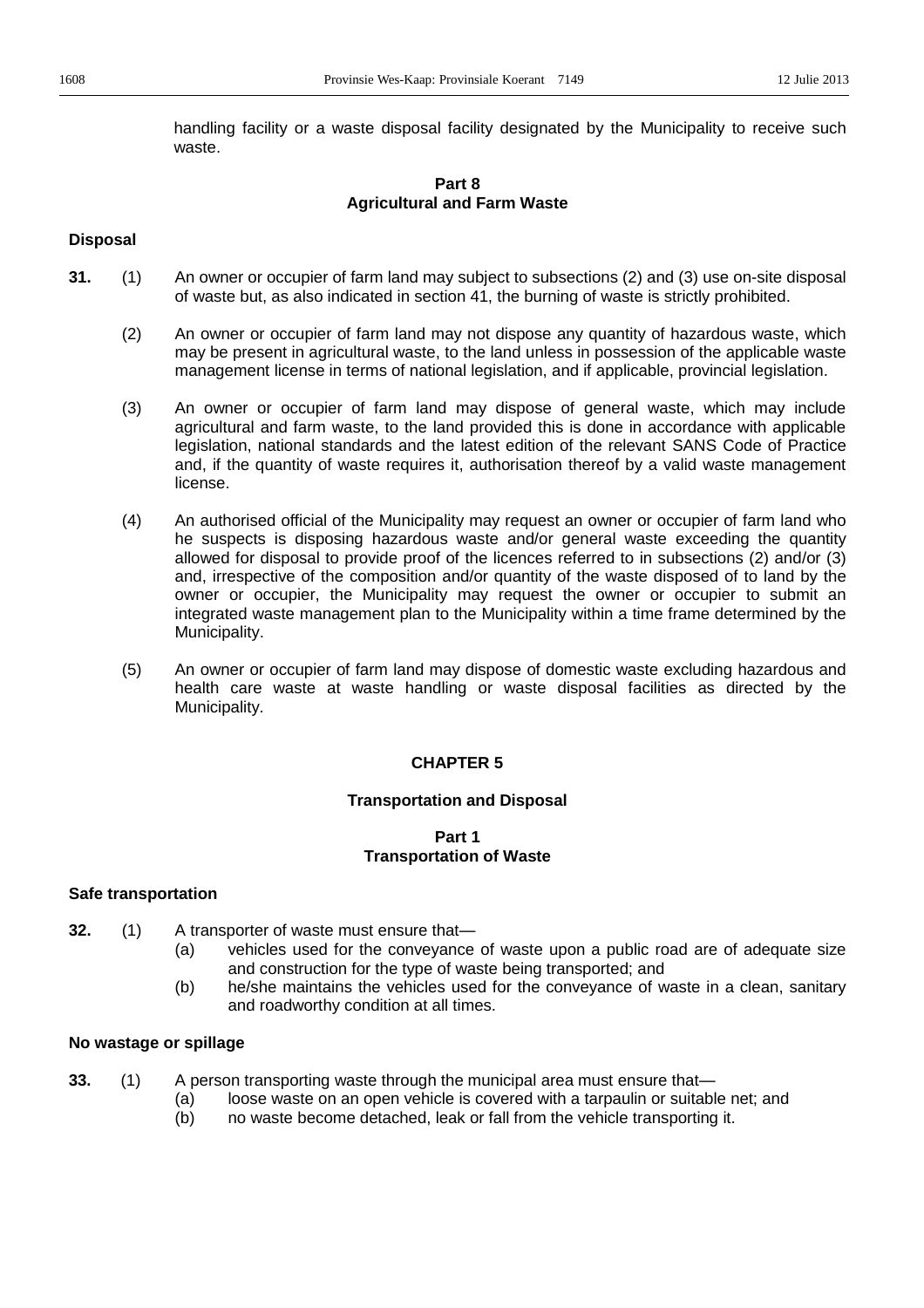**34.** A transporter of waste, specifically hazardous waste, must ensure he or she operates in compliance with all relevant national and provincial legislation, national standards and the latest edition of the relevant SANS Code of Practice.

## **Part 2 Waste Disposal**

## **Permitted use**

- **35.** (1) The Municipality may prescribe which types of waste may be disposed of at a particular waste handling or waste disposal facility as permitted in terms of the license stipulations of each facility and further in compliance with national legislation and standards.
	- (2) Different tariffs for the disposal of different waste types and volumes are applicable but residents are allowed disposal of general waste at the waste handling and waste disposal facilities determined by the Municipality.

## **Liabilities**

- **36.** (1) No person may dispose of waste at a waste disposal facility which is not licensed for such use. Any person who acts in contravention of any prescriptions of the Municipality as contemplated in section 35(1) will be liable for all reasonable costs incurred by the Municipality in removing or otherwise dealing with the waste improperly disposed.
	- (2) The Municipality shall not be liable for any claim resulting from access to any waste handling or waste disposal facility and any person who enters any of the sites of these facilities does so at own risk.

## **Conduct at facilities**

- **37.** (1) No person may enter a waste handling or a waste disposal facility for any purpose other than the disposal of waste in terms of this By-law and only at such times and between such hours as the Municipality may determine and display on a clearly visible notice board at the entrance of the waste handling or waste disposal facility.
	- (2) Every person who, for the purpose of disposing waste enters a waste handling or a waste disposal facility must-
		- (a) enter and leave the facility at the designated entrance and exit points;
		- (b) supply all the particulars required regarding the source and composition of the waste, which waste may be inspected by the Municipality;
		- (c) follow all instructions with regard to access to the actual disposal, transfer or recycling point and the place where and the manner in which the waste should be deposited.
	- (3) No person may bring any intoxicating liquor or narcotic substances into any waste handling or waste disposal facility.
	- (4) The Municipality may prescribe the maximum size of a vehicle allowed to enter a waste handling or waste disposal facility.

## **Accepting waste from others**

**38.** (1) The Municipality may consider an application from another municipality to dispose waste at a designated waste disposal facility provided that the acceptance of waste from another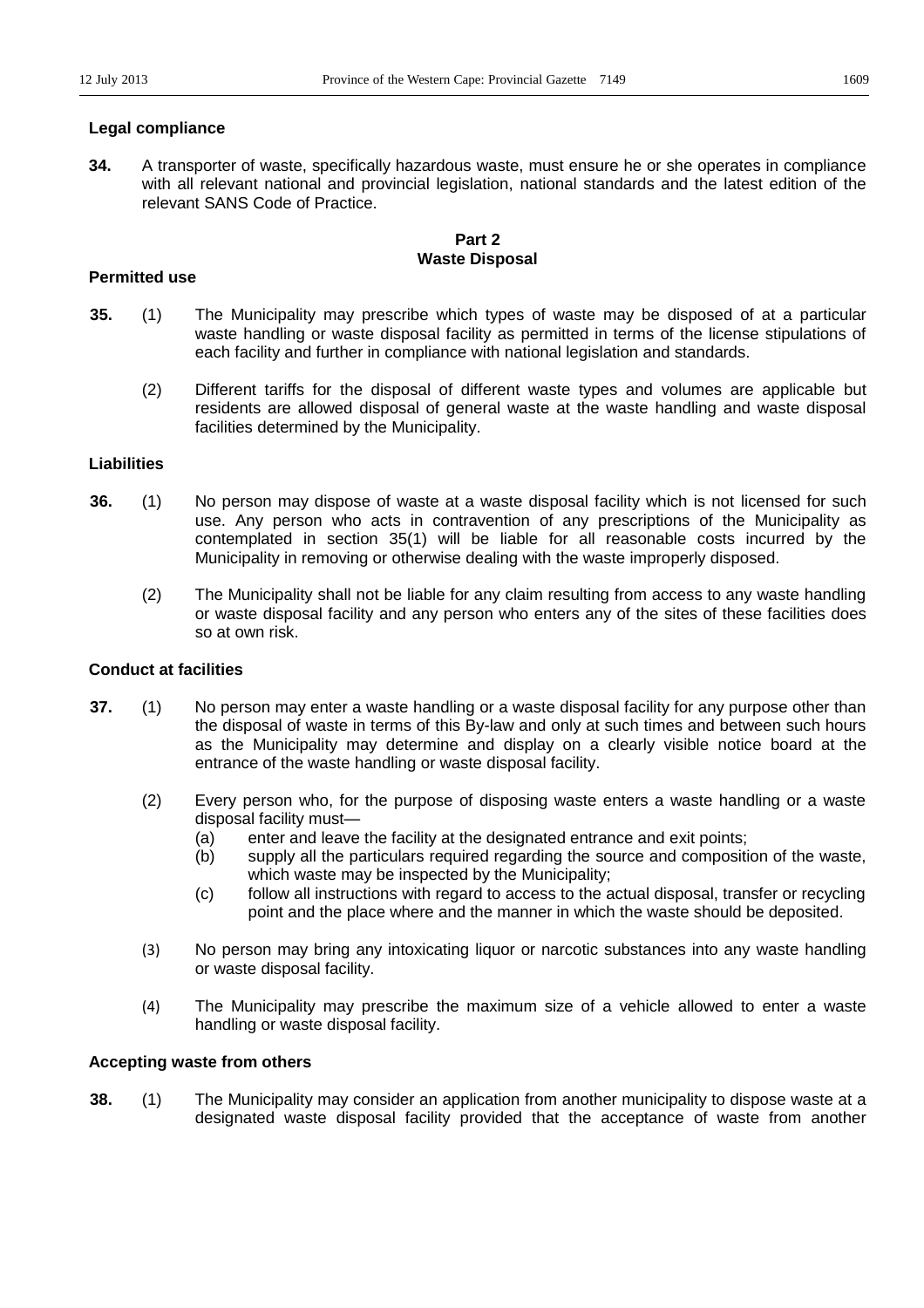municipality will not impact on the Municipality's authority and ownership of the said waste disposal facility.

- (2) The Municipality may allow a person to dispose waste generated outside the Municipality's municipal area at a designated waste disposal facility of the Municipality provided such person first becomes an accredited service provider as provided for in this By-law.
- (3) The tariffs applicable to accredited service providers referred to in subsection (2) may differ from the waste disposal tariffs stipulated in the Municipality's Tariff By-laws, as annually determined during the approval of the budget.

## **CHAPTER 6**

## **Littering and Dumping**

## **Provision of facilities for litter**

- **39.** (1) The Municipality must take reasonable steps to ensure that a sufficient number of receptacles are provided for the discarding of litter by the public on any premises to which the public has access.
	- (2) The owner or occupier of private land to which the public has access must ensure that sufficient containers are provided to contain litter which is discarded by the public.

## **Littering and dumping**

- **40.** (1) No person may drop, throw, deposit, spill, dump or in any other way discard, any litter or waste into or onto any public place, public road, road, municipal drain, land, vacant erf, stream or any other places not allowed for in this By-law or allow any person under their control to do so.
	- (2) An authorised official may act against any of the contraventions listed in subsection (1) through a written notice directing such person to $-$ 
		- (a) cease the contravention within a specified time;
		- (b) prevent a repeat of the contravention or a further contravention;
		- (c) take whatever measures that the Municipality considers necessary to clean up or remove the waste and rehabilitate the affected environment within a specified time; or institute criminal action in terms of the Criminal Procedure Act, 1977 (Act 51 of 1977) in case of non-compliance with paragraphs (a) to (c) above.
	- (3) An owner or occupier of land or premises or any other person in control of land or premises, may not use or permit the land or premises to be used for unlawful dumping of waste and must take reasonable steps to prevent the use of the land or premises for that purpose.
	- (4) Should the Municipality regard it necessary to remove waste or litter from land or premises, the owner, occupier or person having control over the land or premises will be held liable for the costs incurred by the Municipality for the removal operation.
	- (5) In the case of hazardous waste, the Municipality will immediately remove such waste and thereafter issue notices to the person liable for the cost of removal and rehabilitation of the environment.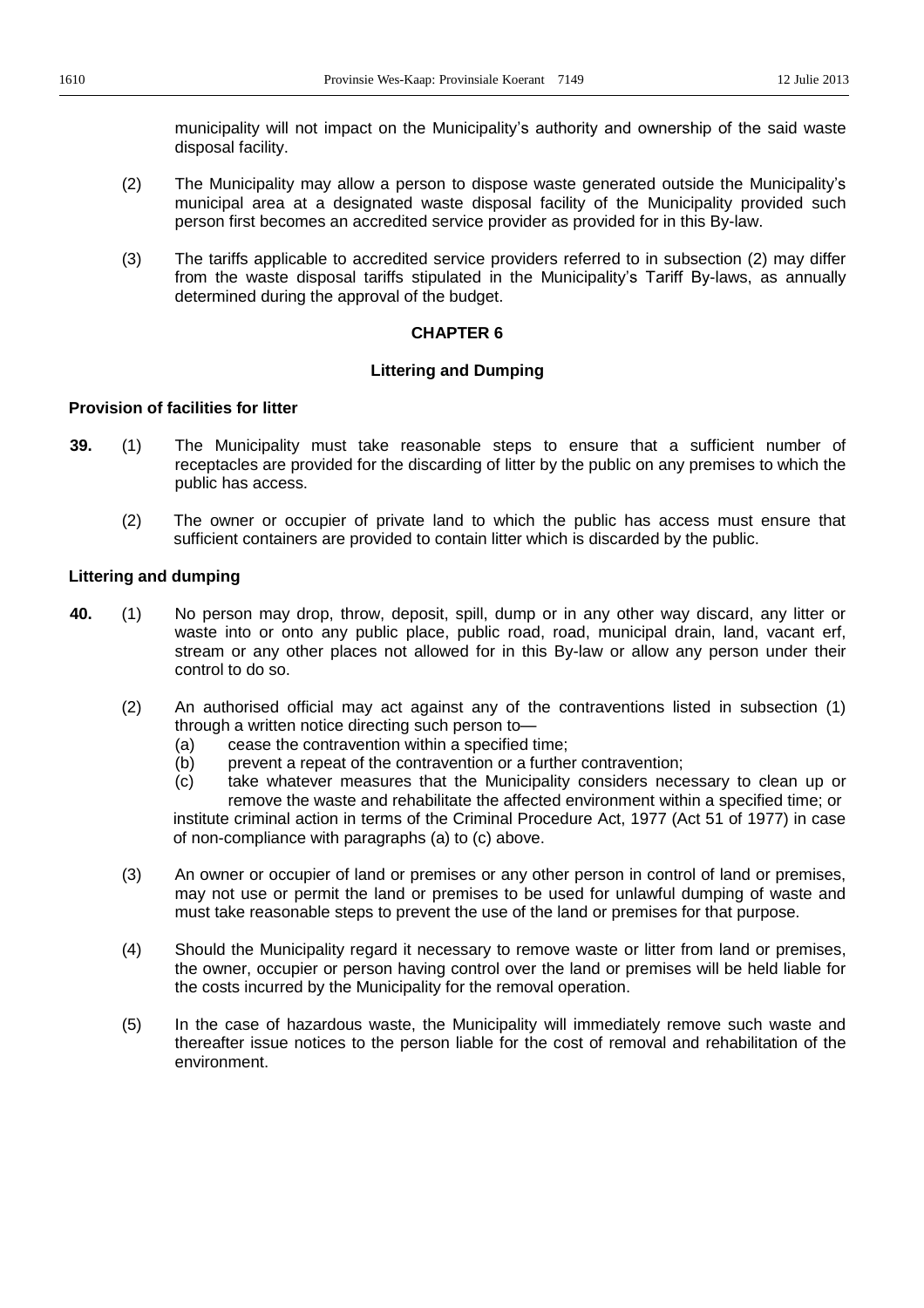## **Burning of waste**

**41.** Burning of waste is strictly prohibited.

## **Abandoned objects**

**42.** A person who abandons any article is liable for any damage which that article has caused or may cause as well as for the cost of removing that article notwithstanding the fact that such person may no longer be the owner thereof.

## **CHAPTER 7**

## **External Service Providers**

## **Part 1 Accredited Service Providers for Commercial Services**

## **Accreditation applications**

- **43.** (1) No person may provide commercial services for the collection and transport of waste in the municipal area unless such person has registered with the Municipality and obtained an accreditation authorising these waste management activities within the municipal area.
	- (2) An application for accreditation must be submitted in writing in a format or on a form prescribed by the Municipality including such information as the Municipality requires and the prescribed fee and, unless subsection (3) applies, the Municipality's approval for the collection and transportation of waste must first be obtained before such waste services may commence.
	- (3) Any person already providing these commercial services at the commencement of this Bylaw, must within ninety days of such commencement date submit an application for accreditation in terms of subsection (1), failing which the person will as from the date that the said ninety days' period expired no longer be able to render such services in the municipal area.
	- (4) The Municipality will consider and grant or reject the application submitted in terms of subsection (3) within thirty days of its receipt having regard to the health, safety and environmental record of the applicant and the nature of the commercial service to be provided and will furnish in writing specific and substantive reasons if such application is rejected.

## **Terms and conditions of accreditation**

- **44.** (1) An accreditation must-
	- (a) clearly identify the accredited person or entity;
	- (b) specify the accreditation period;
	- (c) specify the categories of waste which the accredited service provider may collect, transport and dispose;
	- (d) outline the information recording and submission requirements of the Municipality for its own integrated waste management plan and IPWIS; and
	- (e) deal with other procedural matters.
	- $(2)$  An accreditation for the collection and transport of waste-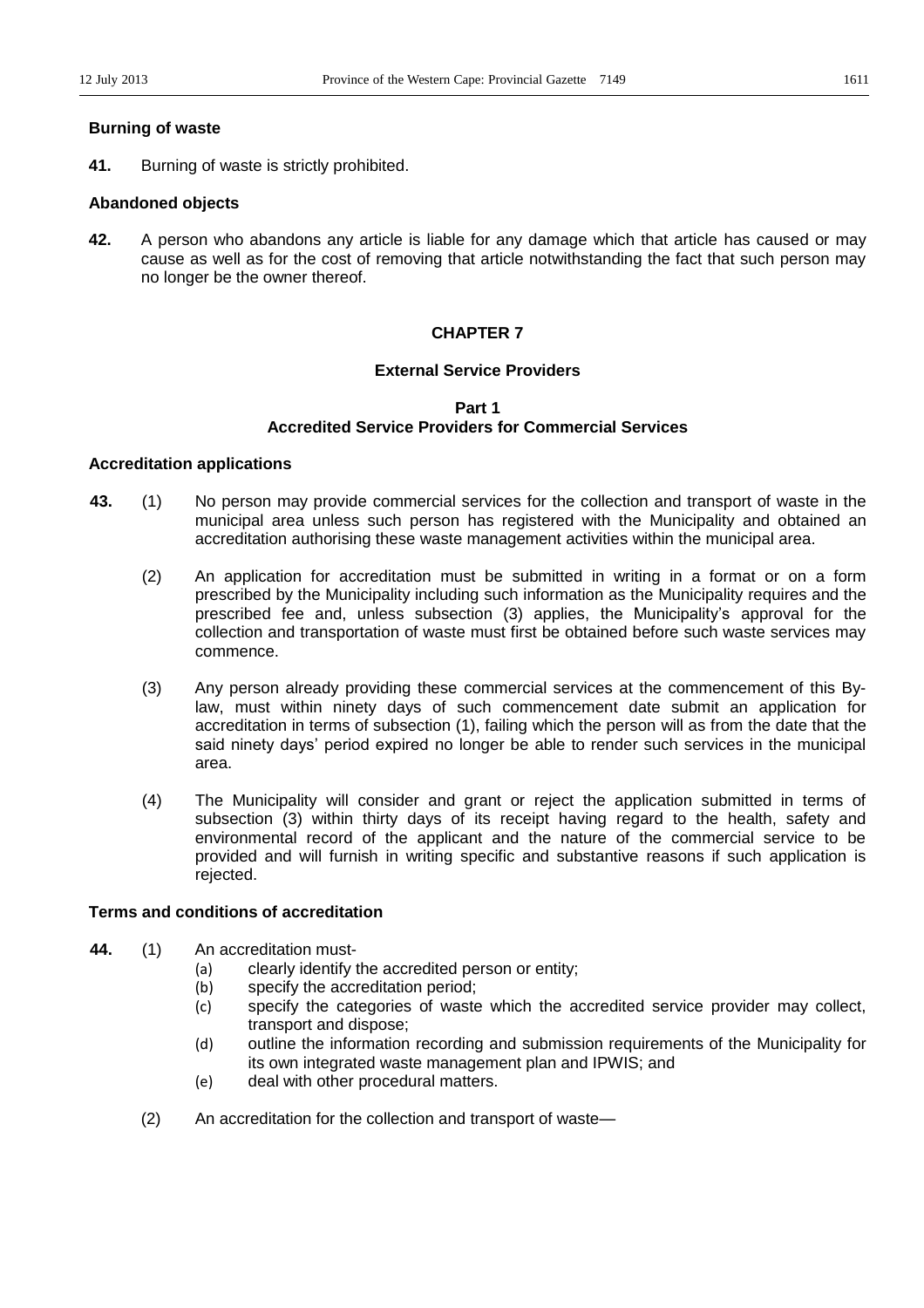- (a) may not be ceded or assigned without the prior written consent of the Municipality;
- (b) is valid for one year from the date of issue; and
- (c) is valid only for the categories of waste specified therein.
- (3) An accreditation authorisation will include a display sticker for each of the vehicles identified in the accreditation application indicating the validity period and the category of waste for which it is granted, which sticker must be clearly displayed on the front window of the identified vehicles.
- (4) The Municipality will not receive waste at its waste handling facilities or waste disposal facilities from service providers or contractors who are not able to provide proof of accreditation by the Municipality should it be requested and without an accreditation sticker on the vehicle.
- (5) An accredited service provider may not fail or refuse to provide the Municipality with any information reasonably requested with regards to the terms and conditions of the accreditation or give false or misleading information.
- (6) An accredited service provider is fully liable for any act or omission by any of his or her employees that could be seen as a transgression of the accreditation conditions and/or have a detrimental impact on human health or the environment.

## **Renewal of accreditation**

- **45.** (1) An accreditation renewal application must be submitted at least sixty days prior to the expiry date of a current accreditation and will be considered and either granted or rejected by the Municipality within thirty days of receipt of the renewal application. The Municipality must provide substantive reasons for the rejection of an accreditation renewal.
	- (2) Notwithstanding anything to the contrary in this By-law, the Municipality must temporary extend an accreditation for a specific duration not exceeding thirty days if an accredited service provider followed the correct procedure as contemplated in subsection (1) and due to the Municipality's processes, the renewal application has not been considered and a new accreditation granted or rejected.

## **Suspension and revocation of accreditation**

- **46.** (1) The Municipality may suspend or revoke an accreditation if an accredited service provider failed to comply with any of the terms and conditions of the accreditation or any other provision of this By-law, or any national or provincial legislation regulating the collection, transportation or disposal of waste or any other grounds considered by the Municipality as substantive reason to revoke or suspend an accreditation.
	- (2) The Municipality must give an accredited service provider written notice of the intended suspension or revocation of his or her accreditation and within thirty days from the date of issuing the notification to submit reasons for such action not to be taken by the Municipality.
	- (3) The Municipality must make a final decision within fourteen days of the expiry of the period stated in subsection (2) irrespective if a representation was received from the service provider and notify the service provider in writing within seven days of taking a final decision.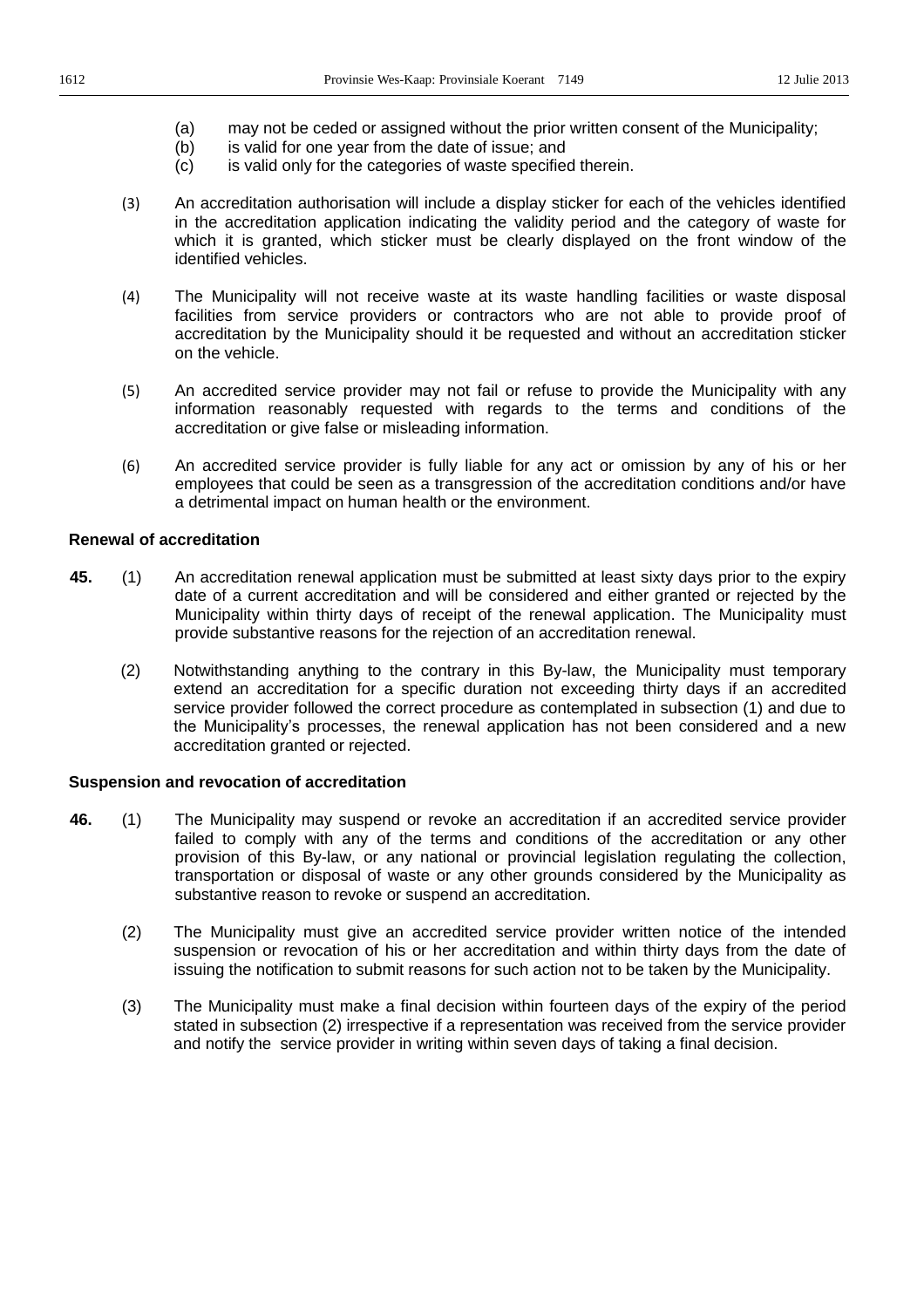## **Accreditation exemptions**

**47.** The Municipality may exempt an external service provider or a type of commercial service from any or all of the accreditation provisions in Part 1 of Chapter 7 and such other sections as may be deemed necessary by the Municipality.

## **Consumer responsibilities**

- **48.** (1) The owner or occupier of premises or the holder of waste that contracts with an accredited service provider must ensure that-
	- (a) the service provider is accredited to collect and transport the categories of waste for which he or she is contracted;
	- (b) until such time as the accredited service provider collects such waste from the premises on which it was generated, the waste is stored in an approved container and no nuisance, including but not limited to dust and smells, is caused by the handling of the waste in the course of its generation, storage or collection; and
	- (c) the service rendered is only in respect of the categories of waste authorised in the accreditation.

## **Part 2 Municipal Service Providers**

## **Outsourcing of services**

**49.** The Municipality may enter into agreements with external service providers, whether public or private, for the rendering of municipal waste services and activities and must do so in accordance with municipal, provincial and national legislation.

## **Consumer charter**

**50.** If a service provider as contemplated in section 49 is appointed by the Municipality, to render a service to a large geographical area or part of its population, the municipal service provider will be required to compile and adopt a consumer charter in consultation with the community.

## **CHAPTER 8**

## **General**

## **Ownership**

- **51.** (1) The person holding the licence to operate a waste handling or a waste disposal facility becomes the owner of all waste upon disposal thereof at that facility.
	- (2) A person who generates domestic or business waste is the owner thereof until it is collected by the Municipality who then becomes the owner thereof.

## **Access to premises**

**52.** Should the Municipality be impeded from collecting or handling refuse due to the layout of the premises and/or such layout is likely to result in damage to private property or municipal property or injury to the Municipality's employees, the Municipality may require the owner or occupier to do such alterations as necessary at own cost to remove any impediments, failing or refusing which, the Municipality must suspend the service and require the owner or occupier to indemnify the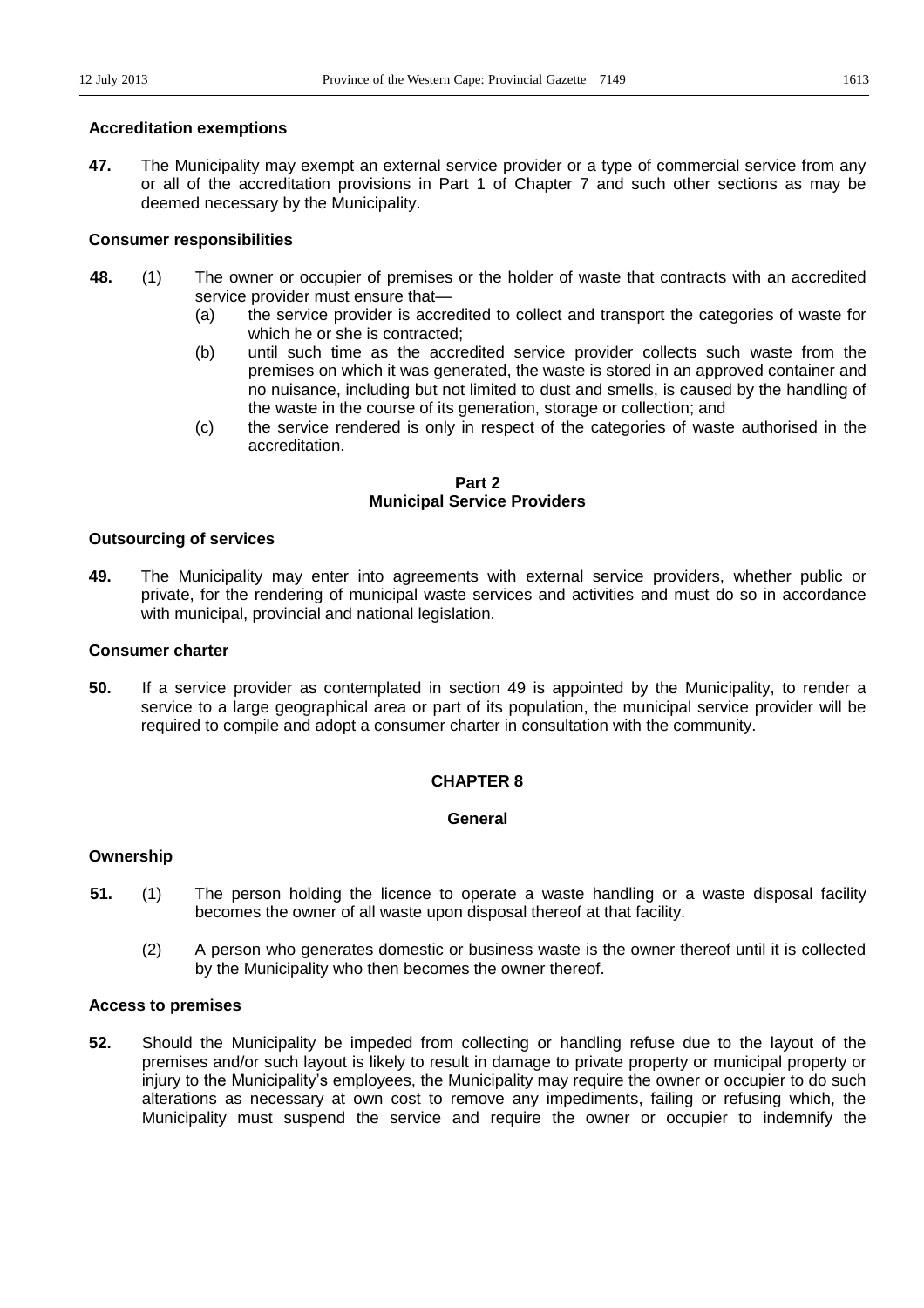Municipality in writing in respect of such damage or injury or any claims arising from it before resuming the service.

## **CHAPTER 9**

## **Enforcement and Legal Services**

### **Compliance with this By-law and other laws**

- **53.** (1) The owner or occupier of premises is responsible for ensuring compliance with this By-law in respect of all or any of its stipulations.
	- (2) Any person who, or an entity which, requires a waste related license or authorisation in terms of national, provincial or municipal legislation must prove on request, to an authorised official that such person or entity has obtained the appropriate license by submission thereof to the Municipality within 30 days or such other period as specified by the authorised official.

## **Authorisation of an official**

- **54.** (1) The Municipality or a municipal service provider as contemplated in section 49 of this By-law, may authorise any person in its employ to become an authorised official.
	- (2) The waste management officer of the Municipality is an authorised official.

## **Functions and powers of an authorised official**

- **55.** (1) An authorised official may execute work, conduct an inspection and monitor and enforce compliance with this By-law and, as applicable, national and provincial legislation relating to waste management.
	- (2) Subject to the provision of any other applicable law, an authorised official must carry out the functions contemplated in this section and the powers set out herein.

## **Service of notices and documents**

- **56.** (1) A notice or document issued by the Municipality in terms of this By-law must be deemed to be duly authorised if an authorised official signed it.
	- (2) If a notice or document is to be served on an owner, occupier or any other person in terms of this By-law it shall be deemed to be effectively and sufficiently served on such a person-
		- (a) when it has been delivered to him or her personally or to his or her duly authorised agent;
		- (b) when it has been left at his or her residence or place of business or employment to a person apparently not less than sixteen years of age and residing or employed there;
		- (c) if he or she has nominated an address for legal purposes, having been delivered to such an address;
		- (d) if he or she has not nominated an address for legal purposes, having delivered it to the address given by him or her in his or her application for the provision of waste services, for the reception of an account for the provision of waste services;
		- (e) when it has been sent by pre-paid registered or certified post addressed to his or her last known address for which an acknowledgement of the posting thereof will be obtained from the postal service;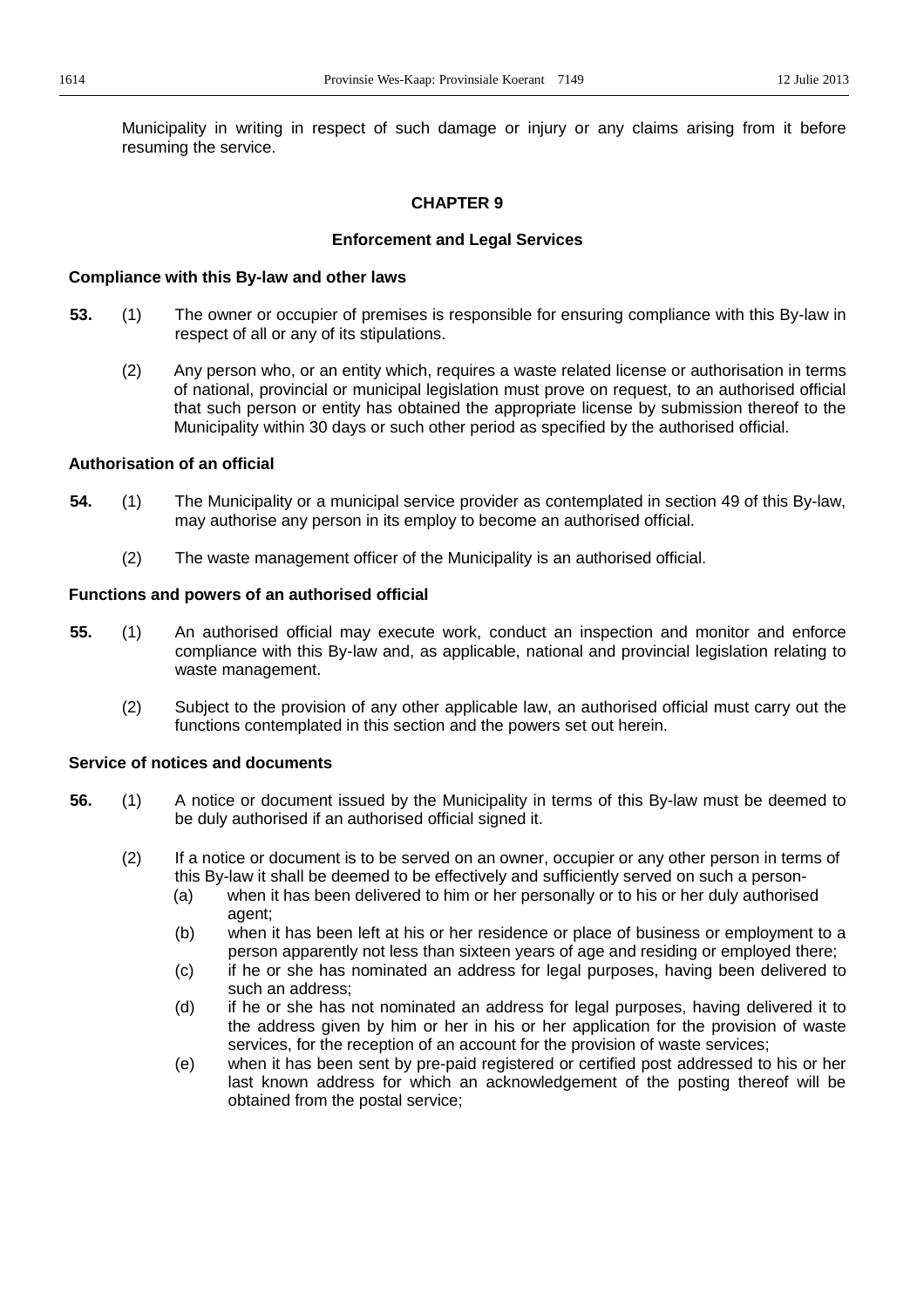- (f) in the case of a legal person, by delivering it at the registered office or business premises of such legal person; or
- (g) if service cannot be effected in terms of subsections (a) to (f), by affixing it to a conspicuous place on the premises concerned.

## **Compliance notices**

- **57.** (1) An authorised official may issue a written notice to any person contravening the provisions of this By-law.
	- (2) A notice in terms of subsection (1) must
		- (a) provide details of the provision of the By-law that has not been complied with;
		- (b) provide the owner, occupier, or other party a reasonable opportunity to make representations and state his or her case in writing to the Municipality within a specified period, unless the owner, occupier or other person was given such an opportunity before the notice was served;
		- (c) specify the steps that the owner, occupier or other person must take to rectify or remedy the failure;
		- (d) specify the period within which the owner, occupier or other person must take these steps to rectify the failure; and
		- (e) indicate that the Municipality may-
			- (i) if the notice is not complied with, undertake or allow the work that is necessary to rectify the failure to be undertaken and recover from the owner, occupier or other person the actual cost of such work; and
			- (ii) take any other action it deems necessary to ensure compliance.
	- (3) If an owner or occupier or any other person fails to comply with a written notice served on him or her by the Municipality in terms of this By-law, the Municipality may take such action as in its opinion is necessary to ensure compliance, including-
		- (a) Undertaking the actions and/or work necessary and recovering the cost of such actions and/or work from the owner, occupier or other person, as the case may be; or
		- (b) Instituting legal proceedings against the owner, occupier, or other person, as the case may be in terms of the Criminal Procedure Act, 1977 (Act 51 of 1977).
	- (4) In the event of an emergency, notwithstanding any other provisions of this By-law, the Municipality may without prior notice undertake the work contemplated in subsection (3) and recover such costs from the owner, occupier or other person, as the case may be.
	- (5) The actual costs recoverable by the Municipality in terms of subsections (3) and (4) shall be the full costs associated with such work.
	- (6) In the case where compliance with a notice is required within a specified number of working days, such period shall be deemed to commence on the date of issue of such notice.
	- (7) A notice or document issued in terms of subsection (2) is valid until one of the following events occurs:
		- (a) it is carried out;
		- (b) it is cancelled by the authorised official who issued it or, in that person's absence, by a person with similar authority;
		- (c) the purpose for which it was issued, has lapsed.
	- (8) An authorised official who is satisfied that the owner or occupier or person apparently in control of any premises has satisfied the terms of a compliance notice may issue a *compliance certificate* to that effect.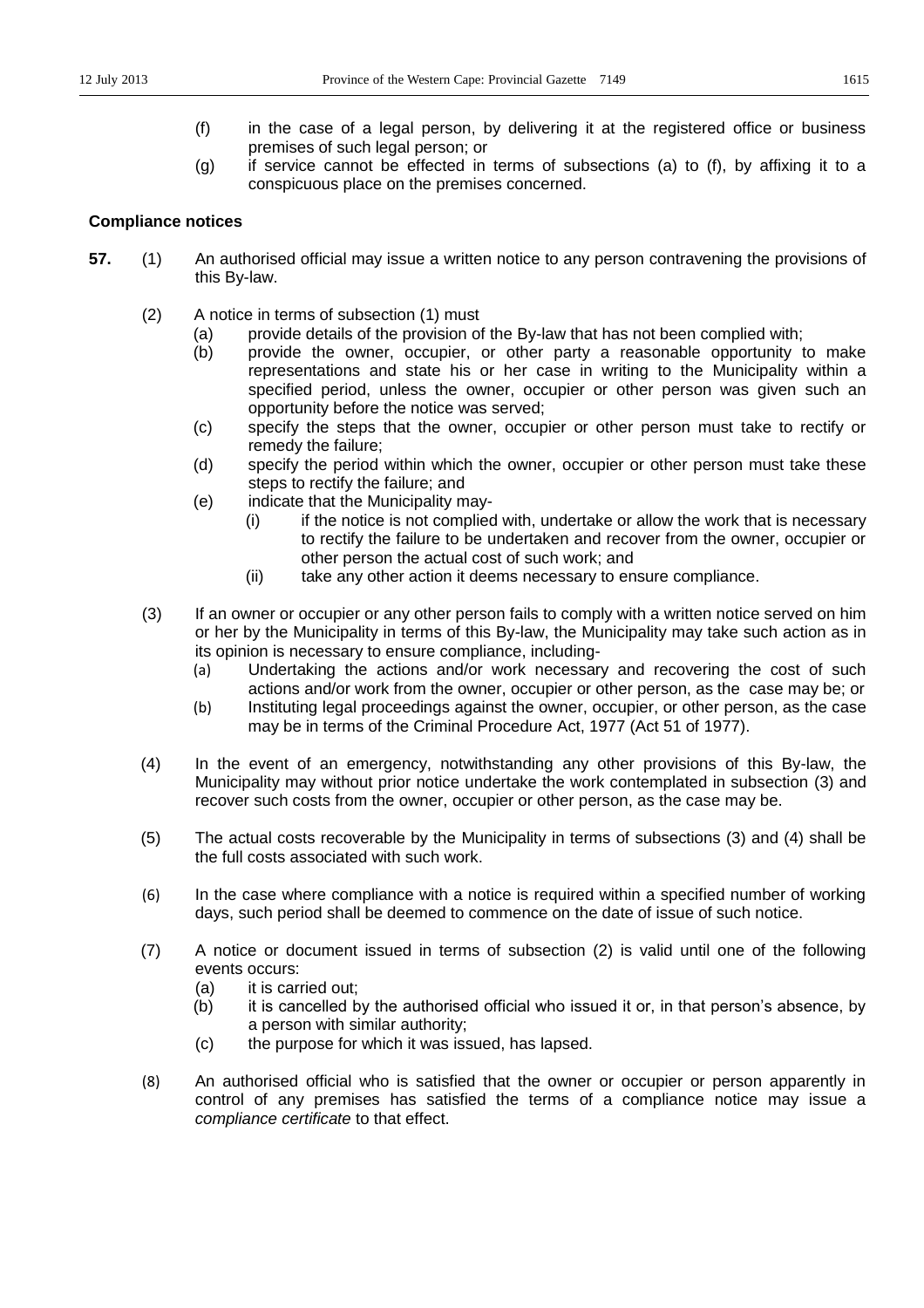## **Power of entry and inspection**

- **58.** (1) An owner or occupier must, on request, allow an authorised official access to premises to carry out such inspection and examination as he or she may deem necessary to investigate any contravention of this By-law and ensure compliance therewith.
	- (2) When accessing the premises, the authorised official must, if requested, identify him or herself through written proof of authorisation.

## **Using force to enter**

- **59.** (1) Force may not be used to affect entry to execute work or conduct an inspection on any in terms of premises section 58, unless an emergency arises.
	- (2) An authorised official carrying out a written authorisation in terms of section 58 which is regarded as an emergency situation, may overcome any resistance to entry, execution of work or inspection by using as much force as is reasonably required, including breaking a lock, door or window of the premises to be entered.
	- (3) Before resorting to force to gain entrance to the premises, the authorised official carrying out the written authorisation must audibly demand admission and must announce his or her purpose, unless he or she reasonably believes that doing so may induce a person to destroy, dispose of, or tamper with, the article or document or object that is the focus of the inspection.

## **Liabilities and compensation**

**60.** The Municipality will not be liable for damages or compensation arising from anything done by it in terms of this By-law.

## **False statement or information**

**61.** No person may make a false statement or furnish false information to the Municipality, an authorised official or an employee of the Municipality, or falsify a document issued in terms of this By-law.

## **Appeals**

**62.** An appeal to a decision of the Municipality taken in terms of delegated powers must be made in terms of section 62 of the Systems Act by giving written notice of the appeal and the reasons therefor within twenty one days of the date of notification of the decision to the municipal manager.

## **Offences**

- **63.** (1) It is an offence for any person to
	- (a) refuse to grant an authorised official access to premises to which that authorised official is duly authorised to have access;
	- (b) obstruct, interfere or hinder an authorised official who is exercising a power or carrying out a duty under this By-law;
	- (c) fail or refuse to provide an authorised official with a document or information that the person is required to provide under this By-law;
	- (d) give false or misleading information to an authorised official;
	- (e) unlawfully prevent the owner of any premises, or a person working for that owner, from entering the premises in order to comply with a requirement of this By-law;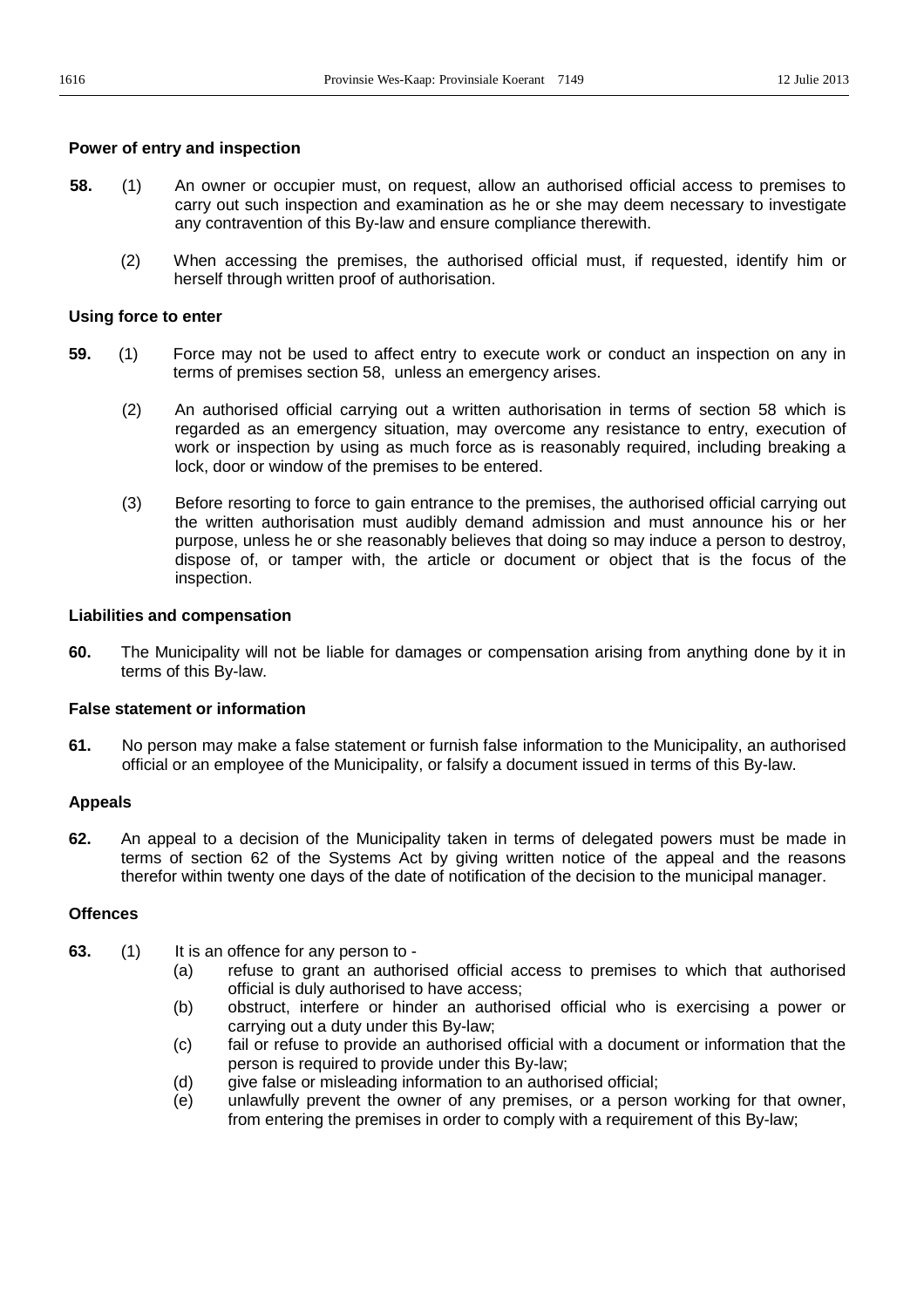- (f) pretend to be an authorised official;
- (g) falsely alter an authorisation to an authorised official or written authorisation, compliance notice or compliance certificate issued in terms of this Chapter;
- (h) enter any premises without a written notification in circumstances requiring such notification;
- (i) act contrary to a written notice or document issued in terms of this Chapter;
- (j) disclose any information relating to the financial or business affairs of any person which was acquired in the performance of any function or exercise of any power in terms of this By-law, except  $-$ 
	- (i) to a person who requires that information in order to perform a function or exercise a power in terms of this By-law;
	- (ii) if the disclosure is ordered by a court of law; or
	- (iii) if the disclosure is in compliance of the provisions of any law.
- (k) contravene or fail to comply with any of the provisions of this By-law;
- (l) fail to comply with any notice issued in terms of this By-law;
- (m) fail to comply with any lawful instruction given in terms of this By-law;
- (n) Contravene or fail to comply with any conditions imposed upon the granting of any licence, consent approval, concession, exemption or authority in terms of this By-law.
- (2) A person who causes or incites another person to commit an offence referred to in subsection (1), or who, being in a position of authority over another person, permits or allows him or her to commit an offence, will be guilty of that offence.

## **Penalties**

- **64.** (1) Any person who contravenes any of the provisions of section 63 shall be guilty of an offence and liable on conviction to-
	- (a) a fine or imprisonment or to such imprisonment without the option of a fine or to both such fine and such imprisonment and,
	- (b) in the case of a continuing offence, to an additional fine or an additional period of imprisonment or to such additional imprisonment without the option of a fine or to both such additional fine and imprisonment for each day on which such offence is continued and,
	- (c) a further amount equal to any costs and expenses found by the court to have been incurred by the Municipality as a result of such contravention or failure.
	- (2) In addition to any penalty imposed in terms of subsection (1) the Municipality may terminate the rendering of waste services to such a person.
	- (3) The Municipality may without compensation, confiscate the property or other equipment or instruments through which unauthorised services were obtained.

## **Application of this By-Law**

**65.** This by-law applies to all persons or bodies, including organs of State, situated within the area of jurisdiction of the Municipality.

## **Repeal of By-laws**

**66.** The by-law listed in Schedule "A " is hereby repealed.

## **Short title and commencement**

**67.** This By-law is called the Integrated Waste Management By-law, 2013 and commences on the date of publication in the Provincial Gazette.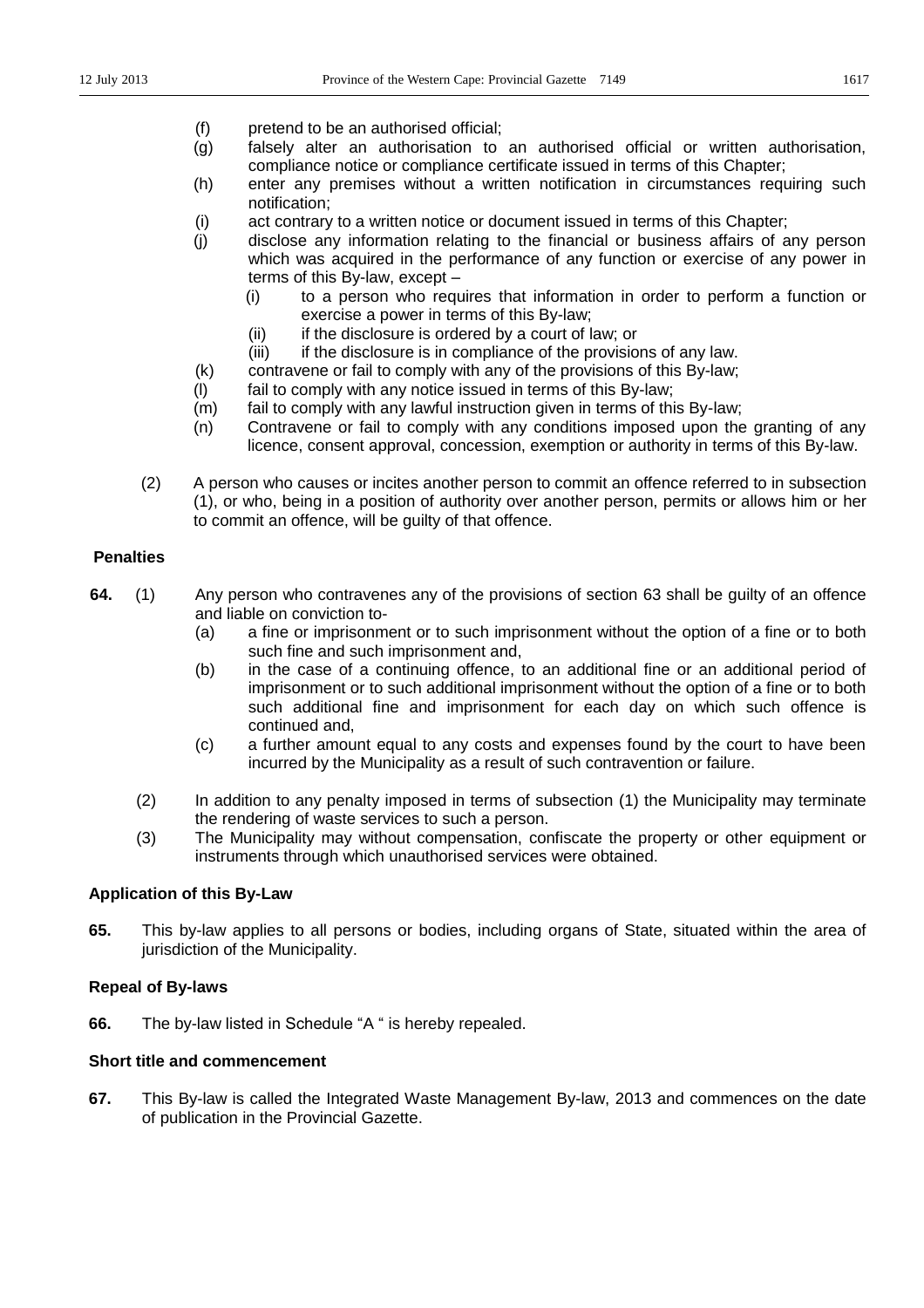## **SCHEDULE A**

## **BY-LAWS REPEALED**

## **The following By-law is hereby repealed in terms of section 66 of this By-law:**

| <b>NUMBER AND</b><br><b>YEAR OF</b><br><b>NOTICE</b> | <b>TITLE OR SUBJECT</b>                                | <b>EXTENT</b><br><b>OF</b><br><b>REPEAL</b> |
|------------------------------------------------------|--------------------------------------------------------|---------------------------------------------|
| P.N.6423 /2007                                       | Overstrand Municipality: Solid Waste Management By-law | In full                                     |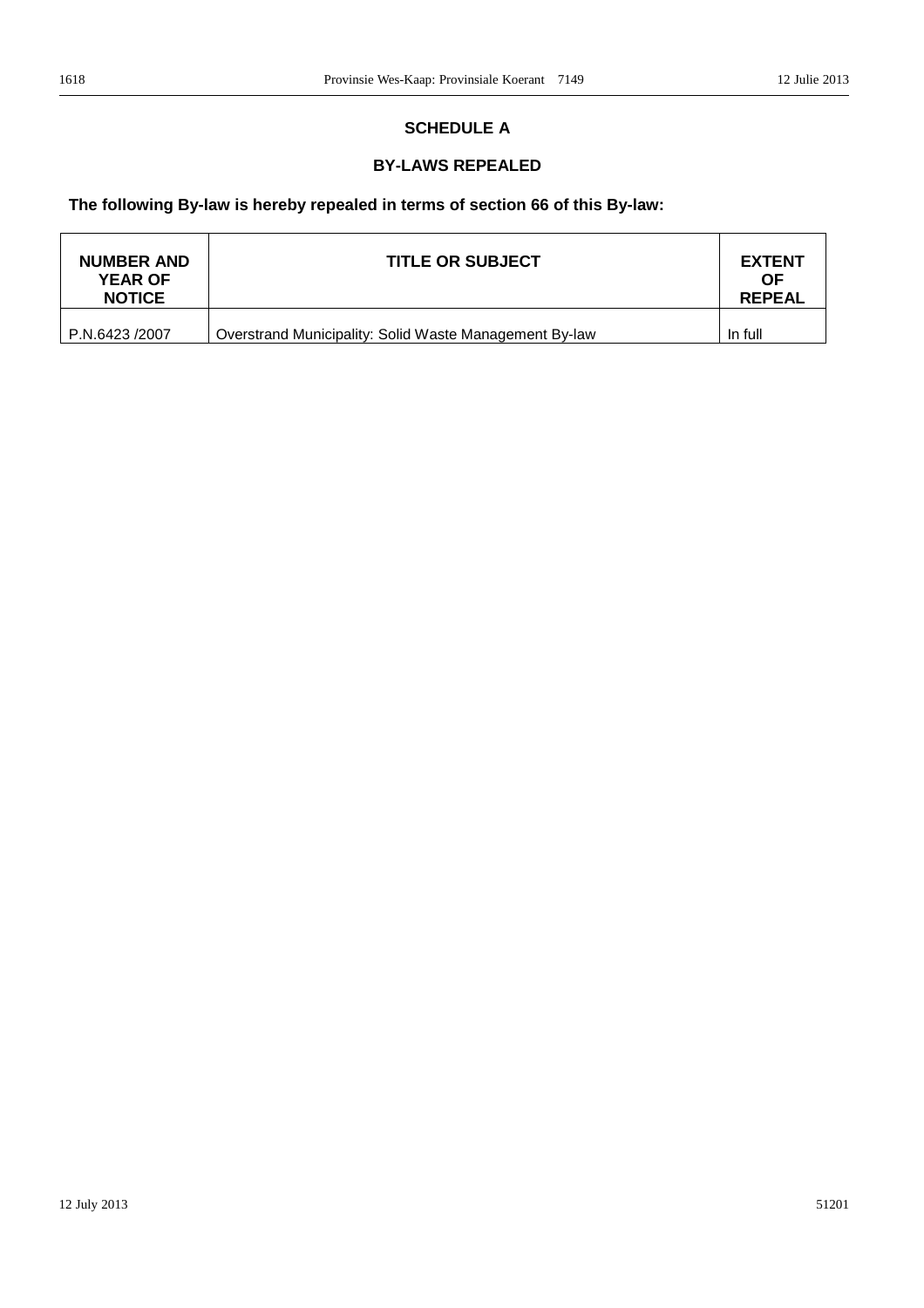## **WESTERN CAPE GAMBLING AND RACING BOARD**

## **OFFICIAL NOTICE**

## RECEIPT OF AN APPLICATION FOR A BOOKMAKER **PREMISES LICENCE**

In terms of the provisions of Section 32(2) of the Western Cape Gambling and Racing Act, 1996 (Act 4 of 1996) ("the Act"), as amended, the Western Cape Gambling and Racing Board hereby gives notice that an application for a bookmaker premises licence, as provided for in Sections 27(k) and 55(A) of the Act, has been received.

| <b>Applicant for a new bookmaker</b> | <b>Feasible Solutions 38 CC</b> |
|--------------------------------------|---------------------------------|
| premises licence:                    | t/a Marshalls World of Sport    |
| <b>Registration number:</b>          | 2005/047632/23                  |
| <b>Address of proposed</b>           | Shop 2 and 3, Rose Centre,      |
| new bookmaker premises:              | Plein Street, Eerste River 7941 |

Erf number:

7574, Eerste River

All persons have the opportunity to object to or comment on the above application. Where objections are lodged, the grounds on which such objections are founded, must be furnished. Where comment is furnished, full particulars and facts to substantiate such comment must be provided. The name, address and telephone number of the person submitting the objection or offering the comment must also be provided. Comments or objections must reach the Board by no later than 16:00 on 2 August 2013 at the address listed below.

The application is open for inspection by interested persons, at the Board's offices at the address listed below, before 16:00 on 2 August 2013, during normal office hours.

Objections or comments must be forwarded to the Chief Executive Officer, Western Cape Gambling and Racing Board, P.O. Box 8175, Rogge Bay 8012 or handed to the Chief Executive Officer, Western Cape Gambling and Racing Board, Seafare House, 68 Orange Street, Gardens, Cape Town or faxed to the Chief Executive Officer on 021 422 2602, or emailed to objections.racingandbetting@wcgrb.co.za

12 July 2013 51195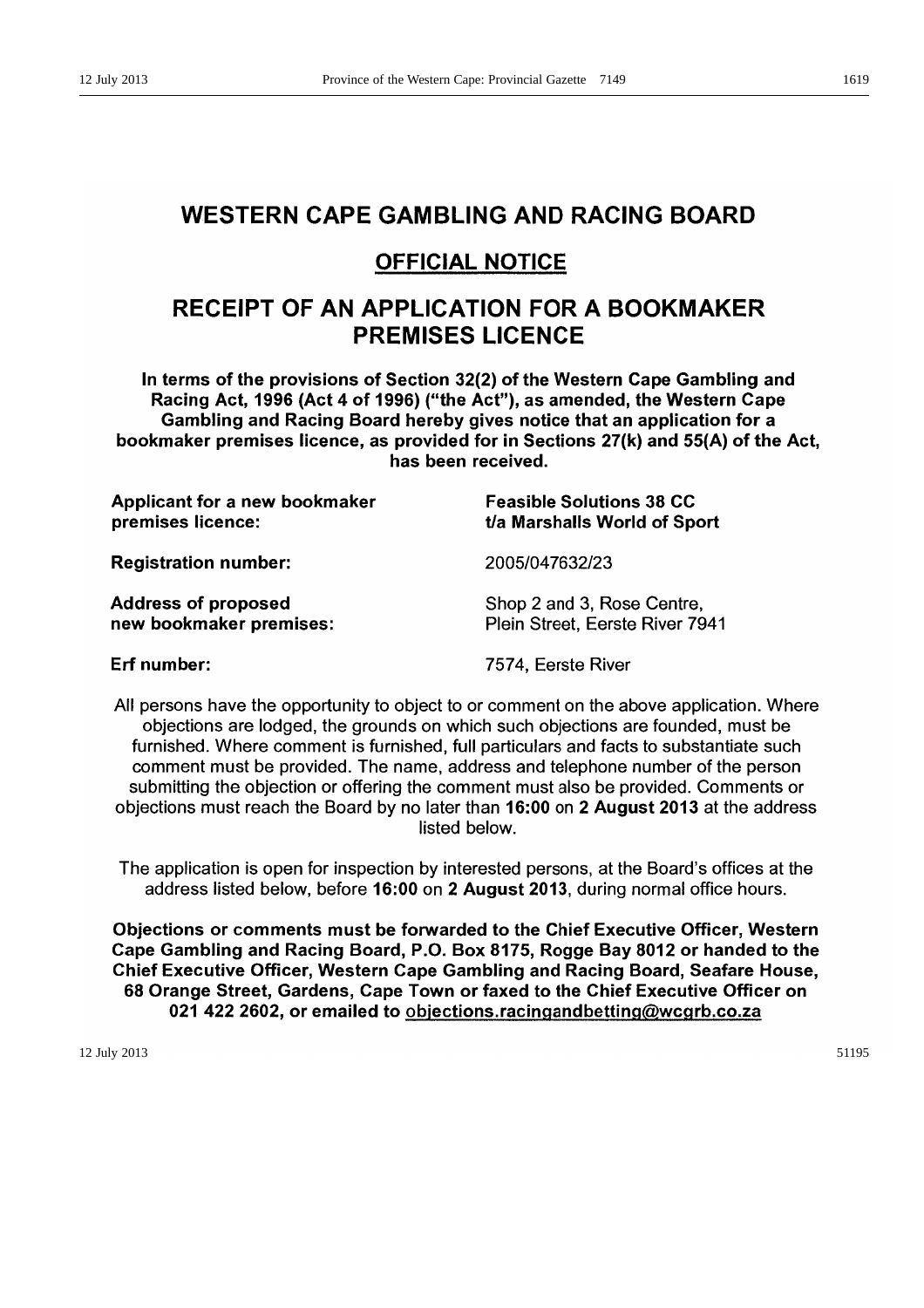# **WES-KAAPSE RAAD OP DOBBELARY EN WEDRENNE**

## **AMPTELIKE KENNISGEWING**

# **ONTVANGS VAN 'N AANSOEK OM 'N BOEKMAKERSPERSEELLISENSIE**

Kragtens die bepalings van Artikel 32(2) van die Wes-Kaapse Wet op Dobbelary en Wedrenne, 1996 (Wet 4 van 1996) ("die Wet"), soos gewysig, gee die Wes-Kaapse Raad op Dobbelary en Wedrenne hiermee kennis dat die volgende aansoek om 'n boekmakersperseellisensie, soos beoog in Artikels 27(k) en 55(A) van die Wet, ontvang is.

Aansoeker om 'n nuwe **Feasible Solutions 38 BK** h/a Marshalls World of Sport boekmakersperseellisensie: **Registrasienommer:** 2005/047632/23 Winkel 2 en 3. Rose Sentrum Adres van voorgestelde nuwe boekmakersperseel: Pleinstraat, Eersterivier 7941 **Erfnommer:** 7574, Eersterivier

Alle persone kry die geleentheid om beswaar teen of kommentaar ten opsigte van bogemelde aansoek aan te teken. In die geval van besware, moet die gronde waarop sodanige besware gebaseer is, verskaf word. Waar kommentaar verstrek word, moet die volle besonderhede en feite om sodanige kommentaar te staaf, voorsien word. Die naam, adres en telefoonnommer van die persoon wat beswaar wil maak of kommentaar wil lewer, moet ook voorsien word. Kommentaar of besware moet die Raad nie later as 16:00 op 2 Augustus 2013 by ondergemelde adres bereik nie.

Die aansoek is voor 16:00 op 2 Augustus 2013 gedurende normale kantoorure, oop vir inspeksie deur persone wat 'n belang by die aansoek het, by die kantoor van die Dobbelraad by die adres hieronder aangedui.

Besware of kommentaar moet gestuur word aan die Hoof- Uitvoerende Beampte, Wes-Kaapse Raad op Dobbelary en Wedrenne, Posbus 8175, Roggebaai 8012, of ingehandig word by die Hoof- Uitvoerende Beampte, Wes-Kaapse Raad op Dobbelary en Wedrenne, Seafare Huis, Oranjestraat 68, Tuine, Kaapstad 8001 of aan die Hoof- Uitvoerende Beampte gefaks word na 021 422 2602 of per e-pos na objections.racingandbetting@wcgrb.co.za gestuur word.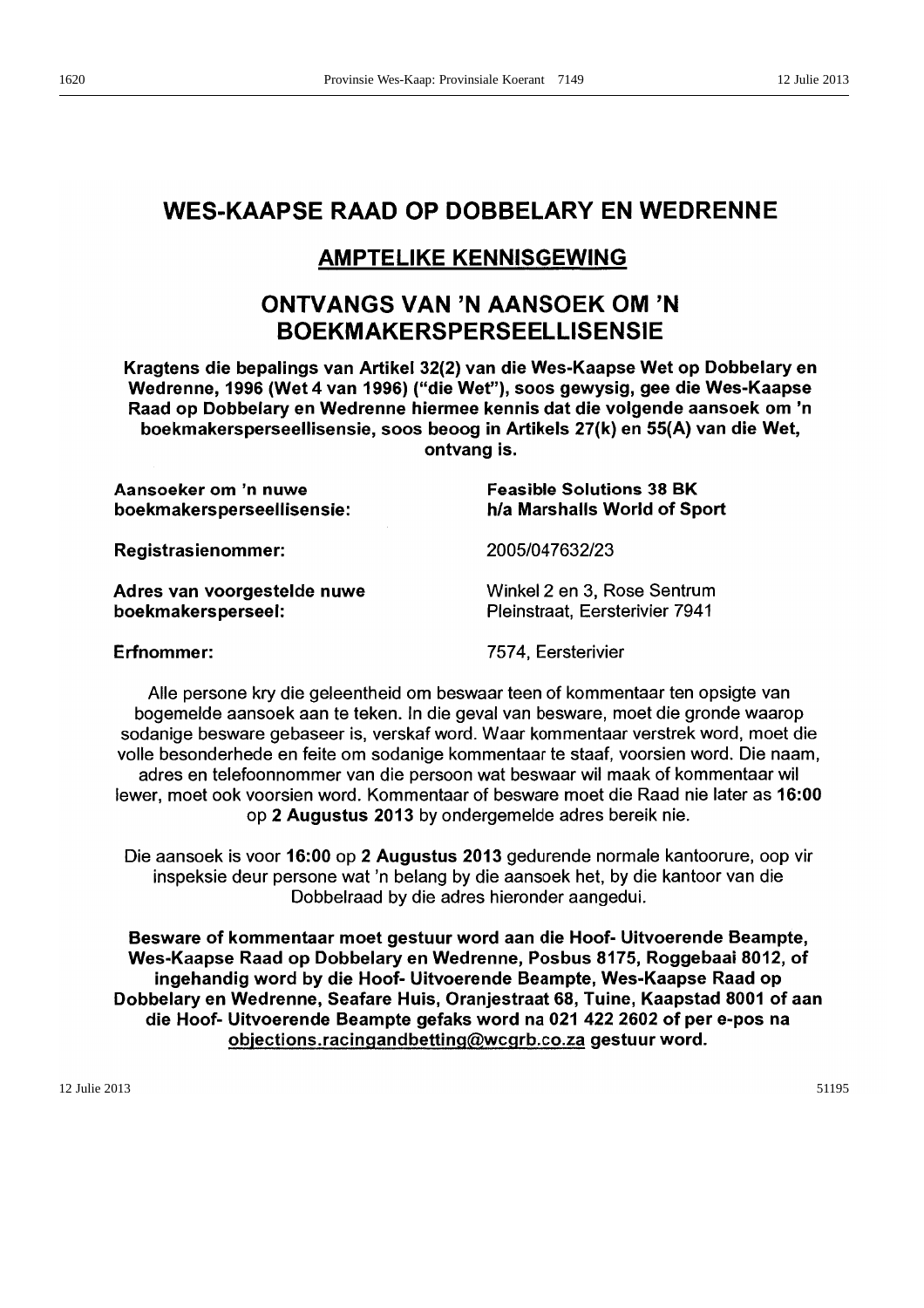### BREEDE VALLEY MUNICIPALITY

### **PROBLEM BUILDING BY-LAWS**

To provide for the identification, control and management of dilapidated and problem buildings in the designated area of Worcester in the Breede Valley Municipality; and to provide for matters incidental thereto.

### **PREAMBLE**

**WHEREAS** Section 156(2) and (5) of the Constitution provides that a municipality may make and administer by-laws for the effective administration of the matters which it has the rights to administer and to exercise any power concerning a matter reasonably necessary for or incidental to, the effective performance of its functions;

**AND WHEREAS** Part B of Schedule 4 to the Constitution lists building regulation as a local government matter to the extent set out in Section  $155(6)(a)$  and  $(7)$ ;

**AND WHEREAS** the Breede Valley Municipality seeks to identify, control and manage dilapidated and problem buildings within its area of jurisdiction to ensure that such buildings comply with this By-Law by:

- Formulating a coordinated integrated strategy plan, processes and procedures;
- Turning problem buildings around by rejuvenating and regenerating the building rather than demolishing them;
- Redeveloping the property where problem buildings can't be rejuvenated or regenerated after consultation with the owners;
- Facilitating the disposal of the problem buildings for the purpose of archieving the objects of this By-law.

AND NOW THEREFORE, BE IT ENACTED by the Council of the Breede Valley Municipality as follows:

### Definitions

### **In this by-Law unless the context otherwise indicates:**

**''Authorised officials''**means any employee of the Breede Valley Municipality authorised by the Municipal Manager to implement and therefore the provisions of this By-Law;

### **''building''** includes:

- (a) Any structure whether of a temporary or permanent nature and irrespective of the materials used in the erection thereof erected or used for or in connection with the:
	- (1) accommodation or convenience of human beings or animals;
	- (2) manufacture processing storage display or sale of any goods;
	- (3) rendering of any service;
	- (4) destruction or treatment of refuse or other waste materials;
	- (5) cultivation or growing of any plant or crop;
- (b) any wall or part of a building;
- (c) a unit or common property as defined in the Sectional Titles Act, 1986 (Act No. 95 of 1986); or
- (d) any vacant or unoccupied erf;

**''Licensed waste disposal facility''** means a site or premises which is licensed in terms of the National Environmental Management Waste Act 2008 (Act No. 59 of 2008) and used for the accumulated or disposal of waste:

**''owner''** in relation to a building means the person in whose name the land on which such building was or is erected, as the case may be, is registered in the deeds office in question and includes a person in charge of such building: Provided that if:

- (a) such person, in case of a natural person, is deceased or was declared by any court to be incapable of managing his or her own affairs or prodigal or is a patient as defined 1 of the Mental Health Act, 1973 (Act No. 18 of 1973), or if his or her estate has been sequestrated, the executor or curator concerned, as the case may be;
- (b) such person, in the case of a juristic person or trust, has been liquidated or placed under judicial management, the liquidator or judicial manager concerned, as the case may be;
- (c) such person is absent from the Republic or if his or her whereabouts are unknown any person who, as agent or otherwise, undertakes the management, maintenance or collection of rentals or other moneys in respect of such building or who is responsible there for;
- (d) in the case of a Sectional title scheme, a Sectional title is registered in the name of a person, that person;
- (e) in the case of a trust, the trustees of such trust;
- (f) in the case of Sectional title scheme, a body corporate responsible for the control, administration and management of the common property; or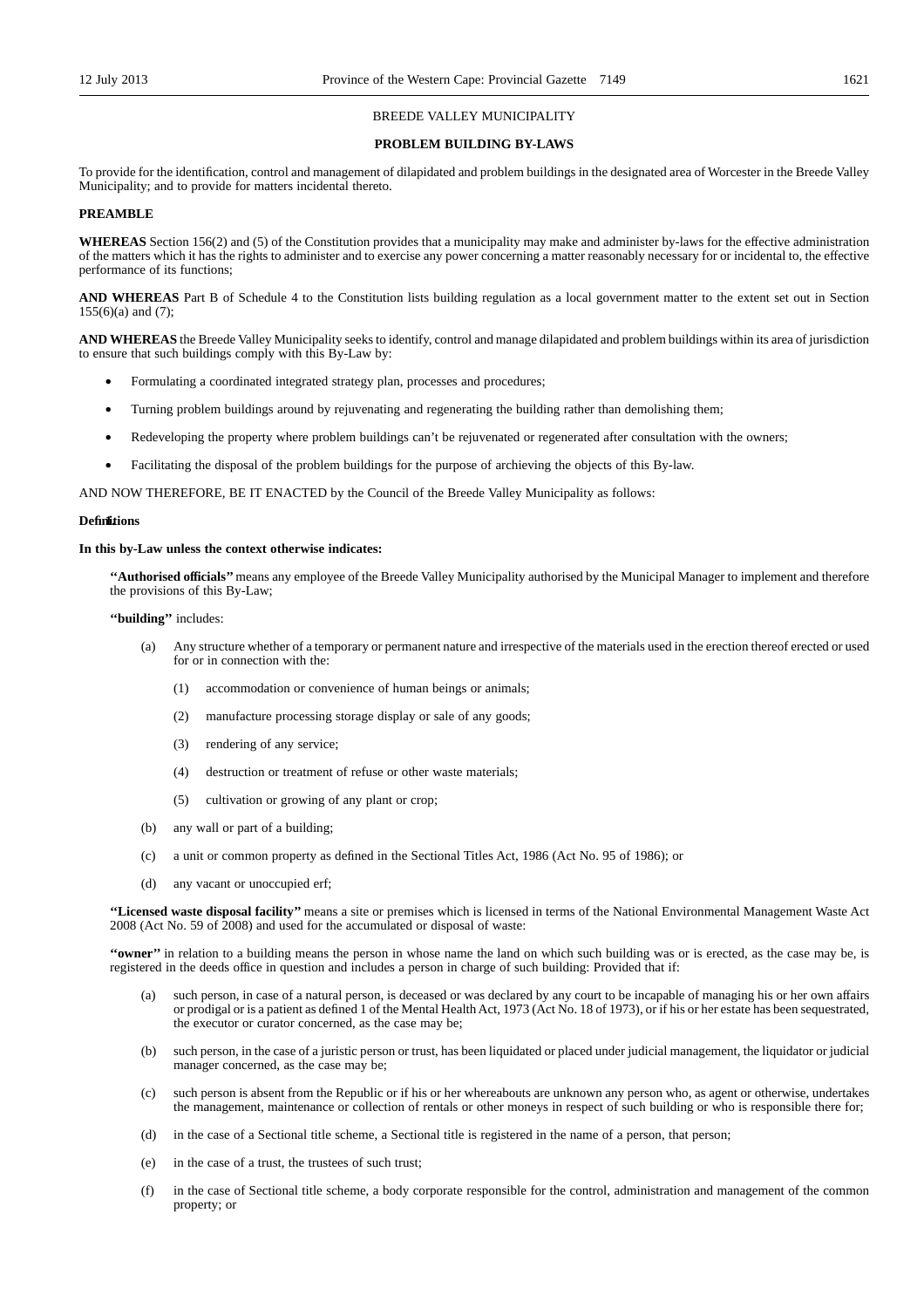(g) Where the Breede Valley Municipality is unable to determine the identity of such person, any person who is entitled to the benefits of the use of such buildings or who enjoys such benefits;

**''problem building''** includes any building or portion of a building:

- (a) that appears to have been abandoned by the owner with or without the consequence that rates or other services charges are not being paid;
- (b) that is derelict in appearance, overcrowded or is showing signs of becoming unhealthy, unsanitary, unsightly or objectionable;
- (c) that is the subject of written complaints in respect of criminal activities including drug dealings and prostitution;
- (d) That is illegally occupied;
- (e) Where refuse or waste material is accumulated dumped, stored or deposited with the exception of licenced waste disposal facilities; or
- (f) That is partially completed or structurally unsound and is threat or danger to the safety of the general public.

### **Application of this By-law**

2. This By-Law applies to all problem buildings situated within the demarcated area of Worcester, except those situated in areas exempted from the application of the National Building Regulations and Building Standards Act, 1977 (Act No. 103 of 1977)

### **Appointment of Authorised Officials**

3. The Municipal Manager may appoint authorised officials to implement and enforce the provisions of this By-law.

### **Delegation**

4. The Municipal Manager may exercise all powers, duties and functions conferred upon the Breede Valley Municipality in terms of his By-law and to delegate such powers, duties and functions to authorised officials.

### **Entry by authorised officials of buildings and land**

- 5. (1) Any authorised official may enter any building at any reasonable time with a view to:
	- (a) Inspect or determine whether the building complies with any provision of this By-law subject to 7 days' notice of such intended inspection having been given to the owner; or
	- (b) Serve the owner of the building with the compliance notice as referred to in Section 7.
	- (2) No person shall hinder or obstruct the authorised official in the exercise of his her powers in terms of the By-law.
	- (3) An authorised official shall, when entering the building, produce a valid identification document issued to him or her by the Breede Valley Municipality to the owner of such building.

### **Declaration of a building a problem building**

- 6. (1) The authorised official may, subject to Subsections (2) to (5), if a building falls within the definition of ''problem building'' as defined in Section 1, declare such building a problem building.
	- (2) The authorised official shall, by notice in writing, before declaring such building a problem building, inform the owner of his or her intension to declare such building a problem building, giving the reasons for such declaration.
	- (3) The authorised officials may carry out an investigation in respect of a building which he or she intend to declare a problem building as contemplated in Subsection (2) provided that he or she must display a notice of such investigation on the building concerned.
	- (4) The authorised official shall give the owner a period of seven days to make representations on why the building should not be declared a problem building,
	- (5) The authorised official shall, after considering the representations referred to in Subsection (4), take a decision either to declare or not to declare a building a problem building.
	- (6) The owner shall, in respect of a declaration in terms of Subsection (1), have a right to appeal in terms of Section 62 of the Local Government: Municipal System Act, 2000 (Act No. 32 of 2000).

### **Compliance notice**

- 7. (1) The authorised official shall serve a written notice on the owner of any building which has been declared a problem building as referred to in Section 6 requiring such owner within a specified period to:
	- (a) repair, renovate, repaint, alter, close, demolish, secure or remove all refuse from such problem building;
	- (b) Complete the construction of a problem building or any structure of such building;
	- (c) Enclose fence or barricade such problem building to the satisfaction of the Breede Valley Municipality;
	- (d) Appoint and instruct at the costs of such owner an approved competent person referred to in Part A 19 of the National Building Regulations, to examine a condition that gave rise to the declaration of a building a problem building and to report to the authorised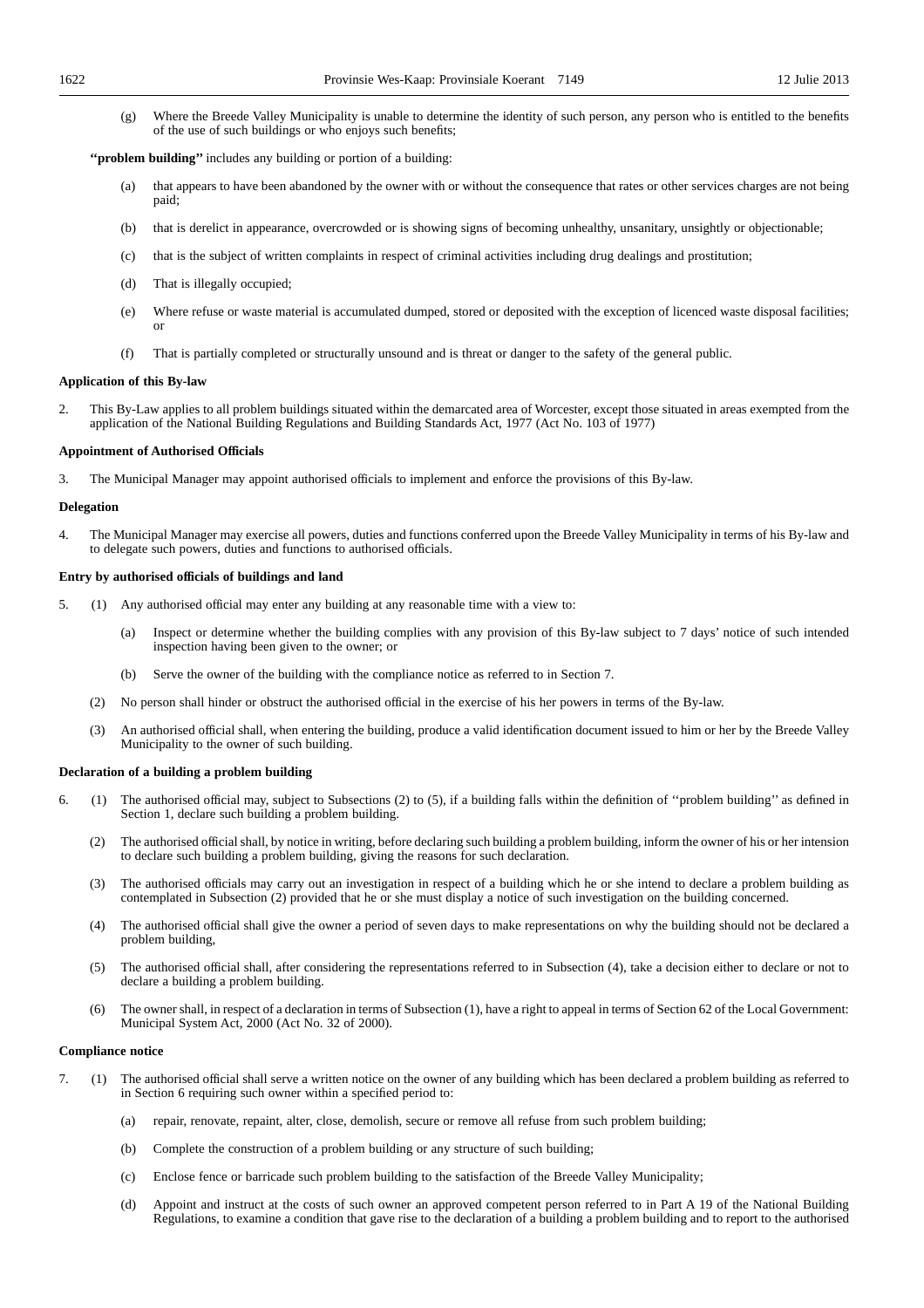officials on the nature and extent of the steps to be taken, which in the opinion of such approved competent person needs to be taken in order to render such problem building safe;

- (e) Dispose of, destroy or remove any material or articles accumulated, dumped, stored or deposited in any building, which is refuse or waste and which is showing signs of becoming unsightly, insanitary, unhealthy or objectionable or is likely to constitute an obstruction; or
- (f) comply with any provision of this By-law.
- (2) The Breede Valley Municipality may if such owner fails to comply with a notice served on him or her terms of Subsection (1) repair, renovate, repaint, alter, close demolish, remove all refuse or secure any problem building at the cost of the owner.
- (3) The Breede Valley Municipality may if the owner fails to pay such cost recover the cost in terms of the Credit Control and Debt Collection By-law 2006.
- Despite Subsection (1), Section 6 and subject to any applicable legislation, if the authorised official has reason to believe that the condition of any building is such that steps should forthwith be taken to protect life or property, he or she may take such steps as may be necessary in the circumstances without serving or delivering such notice on or to the owner of such building and may recover the cost of such steps from such owner.
- (5) If the authorised official deems it necessary for the safety of any person, he or she may by notice in writing:
	- (a) order the owner of any problem building to remove, within the period specified in such notice, any person occupying or working, or who for any other purpose is in such problem building, and to take care that no person who is not authorised by the Breede Valley Municipality enters such problem building;
	- (b) order any person occupying or working, or who for any other purpose is in any problem building, to vacate such building.
- (6) No person shall occupy, use or permit the occupation or use of any problem building or continue to occupy, use or permit the occupation or use of any problem building in respect of which a notice was served or delivered in terms of this Section or steps were taken by the Breede Valley Municipality in terms of Subsection (2), unless he or she has been granted permission by Breede Valley Municipality in writing that such building may be occupied or used or continue to be occupied or used as the case may be.

#### **Service of a notice**

- 8. (1) whenever a compliance notice is authorised or required to be served on a person in terms of this By-law it shall be deemed to have been effectively and sufficiently served on such person:
	- (a) when it has delivered to him or her personally;
	- (b) when it has been left at his or her place of residence or business in the Republic with a person apparently over the age of 16 years;
	- (c) when it has been posted by registered or certified mail to his or her last known residential or business address in the Republic and an acknowledgement of the posting thereof is produced;
	- (d) if his or her address in the Republic is unknown when it has been served on his or her agent of representative in the Republic in the manner contemplated in paragraph (a), (b) or (c); or
	- (e) if his or her address and agent in the Republic are unknown, when it has been posted in a conspicuous place on the immovable property, if any, to which it relates.
	- (2) When a compliance notice as aforesaid is authorised or required to be served on a person by reason of his or her being or having been the owner or holding some other right in respect of immovable property, it shall not be necessary to name him or her, but it shall be sufficient if he or she is therein described as the owner or holder of such immovable property other right, as the case may be.

### **Indemnity**

9. The Breede Valley Municipality or any authorised official of the Breede Valley Municipality shall not be liable to a third party for any damage caused by anything lawfully done or omitted by the Breede Valley Municipality or any authorised official in carrying out any function or duty in terms of this By-law.

### **Offences and penalties**

- 10. (1) Any person who contravenes any provision or fails to comply with any notice issued in terms of this By-law commits an offence.
	- (2) A person who is guilty of an offence in terms of this By-law is upon conviction liable to a fine not exceeding R300 000.00 or imprisonment for a period not exceeding three years or to both such fine and imprisonment.
	- (3) in the case of a continuing offence an additional fine imprisonment for a period not exceeding ten days for each day on which such offence continued may be imposed.
	- (4) in addition to any penalty imposed in terms of Subsections (2) and (3) the person so convicted shall be liable to pay the cost of repair of any damage caused or costs incurred in remedying any damage resulting from such an offence.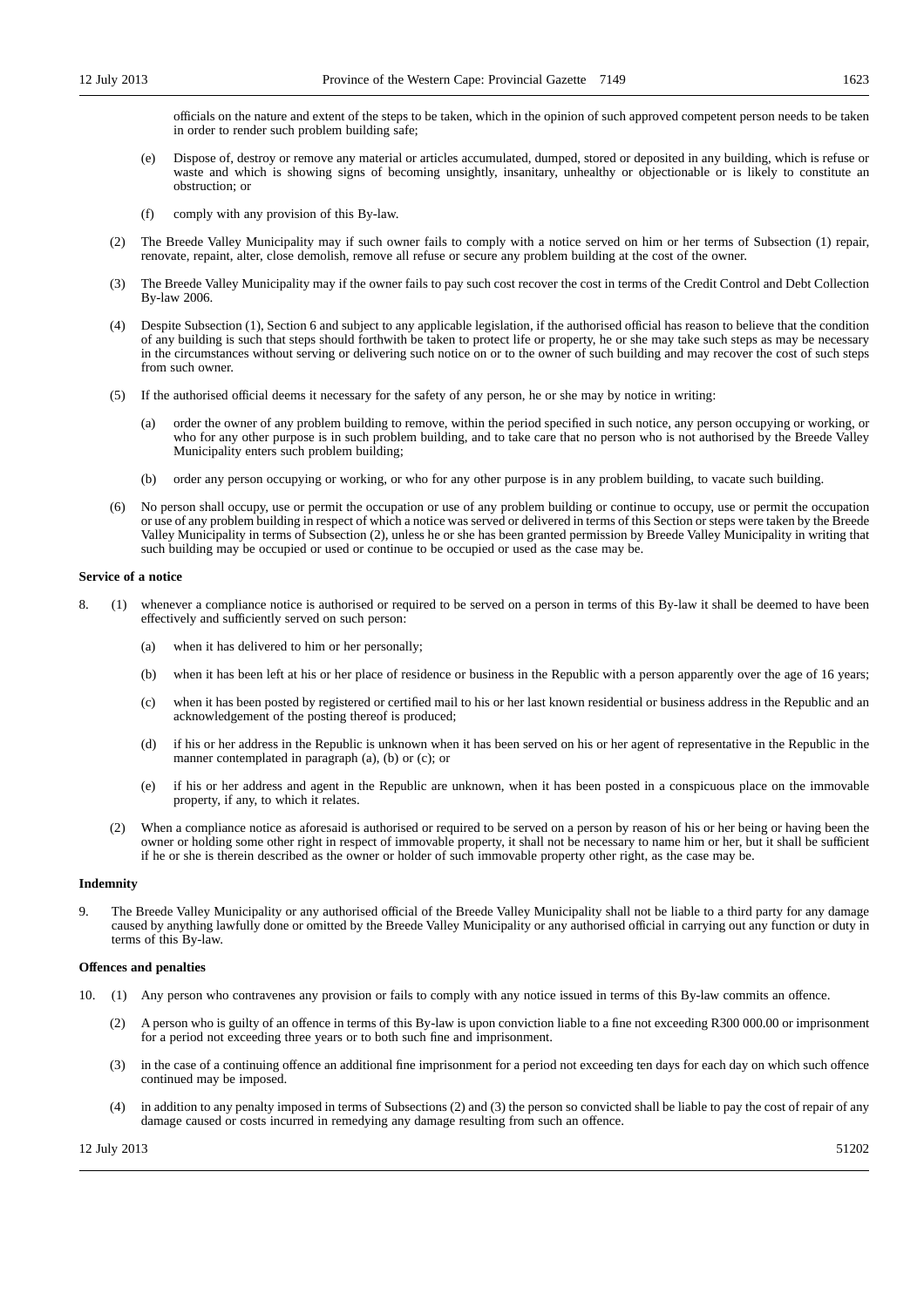### BREEDE VALLEI MUNISIPALITEIT

### **VERORDENING OP PROBLEEMGEBOUE**

Om vir die identifikasie, beheer en bestuur van probleem- en vervalle geboue in die aangeduide area in Worcester in die Breede Vallei Munisipaliteit voorsiening te maak; en om vir aangeleenthede wat daarmee gepaart gaan, voorsiening te maak.

### **AANHEF**

**NADEMAAL** Artikels 156(2) en (5) van die Grondwet bepaal dat 'n munisipaliteit verordeninge kan uitvaardig en toepas vir die doeltreffende administrasie van die aangeleenthede ten opsigte waarvan hy die reg het om dit te administreer, en enige bevoegdheid uit te oefen rakende 'n aangeleentheid wat redelikerwys vir die doeltreffende uitvoering van sy funksies nodig is of daarmee gepaard gaan;

**EN NADEMAAL** Deel B van Bylae 4 van die Grondwet, bouregulasies as 'n plaaslike regeringsaangeleentheid lys in die mate in Artikels 155(6)(a) en (7) uiteengesit;

**EN NADEMAAL** die dorp Worcester in die Breede Vallei Munisipaliteit probleem en vervalle geboue binne sy regsgebied wil identifiseer, beheer en bestuur om te verseker dat sodanige geboue aan die Verordening voldoen deur:

- 'n gekoördineerde, geïntegreerde strategiese plan, prosesse en prosedure te formuleer;
- Probleemgeboue te rehabiliteer deur die geboue op te knap en te vernuwe in plaas van om hulle te sloop;
- Die eiendom na oorlegpleging met die eienaar te herontwikkel, in gevalle waar probleemgeboue nie opgeknap en vernuwe kan word nie;
- Die wegdoening met probleemgeboue te fasiliteer met die oog daarop om die doelwitte van die Verordening te bereik.

**WORD DAAR DUS NOU** soos volg deur die Raad van Breede Vallei Munisipaliteit **VERORDEN**:

### **Definisies**

1. In dié Verordening, tensy dit uit samehang anders blyk.beteken:

**''eienaar''** ten opsigte van 'n gebou of grond die person op wie se naam die grond waarop sodanige gebou opgerig is of word, na gelang van die geval by die betrokke Aktekantoor geregistreer is, met inbegrip van 'n person wat in beheer van sodanige gebou is: Met dien verstande dat:

- (a) As sodanige persoon, in die geval van 'n natuurlike persoon, oorlede is of deur enige hof as onbevoeg verklaar is om sy of haar eie sake te bestuur of 'n pasient is soos omskryf in Artikel 1 van die Wet op Geestesgesondheid, 1973 (Wet 18 van 1973), of as sy of haar boedel gesekwestreer is, die betrokke eksekuteurs of kurator na gelang van die geval;
- (b) As sodanige persoon, in die geval van 'n regspersoon, gelikwideer of onder geregtelike bestuur geplaas is, die betrokke likwidateur of geregtelike bestuurder, na gelang van die geval;
- (c) As sodanige persoon nie in die Republiek is nie of sy of haar verblyfplek onbekend is, enige persoon wat as agent of andersins die bestuur, instandhouding en invordering van huurgeld of ander gelde ten opsigte van sodanige gebou onderneem of wat daarvoor verantwoordelik is;
- (d) As in die geval van 'n deeltitelskema, 'n deeltiteleenheid in die naam van 'n persoon geregistreer is, die betrokke persoon;
- (e) In die geval van 'n trust, die trustees van sodanige trust;
- (f) In die geval van 'n deeltitelskema, 'n regspersoon wat vir die administrasie en beheer van die gemeenskaplike eiendom verantwoordelik is of;
- (g) As die munisipaliteit nie die identiteit van die betrokke persoon kan bepaal nie, enige persoon wat op die voordeel van die gebruik van sodanige gebou geregtig is en wat sodanige voordeel benut;

## **''gebou''** ook:

- (a) Enige struktuur, hetsy van 'n tydelike of permanente aard, en ongeag die materiaal wat by die oprigting daarvan gebruik is, wat opgerig is of gebruik word vir, of verband hou met:
	- (1) Die akkommodasie of gerief van mense of diere;
	- (2) Die vervaardiging, verwerking, berging, vertoon of verkoop van enige goedere;
	- (3) Die lewering van enige diens;
	- (4) Die venietiging of behandeling van vullis of ander afvalstowwe;
	- (5) Die verbouing of kweek van enige plant of gewas;
- (b) Enige deel van'n gebou;
- (c) 'n Eenheid of gemeenskaplike eiendom soos omskryf in die Wet op Deeltitel, 1986 (Wet 95 van 1986); of
- (d) Enige ongeboude, onbewoonde erf;

**''gelisensieerde afvalwegdoeningsfasiliteit''** 'n terrein of perseel wat ingevolge die Nasionale Wet op Omgewingsbestuur: Afval, 2008 (Wet 59 van 2008), gelisensieer is en vir die ophoping of wegdoening van afval gebruik word;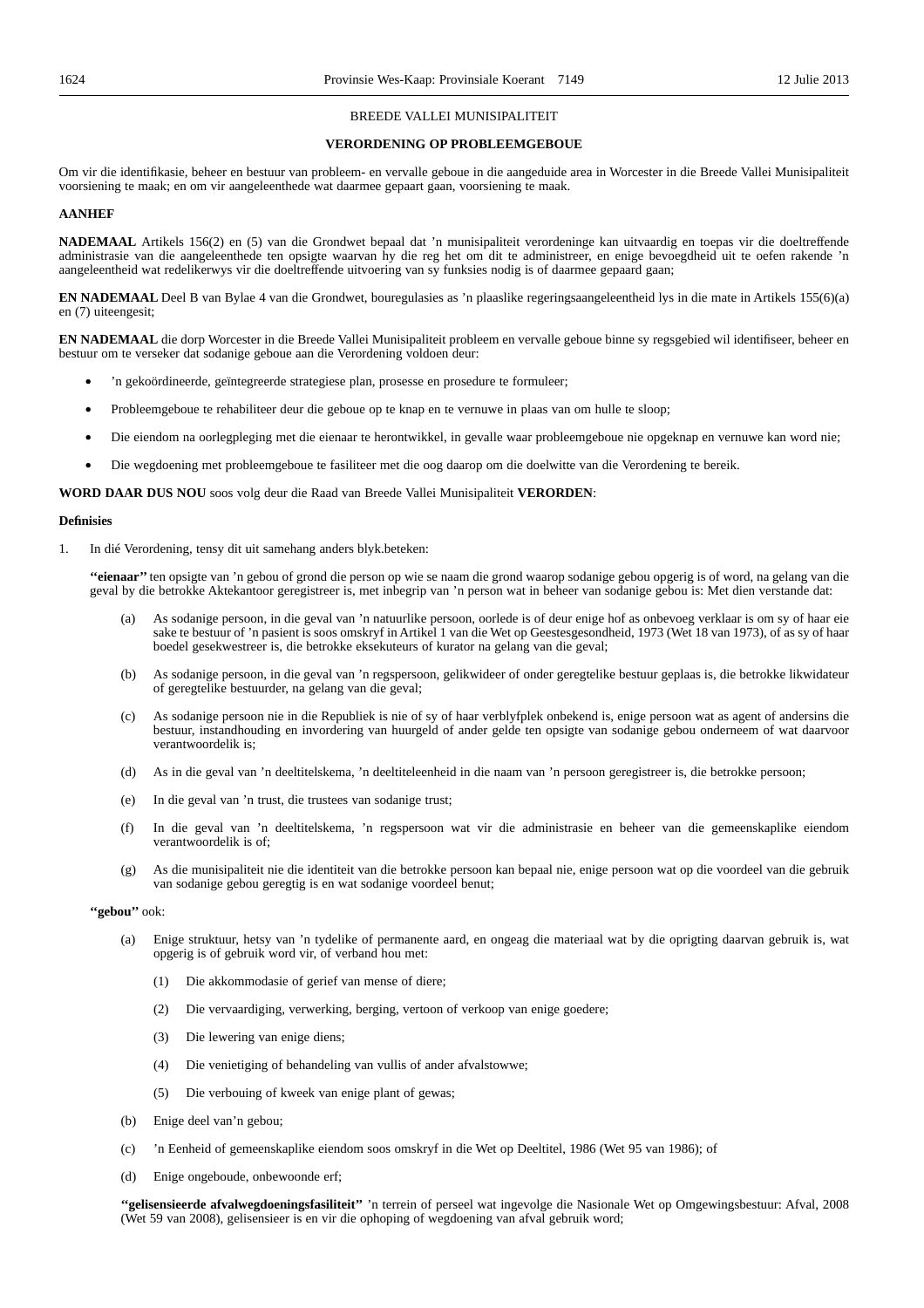**''gemagtigde amptenaar''** enige werknemer van die Breede Vallei Munisipaliteit wat deur die Munisipale Bestuurder gemagtig is om die bepalings van die Verordening te implementeer en toe te pas;

**''probleemgebou''** ook enige gebou of gedeelte van 'n gebou:

- (a) Wat blyk deur die eienaar agtergelaat te wees met of sonder die gevolg dat belasting of ander diensteheffing nie betaal word nie;
- (b) Wat verlate voorkom, oorbewoon is of tekens toon dat dit ongesond, onhigiënies , onooglik of aanstootlik word;
- (c) die onderwerp is van skriftelike klagtes oor oor kriminele aktiwiteit, insluitende dwelmhandel en prostitusie;
- (d) onwettig bewoon word;
- (e) waar vullis of afvalstowwe by sodanige gebou opgehoop, gestort, geberg of agtergelaat word, met die uitsondering van 'n gelisensieerde afvalwegdoeningsfasiliteit; of
- (f) wat deels voltooi of struktureel swak is, en wat 'n bedreiging of gevaar vir die veiligheid van die algemene publiek inhou.

### **Toepassing van die Verordening**

2. Dié Verordening is van toepassing op alle probleemgeboue wat binne die afgebakende gebied in Worcester is, met die uitsondering van dié wat geleë is in gebiede wat van die toepassing van die Wet op Nasionale Bouregulasies en Boustandaarde, 1997 (Wet 103 van 1997), vrygestel is.

### **Aanstelling van gemagtigde amptenare 3**

3. Die Munisipale Bestuurder kan gemagtigde amptenare aanstel om die bepalings van die Verordening te implementeer en toe te pas.

### **Delegasie**

4. Die Munisipale Bestuurder kan alle bevoegdhede, pligte en funksies wat ingevolge die Verordening aan die Breede Vallei Munisipaliteit verleen word, uitoefening en sodanige bevoegdhede, pligte en funksies aan gemagtigde amptenare delegeer.

### **Betreding van geboue en grond deur gemagtige amptenare**

- 5. (1) Enige gemagtige amptenaar mag enige gebou of grond op enige redelike tyd betree met die doel:
	- (a) om die gebou te inspekteer of om te bepaal of dit aan enige bepaling van die Verordening voldoen, onderworpe daaraan dat daar 7 dae kennis van sodanige inspeksie aan die eienaar gegee is, of
	- (b) om die voldoeningskennisgewing waarna daar in Artikel 7 verwys word, aan die eienaar van die gebou te beteken.
	- (2) Geen persoon mag die gemagtige amptenaar by die uitoefening van sy of haar bevoegdhede ingevolge die Verordening hinder of dwarsboom nie.
	- (3) 'n Gemagtide amptenaar moet by betreding van die gebou 'n geldige identiteitsdokument wat die Breede Vallei Munisipaliteit aan hom of haar uitgereik het, aan die eienaar van sodanige gebou of grond toon.

### **Verklaring van 'n gebou tot probleemgebou**

- 6. (1) Die gemagtigde amptenaar mag, onderworpe aan Subartikels (2) tot (5), as 'n gebou binne die definisie van 'n probleemgebou val, soos omskryf in Artikel 1, sodanige gebou tot probleemgebou verklaar.
	- (2) Die gemagtigde amptenaar moet, voordat sodanige gebou tot probleemgebou verklaar word, die eienaar skriftelik in kennis stel van sy of haar voorneme om sodanige gebou tot probleemgebou te verklaar.
	- (3) Die gemagtigde amptenaar kan 'n ondersoek uitvoer ten opsigte van 'n gebou wat hy of sy van voornemens is om as 'n probleemgebou te verklaar, soos voorsien in Subartikel (2), met dien verstande dat hy of sy 'n kennisgewing van sodanige ondersoek van die betrokke gebou moet toon.
	- (4) Die gemagtigde amptenaar moet die eienaar 'n tydperk van sewe dae bied om vertoë te rig oor waarom die gebou nie tot probleemgebou verklaar kan word nie.
	- (5) Die gemagtigde amptenaar moet, na oorweging van die vertoë waarna daar in Subartikel (4) verwys word, 'n besluit neem of 'n gebou tot 'n probleemgebou verklaar moet word of nie.
	- (6) Die eienaar het, ten opsigte van 'n verklaring wat ingevolge Subartikel (1) gedoen is, 'n reg tot appèl ingevolge Artikel 62 van die Wet op Plaaslike Regering; Munisipale Stelsels, 2000 (Wet 32 van 2000).

#### **Voldoeningskennisgewing**

- 7. (1) Die gemagtigde amptenaar mag 'n skriftelike kennisgewing beteken aan die eienaar van enige gebou wat tot probleemgebou verklaar is, soos daarna in Artikel 6 verwys word, welke kennisgewing van sodanige eienaar vereis om binne 'n voorgeskrewe tydperk:
	- (a) sodanige probleemgebou te herstei, op te knap, te verf, te verander, te sluit, te sloop of te beveilig;
	- (b) die konstruksie van 'n probleemgebou of enige struktuur van sodanige gebou te voltooi;
	- (c) sodanige probleemgebou tot voldoening van die Breede Valiei Munisipaliteit af te kamp, te omhein of af te sper;
	- (d) 'n goedgekeurde bevoegde persoon waarna in Deel A 19 van die Nasionale Bouregulasies verwys word, op koste van sodanige eienaar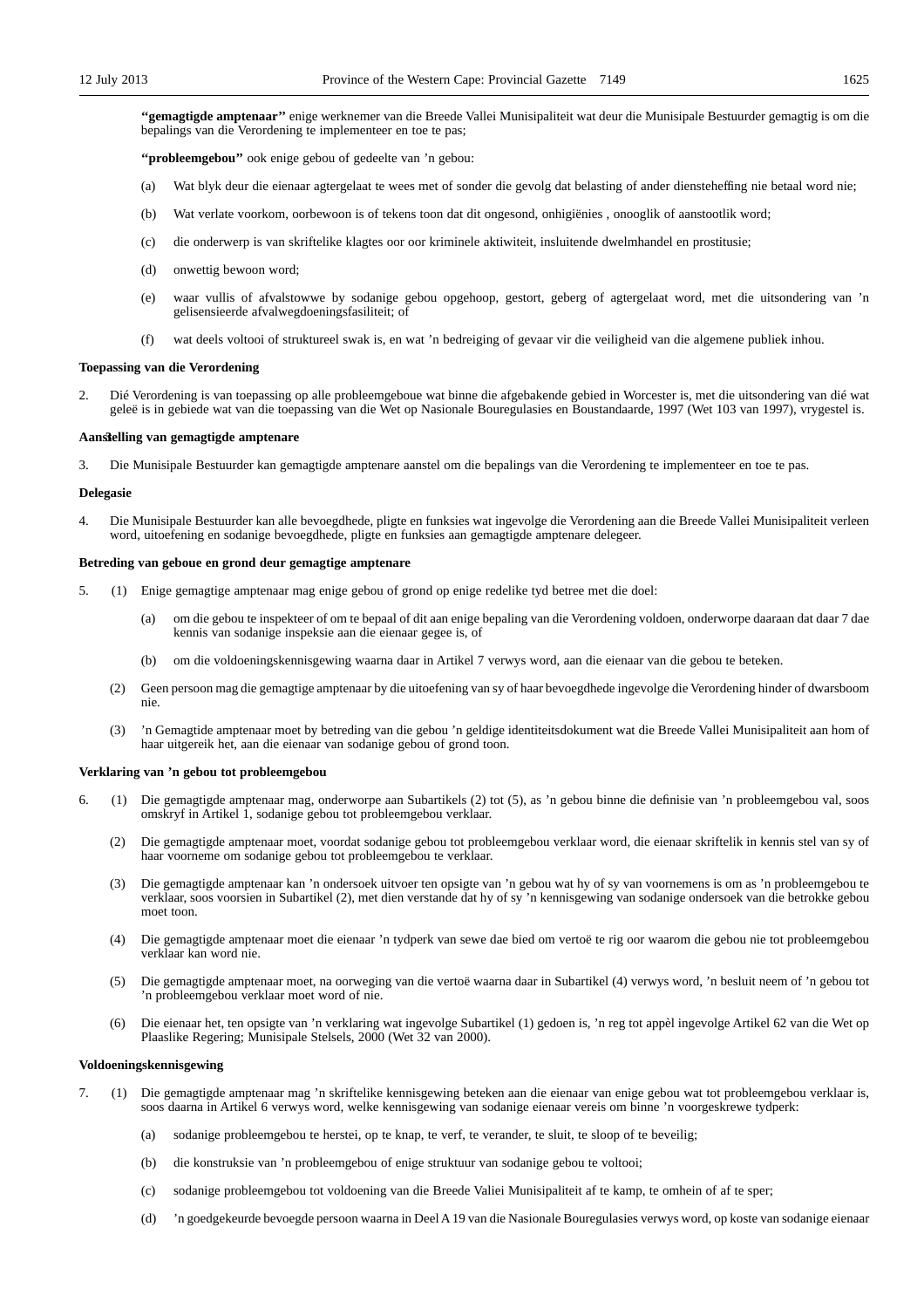aan te stel en opdrag te gee om 'n toestand wat daartoe aanleiding gegee net dat 'n gebou tot 'n probleemgebou verklaar is, te ondersoek en om aan die gemagtigde amptenaar verslag te doen oor die aard en omvang van die stappe wat gedoen moet word wat na die mening van sodanige goedgekeurde bevoegde persoon gedoen moet word om sodanige probleemgebou te beveilig;

- (e) met enige materiaal of artikels wat by enige gebou opgehoop, gestort, geberg, of agtergelaat is, wat vullis of afval is en wat tekens toon dat dit onooglik, onhigiënies of ongesond of aanstootlik word of waarskynlik 'n hindernis sal uitmaak, weg te doen of dit te vernietig of te verwyder;
- (f) aan enige bepaling van die Verordening te voldoen.
- (2) Die Breede Vallei Munisipaliteit mag, ingeval sodanige eienaar versuim om te voldoen aan 'n kennisgewing wat ingevolge Subartikel (1) aan hom of haar beteken is, enige probleemgebou op koste van die eienaar herstel, opknap, verf, verander, sluit, sloop, alle afval verwyder of die probleemgebou beveilig.
- (3) Die Breede Vallei Munisipaliteit mag, as die eienaar versuim om sodanige koste te betaal, die koste ingevolge die Verordening op Kredietbeheer en Skuldinvordering, 2006, verhaal.
- (4) As die gemagtigde amptenaar ondanks Subartikel (1), Artikel 6 en onderworpe aan einge toepaslike wetgewing, rede het om te glo dat die toestand van enige gebou sodanig is dat stappe onverwyld gedoen moet word om lewe of eiendom te beskerm, mag hy of sy sodanige stappe doen wat in die omstandighede nodig geag word sonder om sodanige kennisgewing aan die eienaar van sodanige gebou te beteken of af te lewer, en die koste van sodanige stappe van sodanige eienaars verhaal.
- (5) As die gemagtigde amptenaar vir die veiligheid van enige persoon dit nodig ag, mag hy of sy deur middel van skriftelike kennisgewing:
	- (a) die eienaar van enige probleemgebou gelas om binne die tydperk wat in sodanige kennisgewing gespesifiseer word, enige persoon wat sodanige probleemgebou okkupeer of daarin werk of wat om enige ander rede daarin is, te verwyder en om te sorg dat geen persoon wat nie deur die Breede Vallei Munisipaliteit gemagtig is nie, sodanige probleemgebou betree;
	- (b) enige persoon wat enige probleemgebou okkupeer of daarin werk of om enige ander rede daarin is, gelas om sodanige gebou te ontruim.
- (6) Geen persoon mag enige probleemgebou okkupeer, gebruik of die laat okkupeer of gebruik of voortgaan om enige probleemgebou te okkupeer, te gebruik of laat okkupeer of gebruik ten opstgte waarvan 'n kennisgewing ingevolge die artikel beteken of afgelewer is of stappe ingevolge Subartikel (2) deur die Breede Vallei Munisipaliteit gedoen is nie, tensy die Breede Vallei Munisipaliteit skriftelike toestemming aan hom of haar verleen het dat sodanige gebou geokkupeer of gebruik mag word of steeds geokkupeer of gebruik mag word, na gelang van die geval.

### **Betekening van 'n kennisgewing**

- 8. (1) Wanneer ookal 'n voldoeningskennisgewing ingevolge die Verordening gemagtig is of vereis word om aan 'n persoon beteken te word, sal dit doeltreffend en voldoende aan sodanige persoon geag te wees :
	- (a) as dit persoonlik aan hom of haar beteken is;
	- (b) as dit by sy of haar verblyfplek in die Republiek by 'n persoon gelaat is wat oënskynlik ouer as 16 jaar is;
	- (c) as dit, ingeval sy of haar adres in die Republiek onbekend is, aan sy of haar verteenwoordiger in die Republiek beteken is op die wyse bedoel in paragraaf (a), (b) of (c); of
	- (d) as dit, ingeval sy of haar adres in die Republiek onbekend is, op 'n opsigtelike plek aangebring is op die vaste eiendom, as daar is, waarop dit betrekking het.
	- (2) Wanneer bogenoemde voldoeningskennisgewing gemagtig is of vereis word om aan 'n persoon beteken te word uit hoofde daarvan dat hy of sy eienaar van vaste eiendom is of sy die eienaar van vaste eiendom is of enige ander reg ten opsigte daarvan het, is dit nie nodig om hom of haar te noem nie, maar is dit voldoende as hy of sy daarin as die eienaar of houer van sodoende eiendom of ander reg beskryf word, na gelang van die geval.

### **Vrywaring**

9. Die Breede Vallei Munisipaliteit of enige gemagtigde amptenaar van die Breede Vallei Munisipaliteit is nie teenoor 'n derde party aanspreekiik vir enige skade wat veroorsaak word deur enigiets wat die Breede Vallei Munisipaliteit of enige gemagtigde amptenaar doen of nalaat om te doen by die uitvoering van enige funksie of plig ingevolge die Verordening nie.

### **Misdrywe en boetes**

- 10. (1) Enige persoon wat 'n bepaling van die Verordening oortree of versuim om aan 'n kennisgewing wat daarkragtens uitgereik is, te voldoen began 'n misdryf.
	- (2) Enige persoon wat ingevolge die Verordening aan 'n misdryf skuldig is, is by skuldigbevinding strafbaar met 'n boete van R300 000.00 of gevangenisstraf van hoogstens drie jaar, of aan beide sodanige boete en gevangenisstraf.
	- (3) In die geval van 'n voortgestelde misdryf kan 'n bykomende boete of gevangenisstraf vir 'n tydperk van hoogstens tien dae opgelê vir elke dag waarop sodanige misdryf voortgesit is.
	- (4) Benewens enige boete wat ingevolge Subartikels (2) en (3) opgelê is, is die persoon wat skuidig bevind is, aanspreeklik daarvoor om die koste van herstelwerk as gevolg werk van enige skade wat aangerig is of koste wat aangegaan is om enige skade as gevolg van sodanige misdryf te herstel, betaal.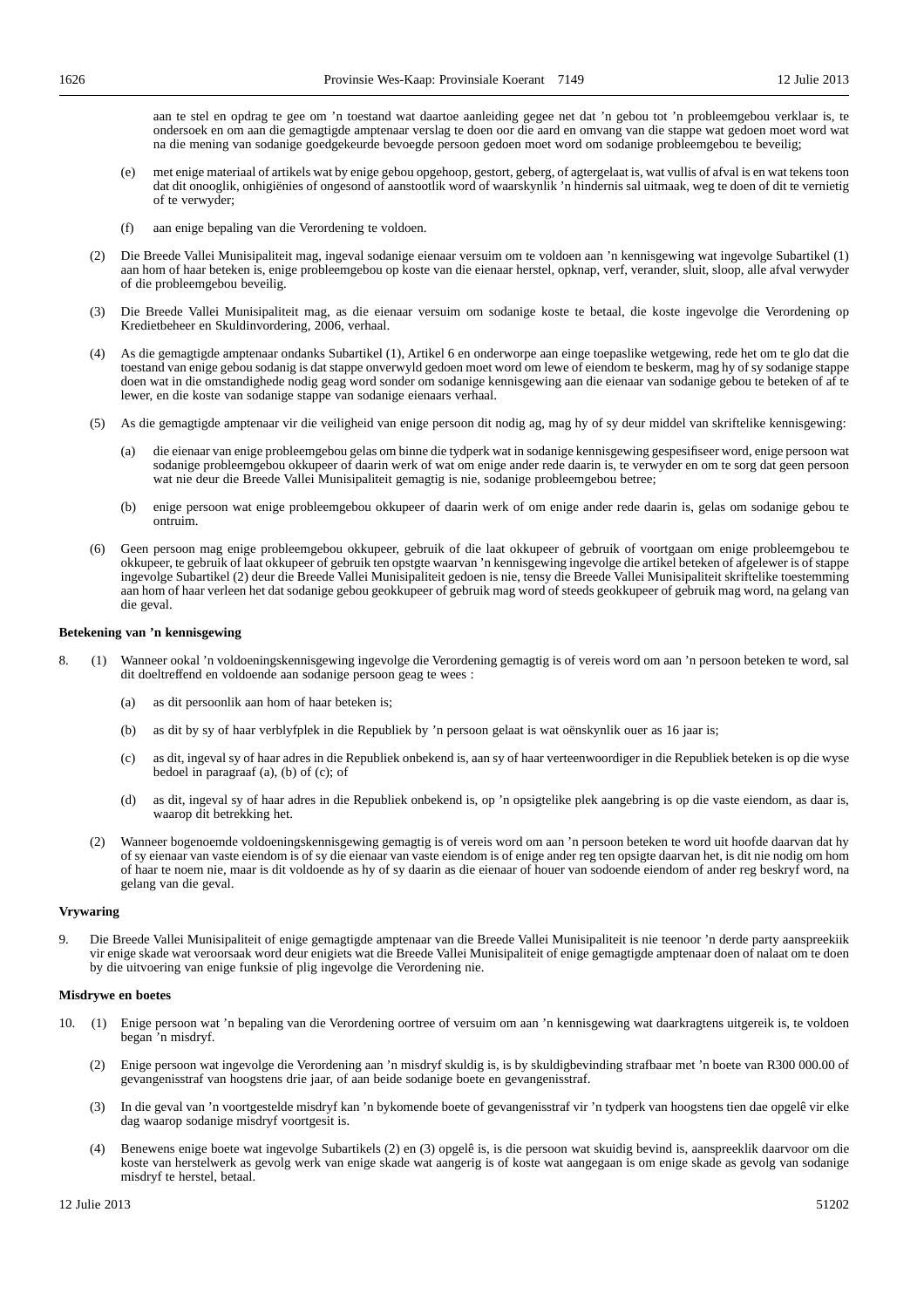| The "Provincial Gazette" of the<br><b>Western Cape</b>                                                                                                                                                                                    | Die "Provinsiale Koerant" van die<br><b>Wes-Kaap</b>                                                                                                                                                                                                                   |
|-------------------------------------------------------------------------------------------------------------------------------------------------------------------------------------------------------------------------------------------|------------------------------------------------------------------------------------------------------------------------------------------------------------------------------------------------------------------------------------------------------------------------|
| appears every Friday, or if that day is a public holiday,<br>on the last preceding working day.                                                                                                                                           | verskyn elke Vrydag of, as die dag 'n openbare<br>vakansiedag is, op die laaste vorige werkdag.                                                                                                                                                                        |
| <b>Subscription Rates</b>                                                                                                                                                                                                                 | Tarief van Intekengelde                                                                                                                                                                                                                                                |
| R247,00 per annum, throughout the Republic of South<br>Africa.                                                                                                                                                                            | R247,00 per jaar, in die Republiek van<br>Suid-Afrika.                                                                                                                                                                                                                 |
| R247,00 + postage per annum, Foreign Countries.                                                                                                                                                                                           | R247,00 + posgeld per jaar, Buiteland.                                                                                                                                                                                                                                 |
| Selling price per copy over the counter R14,60                                                                                                                                                                                            | Prys per eksemplaar oor die toonbank is R14,60                                                                                                                                                                                                                         |
| Selling price per copy through post R21,00                                                                                                                                                                                                | Prys per eksemplaar per pos is R21,00                                                                                                                                                                                                                                  |
| Subscriptions are payable in advance.                                                                                                                                                                                                     | Intekengeld moet vooruitbetaal word.                                                                                                                                                                                                                                   |
| Single copies are obtainable at Room M21, Provincial<br>Legislature Building, 7 Wale Street, Cape Town<br>8001.                                                                                                                           | Individuele eksemplare is verkrygbaar by Kamer M21,<br>Provinsiale Wetgewersgebou, Waalstraat 7,<br>Kaapstad 8001.                                                                                                                                                     |
|                                                                                                                                                                                                                                           |                                                                                                                                                                                                                                                                        |
| <b>Advertisement Tariff</b>                                                                                                                                                                                                               | <b>Advertensietarief</b>                                                                                                                                                                                                                                               |
| First insertion, R35,00 per cm, double column.                                                                                                                                                                                            | Eerste plasing, R35,00 per cm, dubbelkolom.                                                                                                                                                                                                                            |
| Fractions of cm are reckoned as a cm.                                                                                                                                                                                                     | Gedeeltes van 'n cm word as een cm beskou.                                                                                                                                                                                                                             |
|                                                                                                                                                                                                                                           |                                                                                                                                                                                                                                                                        |
| Notices must reach the Director-General not later than<br>10:00 on the last working day but one before the issue<br>of the Gazette.                                                                                                       | Kennisgewings moet die Direkteur-generaal voor 10:00<br>op die voorlaaste werksdag voor die uitgawe van die<br>Koerant bereik.                                                                                                                                         |
| Whilst every effort will be made to ensure that notices<br>are published as submitted and on the date desired,<br>the Administration does not accept responsibility for<br>errors, omissions, late publications or failure to<br>publish. | Hoewel alle pogings aangewend sal word om te sorg<br>dat kennisgewings soos ingedien en op die vereiste<br>datum gepubliseer word, aanvaar die Administrasie<br>nie verantwoordelikheid vir foute, weglatings, laat<br>publikasies of versuim om dit te publiseer nie. |
| All correspondence must be addressed to the<br>Director-General, PO Box 659, Cape Town 8000, and<br>cheques, bank drafts, postal orders and money orders<br>must be made payable to the Department of the<br>Premier.                     | Alle briefwisseling moet aan die Direkteur-generaal,<br>Posbus 659, Kaapstad 8000, gerig word en tjeks,<br>bankwissels, posorders en poswissels moet aan die<br>Departement van die Premier betaalbaar gemaak<br>word.                                                 |